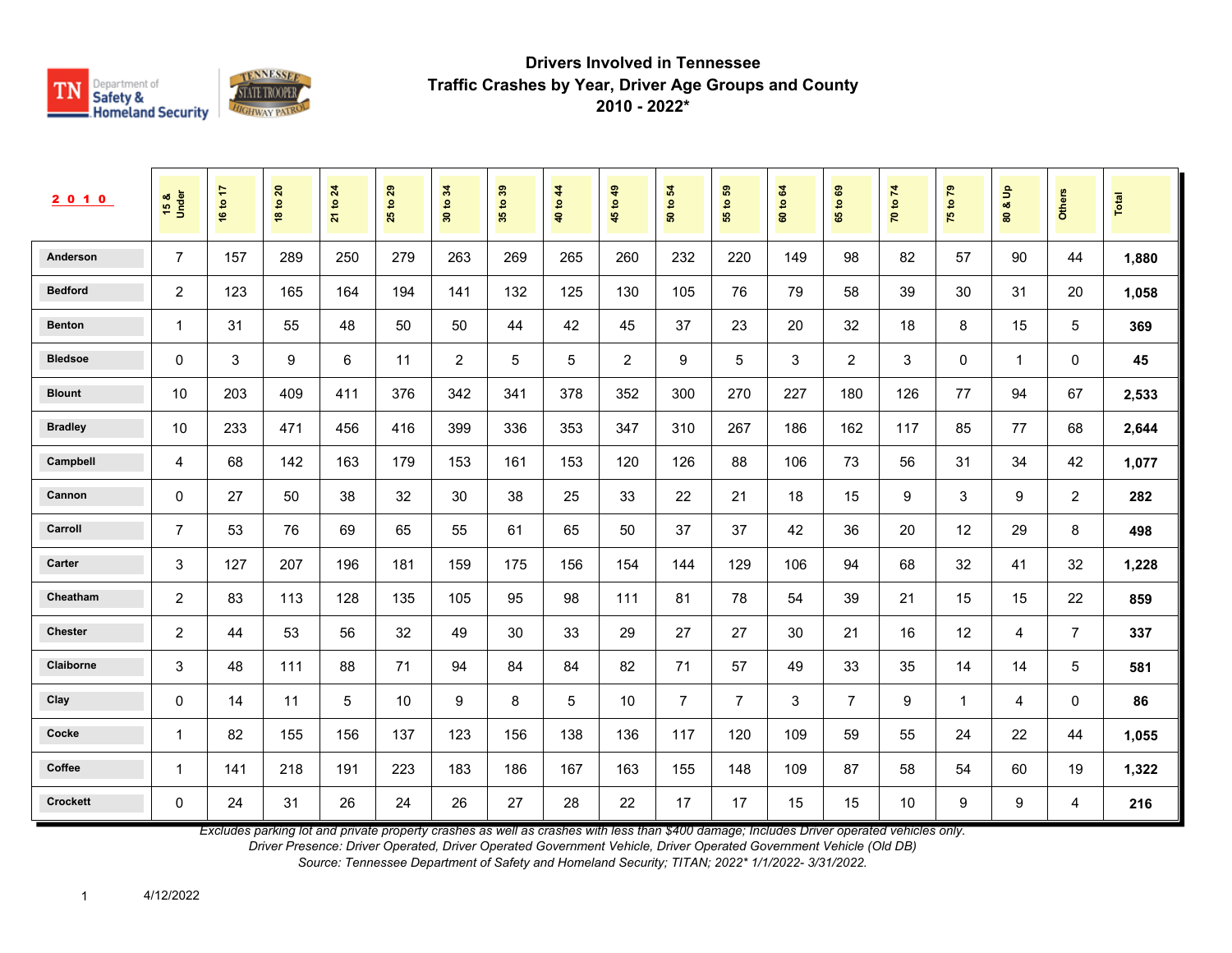

|                   | 15 &<br>Under   | 16 to 17 | <b>18 to 20</b> | 21 to 24 | 29<br>$\mathbf{e}$<br>25 | 34<br>30 to | 35 to 39 | 40 to 44 | 45 to 49       | $\overline{5}$<br>50 to | ${\bf 59}$<br>$\mathbf{e}$<br>$\overline{55}$ | $\mathbf{g}$<br>60 to | $\mathbf{69}$<br>65 to | 70 to 74       | 75 to 79       | $\mathbf{e}$<br>οð<br>$\overline{\mathbf{8}}$ | <b>Others</b>  | <b>Total</b> |
|-------------------|-----------------|----------|-----------------|----------|--------------------------|-------------|----------|----------|----------------|-------------------------|-----------------------------------------------|-----------------------|------------------------|----------------|----------------|-----------------------------------------------|----------------|--------------|
| <b>Cumberland</b> | $6\phantom{1}6$ | 99       | 213             | 199      | 203                      | 174         | 160      | 159      | 191            | 144                     | 119                                           | 129                   | 106                    | 80             | 52             | 71                                            | 29             | 1,450        |
| <b>Davidson</b>   | 57              | 931      | 2,852           | 4,159    | 4,741                    | 3,829       | 3,549    | 3,268    | 3,174          | 2,857                   | 2,318                                         | 1.647                 | 911                    | 605            | 438            | 380                                           | 2,740          | 21,731       |
| <b>Decatur</b>    | $\mathbf{1}$    | 18       | 30              | 34       | 29                       | 27          | 26       | 29       | 23             | 12                      | 18                                            | 18                    | 14                     | $\overline{7}$ | 2              | 4                                             | 6              | 235          |
| <b>DeKalb</b>     | 2               | 22       | 67              | 48       | 53                       | 51          | 42       | 33       | 50             | 35                      | 30                                            | 29                    | 19                     | 12             | $\overline{7}$ | 10                                            | 14             | 354          |
| <b>Dickson</b>    | 5               | 97       | 201             | 209      | 217                      | 180         | 157      | 179      | 168            | 163                     | 106                                           | 107                   | 82                     | 53             | 39             | 21                                            | 32             | 1,339        |
| <b>Dyer</b>       | $\mathbf{1}$    | 98       | 144             | 115      | 152                      | 112         | 112      | 107      | 116            | 118                     | 75                                            | 74                    | 59                     | 40             | 32             | 27                                            | 31             | 876          |
| <b>Fayette</b>    | $\mathbf{0}$    | 28       | 82              | 89       | 76                       | 88          | 90       | 72       | 65             | 78                      | 69                                            | 49                    | 32                     | 21             | 14             | 17                                            | 11             | 582          |
| <b>Fentress</b>   | 2               | 6        | 20              | 17       | 14                       | 18          | 13       | 16       | 14             | 11                      | 15                                            | 10                    | $\overline{7}$         | 5              | $\overline{2}$ | 3                                             | $\mathbf{1}$   | 122          |
| Franklin          | $\overline{4}$  | 64       | 72              | 73       | 87                       | 74          | 56       | 50       | 58             | 58                      | 51                                            | 43                    | 43                     | 22             | 37             | 24                                            | 12             | 503          |
| Gibson            | $\overline{4}$  | 87       | 131             | 128      | 114                      | 118         | 106      | 82       | 123            | 79                      | 76                                            | 65                    | 38                     | 31             | 30             | 34                                            | 18             | 857          |
| <b>Giles</b>      | $\overline{c}$  | 48       | 59              | 81       | 75                       | 47          | 55       | 51       | 52             | 40                      | 30                                            | 26                    | 28                     | 13             | 12             | 9                                             | $\overline{7}$ | 506          |
| Grainger          | $\overline{4}$  | 39       | 55              | 41       | 51                       | 49          | 32       | 40       | 31             | 33                      | 30                                            | 28                    | 15                     | 10             | 8              | 9                                             | 9              | 354          |
| Greene            | 13              | 166      | 313             | 298      | 279                      | 272         | 253      | 254      | 243            | 231                     | 169                                           | 158                   | 137                    | 82             | 76             | 57                                            | 72             | 2,015        |
| Grundy            | $\overline{c}$  | 9        | 37              | 38       | 27                       | 37          | 36       | 32       | 22             | 32                      | 25                                            | 10                    | 13                     | 3              | 5              | $\mathbf{1}$                                  | 11             | 265          |
| Hamblen           | $\overline{4}$  | 127      | 277             | 264      | 291                      | 234         | 241      | 242      | 223            | 182                     | 155                                           | 143                   | 116                    | 86             | 67             | 58                                            | 125            | 1,671        |
| <b>Hamilton</b>   | 30              | 706      | 1,628           | 1,794    | 1,845                    | 1,590       | 1,459    | 1,405    | 1,371          | 1,326                   | 1,077                                         | 882                   | 634                    | 400            | 282            | 330                                           | 849            | 10,221       |
| <b>Hancock</b>    | $\mathbf 0$     | 9        | 15              | 14       | 18                       | 9           | 20       | 13       | $6\phantom{1}$ | 8                       | 10                                            | $\overline{7}$        | 6                      | 6              | $6\phantom{a}$ | $\mathbf{1}$                                  | $\mathbf{1}$   | 104          |

*Excludes parking lot and private property crashes as well as crashes with less than \$400 damage; Includes Driver operated vehicles only.*

*Driver Presence: Driver Operated, Driver Operated Government Vehicle, Driver Operated Government Vehicle (Old DB)*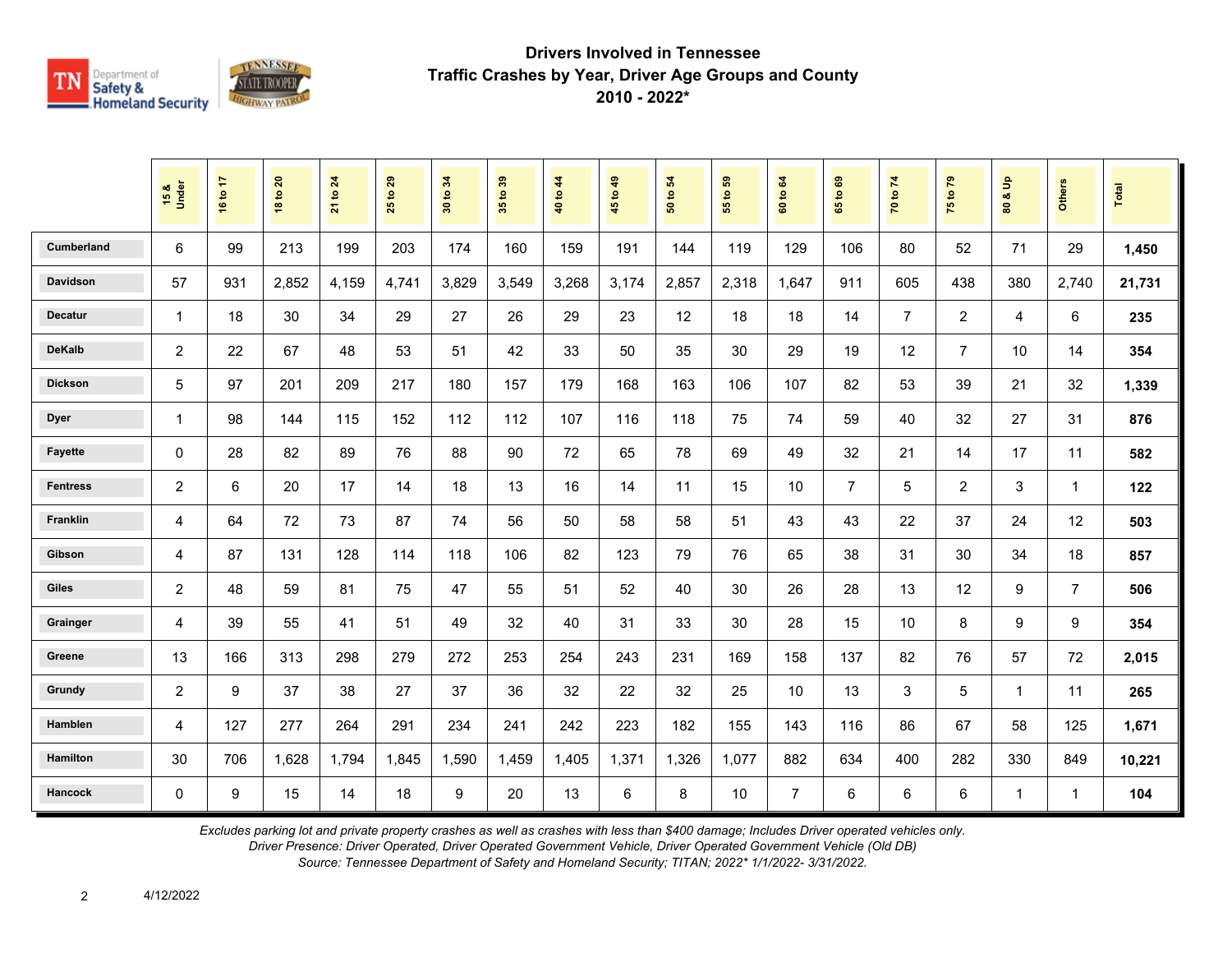

|                  | 15 &<br>Under  | 16 to 17     | <b>18 to 20</b> | 21 to 24 | $t$ o 29<br>25 | 34<br>$\mathbf{S}$<br>$\overline{30}$ | 35 to 39 | 40 to 44       | 45 to 49 | $\boldsymbol{54}$<br>50 to | $t_0$ 59<br>$\overline{5}$ | 60 to 64       | 1069<br>$65^{\circ}$ | 70 to 74    | 75 to 79       | $\frac{6}{10}$<br>οð<br>80 | <b>Others</b>  | Total  |
|------------------|----------------|--------------|-----------------|----------|----------------|---------------------------------------|----------|----------------|----------|----------------------------|----------------------------|----------------|----------------------|-------------|----------------|----------------------------|----------------|--------|
| Hardeman         | $\overline{c}$ | 33           | 53              | 57       | 48             | 61                                    | 46       | 48             | 43       | 48                         | 36                         | 32             | 9                    | 17          | 13             | 17                         | 14             | 382    |
| Hardin           | $\overline{c}$ | 81           | 99              | 96       | 95             | 109                                   | 86       | 82             | 97       | 76                         | 75                         | 62             | 32                   | 46          | 19             | 19                         | 18             | 734    |
| <b>Hawkins</b>   | $\overline{c}$ | 111          | 145             | 139      | 135            | 123                                   | 147      | 130            | 126      | 93                         | 83                         | 64             | 58                   | 44          | 30             | 28                         | 26             | 1,009  |
| Haywood          | $\overline{c}$ | 25           | 57              | 59       | 75             | 50                                    | 46       | 70             | 70       | 53                         | 38                         | 30             | 22                   | 17          | 4              | 8                          | 10             | 448    |
| Henderson        | 5              | 73           | 132             | 124      | 116            | 124                                   | 80       | 102            | 105      | 82                         | 64                         | 56             | 58                   | 24          | 25             | 23                         | 26             | 827    |
| Henry            | $\mathbf{1}$   | 46           | 86              | 84       | 73             | 66                                    | 50       | 55             | 69       | 62                         | 49                         | 32             | 32                   | 32          | 22             | 24                         | $\overline{7}$ | 512    |
| Hickman          | $\overline{c}$ | 48           | 71              | 80       | 78             | 53                                    | 60       | 53             | 58       | 55                         | 53                         | 40             | 25                   | 23          | 6              | 9                          | 11             | 522    |
| Houston          | $\overline{2}$ | 14           | 19              | 15       | 19             | 9                                     | 15       | $\overline{7}$ | 15       | 12                         | 6                          | $\overline{7}$ | 9                    | 3           | $\overline{2}$ | $\overline{2}$             | $\mathbf{1}$   | 114    |
| <b>Humphreys</b> | $\mathbf{1}$   | 30           | 52              | 51       | 55             | 60                                    | 46       | 43             | 43       | 48                         | 32                         | 21             | 25                   | 14          | 14             | 10                         | 5              | 395    |
| Jackson          | 1              | 14           | 31              | 36       | 31             | 27                                    | 25       | 28             | 23       | 19                         | 21                         | 12             | 6                    | 6           | 10             | $\overline{2}$             | 5              | 230    |
| Jefferson        | 2              | 99           | 165             | 167      | 162            | 144                                   | 152      | 150            | 128      | 108                        | 88                         | 81             | 61                   | 52          | 26             | 20                         | 37             | 1,115  |
| Johnson          | 0              | 18           | 39              | 41       | 44             | 41                                    | 39       | 47             | 44       | 26                         | 25                         | 30             | 21                   | 21          | 11             | 14                         | $\overline{7}$ | 349    |
| Knox             | 44             | 870          | 2,163           | 2,472    | 2,245          | 1,863                                 | 1,828    | 1,681          | 1,650    | 1,542                      | 1,354                      | 1,070          | 698                  | 474         | 348            | 403                        | 793            | 12,203 |
| Lake             | 0              | $\mathbf{1}$ | 3               | 6        | 3              | $\overline{2}$                        | 3        | $\mathbf{1}$   | 3        | 3                          | $\Omega$                   | 3              | $\mathbf 0$          | $\mathbf 0$ | $\mathbf 0$    | $\mathbf 0$                | 0              | 19     |
| Lauderdale       | $\overline{c}$ | 31           | 50              | 36       | 57             | 44                                    | 30       | 39             | 31       | 31                         | 31                         | 20             | 16                   | 8           | $\overline{7}$ | 9                          | 8              | 313    |
| Lawrence         | $\mathbf{1}$   | 95           | 133             | 112      | 108            | 104                                   | 107      | 89             | 101      | 86                         | 76                         | 51             | 53                   | 46          | 36             | 25                         | 9              | 842    |
| Lewis            | $\overline{2}$ | 25           | 41              | 28       | 31             | 26                                    | 19       | 22             | 24       | 23                         | 8                          | 16             | 13                   | 6           | 9              | 8                          | $\mathbf{1}$   | 221    |

*Excludes parking lot and private property crashes as well as crashes with less than \$400 damage; Includes Driver operated vehicles only.*

*Driver Presence: Driver Operated, Driver Operated Government Vehicle, Driver Operated Government Vehicle (Old DB)*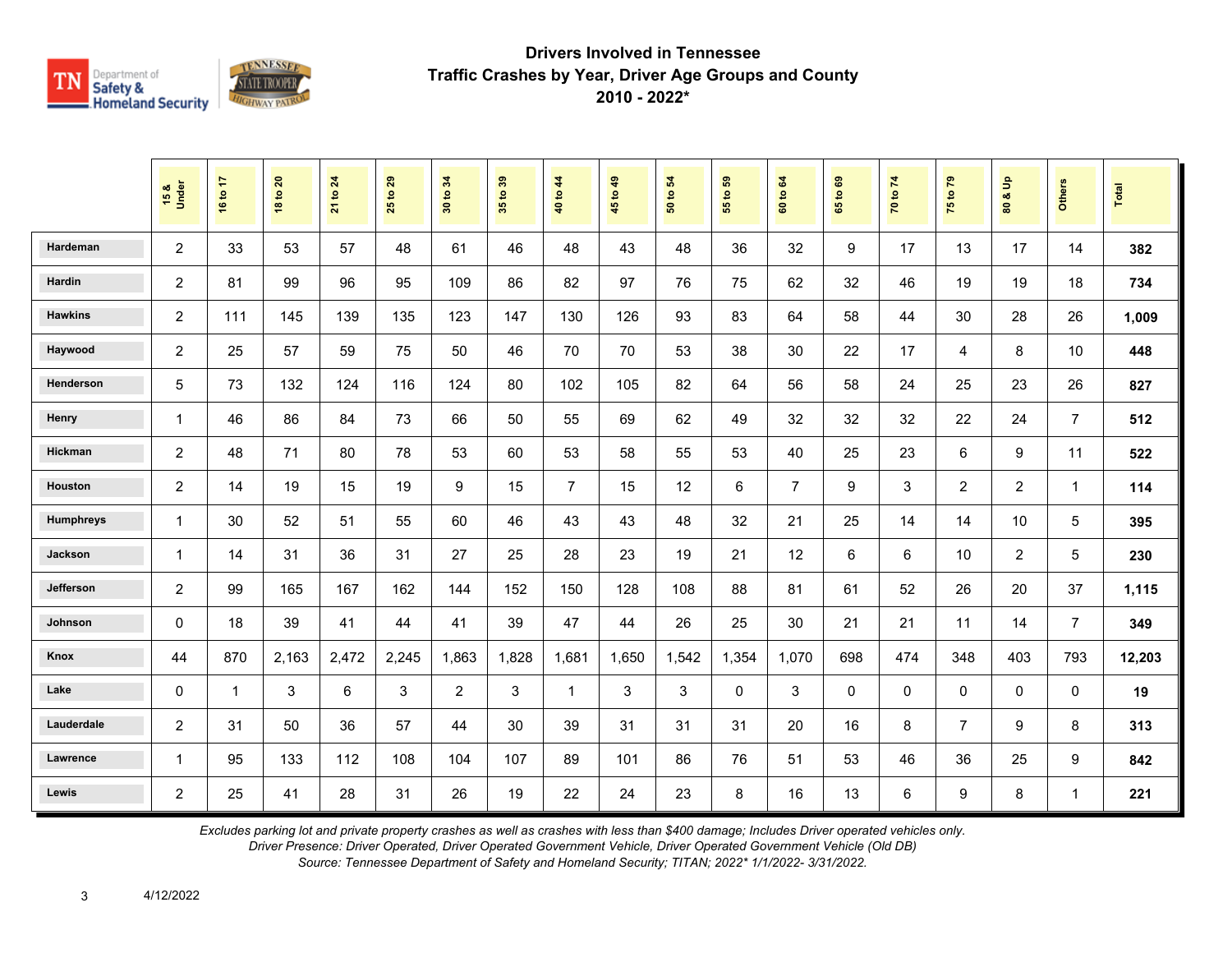

|                 | 15 &<br>Under  | 16 to 17 | <b>18 to 20</b> | 21 to 24 | $t$ o 29<br>25 | 34<br>30 to | 35 to 39 | 40 to 44 | 45 to 49 | $\mathbf{5}$<br>50 to | $t_0$ 59<br>$\overline{5}$ | 60 to 64       | 1069<br>$65^{\circ}$ | 70 to 74       | 75 to 79       | $\frac{9}{2}$<br>οð<br>80 | <b>Others</b>  | Total |
|-----------------|----------------|----------|-----------------|----------|----------------|-------------|----------|----------|----------|-----------------------|----------------------------|----------------|----------------------|----------------|----------------|---------------------------|----------------|-------|
| Lincoln         | 6              | 103      | 111             | 97       | 96             | 98          | 79       | 89       | 93       | 89                    | 73                         | 69             | 43                   | 36             | 27             | 30                        | 15             | 778   |
| Loudon          | $\overline{7}$ | 110      | 206             | 154      | 180            | 177         | 172      | 168      | 151      | 125                   | 127                        | 124            | 99                   | 49             | 52             | 34                        | 34             | 1,253 |
| Macon           | $\mathbf{1}$   | 52       | 57              | 65       | 59             | 43          | 43       | 43       | 53       | 30                    | 25                         | 17             | 19                   | 16             | $\overline{7}$ | 8                         | $\overline{2}$ | 385   |
| <b>Madison</b>  | 12             | 264      | 617             | 619      | 574            | 524         | 472      | 399      | 473      | 380                   | 322                        | 308            | 210                  | 131            | 84             | 90                        | 115            | 3,306 |
| <b>Marion</b>   | 0              | 49       | 93              | 106      | 99             | 82          | 75       | 78       | 92       | 90                    | 69                         | 70             | 36                   | 26             | 14             | 15                        | $\overline{7}$ | 678   |
| <b>Marshall</b> | 3              | 73       | 105             | 83       | 102            | 91          | 84       | 82       | 65       | 68                    | 57                         | 55             | 30                   | 23             | 25             | 16                        | 8              | 655   |
| <b>Maury</b>    | 4              | 165      | 330             | 345      | 315            | 324         | 230      | 242      | 271      | 252                   | 197                        | 145            | 106                  | 67             | 54             | 66                        | 85             | 2,068 |
| <b>McMinn</b>   | $\overline{7}$ | 103      | 255             | 166      | 189            | 176         | 177      | 144      | 181      | 131                   | 124                        | 123            | 76                   | 48             | 47             | 35                        | 33             | 1,383 |
| <b>McNairy</b>  | $\mathbf{1}$   | 63       | 64              | 60       | 65             | 75          | 55       | 67       | 57       | 36                    | 38                         | 36             | 33                   | 31             | 12             | 14                        | $\overline{7}$ | 520   |
| <b>Meigs</b>    | 1              | 8        | 17              | 22       | 16             | 17          | 20       | 15       | 23       | 14                    | 23                         | 11             | 9                    | 6              | $\overline{c}$ | 3                         | 3              | 161   |
| <b>Monroe</b>   | 4              | 75       | 156             | 138      | 116            | 109         | 122      | 111      | 108      | 102                   | 85                         | 89             | 46                   | 37             | 30             | 24                        | 29             | 910   |
| Montgomery      | 12             | 329      | 825             | 959      | 936            | 680         | 590      | 509      | 496      | 445                   | 352                        | 245            | 194                  | 140            | 94             | 83                        | 213            | 4,227 |
| <b>Moore</b>    | $\overline{c}$ | 13       | 16              | 12       | 22             | 8           | 8        | 8        | 8        | 9                     | 5                          | $\overline{7}$ | 3                    | $\overline{2}$ | 5              | 3                         | $\mathbf{1}$   | 108   |
| Morgan          | 3              | 23       | 51              | 35       | 73             | 49          | 52       | 48       | 46       | 59                    | 41                         | 27             | 23                   | 10             | 11             | 5                         | 3              | 410   |
| Obion           | $\mathbf{1}$   | 62       | 100             | 87       | 91             | 60          | 97       | 86       | 57       | 80                    | 42                         | 61             | 50                   | 27             | 21             | 26                        | 17             | 638   |
| Overton         | 1              | 50       | 96              | 49       | 72             | 67          | 41       | 52       | 52       | 45                    | 46                         | 49             | 37                   | 17             | 22             | 15                        | $\overline{2}$ | 486   |
| Perry           | $\mathbf{1}$   | 13       | 37              | 17       | 20             | 12          | 21       | 11       | 28       | 17                    | 16                         | 14             | 9                    | 9              | $\,6\,$        | 4                         | $\mathbf{1}$   | 189   |

*Excludes parking lot and private property crashes as well as crashes with less than \$400 damage; Includes Driver operated vehicles only.*

*Driver Presence: Driver Operated, Driver Operated Government Vehicle, Driver Operated Government Vehicle (Old DB)*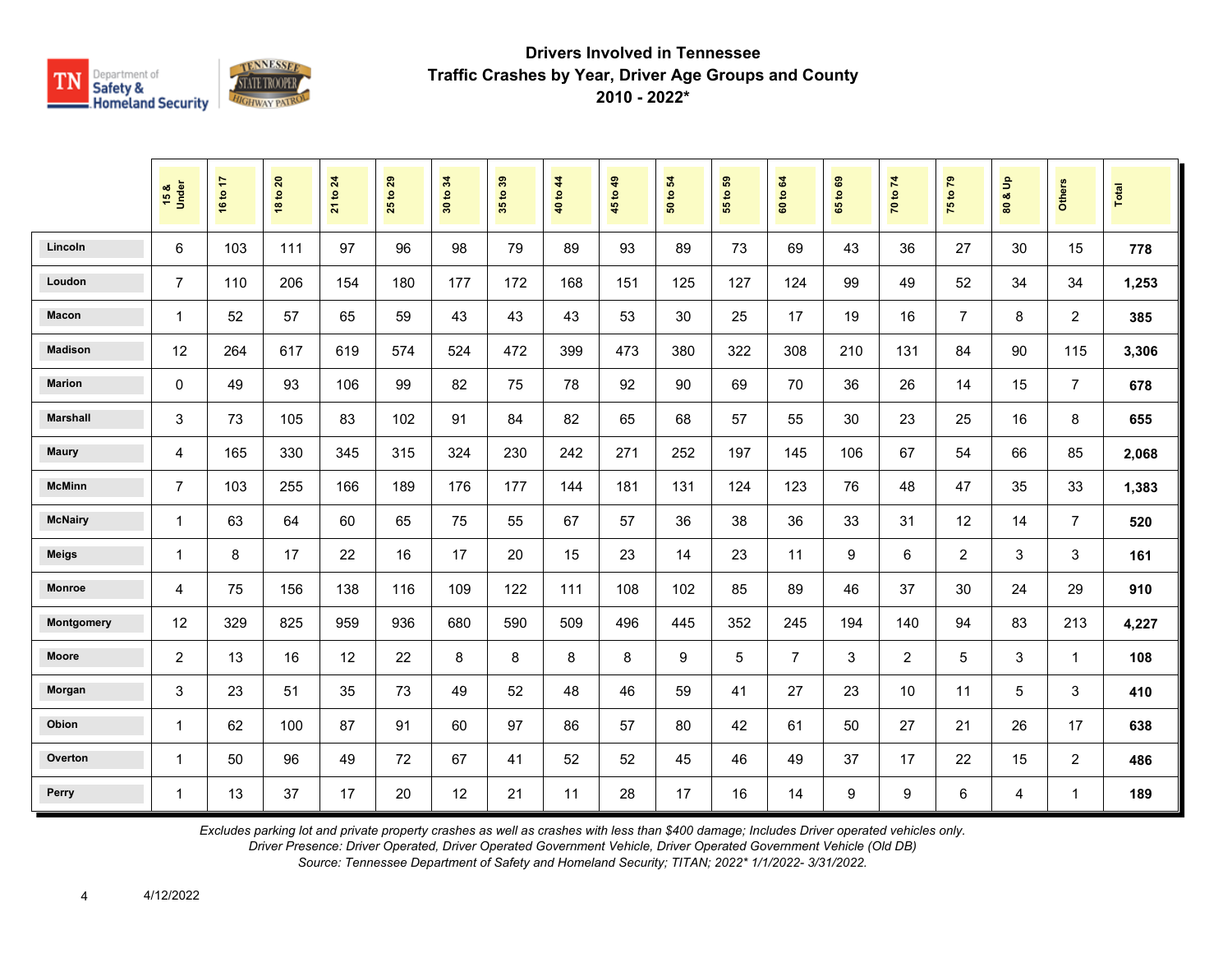

|                  | 15 &<br>Under | 16 to 17       | <b>18 to 20</b> | 21 to 24 | 29<br>$\overline{5}$<br>25 | 34<br>30 to | 35 to 39 | 40 to 44 | 45 to 49 | 54<br>50 to | 55 to 59 | 64<br>60 to | 65 to 69 | 70 to 74 | 75 to 79       | å<br>οð<br>$\overline{\mathbf{3}}$ | <b>Others</b>  | Total  |
|------------------|---------------|----------------|-----------------|----------|----------------------------|-------------|----------|----------|----------|-------------|----------|-------------|----------|----------|----------------|------------------------------------|----------------|--------|
| <b>Pickett</b>   | 0             | $6\phantom{1}$ | 8               | 3        | 8                          | 10          | 11       | 10       | 14       | 5           | 9        | 5           | 4        | 4        | 3              | $\mathbf{1}$                       | $\overline{2}$ | 73     |
| <b>Polk</b>      | $\mathbf{1}$  | 29             | 36              | 30       | 22                         | 39          | 36       | 36       | 40       | 35          | 23       | 22          | 18       | 14       | 8              | 5                                  | $\overline{2}$ | 286    |
| Putnam           | 6             | 159            | 457             | 439      | 317                        | 296         | 249      | 295      | 291      | 229         | 222      | 161         | 109      | 100      | 73             | 63                                 | 53             | 2,168  |
| Rhea             | $\mathbf{1}$  | 27             | 55              | 60       | 61                         | 46          | 46       | 59       | 43       | 48          | 37       | 33          | 23       | 14       | 14             | 12                                 | 4              | 388    |
| Roane            | 5             | 90             | 188             | 154      | 144                        | 148         | 146      | 162      | 150      | 163         | 128      | 89          | 73       | 51       | 36             | 41                                 | 23             | 1,144  |
| Robertson        | 8             | 151            | 231             | 205      | 240                        | 212         | 189      | 183      | 177      | 153         | 126      | 99          | 76       | 52       | 32             | 27                                 | 69             | 1,476  |
| Rutherford       | 31            | 648            | 1,553           | 1,579    | 1,407                      | 1.167       | 1.143    | 1.025    | 912      | 765         | 612      | 477         | 331      | 189      | 139            | 91                                 | 282            | 7,192  |
| <b>Scott</b>     | 3             | 6              | 21              | 18       | 17                         | 16          | 22       | 19       | 16       | 14          | 12       | 8           | 9        | 8        | $\overline{1}$ | 4                                  | $\overline{2}$ | 133    |
| Sequatchie       | $\mathbf{1}$  | 23             | 35              | 30       | 32                         | 46          | 33       | 25       | 34       | 24          | 30       | 18          | 16       | 14       | 8              | 9                                  | 5              | 259    |
| Sevier           | 9             | 243            | 488             | 438      | 506                        | 436         | 463      | 449      | 423      | 361         | 310      | 298         | 218      | 149      | 98             | 73                                 | 172            | 3,037  |
| <b>Shelby</b>    | 78            | 1,409          | 4,177           | 5,151    | 5,482                      | 4,448       | 4,204    | 3,878    | 3,714    | 3,314       | 2,857    | 2,199       | 1,277    | 835      | 553            | 588                                | 3,641          | 27,123 |
| Smith            | 1             | 43             | 90              | 72       | 84                         | 64          | 82       | 49       | 70       | 50          | 38       | 28          | 27       | 14       | 11             | 10                                 | 11             | 546    |
| <b>Stewart</b>   | 1             | 16             | 39              | 32       | 22                         | 24          | 31       | 15       | 31       | 17          | 19       | 4           | 5        | 11       | 3              | 6                                  | $\overline{2}$ | 222    |
| <b>Sullivan</b>  | 11            | 351            | 605             | 548      | 497                        | 478         | 510      | 502      | 477      | 443         | 392      | 318         | 283      | 171      | 133            | 139                                | 183            | 3,665  |
| <b>Sumner</b>    | 17            | 371            | 559             | 503      | 523                        | 464         | 400      | 436      | 417      | 345         | 298      | 234         | 178      | 118      | 75             | 70                                 | 95             | 3,163  |
| <b>Tipton</b>    | 8             | 120            | 168             | 144      | 140                        | 145         | 105      | 122      | 95       | 93          | 81       | 71          | 39       | 28       | 18             | 24                                 | 26             | 943    |
| <b>Trousdale</b> | 3             | 12             | 44              | 24       | 38                         | 31          | 27       | 19       | 25       | 11          | 14       | 15          | 16       | 8        | 8              | 10                                 | 5              | 226    |

*Excludes parking lot and private property crashes as well as crashes with less than \$400 damage; Includes Driver operated vehicles only.*

*Driver Presence: Driver Operated, Driver Operated Government Vehicle, Driver Operated Government Vehicle (Old DB)*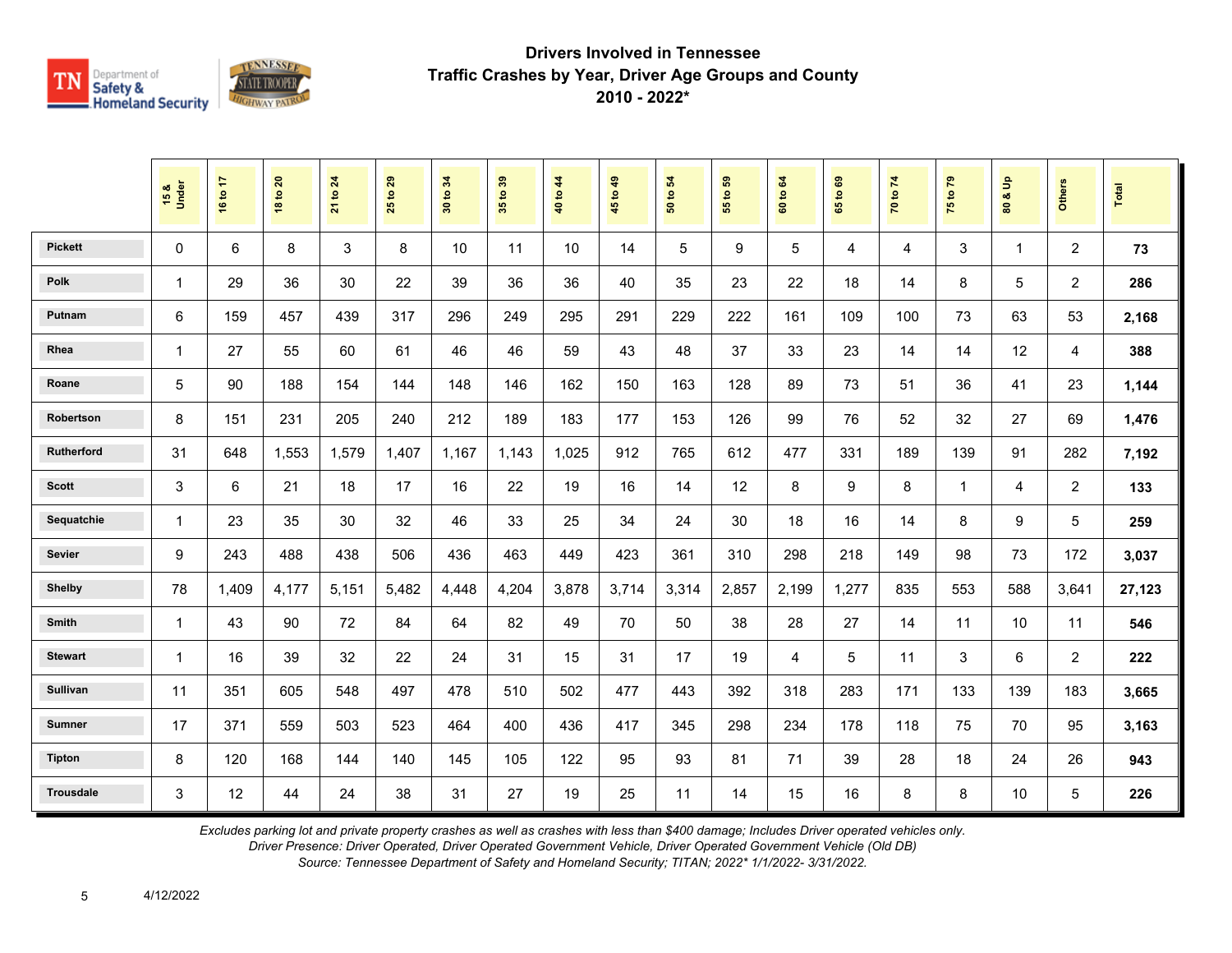

|                   | 15 &<br>Under  | 16 to 17 | 18 to 20 | 21 to 24 | 29<br>$\mathbf{S}$<br>25 | 34<br>$\mathbf{S}$<br>$\overline{\mathbf{30}}$ | $t_0$ 39<br>35 | $\frac{4}{3}$<br>40 to | 49<br>45 to | 50 to 54 | $t_0$ 59<br>55 | 64<br>60 to ( | $\mathbf{69}$<br>$\mathbf{S}$<br>65 | 70 to 74       | 75 to 79 | $\frac{9}{2}$<br>ಯ<br>$\overline{8}$ | Others         | Total   |
|-------------------|----------------|----------|----------|----------|--------------------------|------------------------------------------------|----------------|------------------------|-------------|----------|----------------|---------------|-------------------------------------|----------------|----------|--------------------------------------|----------------|---------|
| <b>Unicoi</b>     | $\overline{2}$ | 31       | 38       | 48       | 42                       | 45                                             | 36             | 45                     | 40          | 35       | 32             | 22            | 23                                  | 20             | 13       | 13                                   | 3              | 346     |
| <b>Union</b>      | 1              | 20       | 30       | 34       | 37                       | 43                                             | 29             | 33                     | 29          | 28       | 19             | 20            | $\overline{7}$                      | $\overline{7}$ | 3        | 3                                    | 0              | 230     |
| VanBuren          | $\mathbf{0}$   | 16       | 19       | 15       | 14                       | 14                                             | 16             | 14                     | 14          | 9        | 10             | 8             | 9                                   | 3              |          | 3                                    |                | 147     |
| Warren            | 2              | 95       | 128      | 129      | 138                      | 131                                            | 133            | 89                     | 107         | 95       | 85             | 72            | 41                                  | 43             | 33       | 25                                   | 43             | 920     |
| Washington        | 7              | 290      | 645      | 665      | 599                      | 448                                            | 462            | 469                    | 424         | 397      | 303            | 294           | 190                                 | 153            | 104      | 89                                   | 139            | 3,444   |
| Wayne             | 1              | 33       | 47       | 24       | 32                       | 32                                             | 30             | 26                     | 30          | 24       | 19             | 13            | 15                                  | 9              | 9        | 8                                    | 3              | 290     |
| Weakley           | 3              | 54       | 115      | 105      | 78                       | 53                                             | 56             | 60                     | 51          | 51       | 37             | 37            | 26                                  | 12             | 10       | 21                                   | 14             | 520     |
| White             | 2              | 39       | 85       | 51       | 52                       | 70                                             | 62             | 53                     | 61          | 37       | 41             | 41            | 25                                  | 23             | 12       | 14                                   | $\overline{7}$ | 464     |
| Williamson        | 14             | 469      | 507      | 532      | 586                      | 535                                            | 576            | 541                    | 511         | 416      | 363            | 252           | 161                                 | 87             | 78       | 74                                   | 54             | 3,533   |
| Wilson            | 14             | 302      | 468      | 429      | 426                      | 362                                            | 386            | 362                    | 354         | 302      | 245            | 194           | 156                                 | 101            | 50       | 48                                   | 101            | 2,653   |
| <b>Total 2010</b> | 557            | 12,237   | 26,072   | 28,131   | 28,631                   | 24,393                                         | 23,155         | 21,927                 | 21,410      | 19,007   | 16,006         | 12,839        | 8,787                               | 5,964          | 4,194    | 4,168                                | 10,852         | 162,236 |

*Excludes parking lot and private property crashes as well as crashes with less than \$400 damage; Includes Driver operated vehicles only. Driver Presence: Driver Operated, Driver Operated Government Vehicle, Driver Operated Government Vehicle (Old DB) Source: Tennessee Department of Safety and Homeland Security; TITAN; 2022\* 1/1/2022- 3/31/2022.*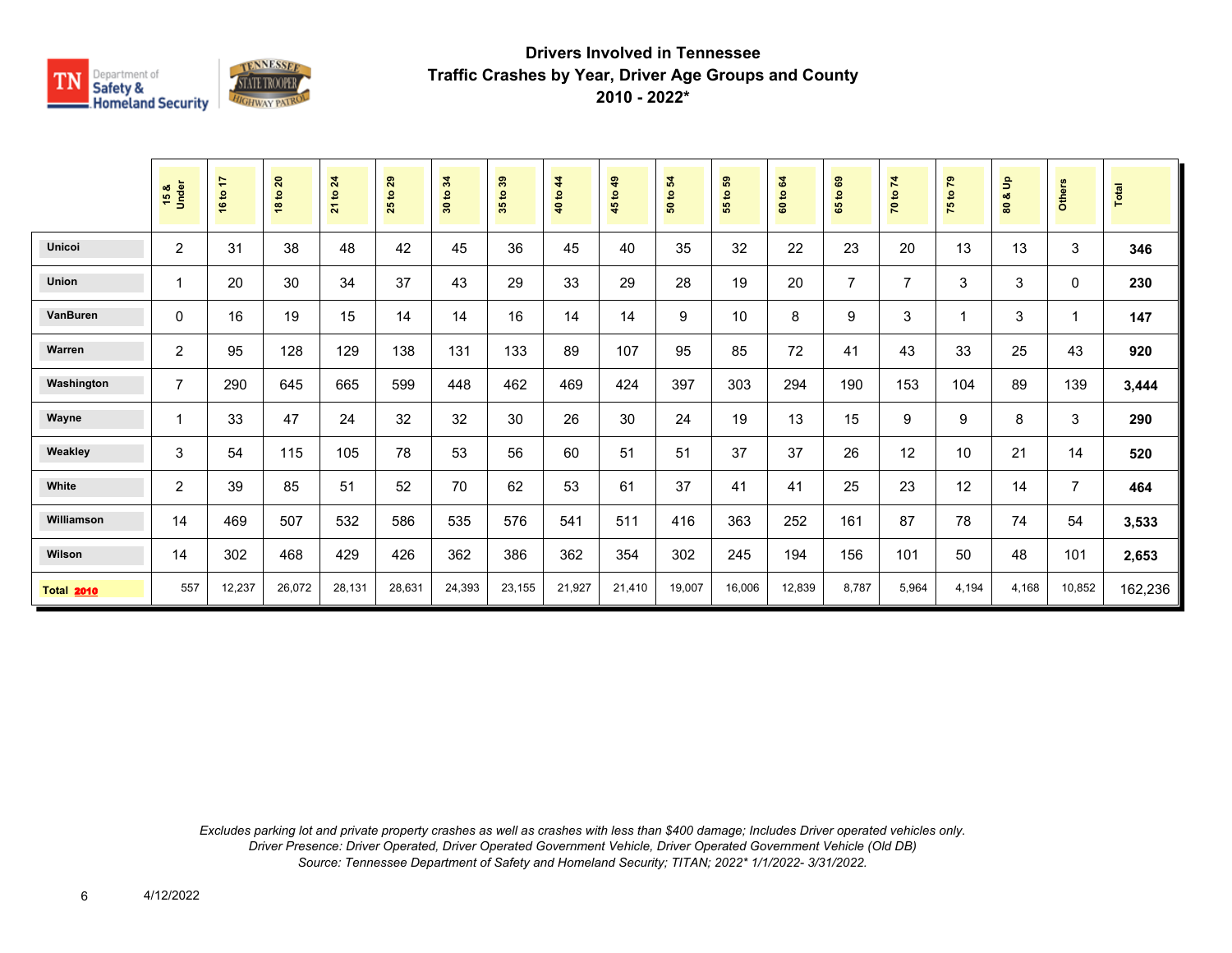

| 2 0 1 1        | 15 &<br>Under  | 16 to 17       | $\overline{20}$<br>$\mathtt{S}$<br>$\infty$ | 24<br>$\mathtt{S}$<br>$\overline{21}$ | 29<br>$\mathbf{e}$<br>25 | 34<br>$\tt{S}$<br>30 | 35 to 39 | 40 to 44       | 49<br>45 to | 54<br>$\mathbf{e}$<br>ន | 69<br>55 to    | 64<br>60 to | $\mathbf{69}$<br>$\mathbf{e}$<br>59 | 70 to 74       | $\mathbf{r}$<br>75 to | $\frac{9}{2}$<br>ಯ<br>$\pmb{\mathbb{S}}$ | <b>Others</b>  | Total |
|----------------|----------------|----------------|---------------------------------------------|---------------------------------------|--------------------------|----------------------|----------|----------------|-------------|-------------------------|----------------|-------------|-------------------------------------|----------------|-----------------------|------------------------------------------|----------------|-------|
| Anderson       | 10             | 131            | 274                                         | 252                                   | 315                      | 265                  | 214      | 216            | 225         | 225                     | 214            | 155         | 91                                  | 66             | 66                    | 76                                       | 43             | 1,782 |
| <b>Bedford</b> | 4              | 126            | 175                                         | 166                                   | 159                      | 139                  | 108      | 122            | 98          | 106                     | 93             | 74          | 56                                  | 31             | 26                    | 24                                       | 22             | 1,010 |
| <b>Benton</b>  | $\mathbf{1}$   | 34             | 31                                          | 50                                    | 40                       | 27                   | 23       | 31             | 41          | 29                      | 34             | 28          | 14                                  | 16             | $\overline{7}$        | 8                                        | 5              | 304   |
| <b>Bledsoe</b> | $\mathbf 0$    | $\overline{7}$ | 17                                          | 10                                    | 12                       | 9                    | 15       | $\overline{7}$ | 12          | 12                      | $\overline{7}$ | 8           | $\overline{7}$                      | 4              | $\overline{4}$        | $\mathbf{1}$                             | $\overline{1}$ | 85    |
| <b>Blount</b>  | 10             | 320            | 518                                         | 530                                   | 498                      | 484                  | 443      | 472            | 458         | 401                     | 338            | 286         | 229                                 | 164            | 114                   | 136                                      | 140            | 3,302 |
| <b>Bradley</b> | 10             | 277            | 495                                         | 481                                   | 459                      | 386                  | 375      | 388            | 370         | 324                     | 271            | 225         | 187                                 | 133            | 82                    | 90                                       | 120            | 2,798 |
| Campbell       | 3              | 55             | 136                                         | 134                                   | 137                      | 133                  | 134      | 141            | 136         | 117                     | 96             | 89          | 90                                  | 41             | 31                    | 35                                       | 44             | 980   |
| Cannon         | $\mathbf{1}$   | 27             | 33                                          | 25                                    | 39                       | 23                   | 15       | 27             | 18          | 23                      | 18             | 13          | 13                                  | 4              | 6                     | $\overline{7}$                           | 3              | 220   |
| Carroll        | $\mathbf{1}$   | 39             | 94                                          | 60                                    | 54                       | 51                   | 51       | 54             | 51          | 55                      | 46             | 43          | 24                                  | 23             | 13                    | 16                                       | 11             | 471   |
| Carter         | $\overline{4}$ | 98             | 190                                         | 171                                   | 163                      | 134                  | 179      | 149            | 153         | 161                     | 127            | 99          | 89                                  | 55             | 36                    | 43                                       | 43             | 1,201 |
| Cheatham       | 2              | 84             | 125                                         | 122                                   | 112                      | 92                   | 100      | 101            | 113         | 89                      | 72             | 58          | 40                                  | 24             | 14                    | 6                                        | 29             | 840   |
| <b>Chester</b> | 1              | 44             | 65                                          | 56                                    | 35                       | 43                   | 41       | 29             | 34          | 33                      | 27             | 19          | 26                                  | $\overline{7}$ | 13                    | 6                                        | 10             | 340   |
| Claiborne      | 4              | 44             | 84                                          | 83                                    | 71                       | 96                   | 61       | 74             | 69          | 64                      | 68             | 50          | 34                                  | 27             | 20                    | 18                                       | 11             | 527   |
| Clay           | 0              | 9              | 15                                          | 16                                    | 16                       | 12                   | 19       | 8              | 6           | 8                       | 5              | 8           | 10                                  | 5              | 5                     | 5                                        | $\mathbf{0}$   | 117   |
| Cocke          | 2              | 72             | 120                                         | 143                                   | 133                      | 131                  | 124      | 117            | 123         | 130                     | 86             | 90          | 70                                  | 54             | 33                    | 32                                       | 58             | 997   |
| Coffee         | 10             | 129            | 210                                         | 208                                   | 219                      | 181                  | 169      | 151            | 182         | 144                     | 115            | 112         | 75                                  | 77             | 40                    | 55                                       | 31             | 1,282 |
| Crockett       | $\mathbf 0$    | 17             | 32                                          | 28                                    | 33                       | 27                   | 20       | 27             | 26          | 25                      | 21             | 11          | 12                                  | 9              | $\boldsymbol{9}$      | 12                                       | 4              | 223   |

*Excludes parking lot and private property crashes as well as crashes with less than \$400 damage; Includes Driver operated vehicles only.*

*Driver Presence: Driver Operated, Driver Operated Government Vehicle, Driver Operated Government Vehicle (Old DB)*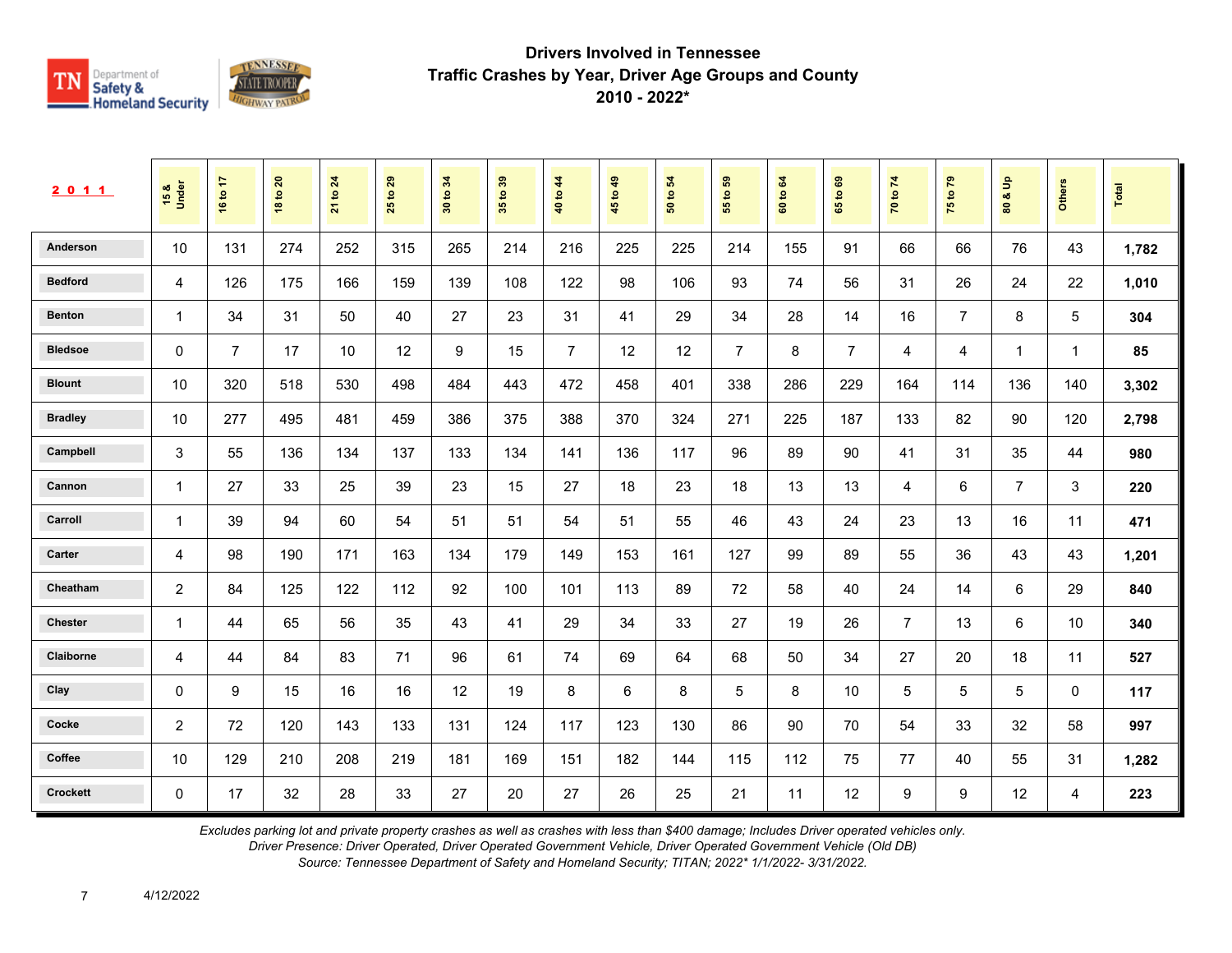

|                   | 15 &<br>Under  | 16 to 17 | <b>18 to 20</b> | 21 to 24 | 29<br>$\mathbf{e}$<br>25 | 34<br>30 to | 35 to 39 | 40 to 44 | 45 to 49 | $\overline{5}$<br>50 to | ${\bf 59}$<br>$\mathbf{e}$<br>$\overline{55}$ | $\mathbf{g}$<br>60 to | G9<br>65 to | 70 to 74 | 75 to 79 | $\mathbf{e}$<br>οð<br>$\overline{\mathbf{8}}$ | Others | <b>Total</b> |
|-------------------|----------------|----------|-----------------|----------|--------------------------|-------------|----------|----------|----------|-------------------------|-----------------------------------------------|-----------------------|-------------|----------|----------|-----------------------------------------------|--------|--------------|
| <b>Cumberland</b> | 8              | 100      | 219             | 181      | 201                      | 167         | 176      | 186      | 174      | 156                     | 131                                           | 134                   | 105         | 85       | 64       | 64                                            | 54     | 1,466        |
| <b>Davidson</b>   | 51             | 890      | 2,675           | 4,168    | 4,889                    | 3,954       | 3.440    | 3,247    | 3,111    | 2,727                   | 2,372                                         | 1.770                 | 1.009       | 611      | 439      | 443                                           | 2,754  | 21,686       |
| <b>Decatur</b>    | $\mathbf{0}$   | 19       | 34              | 28       | 31                       | 26          | 17       | 29       | 17       | 20                      | 23                                            | 19                    | 21          | 8        | 11       | 6                                             | 6      | 231          |
| <b>DeKalb</b>     | $\Omega$       | 36       | 63              | 53       | 50                       | 44          | 52       | 45       | 51       | 37                      | 33                                            | 32                    | 17          | 17       | 8        | 10                                            | 13     | 402          |
| <b>Dickson</b>    | 2              | 88       | 178             | 200      | 203                      | 189         | 178      | 183      | 155      | 150                     | 139                                           | 110                   | 80          | 32       | 33       | 35                                            | 32     | 1,315        |
| <b>Dyer</b>       | 9              | 86       | 140             | 127      | 135                      | 140         | 102      | 101      | 95       | 95                      | 75                                            | 74                    | 66          | 31       | 22       | 27                                            | 31     | 838          |
| <b>Fayette</b>    | 3              | 35       | 84              | 77       | 77                       | 71          | 69       | 76       | 63       | 56                      | 49                                            | 52                    | 23          | 25       | 12       | 13                                            | 19     | 547          |
| <b>Fentress</b>   | 2              | 18       | 30              | 22       | 27                       | 36          | 26       | 29       | 26       | 28                      | 25                                            | 16                    | 17          | 9        | 8        | 3                                             | 3      | 236          |
| Franklin          | 2              | 73       | 123             | 96       | 86                       | 101         | 92       | 76       | 114      | 70                      | 86                                            | 65                    | 52          | 34       | 30       | 30                                            | 12     | 760          |
| Gibson            | 6              | 82       | 145             | 115      | 120                      | 108         | 106      | 87       | 108      | 79                      | 77                                            | 54                    | 53          | 31       | 25       | 43                                            | 25     | 825          |
| <b>Giles</b>      | 6              | 64       | 106             | 119      | 107                      | 74          | 68       | 87       | 66       | 85                      | 62                                            | 54                    | 49          | 35       | 22       | 18                                            | 26     | 749          |
| Grainger          | 1              | 44       | 49              | 46       | 39                       | 44          | 38       | 40       | 36       | 29                      | 37                                            | 24                    | 19          | 16       | 9        | $\overline{7}$                                | 9      | 338          |
| Greene            | 2              | 160      | 285             | 254      | 242                      | 236         | 232      | 212      | 229      | 205                     | 173                                           | 167                   | 130         | 91       | 63       | 55                                            | 59     | 1,798        |
| Grundy            | $\mathbf 0$    | 11       | 37              | 50       | 36                       | 30          | 28       | 32       | 30       | 16                      | 22                                            | 19                    | 18          | 1        | 4        | 6                                             | 3      | 255          |
| Hamblen           | $\overline{4}$ | 141      | 202             | 221      | 261                      | 194         | 196      | 201      | 201      | 182                     | 150                                           | 143                   | 100         | 76       | 53       | 57                                            | 90     | 1,468        |
| <b>Hamilton</b>   | 34             | 711      | 1,599           | 2,011    | 2,012                    | 1,683       | 1,483    | 1,555    | 1,435    | 1,395                   | 1,232                                         | 1,020                 | 694         | 460      | 335      | 322                                           | 895    | 10,859       |
| <b>Hancock</b>    | 3              | 5        | 17              | 12       | 10                       | 12          | 15       | 12       | 12       | 6                       | 4                                             | 18                    | 10          | 4        | 4        | $\overline{2}$                                | 5      | 111          |

*Excludes parking lot and private property crashes as well as crashes with less than \$400 damage; Includes Driver operated vehicles only.*

*Driver Presence: Driver Operated, Driver Operated Government Vehicle, Driver Operated Government Vehicle (Old DB)*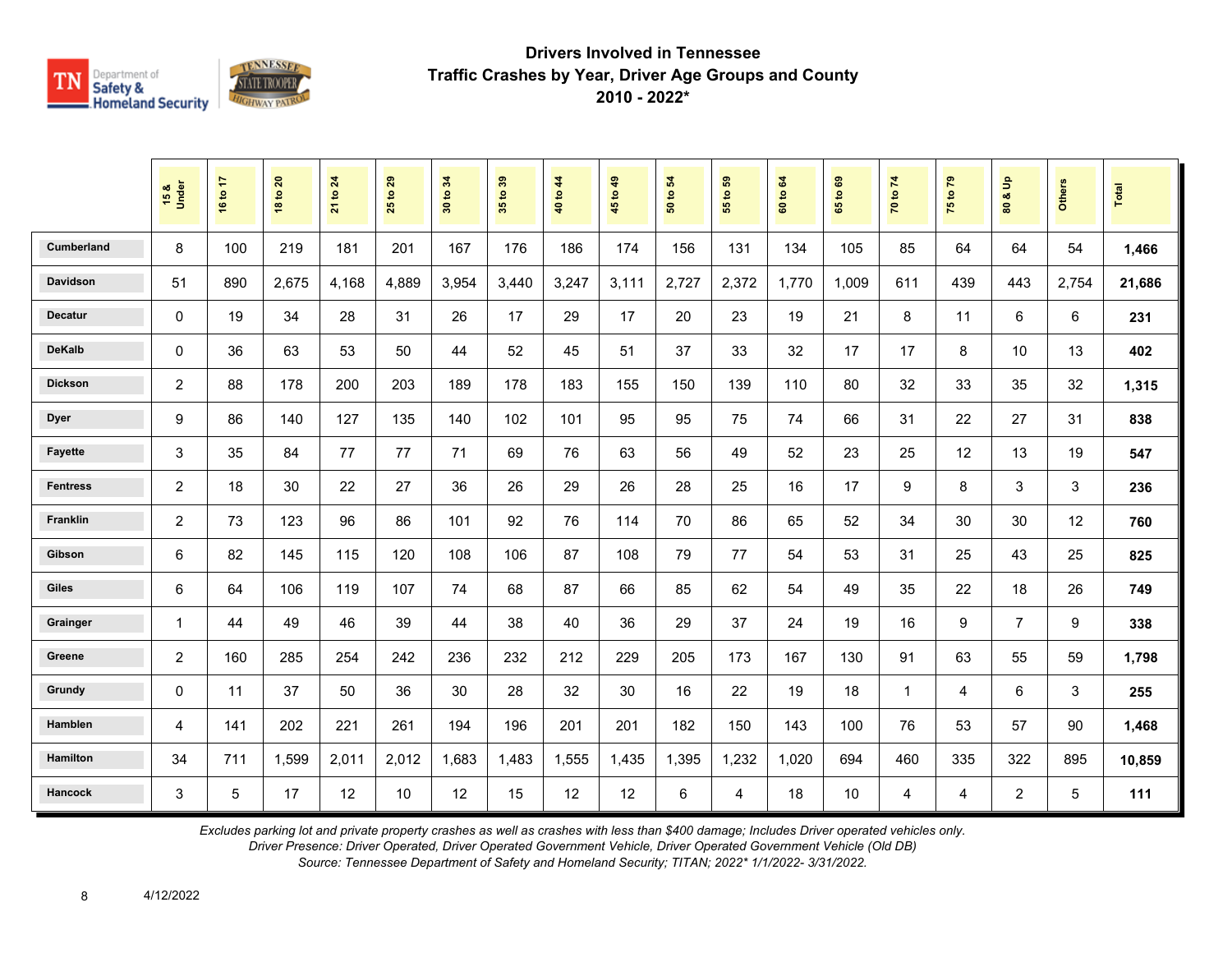

|                  | 15 &<br>Under  | 16 to 17       | <b>18 to 20</b> | to 24<br>$\overline{21}$ | 29<br>$\overline{\mathbf{S}}$<br>25 | 34<br>$\mathbf{S}$<br>$\boldsymbol{\mathsf{s}}$ | 35 to 39     | 40 to 44       | $6b$ of<br>45 | $\mathbf{5}$<br>50 to | G5<br>$\overline{\mathbf{e}}$<br>55 | to 64<br>$\tt G$ | $t_0$ 69<br>65 | 70 to 74       | 75 to 79       | $\frac{9}{2}$<br>οð<br>$\mathbf{S}$ | <b>Others</b>  | Total  |
|------------------|----------------|----------------|-----------------|--------------------------|-------------------------------------|-------------------------------------------------|--------------|----------------|---------------|-----------------------|-------------------------------------|------------------|----------------|----------------|----------------|-------------------------------------|----------------|--------|
| Hardeman         | $\overline{2}$ | 26             | 55              | 58                       | 52                                  | 51                                              | 35           | 29             | 49            | 25                    | 38                                  | 27               | 15             | 10             | 15             | 12                                  | 9              | 357    |
| Hardin           | 6              | 71             | 110             | 85                       | 92                                  | 74                                              | 60           | 83             | 75            | 66                    | 49                                  | 50               | 39             | 34             | 21             | 29                                  | 22             | 668    |
| <b>Hawkins</b>   | $\overline{4}$ | 98             | 151             | 131                      | 146                                 | 145                                             | 143          | 149            | 125           | 110                   | 89                                  | 77               | 49             | 37             | 41             | 38                                  | 33             | 1,054  |
| Haywood          | $\mathbf{1}$   | 26             | 59              | 59                       | 84                                  | 71                                              | 58           | 67             | 65            | 66                    | 57                                  | 47               | 32             | 22             | 18             | 11                                  | 21             | 534    |
| <b>Henderson</b> | $\overline{7}$ | 95             | 120             | 121                      | 118                                 | 100                                             | 100          | 98             | 87            | 89                    | 57                                  | 62               | 37             | 38             | 31             | 28                                  | 23             | 818    |
| Henry            | $\mathbf 0$    | 45             | 70              | 58                       | 87                                  | 55                                              | 57           | 61             | 60            | 53                    | 39                                  | 49               | 40             | 21             | 14             | 21                                  | 3              | 460    |
| Hickman          | $\mathbf{1}$   | 36             | 76              | 59                       | 64                                  | 63                                              | 55           | 59             | 67            | 40                    | 38                                  | 41               | 26             | 21             | 16             | 16                                  | 13             | 507    |
| Houston          | $\mathbf 0$    | 21             | 17              | 18                       | 14                                  | 13                                              | 24           | 24             | 17            | 11                    | 10                                  | 14               | 9              | 11             | 3              | 6                                   | $\mathbf{1}$   | 150    |
| <b>Humphreys</b> | 3              | 37             | 76              | 68                       | 69                                  | 53                                              | 38           | 33             | 52            | 42                    | 40                                  | 33               | 18             | 16             | 5              | 15                                  | 10             | 415    |
| Jackson          | $\overline{2}$ | 18             | 26              | 20                       | 26                                  | 21                                              | 20           | 20             | 28            | 18                    | 12                                  | $\overline{7}$   | $\mathbf{0}$   | 4              | $\overline{7}$ | $\mathbf 0$                         | 6              | 197    |
| Jefferson        | $\mathbf 0$    | 92             | 162             | 155                      | 144                                 | 134                                             | 125          | 145            | 140           | 127                   | 105                                 | 101              | 69             | 45             | 38             | 39                                  | 38             | 1,074  |
| Johnson          | $\mathbf 0$    | 21             | 52              | 49                       | 53                                  | 37                                              | 49           | 53             | 42            | 39                    | 55                                  | 34               | 28             | 17             | 11             | 11                                  | $\overline{2}$ | 419    |
| Knox             | 44             | 857            | 2,055           | 2,464                    | 2,320                               | 1,996                                           | 1,756        | 1,761          | 1,767         | 1,619                 | 1,379                               | 1,077            | 745            | 513            | 352            | 371                                 | 941            | 12,466 |
| Lake             | $\mathbf 0$    | $\overline{1}$ | $\overline{2}$  | 6                        | $\overline{4}$                      | 8                                               | $\mathbf{1}$ | $\overline{2}$ | 8             | 8                     | 4                                   | $\overline{7}$   | 3              | 3              | $\overline{1}$ | $\mathbf{1}$                        | $\Omega$       | 43     |
| Lauderdale       | $\mathbf{1}$   | 42             | 48              | 53                       | 65                                  | 46                                              | 41           | 41             | 40            | 32                    | 34                                  | 20               | 31             | 10             | 12             | 8                                   | 13             | 372    |
| Lawrence         | 3              | 76             | 117             | 103                      | 114                                 | 97                                              | 96           | 99             | 109           | 72                    | 70                                  | 67               | 65             | 39             | 30             | 32                                  | 17             | 817    |
| Lewis            | $\overline{2}$ | 27             | 34              | 31                       | 29                                  | 19                                              | 22           | 17             | 23            | 25                    | 20                                  | 15               | 12             | $\overline{7}$ | 5              | 5                                   | $\mathbf{1}$   | 204    |

*Excludes parking lot and private property crashes as well as crashes with less than \$400 damage; Includes Driver operated vehicles only.*

*Driver Presence: Driver Operated, Driver Operated Government Vehicle, Driver Operated Government Vehicle (Old DB)*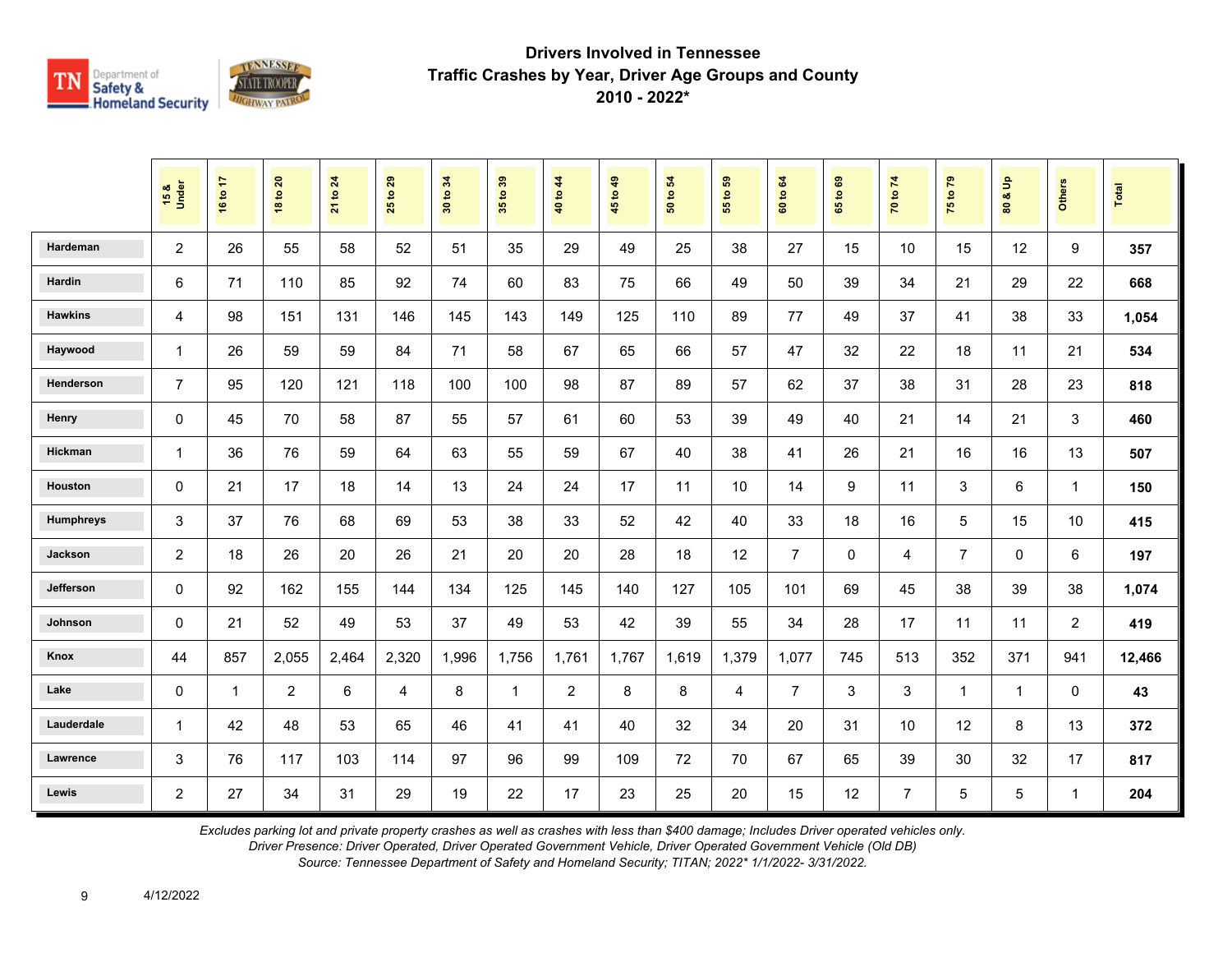

|                 | 15 &<br>Under  | 16 to 17 | <b>18 to 20</b> | 21 to 24 | $t$ o 29<br>25 | 34<br>30 to: | 35 to 39 | 40 to 44 | 45 to 49 | $\mathbf{5}$<br>50 to | $t_0$ 59<br>$\overline{5}$ | 60 to 64 | 1069<br>$65^{\circ}$ | 70 to 74 | 75 to 79       | $\frac{9}{2}$<br>οð<br>80 | <b>Others</b> | Total |
|-----------------|----------------|----------|-----------------|----------|----------------|--------------|----------|----------|----------|-----------------------|----------------------------|----------|----------------------|----------|----------------|---------------------------|---------------|-------|
| Lincoln         | 4              | 100      | 94              | 93       | 110            | 105          | 81       | 86       | 87       | 81                    | 63                         | 60       | 41                   | 38       | 30             | 25                        | 26            | 768   |
| Loudon          | 3              | 114      | 187             | 172      | 189            | 186          | 191      | 183      | 164      | 143                   | 148                        | 127      | 108                  | 62       | 46             | 54                        | 56            | 1,328 |
| Macon           | 5              | 41       | 70              | 54       | 71             | 68           | 48       | 49       | 36       | 37                    | 34                         | 27       | 16                   | 16       | 11             | 10                        | 6             | 432   |
| <b>Madison</b>  | 19             | 242      | 574             | 583      | 605            | 535          | 487      | 444      | 484      | 432                   | 391                        | 292      | 189                  | 117      | 96             | 108                       | 172           | 3,348 |
| <b>Marion</b>   | $\mathbf{1}$   | 28       | 85              | 91       | 106            | 79           | 81       | 95       | 77       | 62                    | 43                         | 65       | 53                   | 36       | 23             | 10                        | 14            | 652   |
| <b>Marshall</b> | $\overline{c}$ | 63       | 107             | 66       | 93             | 80           | 57       | 57       | 77       | 67                    | 47                         | 46       | 25                   | 21       | 19             | 13                        | 18            | 600   |
| <b>Maury</b>    | 3              | 182      | 350             | 328      | 308            | 296          | 266      | 261      | 250      | 236                   | 202                        | 182      | 110                  | 68       | 44             | 58                        | 112           | 2,134 |
| <b>McMinn</b>   | 5              | 96       | 208             | 170      | 179            | 144          | 150      | 180      | 143      | 153                   | 120                        | 109      | 79                   | 63       | 37             | 41                        | 51            | 1,306 |
| <b>McNairy</b>  | 4              | 41       | 61              | 69       | 70             | 74           | 46       | 55       | 43       | 50                    | 42                         | 34       | 31                   | 24       | 15             | 13                        | 11            | 500   |
| <b>Meigs</b>    | 0              | 12       | 17              | 15       | 17             | 23           | 20       | 16       | 23       | 21                    | 16                         | 8        | $\sqrt{5}$           | 6        | $\overline{2}$ | $\overline{2}$            | 3             | 146   |
| <b>Monroe</b>   | 3              | 74       | 136             | 100      | 110            | 107          | 89       | 98       | 115      | 82                    | 77                         | 79       | 50                   | 40       | 28             | 24                        | 23            | 802   |
| Montgomery      | 10             | 351      | 947             | 1,272    | 1,287          | 920          | 782      | 661      | 672      | 552                   | 466                        | 336      | 197                  | 148      | 122            | 100                       | 329           | 5,408 |
| <b>Moore</b>    | 0              | 13       | 21              | 11       | 15             | 11           | 14       | 10       | 9        | 12                    | 6                          | 11       | 9                    | 4        | 3              | 4                         | $\mathbf{1}$  | 107   |
| Morgan          | 0              | 21       | 56              | 49       | 42             | 48           | 42       | 46       | 38       | 26                    | 29                         | 21       | 13                   | 5        | 3              | 3                         | 10            | 339   |
| Obion           | $\overline{c}$ | 60       | 103             | 92       | 125            | 103          | 85       | 88       | 75       | 65                    | 82                         | 51       | 49                   | 31       | 20             | 23                        | 27            | 707   |
| Overton         | $\mathbf{1}$   | 39       | 61              | 56       | 54             | 52           | 54       | 50       | 58       | 46                    | 36                         | 29       | 31                   | 15       | 20             | 15                        | 3             | 422   |
| Perry           | 0              | 11       | 14              | 15       | 18             | 18           | 9        | 17       | 14       | 18                    | 12                         | 6        | 8                    | 3        | 4              | $\mathbf{1}$              | $\mathbf 0$   | 146   |

*Excludes parking lot and private property crashes as well as crashes with less than \$400 damage; Includes Driver operated vehicles only.*

*Driver Presence: Driver Operated, Driver Operated Government Vehicle, Driver Operated Government Vehicle (Old DB)*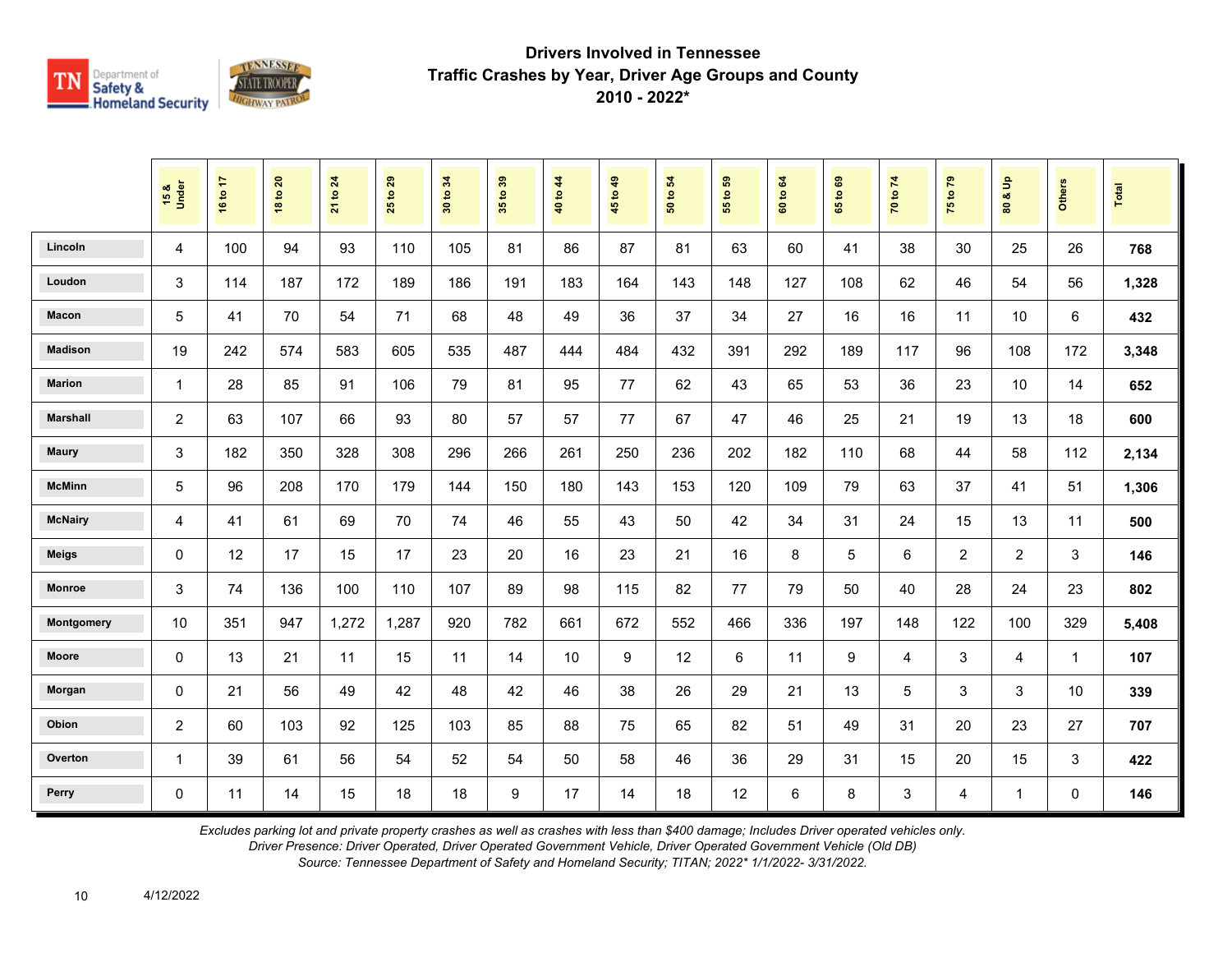

|                  | 15 &<br>Under  | 16 to 17 | <b>18 to 20</b> | $\overline{24}$<br>21 to | 29<br>$\overline{5}$<br>25 | 34<br>30 to | 35 to 39 | 40 to 44 | 45 to 49 | 54<br>50 to    | 55 to 59 | $\mathbf{g}$<br>60 to | $\mathbf{69}$<br>65 to | 70 to 74       | 75 to 79                | å<br>οð<br>$\overline{\mathbf{3}}$ | Others         | <b>Total</b> |
|------------------|----------------|----------|-----------------|--------------------------|----------------------------|-------------|----------|----------|----------|----------------|----------|-----------------------|------------------------|----------------|-------------------------|------------------------------------|----------------|--------------|
| <b>Pickett</b>   | $\mathbf{0}$   | 8        | 3               | 8                        | 10                         | 3           | 3        | 8        | 6        | $\overline{7}$ | $\Omega$ | 5                     | 5                      | $\overline{2}$ | $\overline{\mathbf{1}}$ | $\mathbf{0}$                       | $\Omega$       | 50           |
| <b>Polk</b>      | 3              | 21       | 25              | 36                       | 30                         | 32          | 32       | 34       | 25       | 27             | 33       | 14                    | 22                     | 9              | $\overline{7}$          | 6                                  | 3              | 250          |
| Putnam           | 6              | 163      | 531             | 519                      | 418                        | 336         | 279      | 296      | 269      | 256            | 254      | 198                   | 133                    | 117            | 77                      | 68                                 | 108            | 2,434        |
| Rhea             | $\overline{2}$ | 31       | 57              | 60                       | 66                         | 66          | 61       | 49       | 57       | 40             | 30       | 38                    | 26                     | 18             | 13                      | 17                                 | $\overline{2}$ | 396          |
| Roane            | 6              | 81       | 140             | 153                      | 154                        | 118         | 140      | 124      | 144      | 133            | 116      | 84                    | 70                     | 37             | 42                      | 30                                 | 36             | 1,048        |
| Robertson        | 8              | 119      | 209             | 224                      | 255                        | 188         | 188      | 181      | 185      | 157            | 133      | 114                   | 66                     | 43             | 38                      | 31                                 | 102            | 1,509        |
| Rutherford       | 24             | 687      | 1,533           | 1,676                    | 1,424                      | 1.251       | 1.093    | 1.075    | 948      | 815            | 689      | 501                   | 314                    | 218            | 130                     | 150                                | 346            | 7,518        |
| <b>Scott</b>     | 3              | 24       | 26              | 23                       | 39                         | 34          | 13       | 32       | 22       | 21             | 26       | 12                    | 16                     | 14             | 5                       | 4                                  | $\mathbf{1}$   | 183          |
| Sequatchie       | 0              | 23       | 39              | 44                       | 36                         | 37          | 37       | 31       | 22       | 20             | 25       | 23                    | 15                     | 14             | 4                       | 13                                 | 2              | 266          |
| <b>Sevier</b>    | 8              | 247      | 465             | 496                      | 530                        | 437         | 453      | 454      | 413      | 408            | 348      | 332                   | 225                    | 162            | 87                      | 74                                 | 138            | 3,055        |
| <b>Shelby</b>    | 73             | 1,453    | 4,418           | 5,623                    | 5,742                      | 4,903       | 4,316    | 4,237    | 3,867    | 3,628          | 3,123    | 2,432                 | 1,418                  | 921            | 611                     | 612                                | 3,955          | 29,021       |
| Smith            | 2              | 45       | 99              | 86                       | 70                         | 48          | 60       | 50       | 68       | 59             | 56       | 28                    | 25                     | 22             | 11                      | $\overline{7}$                     | 10             | 528          |
| <b>Stewart</b>   | 0              | 22       | 35              | 36                       | 25                         | 23          | 15       | 20       | 23       | 15             | 14       | 16                    | 9                      | 5              | 6                       | $\overline{2}$                     | $\Omega$       | 211          |
| Sullivan         | $\overline{7}$ | 350      | 612             | 626                      | 569                        | 524         | 512      | 573      | 525      | 457            | 441      | 360                   | 284                    | 202            | 174                     | 160                                | 252            | 4,031        |
| <b>Sumner</b>    | 16             | 352      | 544             | 505                      | 497                        | 507         | 446      | 425      | 440      | 366            | 324      | 290                   | 202                    | 129            | 91                      | 86                                 | 95             | 3,262        |
| <b>Tipton</b>    | 6              | 129      | 183             | 142                      | 164                        | 142         | 124      | 142      | 129      | 117            | 91       | 70                    | 56                     | 33             | 31                      | 20                                 | 36             | 1,050        |
| <b>Trousdale</b> | 3              | 20       | 30              | 27                       | 17                         | 27          | 24       | 24       | 19       | 18             | 15       | 10                    | 12                     | 3              | 5                       | $\mathbf 0$                        | $\mathbf{1}$   | 188          |

*Excludes parking lot and private property crashes as well as crashes with less than \$400 damage; Includes Driver operated vehicles only.*

*Driver Presence: Driver Operated, Driver Operated Government Vehicle, Driver Operated Government Vehicle (Old DB)*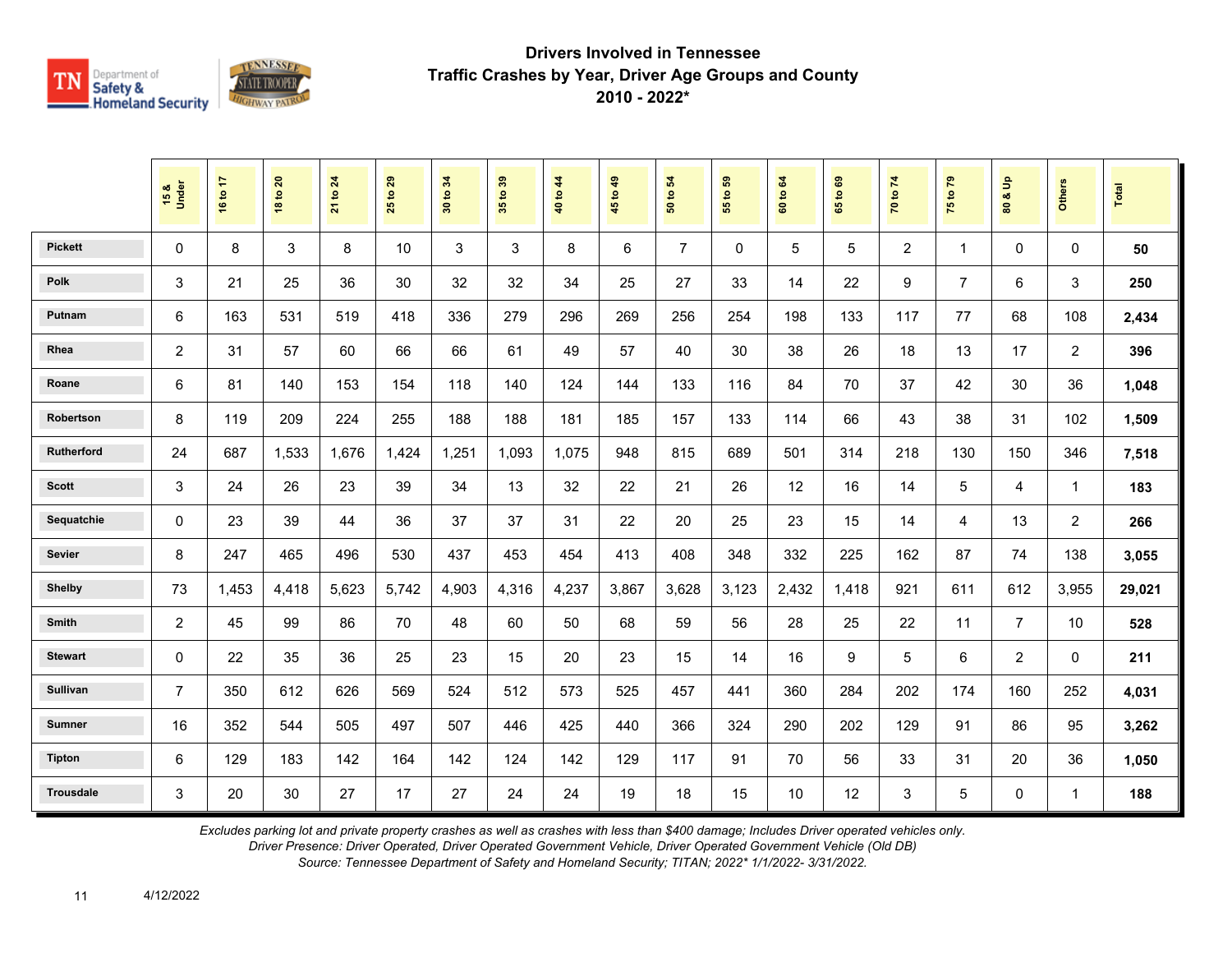

|                   | 15 &<br>Under  | 16 to 17 | 18 to 20 | <b>21 to 24</b> | 29<br>$\tt{S}$<br>25 | 30 to 34 | 35 to 39 | $4\overline{4}$<br>40 to | $\overline{49}$<br>45 to - | 50 to 54 | <b>e</b><br>$\overline{5}$<br>55 | 64<br>$\mathbf{c}$<br>$\bf{60}$ | $\mathbf{69}$<br>$\mathbf{c}$<br>59 | 70 to 74 | 75 to 79       | $\frac{9}{2}$<br>oð<br>80 | <b>Others</b>  | Total   |
|-------------------|----------------|----------|----------|-----------------|----------------------|----------|----------|--------------------------|----------------------------|----------|----------------------------------|---------------------------------|-------------------------------------|----------|----------------|---------------------------|----------------|---------|
| <b>Unicoi</b>     | 0              | 35       | 35       | 41              | 44                   | 40       | 25       | 20                       | 35                         | 37       | 34                               | 29                              | 26                                  | 11       | 10             | $\overline{7}$            | $\overline{7}$ | 309     |
| Union             | 2              | 18       | 39       | 35              | 39                   | 38       | 33       | 28                       | 21                         | 22       | 21                               | 18                              | 15                                  | 5        | $\overline{7}$ | 6                         | 4              | 246     |
| VanBuren          | 0              | 3        | 13       | 17              | 16                   | 17       | 12       | 10                       | 5                          | 16       | 6                                | $\overline{7}$                  | 5                                   | 11       | $\mathbf 0$    | 0                         | $\overline{2}$ | 118     |
| Warren            | 5              | 101      | 135      | 128             | 122                  | 134      | 110      | 102                      | 102                        | 105      | 83                               | 63                              | 49                                  | 40       | 23             | 29                        | 37             | 904     |
| Washington        | 12             | 273      | 651      | 735             | 623                  | 541      | 506      | 484                      | 450                        | 428      | 371                              | 308                             | 223                                 | 152      | 126            | 113                       | 237            | 3,760   |
| Wayne             | $\mathbf{0}$   | 29       | 43       | 29              | 38                   | 39       | 20       | 26                       | 14                         | 23       | 15                               | 18                              | 17                                  | 5        | 1              | $\overline{2}$            | 4              | 262     |
| Weakley           | $\overline{2}$ | 47       | 122      | 120             | 77                   | 68       | 54       | 51                       | 42                         | 48       | 30                               | 36                              | 32                                  | 22       | 17             | 16                        | 16             | 554     |
| White             | 2              | 42       | 64       | 63              | 83                   | 65       | 63       | 60                       | 55                         | 41       | 44                               | 43                              | 37                                  | 18       | 21             | 20                        | $\overline{7}$ | 495     |
| Williamson        | 12             | 458      | 488      | 532             | 635                  | 574      | 541      | 612                      | 570                        | 488      | 350                              | 293                             | 186                                 | 104      | 52             | 67                        | 70             | 3,623   |
| Wilson            | 11             | 262      | 449      | 410             | 369                  | 358      | 350      | 363                      | 348                        | 314      | 272                              | 236                             | 159                                 | 91       | 62             | 44                        | 90             | 2,588   |
| <b>Total 2011</b> | 547            | 12,196   | 25,909   | 29,483          | 29,993               | 25,724   | 23,101   | 22,960                   | 21,961                     | 19,873   | 17,182                           | 13,928                          | 9,409                               | 6,259    | 4,456          | 4,442                     | 12,187         | 167,922 |

*Excludes parking lot and private property crashes as well as crashes with less than \$400 damage; Includes Driver operated vehicles only. Driver Presence: Driver Operated, Driver Operated Government Vehicle, Driver Operated Government Vehicle (Old DB) Source: Tennessee Department of Safety and Homeland Security; TITAN; 2022\* 1/1/2022- 3/31/2022.*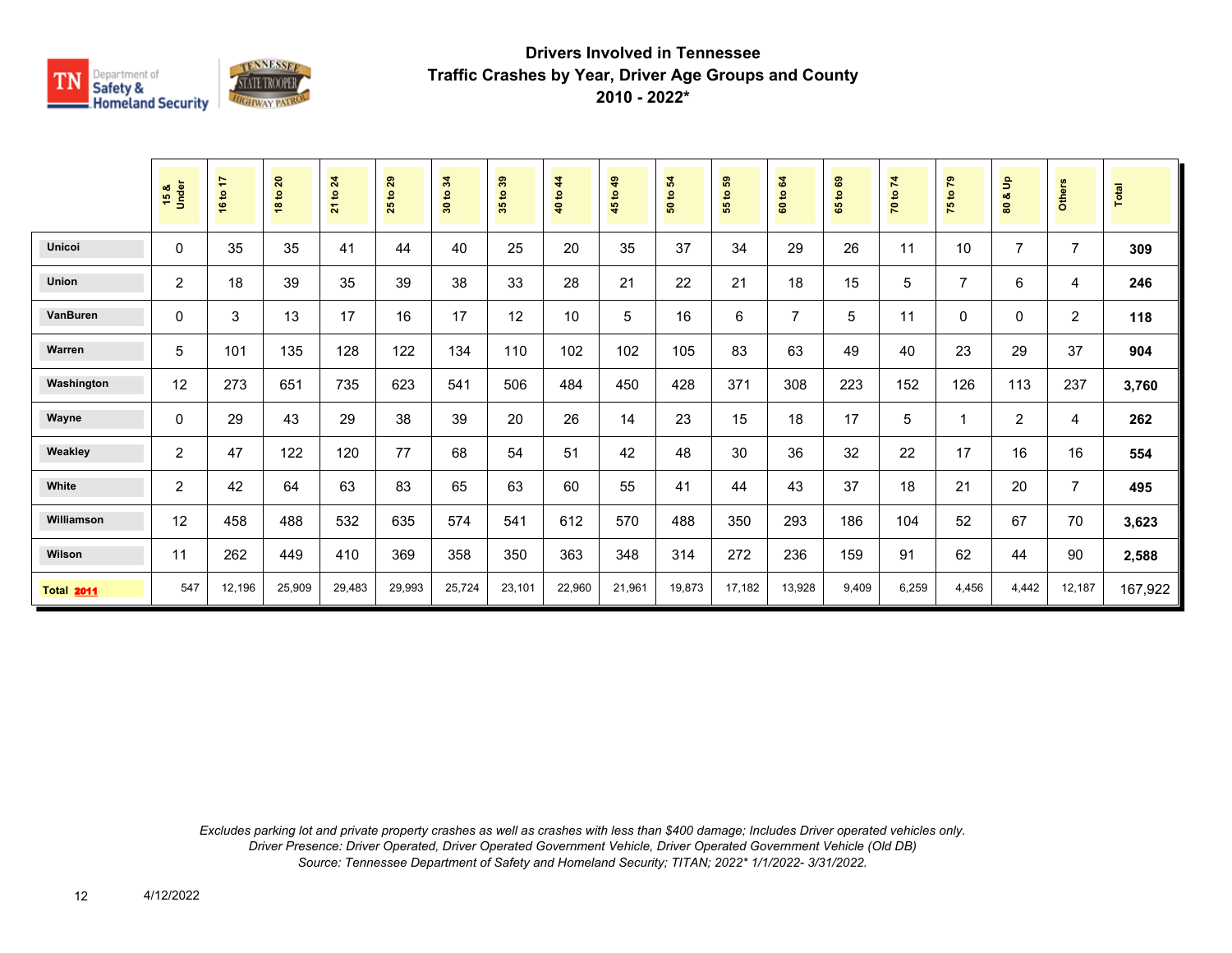

| 2 0 1 2         | 15 &<br>Under  | 16 to 17 | 20<br>$\overline{\mathbf{S}}$<br>$\frac{8}{3}$ | 24<br>$\overline{\mathbf{e}}$<br>$\overline{21}$ | 29<br>$\overline{5}$<br>25 | 34<br>$\tt{S}$<br>$30^{\circ}$ | $t_0$ 39<br>$35^{\circ}$ | 40 to 44 | 1049<br>45 | $\overline{5}$<br>$\mathbf{e}$<br>នី | 3<br>$\mathbf{S}$<br>55 | 64<br>$\mathbf{S}$<br>$\tt G$ | $\mathbf{63}$<br>$\mathbf{S}$<br>59 | 70 to 74       | $\mathbf{r}$<br>$\mathbf{S}$<br>$\frac{1}{2}$ | $\frac{9}{2}$<br>ಯ<br>$\tt{S}0$ | Others                  | Total |
|-----------------|----------------|----------|------------------------------------------------|--------------------------------------------------|----------------------------|--------------------------------|--------------------------|----------|------------|--------------------------------------|-------------------------|-------------------------------|-------------------------------------|----------------|-----------------------------------------------|---------------------------------|-------------------------|-------|
| Anderson        | 10             | 142      | 284                                            | 284                                              | 273                        | 243                            | 230                      | 203      | 202        | 193                                  | 209                     | 186                           | 110                                 | 75             | 61                                            | 68                              | 65                      | 1,777 |
| <b>Bedford</b>  | $\overline{7}$ | 95       | 170                                            | 183                                              | 142                        | 128                            | 108                      | 119      | 129        | 118                                  | 77                      | 76                            | 59                                  | 33             | 23                                            | 33                              | 26                      | 984   |
| <b>Benton</b>   | $\mathbf{1}$   | 18       | 38                                             | 53                                               | 44                         | 40                             | 33                       | 35       | 31         | 47                                   | 31                      | 25                            | 25                                  | 15             | 6                                             | 8                               | $\overline{7}$          | 318   |
| <b>Bledsoe</b>  | 0              | 9        | 14                                             | 12                                               | 13                         | 11                             | 10                       | 10       | 15         | 8                                    | $\overline{7}$          | 4                             | 8                                   | 6              | 2                                             | $\overline{2}$                  | $\mathbf{0}$            | 86    |
| <b>Blount</b>   | 4              | 304      | 508                                            | 516                                              | 504                        | 432                            | 394                      | 469      | 443        | 369                                  | 354                     | 281                           | 262                                 | 166            | 119                                           | 125                             | 137                     | 3,221 |
| <b>Bradley</b>  | 5              | 266      | 525                                            | 552                                              | 508                        | 411                            | 379                      | 426      | 351        | 356                                  | 298                     | 246                           | 179                                 | 144            | 111                                           | 90                              | 126                     | 3,012 |
| Campbell        | $\mathbf 0$    | 51       | 102                                            | 153                                              | 133                        | 134                            | 139                      | 156      | 142        | 105                                  | 136                     | 102                           | 75                                  | 55             | 38                                            | 26                              | 49                      | 1,009 |
| Cannon          | $\overline{2}$ | 23       | 44                                             | 35                                               | 42                         | 28                             | 28                       | 28       | 15         | 22                                   | 22                      | 23                            | 13                                  | 11             | 8                                             | 10                              | 3                       | 245   |
| Carroll         | $\mathbf{1}$   | 49       | 64                                             | 72                                               | 46                         | 52                             | 48                       | 43       | 49         | 51                                   | 44                      | 40                            | 40                                  | 16             | 9                                             | 12                              | 10                      | 439   |
| Carter          | $\overline{4}$ | 120      | 172                                            | 200                                              | 172                        | 147                            | 148                      | 146      | 142        | 128                                  | 128                     | 117                           | 75                                  | 61             | 51                                            | 38                              | 55                      | 1,219 |
| Cheatham        | 8              | 69       | 121                                            | 102                                              | 143                        | 102                            | 97                       | 104      | 116        | 102                                  | 65                      | 63                            | 39                                  | 24             | 11                                            | 14                              | 24                      | 839   |
| <b>Chester</b>  | 6              | 40       | 54                                             | 54                                               | 45                         | 30                             | 35                       | 42       | 33         | 27                                   | 18                      | 19                            | 17                                  | 17             | 6                                             | 16                              | 6                       | 333   |
| Claiborne       | $\mathbf{1}$   | 40       | 73                                             | 75                                               | 65                         | 67                             | 60                       | 56       | 59         | 65                                   | 50                      | 49                            | 33                                  | 35             | 15                                            | 17                              | 12                      | 459   |
| Clay            | $\Omega$       | 12       | 18                                             | 14                                               | 15                         | 11                             | 14                       | 11       | 11         | 14                                   | 8                       | 14                            | 6                                   | 5              | 4                                             | 5                               | $\overline{\mathbf{1}}$ | 119   |
| Cocke           | 6              | 71       | 154                                            | 128                                              | 138                        | 121                            | 119                      | 132      | 117        | 113                                  | 110                     | 122                           | 68                                  | 54             | 31                                            | 27                              | 50                      | 1,006 |
| Coffee          | 4              | 130      | 234                                            | 221                                              | 209                        | 166                            | 177                      | 154      | 188        | 150                                  | 143                     | 132                           | 102                                 | 57             | 48                                            | 53                              | 29                      | 1,341 |
| <b>Crockett</b> | $\mathbf{1}$   | 26       | 29                                             | 22                                               | 24                         | 22                             | 22                       | 14       | 26         | 20                                   | 22                      | $\overline{7}$                | 13                                  | $\overline{7}$ | $\overline{7}$                                | 4                               | 6                       | 195   |

*Excludes parking lot and private property crashes as well as crashes with less than \$400 damage; Includes Driver operated vehicles only.*

*Driver Presence: Driver Operated, Driver Operated Government Vehicle, Driver Operated Government Vehicle (Old DB)*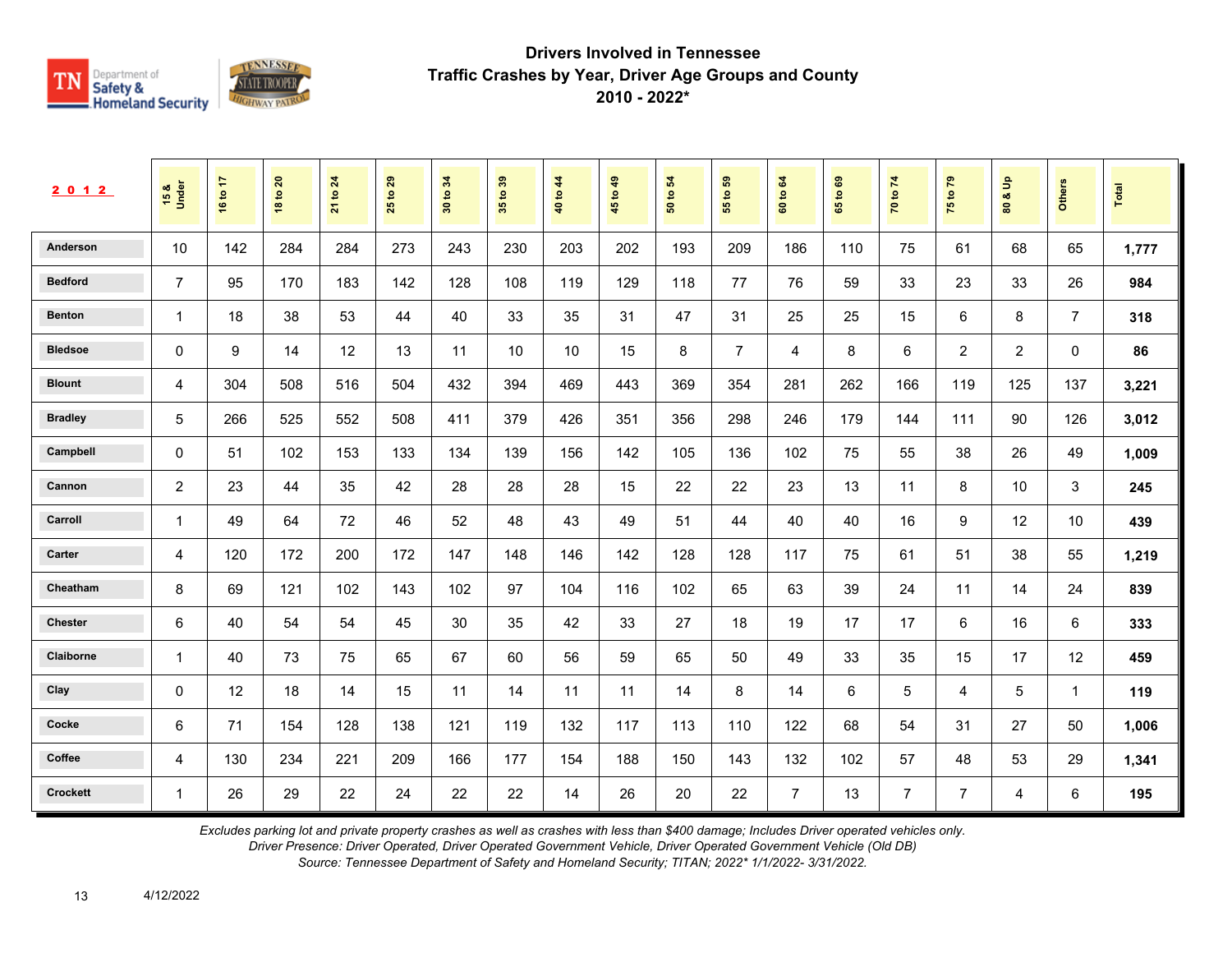

|                   | 15 &<br>Under  | 16 to 17 | 18 to 20 | 21 to 24 | 29<br>$\mathbf{e}$<br>25 | 30 to 34 | 35 to 39 | 40 to 44 | 45 to 49 | 50 to 54 | <b>e</b><br>$\mathbf{e}$<br>$\overline{5}$ | 60 to 64 | $\mathbf{63}$<br>$\overline{9}$<br>$65^{\circ}$ | 70 to 74 | 75 to 79       | $\frac{9}{2}$<br>οð<br>$\mathbf{S}$ | <b>Others</b> | Total  |
|-------------------|----------------|----------|----------|----------|--------------------------|----------|----------|----------|----------|----------|--------------------------------------------|----------|-------------------------------------------------|----------|----------------|-------------------------------------|---------------|--------|
| <b>Cumberland</b> | 9              | 103      | 217      | 204      | 193                      | 179      | 155      | 179      | 161      | 173      | 120                                        | 119      | 111                                             | 96       | 66             | 60                                  | 35            | 1,455  |
| <b>Davidson</b>   | 43             | 971      | 2,715    | 4,380    | 5,096                    | 4,246    | 3,498    | 3,453    | 3,172    | 3,043    | 2,624                                      | 1,830    | 1,102                                           | 691      | 438            | 444                                 | 2,895         | 22,657 |
| <b>Decatur</b>    | $\mathbf{0}$   | 38       | 40       | 37       | 31                       | 40       | 23       | 44       | 23       | 25       | 22                                         | 23       | 19                                              | 9        | 10             | 6                                   | 5             | 281    |
| <b>DeKalb</b>     | $\overline{4}$ | 35       | 52       | 45       | 45                       | 46       | 37       | 45       | 41       | 35       | 26                                         | 15       | 22                                              | 10       | $\overline{7}$ | 4                                   | 8             | 342    |
| <b>Dickson</b>    | 5              | 106      | 171      | 208      | 177                      | 174      | 157      | 160      | 136      | 147      | 114                                        | 89       | 75                                              | 44       | 35             | 42                                  | 46            | 1,283  |
| <b>Dyer</b>       | 3              | 75       | 116      | 112      | 113                      | 104      | 84       | 97       | 84       | 98       | 76                                         | 61       | 73                                              | 47       | 30             | 23                                  | 40            | 777    |
| <b>Fayette</b>    | $\mathbf 0$    | 34       | 81       | 73       | 75                       | 85       | 67       | 62       | 53       | 61       | 39                                         | 48       | 35                                              | 29       | 13             | 8                                   | 21            | 508    |
| <b>Fentress</b>   | 2              | 12       | 45       | 32       | 37                       | 39       | 30       | 38       | 35       | 27       | 21                                         | 27       | 23                                              | 16       | 8              | 6                                   | 6             | 290    |
| Franklin          | $\mathbf{1}$   | 60       | 108      | 98       | 94                       | 76       | 82       | 88       | 78       | 71       | 69                                         | 56       | 55                                              | 38       | 29             | 37                                  | 13            | 707    |
| Gibson            | 5              | 80       | 134      | 127      | 121                      | 103      | 89       | 80       | 95       | 83       | 79                                         | 76       | 61                                              | 49       | 31             | 42                                  | 25            | 850    |
| <b>Giles</b>      | $\overline{4}$ | 61       | 118      | 115      | 104                      | 99       | 82       | 81       | 84       | 91       | 71                                         | 50       | 58                                              | 26       | 32             | 22                                  | 18            | 819    |
| Grainger          | 1              | 33       | 61       | 44       | 47                       | 33       | 50       | 43       | 46       | 48       | 32                                         | 30       | 18                                              | 13       | 9              | 10 <sup>°</sup>                     | 14            | 366    |
| Greene            | 8              | 152      | 256      | 286      | 253                      | 238      | 276      | 216      | 235      | 209      | 187                                        | 171      | 110                                             | 100      | 77             | 63                                  | 67            | 1,870  |
| Grundy            | $\overline{c}$ | 21       | 46       | 33       | 35                       | 39       | 33       | 29       | 25       | 20       | 16                                         | 15       | 14                                              | 9        | $\overline{7}$ | $\overline{7}$                      | 6             | 269    |
| Hamblen           | $\overline{7}$ | 117      | 234      | 242      | 242                      | 249      | 218      | 232      | 204      | 174      | 149                                        | 138      | 140                                             | 86       | 51             | 54                                  | 114           | 1,547  |
| <b>Hamilton</b>   | 28             | 700      | 1,897    | 2,441    | 2,356                    | 2,021    | 1,763    | 1,791    | 1,712    | 1,585    | 1,387                                      | 1,118    | 823                                             | 514      | 357            | 395                                 | 1,208         | 12,795 |
| Hancock           | $\mathbf 0$    | 10       | 12       | 14       | 15                       | 14       | 18       | 9        | 12       | 11       | $\overline{7}$                             | 10       | $\mathbf{1}$                                    | 3        | 5              | 3                                   | 3             | 111    |

*Excludes parking lot and private property crashes as well as crashes with less than \$400 damage; Includes Driver operated vehicles only.*

*Driver Presence: Driver Operated, Driver Operated Government Vehicle, Driver Operated Government Vehicle (Old DB)*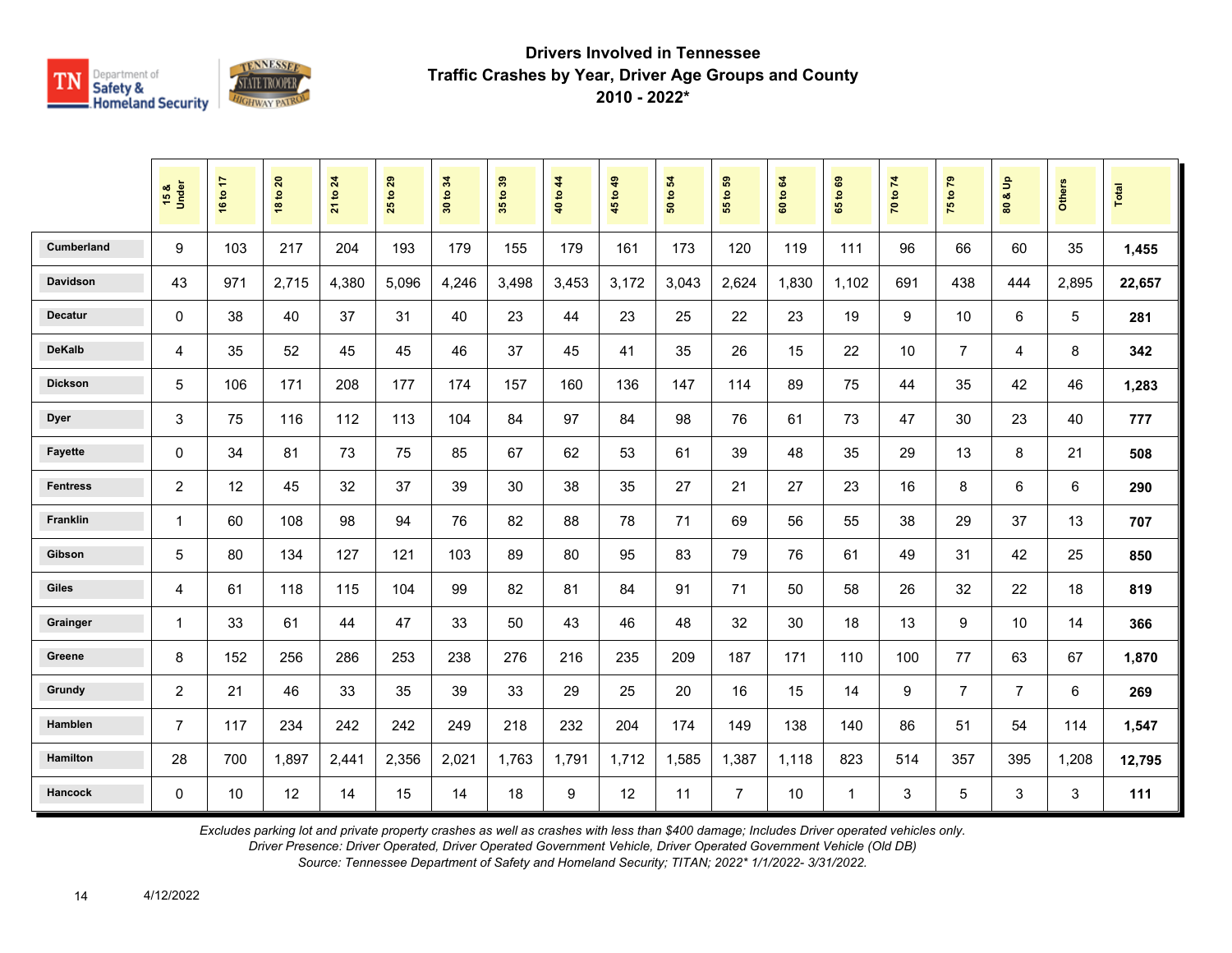

|                  | 15 &<br>Under  | 16 to 17 | <b>18 to 20</b> | 21 to 24 | 29<br>$\mathbf{e}$<br>25 | 34<br>30 to | 35 to 39 | 40 to 44 | 45 to 49 | $\mathbf{5}$<br>50 to | G5<br>$\ddot{\mathbf{5}}$<br>$\overline{55}$ | 60 to 64 | ${\tt g}$<br>$\overline{9}$<br>$65^{\circ}$ | 70 to 74       | 75 to 79       | $\frac{9}{2}$<br>οð<br>$\mathbf{S}$ | <b>Others</b>  | Total  |
|------------------|----------------|----------|-----------------|----------|--------------------------|-------------|----------|----------|----------|-----------------------|----------------------------------------------|----------|---------------------------------------------|----------------|----------------|-------------------------------------|----------------|--------|
| Hardeman         | 3              | 22       | 55              | 52       | 45                       | 50          | 34       | 33       | 41       | 34                    | 39                                           | 27       | 19                                          | 10             | 12             | 5                                   | $\overline{7}$ | 348    |
| Hardin           | 8              | 68       | 96              | 85       | 75                       | 79          | 84       | 67       | 83       | 75                    | 63                                           | 64       | 49                                          | 31             | 17             | 21                                  | 19             | 669    |
| <b>Hawkins</b>   | $\overline{c}$ | 96       | 176             | 137      | 118                      | 114         | 95       | 131      | 106      | 104                   | 99                                           | 80       | 75                                          | 50             | 32             | 26                                  | 46             | 1,002  |
| Haywood          | $\mathbf{1}$   | 22       | 42              | 53       | 64                       | 54          | 49       | 55       | 63       | 42                    | 45                                           | 34       | 24                                          | 20             | 15             | $\overline{7}$                      | 17             | 426    |
| Henderson        | $\overline{c}$ | 95       | 120             | 112      | 119                      | 102         | 77       | 92       | 78       | 74                    | 74                                           | 58       | 57                                          | 27             | 23             | 23                                  | 23             | 770    |
| Henry            | $\mathbf{1}$   | 37       | 64              | 75       | 83                       | 58          | 51       | 51       | 46       | 46                    | 45                                           | 43       | 39                                          | 35             | 17             | 21                                  | 11             | 457    |
| Hickman          | $\mathbf{1}$   | 27       | 61              | 71       | 81                       | 62          | 50       | 40       | 58       | 53                    | 39                                           | 28       | 26                                          | 16             | $\overline{7}$ | 8                                   | 18             | 468    |
| Houston          | $\mathbf 0$    | 17       | 23              | 12       | 13                       | 10          | 16       | 12       | 13       | 11                    | $\overline{7}$                               | 11       | 5                                           | 10             | $\overline{2}$ | 10                                  | $\mathbf{1}$   | 121    |
| <b>Humphreys</b> | $\mathbf 0$    | 32       | 56              | 58       | 39                       | 52          | 36       | 39       | 47       | 36                    | 37                                           | 33       | 23                                          | 15             | 5              | $\overline{4}$                      | 8              | 382    |
| Jackson          | $\mathbf{1}$   | 17       | 29              | 26       | 28                       | 17          | 17       | 14       | 13       | 15                    | $\overline{7}$                               | 9        | 4                                           | 6              | $\mathbf 0$    | $\overline{4}$                      | 6              | 170    |
| Jefferson        | 3              | 72       | 169             | 147      | 151                      | 143         | 131      | 129      | 122      | 134                   | 113                                          | 94       | 76                                          | 46             | 35             | 34                                  | 48             | 1,055  |
| Johnson          | $\overline{c}$ | 24       | 55              | 35       | 46                       | 36          | 41       | 44       | 31       | 51                    | 51                                           | 32       | 30                                          | 23             | 10             | 8                                   | 8              | 393    |
| Knox             | 26             | 876      | 2,035           | 2,425    | 2,371                    | 2,071       | 1,784    | 1,892    | 1,751    | 1,608                 | 1,427                                        | 1,091    | 771                                         | 587            | 332            | 401                                 | 981            | 12,678 |
| Lake             | $\mathbf{1}$   | 3        | $\overline{2}$  | 5        | 5                        | 10          | 6        | 4        | 5        | $\overline{7}$        | 8                                            | 6        | 4                                           | 6              | $\mathbf 0$    | 4                                   | $\mathbf{1}$   | 51     |
| Lauderdale       | 5              | 28       | 55              | 64       | 58                       | 47          | 49       | 37       | 40       | 39                    | 30                                           | 35       | 22                                          | 11             | 6              | 12                                  | 13             | 389    |
| Lawrence         | 3              | 103      | 103             | 114      | 117                      | 83          | 99       | 121      | 93       | 96                    | 80                                           | 58       | 67                                          | 41             | 27             | 39                                  | 19             | 843    |
| Lewis            | $\Omega$       | 24       | 32              | 17       | 28                       | 29          | 17       | 16       | 17       | 13                    | 15                                           | 14       | 15                                          | $\overline{7}$ | 8              | $\overline{7}$                      | $\overline{a}$ | 179    |

*Excludes parking lot and private property crashes as well as crashes with less than \$400 damage; Includes Driver operated vehicles only.*

*Driver Presence: Driver Operated, Driver Operated Government Vehicle, Driver Operated Government Vehicle (Old DB)*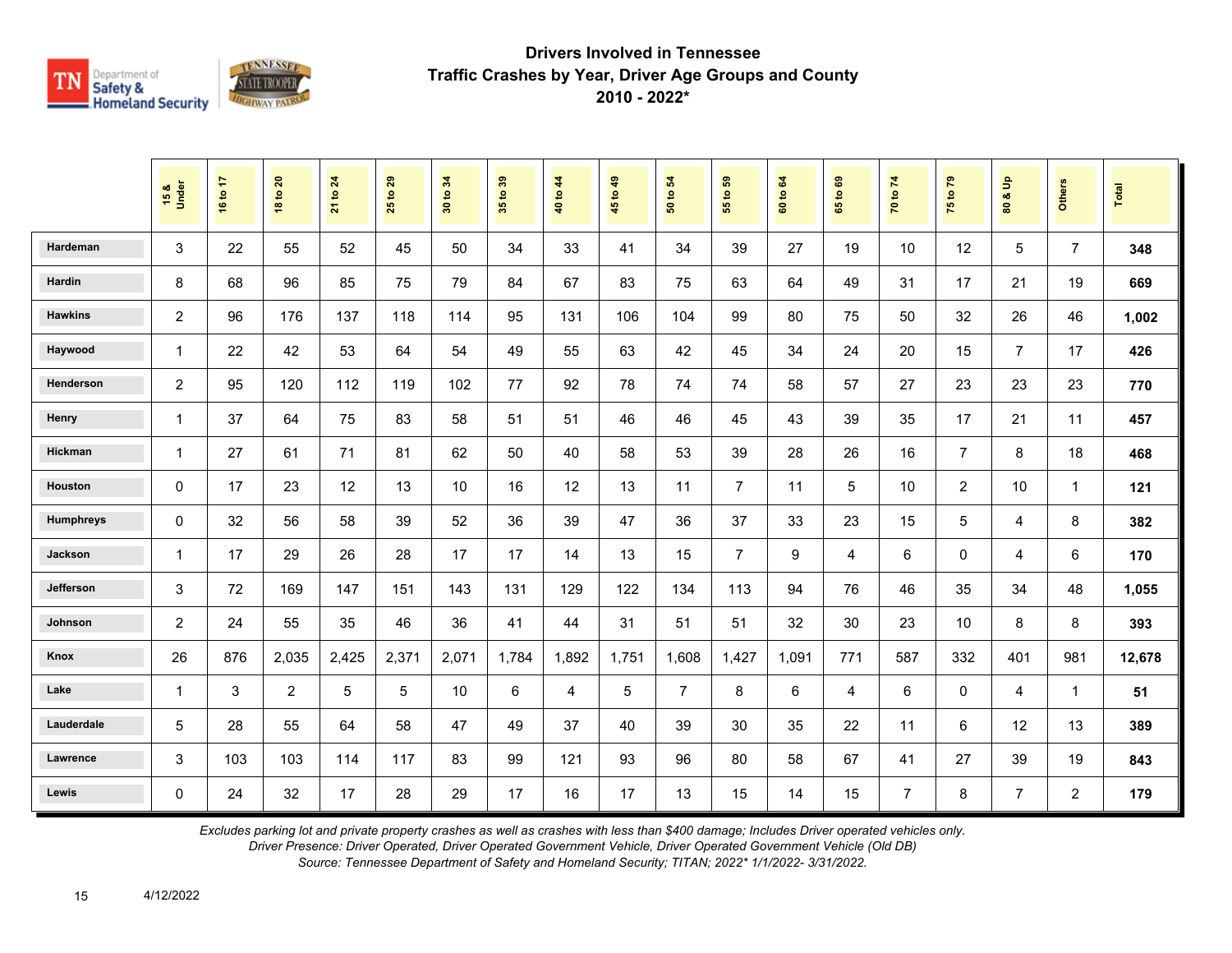

|                 | 15 &<br>Under  | 16 to 17 | <b>18 to 20</b> | 21 to 24 | $t$ o 29<br>25 | 34<br>30 to:   | 35 to 39 | 40 to 44       | 45 to 49       | $\overline{5}$<br>50 to | $t_0$ 59<br>$\overline{5}$ | 60 to 64       | 1069<br>$65^{\circ}$ | 70 to 74       | 75 to 79     | $\frac{9}{2}$<br>οð<br>80 | <b>Others</b>  | Total |
|-----------------|----------------|----------|-----------------|----------|----------------|----------------|----------|----------------|----------------|-------------------------|----------------------------|----------------|----------------------|----------------|--------------|---------------------------|----------------|-------|
| Lincoln         | 4              | 95       | 137             | 102      | 108            | 94             | 74       | 72             | 81             | 71                      | 70                         | 63             | 46                   | 47             | 22           | 20                        | 20             | 787   |
| Loudon          | 4              | 99       | 173             | 191      | 182            | 148            | 153      | 159            | 168            | 137                     | 139                        | 121            | 94                   | 78             | 39           | 38                        | 44             | 1,241 |
| Macon           | 3              | 50       | 73              | 64       | 57             | 49             | 51       | 46             | 44             | 38                      | 41                         | 30             | 26                   | 8              | 10           | 10                        | 5              | 441   |
| <b>Madison</b>  | 12             | 240      | 532             | 654      | 563            | 534            | 470      | 467            | 454            | 467                     | 387                        | 286            | 211                  | 141            | 86           | 105                       | 198            | 3,370 |
| <b>Marion</b>   | $\overline{c}$ | 37       | 89              | 84       | 87             | 78             | 88       | 74             | 92             | 86                      | 53                         | 51             | 46                   | 27             | 10           | 16                        | 17             | 637   |
| <b>Marshall</b> | 3              | 58       | 89              | 76       | 82             | 73             | 77       | 66             | 69             | 63                      | 52                         | 59             | 44                   | 15             | 13           | 18                        | 20             | 603   |
| <b>Maury</b>    | 5              | 171      | 341             | 327      | 353            | 339            | 259      | 289            | 272            | 279                     | 228                        | 216            | 146                  | 83             | 62           | 79                        | 107            | 2,297 |
| <b>McMinn</b>   | 4              | 109      | 236             | 219      | 221            | 166            | 173      | 178            | 175            | 150                     | 138                        | 107            | 116                  | 72             | 37           | 56                        | 68             | 1,471 |
| <b>McNairy</b>  | 3              | 49       | 83              | 77       | 59             | 75             | 47       | 58             | 61             | 45                      | 43                         | 30             | 32                   | 20             | 9            | 18                        | 17             | 530   |
| <b>Meigs</b>    | 0              | 19       | 18              | 25       | 21             | 13             | 13       | 16             | 19             | 17                      | 15                         | 14             | 12                   | 3              | 3            | 3                         | $\mathbf 1$    | 151   |
| <b>Monroe</b>   | 4              | 80       | 128             | 142      | 111            | 128            | 91       | 111            | 118            | 118                     | 81                         | 85             | 77                   | 50             | 30           | 21                        | 28             | 906   |
| Montgomery      | 8              | 341      | 927             | 1,218    | 1,140          | 853            | 689      | 682            | 581            | 508                     | 457                        | 331            | 241                  | 127            | 104          | 105                       | 291            | 5,071 |
| <b>Moore</b>    | $\Omega$       | 14       | 16              | 12       | 13             | $\overline{7}$ | 8        | $\overline{7}$ | 13             | 14                      | 11                         | 5              | 6                    | $\overline{2}$ | 4            | $\mathbf 0$               | $\mathbf{1}$   | 94    |
| Morgan          | 0              | 19       | 28              | 35       | 33             | 32             | 34       | 31             | 29             | 32                      | 23                         | 19             | 17                   | 4              | 3            | 8                         | 8              | 263   |
| Obion           | 4              | 58       | 77              | 90       | 75             | 71             | 68       | 77             | 69             | 70                      | 64                         | 41             | 54                   | 25             | 18           | 25                        | 14             | 605   |
| Overton         | $\overline{c}$ | 57       | 77              | 52       | 58             | 57             | 49       | 49             | 47             | 43                      | 38                         | 45             | 22                   | 11             | 20           | 12                        | 5              | 453   |
| Perry           | $\overline{2}$ | 13       | 14              | 16       | 17             | 12             | 17       | 11             | $\overline{7}$ | 12                      | 10                         | $\overline{7}$ | 6                    | 3              | $\mathbf{1}$ | 3                         | $\overline{a}$ | 135   |

*Excludes parking lot and private property crashes as well as crashes with less than \$400 damage; Includes Driver operated vehicles only.*

*Driver Presence: Driver Operated, Driver Operated Government Vehicle, Driver Operated Government Vehicle (Old DB)*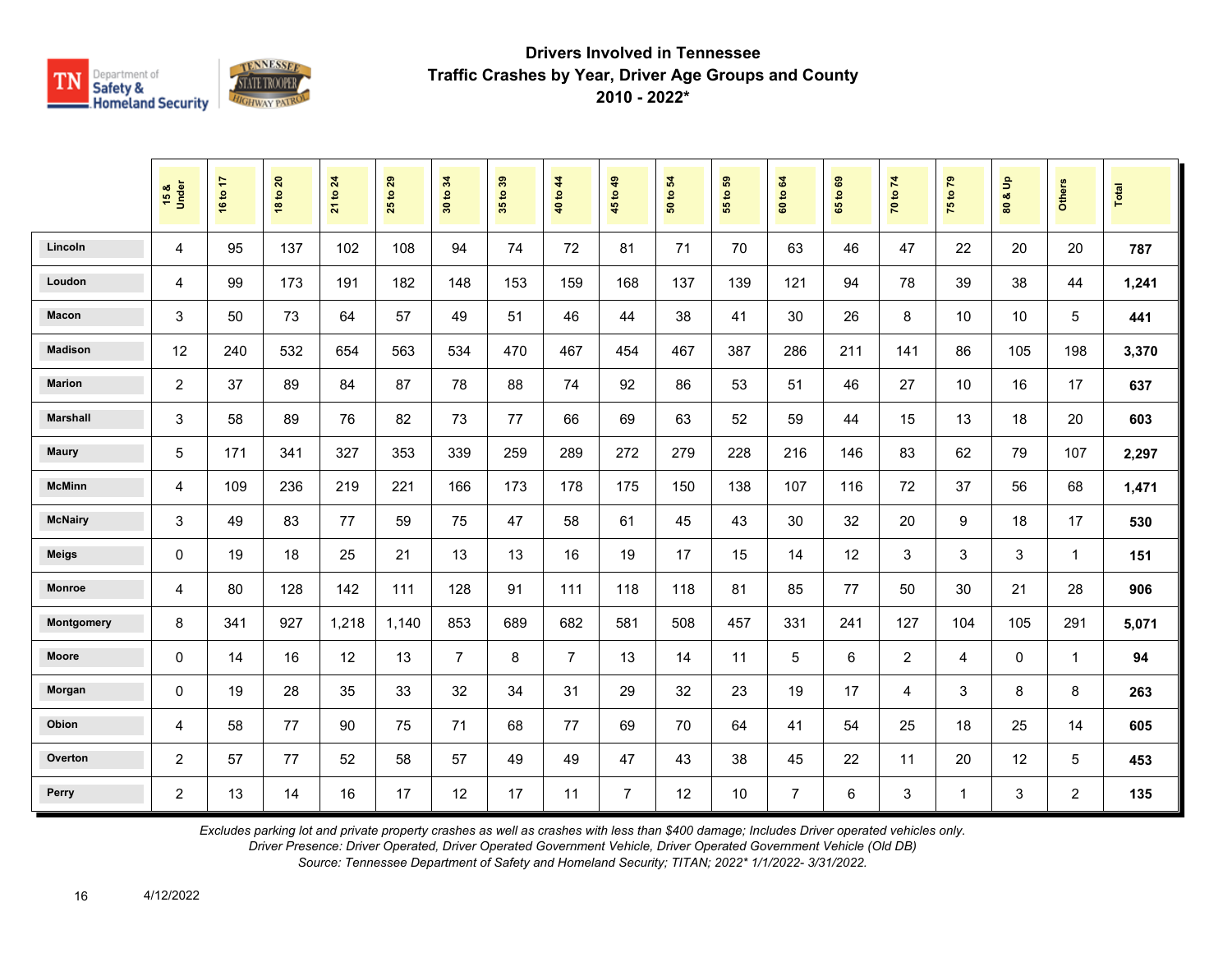

|                  | 15 &<br>Under  | 16 to 17       | <b>18 to 20</b> | $\overline{24}$<br>21 to | 29<br>$\overline{5}$<br>25 | 34<br>30 to | 35 to 39 | 40 to 44       | 45 to 49 | $\mathbf{5}$<br>50 to | 55 to 59 | 64<br>60 to | $\mathbf{69}$<br>65 to | 70 to 74       | 75 to 79       | å<br>οð<br>$\overline{\mathbf{3}}$ | <b>Others</b>  | <b>Total</b> |
|------------------|----------------|----------------|-----------------|--------------------------|----------------------------|-------------|----------|----------------|----------|-----------------------|----------|-------------|------------------------|----------------|----------------|------------------------------------|----------------|--------------|
| <b>Pickett</b>   | 0              | $\overline{4}$ | $\overline{7}$  | 8                        | 5                          | 9           | 11       | $\overline{7}$ | 8        | 9                     | 8        | 6           | 4                      | 4              | $\overline{4}$ | $\mathbf{1}$                       | $\Omega$       | 74           |
| <b>Polk</b>      | 0              | 16             | 24              | 44                       | 25                         | 32          | 28       | 17             | 27       | 17                    | 28       | 24          | 25                     | 10             | 8              | 8                                  | 6              | 247          |
| Putnam           | 6              | 195            | 446             | 507                      | 372                        | 304         | 278      | 298            | 266      | 259                   | 220      | 210         | 168                    | 120            | 79             | 84                                 | 96             | 2,325        |
| Rhea             | $\mathbf{1}$   | 41             | 68              | 68                       | 73                         | 72          | 73       | 61             | 58       | 48                    | 40       | 46          | 35                     | 27             | 13             | 22                                 | 8              | 498          |
| Roane            | 4              | 81             | 198             | 157                      | 137                        | 138         | 143      | 142            | 159      | 138                   | 134      | 105         | 82                     | 57             | 35             | 53                                 | 40             | 1,201        |
| Robertson        | $\overline{7}$ | 137            | 220             | 242                      | 251                        | 228         | 182      | 178            | 193      | 177                   | 157      | 113         | 79                     | 59             | 32             | 28                                 | 121            | 1,573        |
| Rutherford       | 25             | 696            | 1.644           | 1,898                    | 1,593                      | 1,435       | 1.149    | 1.170          | 1,005    | 911                   | 764      | 596         | 388                    | 234            | 148            | 144                                | 371            | 8,148        |
| <b>Scott</b>     | $\overline{c}$ | 15             | 37              | 31                       | 24                         | 32          | 26       | 31             | 22       | 19                    | 18       | 12          | 14                     | 3              | $\overline{7}$ | 3                                  | $\mathbf{1}$   | 184          |
| Sequatchie       | 0              | 26             | 48              | 34                       | 39                         | 24          | 32       | 29             | 21       | 35                    | 24       | 20          | 21                     | 12             | $\overline{7}$ | 3                                  | 6              | 260          |
| Sevier           | 5              | 273            | 479             | 479                      | 516                        | 461         | 404      | 464            | 452      | 397                   | 347      | 309         | 245                    | 178            | 112            | 72                                 | 119            | 3,077        |
| <b>Shelby</b>    | 67             | 1,394          | 4,227           | 5,884                    | 5,813                      | 4,967       | 4,092    | 4,208          | 3,839    | 3,622                 | 3,165    | 2,481       | 1,490                  | 938            | 572            | 606                                | 4,130          | 29,107       |
| Smith            | 2              | 47             | 71              | 74                       | 70                         | 56          | 51       | 53             | 50       | 48                    | 50       | 31          | 30                     | 16             | 11             | 8                                  | 14             | 512          |
| <b>Stewart</b>   | 0              | 20             | 29              | 24                       | 23                         | 20          | 15       | 19             | 26       | 27                    | 21       | 14          | 12                     | $\overline{2}$ | 4              | 5                                  | $\overline{2}$ | 205          |
| <b>Sullivan</b>  | 15             | 343            | 626             | 560                      | 598                        | 536         | 526      | 534            | 521      | 496                   | 403      | 392         | 296                    | 229            | 162            | 174                                | 261            | 4,101        |
| <b>Sumner</b>    | 15             | 350            | 578             | 563                      | 547                        | 493         | 481      | 514            | 460      | 377                   | 327      | 258         | 225                    | 152            | 102            | 90                                 | 111            | 3,408        |
| <b>Tipton</b>    | $\overline{c}$ | 126            | 163             | 163                      | 153                        | 137         | 103      | 132            | 108      | 111                   | 87       | 70          | 50                     | 45             | 27             | 17                                 | 43             | 1,003        |
| <b>Trousdale</b> | $\mathbf{1}$   | 23             | 32              | 20                       | 35                         | 27          | 25       | 27             | 18       | 31                    | 18       | 13          | 11                     | 6              | $\,6\,$        | $\overline{7}$                     | $\mathbf 0$    | 226          |

*Excludes parking lot and private property crashes as well as crashes with less than \$400 damage; Includes Driver operated vehicles only.*

*Driver Presence: Driver Operated, Driver Operated Government Vehicle, Driver Operated Government Vehicle (Old DB)*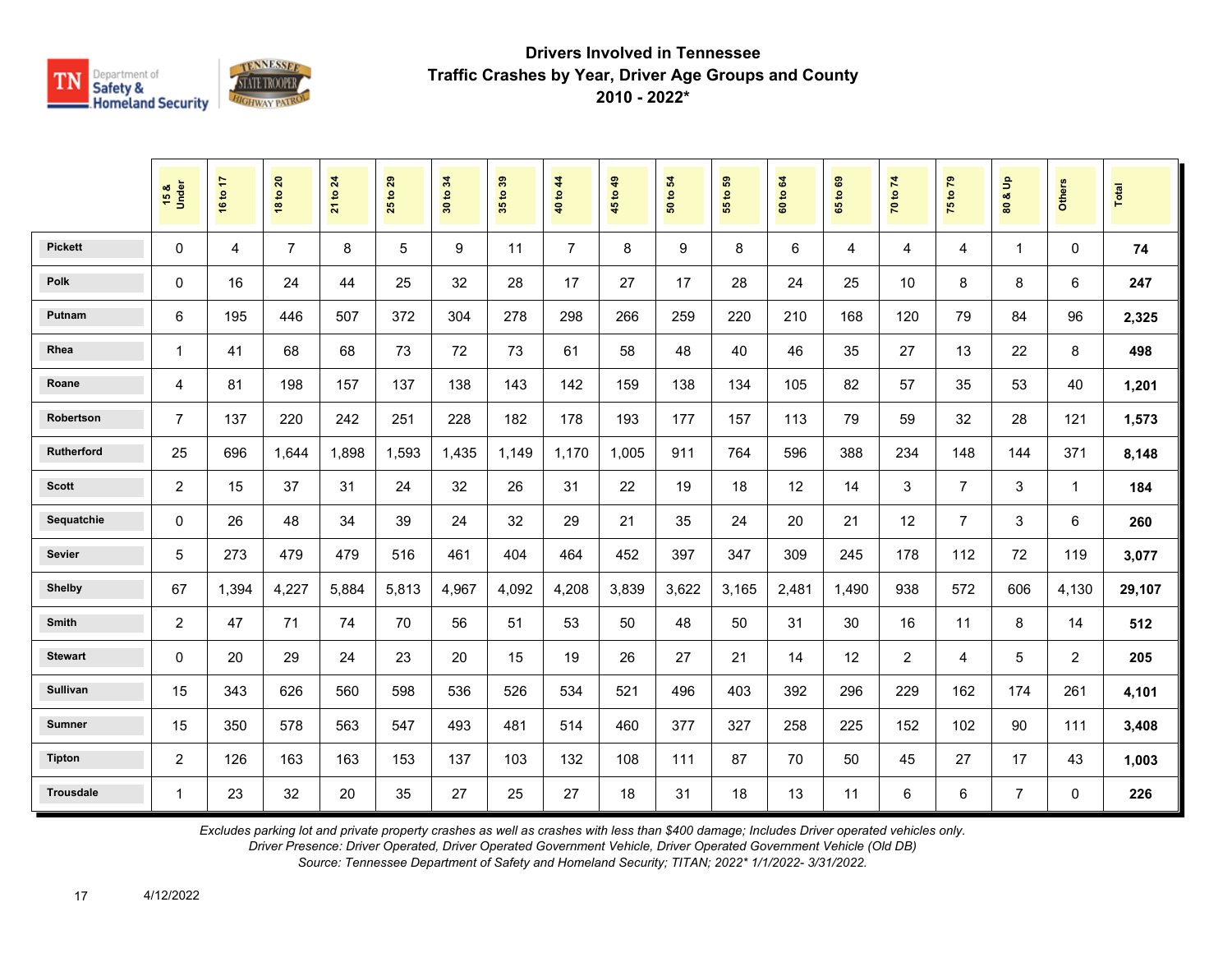

|                   | 15 &<br>Under  | 16 to 17 | 18 to 20 | to 24<br>$\overline{21}$ | 29<br>$\mathbf{S}$<br>25 | 30 to 34 | 35 to 39 | 40 to 44 | 45 to 49 | 50 to 54 | <b>e</b><br>$\mathbf{S}$<br>55 | 64<br>60 to | ස<br>$\overline{S}$<br>59 | 70 to 74       | 75 to 79 | $\frac{9}{2}$<br>oð<br>$\boldsymbol{80}$ | Others                  | <b>Total</b> |
|-------------------|----------------|----------|----------|--------------------------|--------------------------|----------|----------|----------|----------|----------|--------------------------------|-------------|---------------------------|----------------|----------|------------------------------------------|-------------------------|--------------|
| Unicoi            | $\overline{2}$ | 27       | 45       | 61                       | 47                       | 38       | 37       | 34       | 38       | 40       | 35                             | 27          | 18                        | 13             | 10       | 16                                       | 11                      | 352          |
| <b>Union</b>      | 2              | 21       | 39       | 29                       | 40                       | 43       | 33       | 41       | 27       | 26       | 27                             | 18          | 22                        | $\overline{7}$ | 5        | 5                                        | $\sqrt{5}$              | 260          |
| <b>VanBuren</b>   | $\mathbf 1$    | 6        | 14       | 26                       | 8                        | 16       | 16       | 13       | 11       | 12       | 12                             | 9           | 12                        | 3              | 1        | 2                                        | $\overline{\mathbf{1}}$ | 138          |
| Warren            | 8              | 100      | 153      | 121                      | 127                      | 136      | 120      | 91       | 91       | 114      | 95                             | 66          | 61                        | 39             | 31       | 27                                       | 36                      | 932          |
| Washington        | 3              | 284      | 682      | 753                      | 646                      | 513      | 522      | 484      | 429      | 445      | 388                            | 292         | 249                       | 199            | 106      | 129                                      | 253                     | 3,792        |
| Wayne             | 3              | 27       | 34       | 26                       | 33                       | 24       | 28       | 22       | 33       | 29       | 26                             | 11          | 11                        | $\overline{7}$ | 4        | 9                                        | 3                       | 267          |
| Weakley           | 5              | 43       | 108      | 98                       | 67                       | 63       | 53       | 58       | 49       | 40       | 32                             | 34          | 34                        | 17             | 18       | 18                                       | 5                       | 487          |
| White             | $\mathbf{1}$   | 51       | 79       | 87                       | 74                       | 66       | 64       | 57       | 48       | 47       | 51                             | 46          | 35                        | 21             | 22       | 15                                       | 11                      | 521          |
| Williamson        | 14             | 522      | 585      | 628                      | 666                      | 597      | 574      | 641      | 563      | 497      | 410                            | 316         | 196                       | 134            | 70       | 69                                       | 89                      | 3,917        |
| Wilson            | 12             | 302      | 455      | 447                      | 433                      | 424      | 363      | 388      | 325      | 313      | 271                            | 189         | 175                       | 94             | 68       | 53                                       | 91                      | 2,692        |
| <b>Total 2012</b> | 504            | 12,315   | 26,209   | 31,071                   | 30,586                   | 26,567   | 23,129   | 23,678   | 22,018   | 20,662   | 17,948                         | 14,317      | 10,354                    | 6,844          | 4,438    | 4,613                                    | 13,038                  | 172,492      |

*Excludes parking lot and private property crashes as well as crashes with less than \$400 damage; Includes Driver operated vehicles only. Driver Presence: Driver Operated, Driver Operated Government Vehicle, Driver Operated Government Vehicle (Old DB) Source: Tennessee Department of Safety and Homeland Security; TITAN; 2022\* 1/1/2022- 3/31/2022.*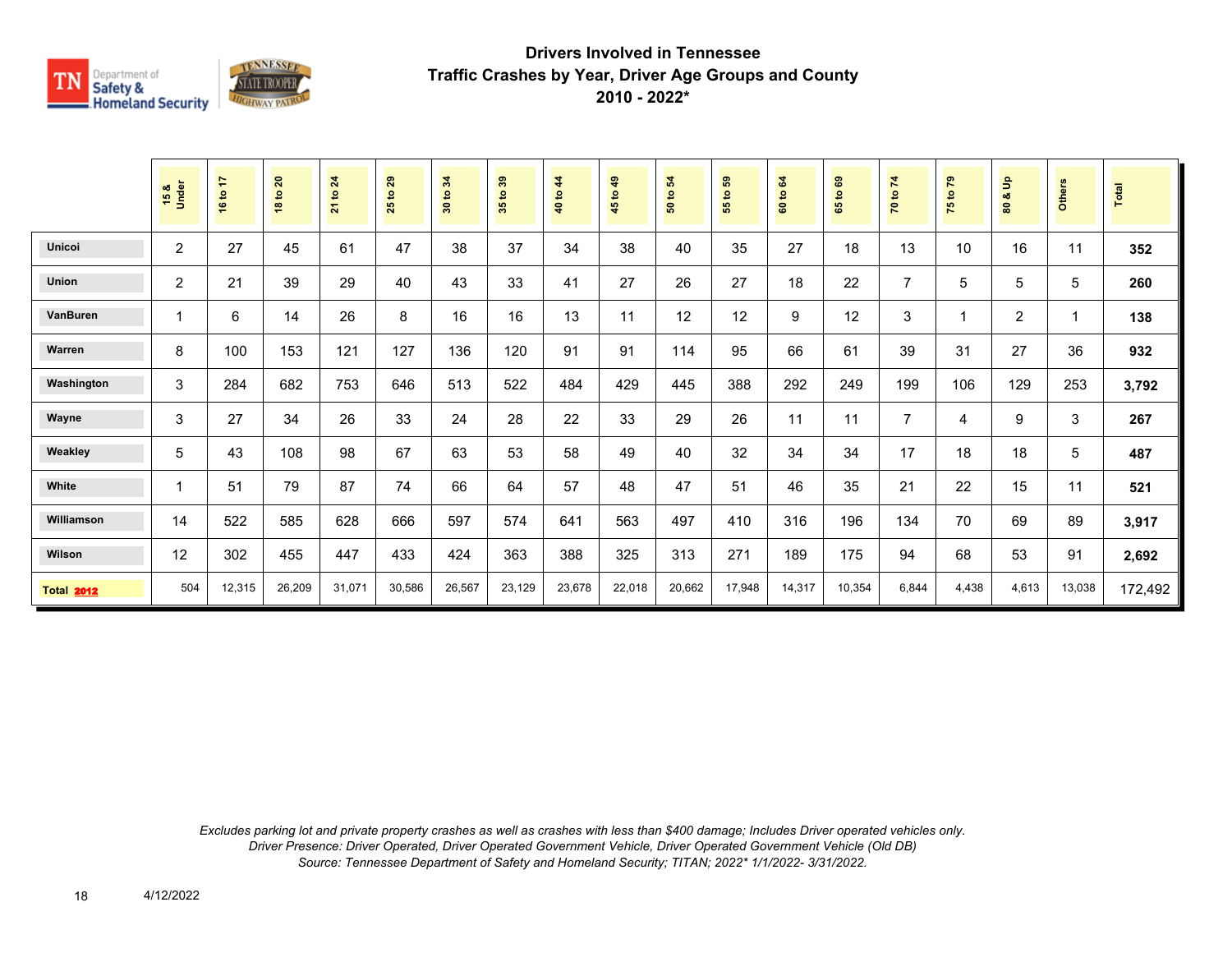

| 2 0 1 3         | 15 &<br>Under  | 16 to 17 | 20<br>$\overline{\mathbf{S}}$<br>$\frac{8}{3}$ | 24<br>$\overline{\mathbf{e}}$<br>$\overline{21}$ | 29<br>$\overline{5}$<br>25 | 34<br>$\tt{S}$<br>$30^{\circ}$ | $t_0$ 39<br>$35^{\circ}$ | 40 to 44 | 1049<br>45 | $\overline{5}$<br>$\mathbf{e}$<br>នី | 3<br>$\mathbf{S}$<br>55 | 64<br>$\mathbf{S}$<br>$\tt G$ | $\mathbf{63}$<br>$\mathbf{S}$<br>59 | 70 to 74 | $\mathbf{r}$<br>$\mathbf{S}$<br>$\frac{1}{2}$ | $\frac{9}{2}$<br>ಯ<br>$\pmb{\mathsf{s}}$ | Others         | Total |
|-----------------|----------------|----------|------------------------------------------------|--------------------------------------------------|----------------------------|--------------------------------|--------------------------|----------|------------|--------------------------------------|-------------------------|-------------------------------|-------------------------------------|----------|-----------------------------------------------|------------------------------------------|----------------|-------|
| Anderson        | 5              | 143      | 229                                            | 265                                              | 265                        | 245                            | 203                      | 219      | 226        | 218                                  | 193                     | 160                           | 135                                 | 104      | 61                                            | 84                                       | 65             | 1,753 |
| <b>Bedford</b>  | $\overline{2}$ | 104      | 170                                            | 177                                              | 134                        | 171                            | 107                      | 132      | 83         | 105                                  | 81                      | 69                            | 69                                  | 32       | 24                                            | 29                                       | 22             | 985   |
| <b>Benton</b>   | $\overline{2}$ | 27       | 35                                             | 46                                               | 39                         | 33                             | 32                       | 27       | 39         | 37                                   | 34                      | 27                            | 23                                  | 9        | 13                                            | 15                                       | 9              | 304   |
| <b>Bledsoe</b>  | 0              | 8        | 15                                             | 15                                               | 14                         | 10                             | 9                        | 11       | 10         | 9                                    | 11                      | 8                             | $\mathbf{1}$                        | 4        | 3                                             | 3                                        | $\mathbf{0}$   | 80    |
| <b>Blount</b>   | $\overline{7}$ | 236      | 458                                            | 461                                              | 430                        | 439                            | 359                      | 408      | 397        | 359                                  | 346                     | 313                           | 263                                 | 177      | 131                                           | 113                                      | 109            | 2,973 |
| <b>Bradley</b>  | 9              | 257      | 505                                            | 501                                              | 515                        | 383                            | 365                      | 390      | 358        | 329                                  | 297                     | 262                           | 169                                 | 136      | 96                                            | 95                                       | 152            | 2,885 |
| Campbell        | $\mathbf{1}$   | 59       | 116                                            | 126                                              | 126                        | 104                            | 110                      | 143      | 110        | 98                                   | 89                      | 80                            | 62                                  | 51       | 33                                            | 32                                       | 38             | 891   |
| Cannon          | $\mathbf 0$    | 23       | 51                                             | 41                                               | 26                         | 35                             | 25                       | 20       | 18         | 25                                   | 30                      | 16                            | 16                                  | 9        | $\overline{4}$                                | 8                                        | 3              | 258   |
| Carroll         | $\mathbf 0$    | 36       | 66                                             | 48                                               | 51                         | 43                             | 38                       | 37       | 50         | 41                                   | 42                      | 29                            | 28                                  | 18       | 14                                            | 12                                       | 9              | 392   |
| Carter          | $\overline{4}$ | 112      | 181                                            | 207                                              | 172                        | 148                            | 133                      | 149      | 142        | 125                                  | 110                     | 116                           | 102                                 | 73       | 41                                            | 39                                       | 49             | 1,201 |
| Cheatham        | 10             | 71       | 113                                            | 114                                              | 122                        | 100                            | 97                       | 91       | 71         | 78                                   | 85                      | 52                            | 37                                  | 27       | 16                                            | 15                                       | 50             | 808   |
| <b>Chester</b>  | 4              | 41       | 38                                             | 39                                               | 39                         | 38                             | 39                       | 28       | 30         | 33                                   | 28                      | 24                            | 18                                  | 17       | 10                                            | 17                                       | 10             | 320   |
| Claiborne       | 5              | 33       | 59                                             | 69                                               | 59                         | 57                             | 66                       | 59       | 53         | 59                                   | 49                      | 42                            | 41                                  | 25       | 23                                            | 15                                       | 5              | 438   |
| Clay            | $\mathbf{0}$   | 12       | 12                                             | 15                                               | 9                          | 21                             | 10                       | 15       | 18         | 9                                    | 10                      | 9                             | 4                                   | 6        | 6                                             | 4                                        | $\mathbf{0}$   | 124   |
| Cocke           | 6              | 58       | 112                                            | 127                                              | 129                        | 122                            | 89                       | 120      | 112        | 110                                  | 95                      | 64                            | 77                                  | 52       | 37                                            | 29                                       | 40             | 905   |
| Coffee          | $\overline{7}$ | 92       | 203                                            | 199                                              | 210                        | 199                            | 170                      | 181      | 176        | 159                                  | 132                     | 107                           | 98                                  | 62       | 41                                            | 58                                       | 35             | 1,313 |
| <b>Crockett</b> | $\mathbf 0$    | 17       | 37                                             | 30                                               | 24                         | 23                             | 31                       | 20       | 27         | 23                                   | 19                      | 16                            | 15                                  | 11       | 6                                             | $\overline{7}$                           | $\overline{2}$ | 218   |

*Excludes parking lot and private property crashes as well as crashes with less than \$400 damage; Includes Driver operated vehicles only.*

*Driver Presence: Driver Operated, Driver Operated Government Vehicle, Driver Operated Government Vehicle (Old DB)*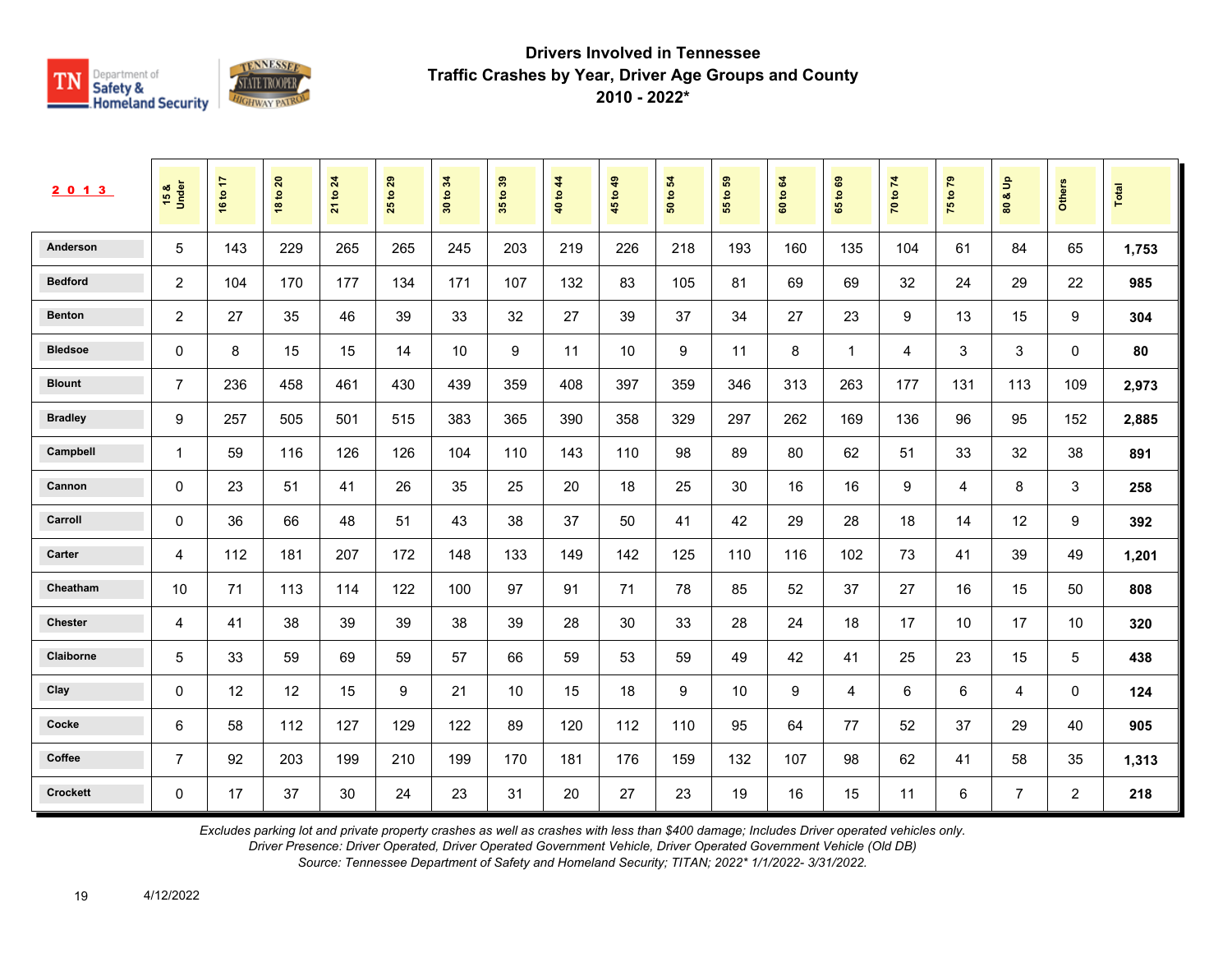

|                   | 15 &<br>Under  | 16 to 17 | <b>18 to 20</b> | 21 to 24 | 29<br>$\mathbf{e}$<br>25 | 34<br>30 to | 35 to 39 | 40 to 44 | 45 to 49        | 54<br>50 to | ${\bf 59}$<br>$\mathbf{e}$<br>$\overline{55}$ | $\mathbf{g}$<br>60 to | 69<br>65 to | 70 to 74 | 75 to 79 | $\mathbf{e}$<br>οð<br>$\overline{\mathbf{8}}$ | <b>Others</b>  | <b>Total</b> |
|-------------------|----------------|----------|-----------------|----------|--------------------------|-------------|----------|----------|-----------------|-------------|-----------------------------------------------|-----------------------|-------------|----------|----------|-----------------------------------------------|----------------|--------------|
| <b>Cumberland</b> | $\overline{4}$ | 106      | 190             | 214      | 185                      | 171         | 151      | 146      | 161             | 161         | 122                                           | 121                   | 108         | 87       | 64       | 69                                            | 46             | 1,415        |
| <b>Davidson</b>   | 46             | 924      | 2,724           | 4,876    | 5,376                    | 4,637       | 3.706    | 3,715    | 3,235           | 3,111       | 2,706                                         | 2,014                 | 1.335       | 749      | 463      | 430                                           | 3,361          | 24,369       |
| <b>Decatur</b>    | 2              | 12       | 36              | 27       | 35                       | 28          | 23       | 27       | 20              | 20          | 23                                            | 15                    | 15          | 10       | 6        | $\overline{7}$                                | 9              | 238          |
| <b>DeKalb</b>     | $\mathbf{1}$   | 36       | 54              | 48       | 64                       | 38          | 46       | 43       | 37              | 29          | 32                                            | 24                    | 15          | 10       | 6        | 6                                             | 10             | 367          |
| <b>Dickson</b>    | 2              | 88       | 180             | 205      | 190                      | 174         | 126      | 137      | 156             | 159         | 116                                           | 99                    | 71          | 54       | 50       | 39                                            | 45             | 1,254        |
| <b>Dyer</b>       | $\mathbf{1}$   | 62       | 113             | 143      | 116                      | 107         | 84       | 105      | 93              | 84          | 85                                            | 64                    | 50          | 46       | 34       | 25                                            | 27             | 782          |
| <b>Fayette</b>    | 6              | 30       | 69              | 68       | 86                       | 82          | 68       | 67       | 61              | 53          | 60                                            | 54                    | 40          | 30       | 13       | 13                                            | 13             | 557          |
| <b>Fentress</b>   | $\mathbf 0$    | 29       | 28              | 36       | 33                       | 30          | 30       | 32       | 31              | 29          | 30                                            | 22                    | 21          | 15       | 11       | 6                                             | 4              | 269          |
| Franklin          | $\mathbf{1}$   | 65       | 132             | 100      | 108                      | 97          | 93       | 121      | 75              | 87          | 63                                            | 75                    | 41          | 45       | 32       | 42                                            | 19             | 801          |
| Gibson            | $\overline{2}$ | 82       | 124             | 96       | 112                      | 104         | 85       | 73       | 81              | 72          | 80                                            | 62                    | 53          | 34       | 28       | 31                                            | 22             | 768          |
| <b>Giles</b>      | 3              | 70       | 122             | 119      | 90                       | 79          | 92       | 78       | 85              | 73          | 72                                            | 68                    | 56          | 28       | 28       | 22                                            | 25             | 796          |
| Grainger          | 1              | 24       | 43              | 37       | 48                       | 35          | 35       | 44       | 40              | 25          | 23                                            | 26                    | 26          | 13       | 3        | 9                                             | 11             | 312          |
| Greene            | 5              | 150      | 261             | 267      | 229                      | 216         | 226      | 244      | 232             | 208         | 179                                           | 173                   | 135         | 111      | 67       | 63                                            | 72             | 1,799        |
| Grundy            | $\overline{2}$ | 14       | 33              | 47       | 34                       | 43          | 35       | 36       | 31              | 25          | 20                                            | 29                    | 14          | 13       | 9        | 3                                             | 5              | 292          |
| Hamblen           | 5              | 119      | 223             | 220      | 225                      | 202         | 177      | 213      | 205             | 178         | 147                                           | 125                   | 114         | 74       | 45       | 67                                            | 118            | 1,462        |
| <b>Hamilton</b>   | 58             | 728      | 1,846           | 2,377    | 2,330                    | 2,002       | 1,723    | 1,736    | 1,601           | 1,577       | 1,404                                         | 1,145                 | 871         | 556      | 404      | 403                                           | 1,300          | 12,743       |
| <b>Hancock</b>    | 3              | 9        | 23              | 17       | 18                       | 20          | 19       | 17       | $5\phantom{.0}$ | 9           | 13                                            | 10                    | 8           | 6        | 3        | $\overline{2}$                                | $\overline{a}$ | 140          |

*Excludes parking lot and private property crashes as well as crashes with less than \$400 damage; Includes Driver operated vehicles only.*

*Driver Presence: Driver Operated, Driver Operated Government Vehicle, Driver Operated Government Vehicle (Old DB)*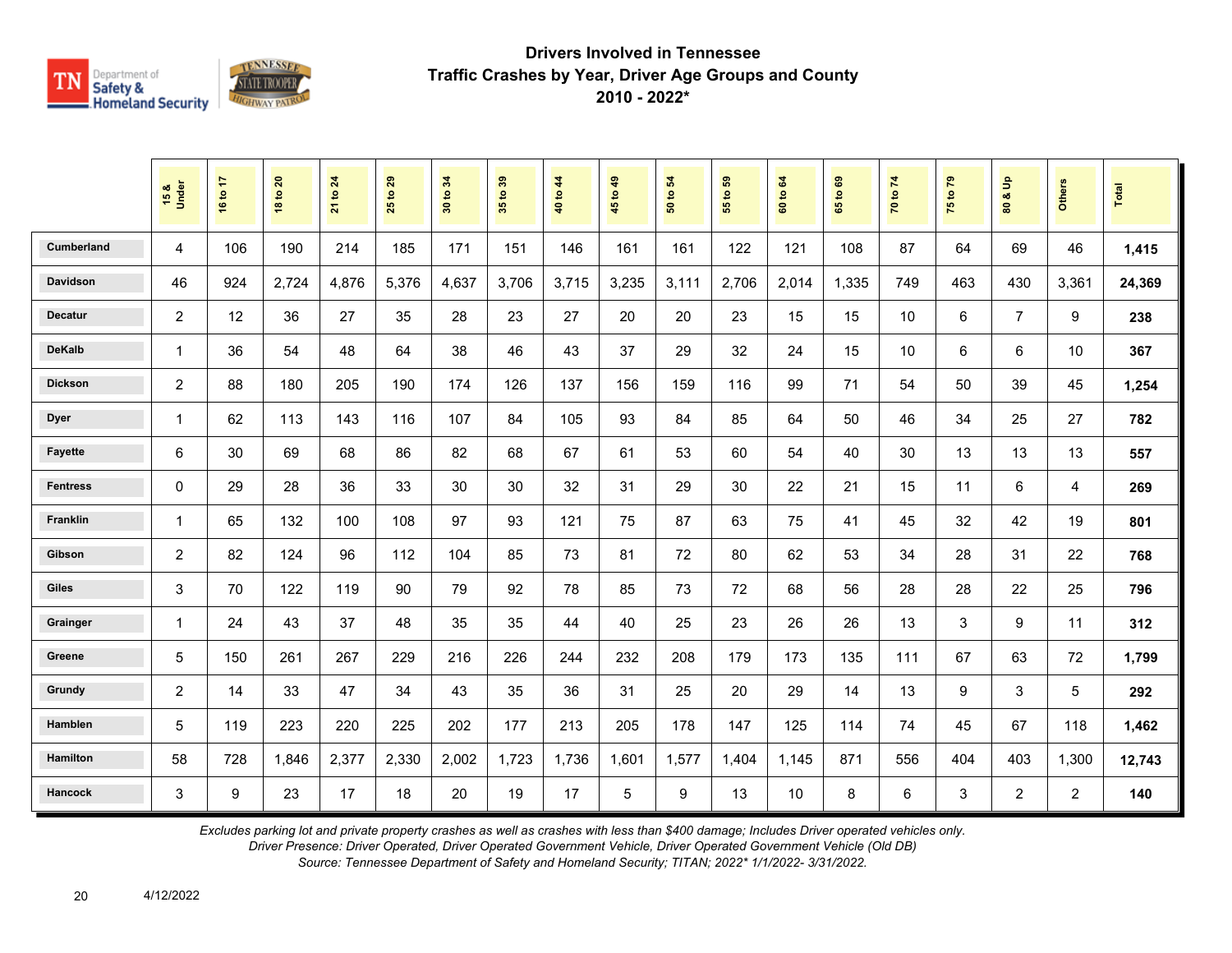

|                  | 15 &<br>Under  | 16 to 17 | <b>18 to 20</b> | 21 to 24       | 29<br>$\mathbf{e}$<br>25 | 34<br>30 to    | 35 to 39 | 40 to 44 | 45 to 49 | $\mathbf{5}$<br>50 to | G5<br>$\ddot{\mathbf{5}}$<br>$\overline{55}$ | 60 to 64       | ${\tt g}$<br>$\overline{9}$<br>$65^{\circ}$ | 70 to 74       | 75 to 79       | $\frac{9}{2}$<br>οð<br>$\mathbf{S}$ | <b>Others</b>  | Total  |
|------------------|----------------|----------|-----------------|----------------|--------------------------|----------------|----------|----------|----------|-----------------------|----------------------------------------------|----------------|---------------------------------------------|----------------|----------------|-------------------------------------|----------------|--------|
| Hardeman         | 2              | 26       | 58              | 51             | 57                       | 46             | 30       | 40       | 40       | 34                    | 42                                           | 27             | 22                                          | 20             | 12             | 10                                  | 13             | 360    |
| Hardin           | 4              | 65       | 74              | 102            | 91                       | 88             | 64       | 65       | 65       | 79                    | 71                                           | 41             | 43                                          | 40             | 22             | 29                                  | 29             | 659    |
| <b>Hawkins</b>   | 6              | 94       | 160             | 149            | 143                      | 144            | 122      | 132      | 127      | 109                   | 94                                           | 92             | 72                                          | 63             | 31             | 39                                  | 46             | 1,093  |
| Haywood          | $\overline{c}$ | 26       | 59              | 66             | 81                       | 58             | 73       | 52       | 59       | 40                    | 43                                           | 48             | 28                                          | 16             | 9              | 13                                  | 16             | 496    |
| Henderson        | 3              | 60       | 116             | 86             | 94                       | 104            | 86       | 84       | 90       | 86                    | 60                                           | 55             | 45                                          | 40             | 23             | 18                                  | 24             | 719    |
| Henry            | 4              | 36       | 47              | 50             | 67                       | 63             | 50       | 50       | 36       | 52                    | 39                                           | 34             | 32                                          | 25             | 19             | 19                                  | 8              | 412    |
| Hickman          | 3              | 40       | 66              | 63             | 75                       | 52             | 51       | 50       | 57       | 46                    | 56                                           | 29             | 20                                          | 14             | 13             | 12                                  | 15             | 494    |
| Houston          | 3              | 8        | 15              | $\overline{7}$ | 17                       | 15             | 6        | 9        | 6        | 8                     | $\overline{7}$                               | $\overline{4}$ | $\overline{7}$                              | $\overline{2}$ | 4              | $\mathbf{1}$                        | $\mathbf{1}$   | 86     |
| <b>Humphreys</b> | $\mathbf{1}$   | 26       | 53              | 66             | 52                       | 54             | 56       | 53       | 44       | 45                    | 45                                           | 27             | 25                                          | 12             | 13             | 10                                  | 14             | 420    |
| Jackson          | $\Omega$       | 13       | 19              | 26             | 17                       | 11             | 9        | 23       | 13       | 13                    | 19                                           | 13             | 11                                          | $\overline{7}$ | $\overline{2}$ | $\mathbf{1}$                        | $\overline{2}$ | 156    |
| Jefferson        | 4              | 76       | 152             | 172            | 144                      | 118            | 119      | 142      | 144      | 126                   | 117                                          | 103            | 77                                          | 55             | 29             | 44                                  | 49             | 1,097  |
| Johnson          | $\mathbf{0}$   | 27       | 43              | 54             | 46                       | 36             | 35       | 55       | 52       | 46                    | 35                                           | 29             | 23                                          | 24             | 14             | 21                                  | 5              | 422    |
| Knox             | 19             | 817      | 2,046           | 2,576          | 2,237                    | 1,948          | 1,768    | 1,818    | 1,576    | 1,554                 | 1,355                                        | 1,090          | 857                                         | 573            | 365            | 426                                 | 932            | 12,362 |
| Lake             | $\Omega$       | 6        | $\overline{2}$  | 6              | 6                        | $\overline{7}$ | 8        | 11       | 3        | $\overline{7}$        | 5                                            | 3              | 5                                           | $\overline{2}$ | $\overline{2}$ | $\mathbf{1}$                        | $\Omega$       | 51     |
| Lauderdale       | 3              | 20       | 36              | 51             | 45                       | 51             | 43       | 33       | 33       | 33                    | 35                                           | 29             | 20                                          | 17             | 10             | 4                                   | 11             | 330    |
| Lawrence         | $\overline{4}$ | 76       | 123             | 85             | 109                      | 84             | 63       | 79       | 80       | 81                    | 64                                           | 49             | 65                                          | 42             | 28             | 31                                  | 19             | 734    |
| Lewis            | $\Omega$       | 19       | 30              | 22             | 17                       | 18             | 24       | 12       | 17       | 14                    | 6                                            | 11             | 8                                           | $\overline{7}$ | 9              | 12                                  | $\overline{a}$ | 168    |

*Excludes parking lot and private property crashes as well as crashes with less than \$400 damage; Includes Driver operated vehicles only.*

*Driver Presence: Driver Operated, Driver Operated Government Vehicle, Driver Operated Government Vehicle (Old DB)*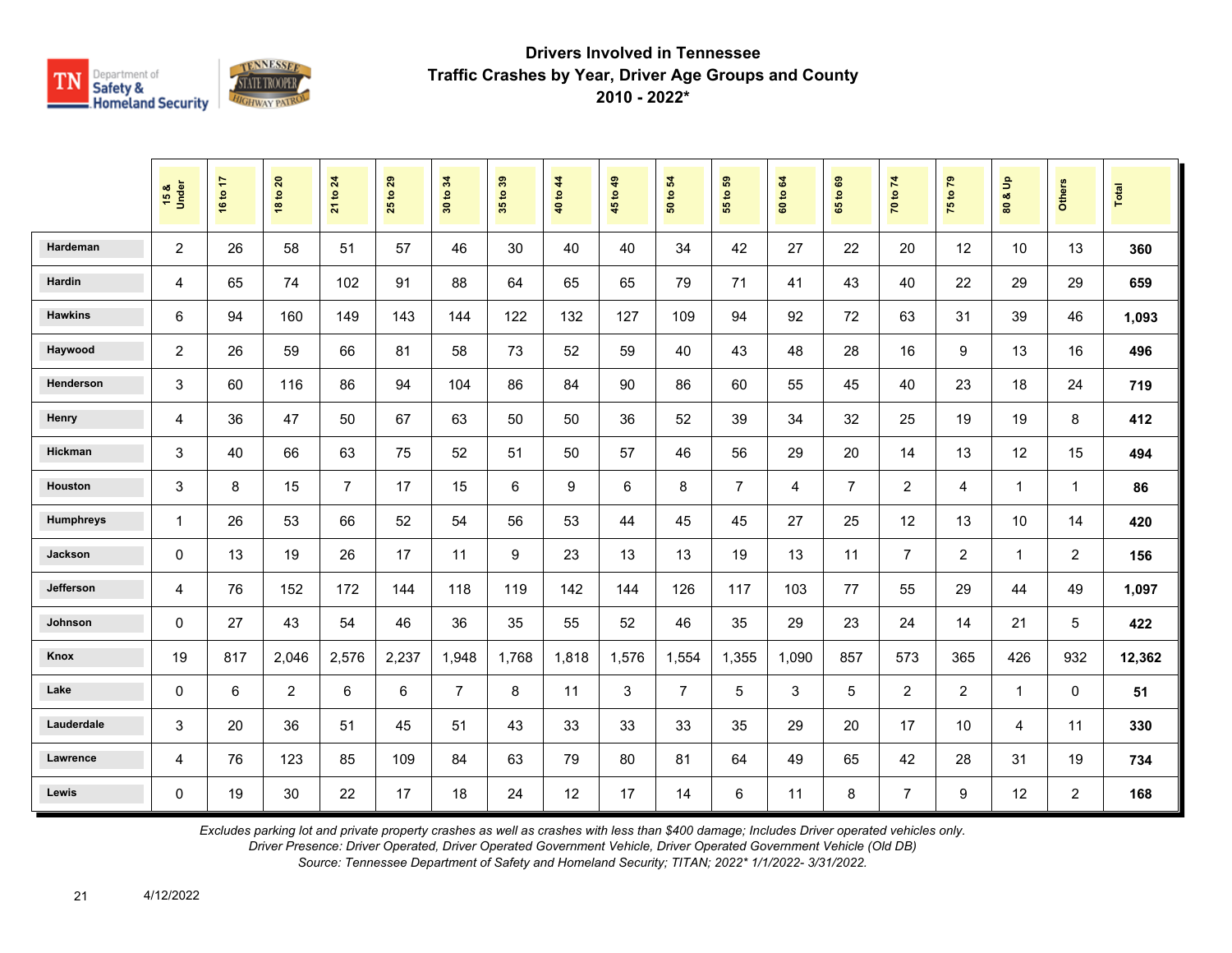

|                 | 15 &<br>Under  | 16 to 17 | <b>18 to 20</b> | 21 to 24 | $t$ o 29<br>25 | 34<br>30 to: | 35 to 39 | 40 to 44 | 45 to 49 | $\overline{5}$<br>50 to | $t_0$ 59<br>$\overline{5}$ | 60 to 64 | 1069<br>$65^{\circ}$ | 70 to 74 | 75 to 79       | $\frac{9}{2}$<br>οð<br>80 | <b>Others</b> | Total |
|-----------------|----------------|----------|-----------------|----------|----------------|--------------|----------|----------|----------|-------------------------|----------------------------|----------|----------------------|----------|----------------|---------------------------|---------------|-------|
| Lincoln         | $\overline{2}$ | 74       | 114             | 102      | 121            | 82           | 73       | 85       | 76       | 80                      | 74                         | 48       | 42                   | 41       | 22             | 29                        | 28            | 780   |
| Loudon          | 3              | 95       | 146             | 188      | 181            | 164          | 161      | 143      | 157      | 147                     | 129                        | 120      | 113                  | 65       | 44             | 44                        | 50            | 1,227 |
| Macon           | $\mathbf{1}$   | 53       | 73              | 70       | 59             | 54           | 44       | 55       | 34       | 43                      | 30                         | 26       | 22                   | 19       | 13             | 12                        | 4             | 430   |
| <b>Madison</b>  | 12             | 220      | 483             | 587      | 545            | 511          | 444      | 439      | 430      | 407                     | 363                        | 300      | 203                  | 156      | 92             | 105                       | 230           | 3,255 |
| <b>Marion</b>   | 0              | 28       | 81              | 88       | 99             | 79           | 76       | 71       | 72       | 68                      | 48                         | 44       | 49                   | 22       | 22             | 15                        | 10            | 594   |
| <b>Marshall</b> | $\mathbf{1}$   | 71       | 95              | 95       | 94             | 88           | 92       | 75       | 82       | 54                      | 62                         | 44       | 35                   | 31       | 13             | 22                        | 15            | 659   |
| <b>Maury</b>    | 6              | 199      | 344             | 348      | 349            | 354          | 296      | 258      | 262      | 301                     | 275                        | 176      | 159                  | 98       | 53             | 64                        | 111           | 2,375 |
| <b>McMinn</b>   | 8              | 93       | 187             | 170      | 179            | 174          | 121      | 132      | 128      | 141                     | 125                        | 111      | 93                   | 53       | 49             | 35                        | 59            | 1,235 |
| <b>McNairy</b>  | $\mathbf{1}$   | 45       | 55              | 57       | 53             | 61           | 66       | 51       | 54       | 52                      | 36                         | 41       | 24                   | 22       | 17             | $\overline{7}$            | 17            | 494   |
| <b>Meigs</b>    | 0              | 15       | 18              | 19       | 28             | 22           | 20       | 22       | 18       | 15                      | 18                         | 22       | 11                   | 12       | 3              | $\overline{7}$            | 4             | 188   |
| <b>Monroe</b>   | 2              | 77       | 109             | 130      | 113            | 83           | 95       | 84       | 90       | 101                     | 81                         | 71       | 55                   | 34       | 30             | 25                        | 23            | 766   |
| Montgomery      | 9              | 295      | 889             | 1,149    | 1,142          | 869          | 649      | 677      | 542      | 504                     | 443                        | 304      | 229                  | 151      | 86             | 104                       | 288           | 4,935 |
| <b>Moore</b>    | 0              | 13       | 13              | 16       | 10             | 13           | 4        | 14       | 5        | 4                       | 6                          | 5        | 8                    | 4        | $\overline{1}$ | 5                         | $\mathbf{1}$  | 90    |
| Morgan          | $\mathbf{1}$   | 28       | 38              | 37       | 31             | 28           | 24       | 26       | 27       | 26                      | 17                         | 34       | 15                   | 14       | 6              | 4                         | 4             | 256   |
| Obion           | $\mathbf{1}$   | 49       | 87              | 99       | 78             | 75           | 75       | 81       | 74       | 67                      | 58                         | 58       | 58                   | 26       | 20             | 14                        | 26            | 643   |
| Overton         | 4              | 45       | 66              | 63       | 38             | 34           | 45       | 55       | 45       | 38                      | 32                         | 38       | 23                   | 26       | 10             | 10                        | 5             | 406   |
| Perry           | $\mathbf{1}$   | 15       | 23              | 20       | 11             | 4            | 12       | 9        | 14       | 13                      | 10                         | 8        | 6                    | 6        | $\overline{2}$ | 3                         | 3             | 133   |

*Excludes parking lot and private property crashes as well as crashes with less than \$400 damage; Includes Driver operated vehicles only.*

*Driver Presence: Driver Operated, Driver Operated Government Vehicle, Driver Operated Government Vehicle (Old DB)*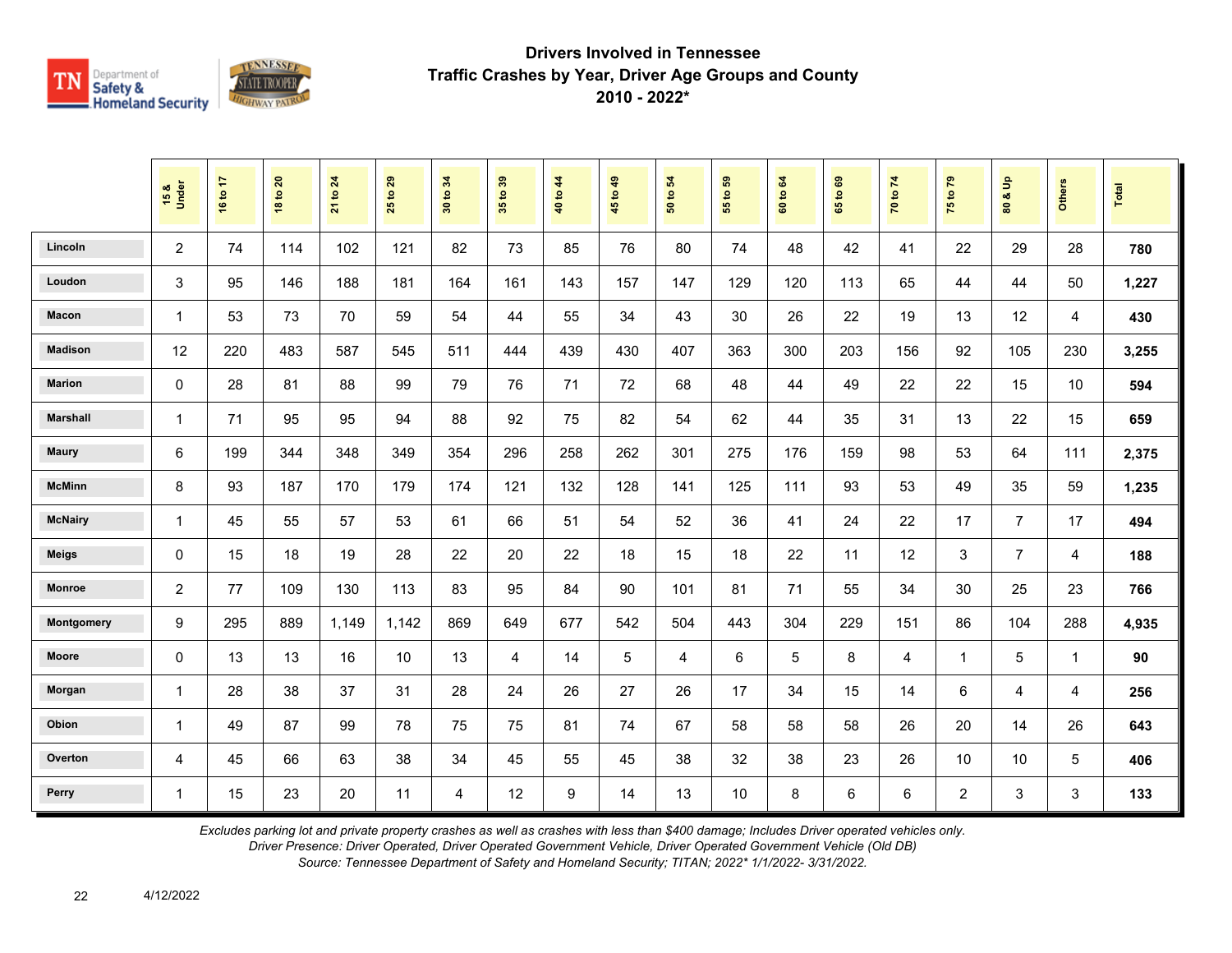

|                  | 15 &<br>Under  | 16 to 17       | <b>18 to 20</b> | $\overline{24}$<br>21 to | 29<br>$\overline{5}$<br>25 | 34<br>30 to | 35 to 39       | 40 to 44 | 45 to 49 | 54<br>50 to | 55 to 59       | 64<br>60 to | $\mathbf{69}$<br>65 to | 70 to 74 | 75 to 79       | å<br>οð<br>$\overline{\mathbf{3}}$ | <b>Others</b> | <b>Total</b> |
|------------------|----------------|----------------|-----------------|--------------------------|----------------------------|-------------|----------------|----------|----------|-------------|----------------|-------------|------------------------|----------|----------------|------------------------------------|---------------|--------------|
| <b>Pickett</b>   | $\mathbf{0}$   | $\overline{7}$ | $\overline{2}$  | 9                        | 9                          | 5           | $\overline{7}$ | 8        | 15       | 4           | 6              | 10          | $\mathbf{0}$           | 3        | 3              | 3                                  | $\mathbf 1$   | 70           |
| <b>Polk</b>      | $\overline{2}$ | 20             | 31              | 36                       | 27                         | 26          | 20             | 29       | 24       | 21          | 26             | 21          | 14                     | 16       | 9              | 9                                  | $\Omega$      | 250          |
| Putnam           | 2              | 177            | 469             | 468                      | 353                        | 326         | 292            | 262      | 320      | 263         | 259            | 211         | 166                    | 117      | 69             | 78                                 | 124           | 2,365        |
| Rhea             | $\mathbf{1}$   | 23             | 59              | 66                       | 71                         | 55          | 44             | 57       | 62       | 54          | 42             | 39          | 22                     | 22       | 15             | 15                                 | 3             | 448          |
| Roane            | 1              | 71             | 155             | 147                      | 147                        | 126         | 131            | 141      | 139      | 167         | 128            | 95          | 98                     | 58       | 38             | 38                                 | 38            | 1,153        |
| Robertson        | 9              | 128            | 206             | 250                      | 236                        | 270         | 193            | 201      | 176      | 189         | 151            | 125         | 89                     | 49       | 32             | 40                                 | 123           | 1,611        |
| Rutherford       | 28             | 734            | 1.669           | 1,944                    | 1,653                      | 1.420       | 1.265          | 1.196    | 1,078    | 971         | 848            | 586         | 436                    | 264      | 163            | 145                                | 374           | 8,497        |
| <b>Scott</b>     | $\overline{c}$ | 34             | 37              | 44                       | 45                         | 48          | 48             | 39       | 31       | 39          | 43             | 19          | 17                     | 17       | 15             | 9                                  | 3             | 325          |
| Sequatchie       | 0              | 22             | 33              | 32                       | 27                         | 24          | 28             | 29       | 22       | 23          | 16             | 17          | 16                     | 8        | 4              | 10                                 | 4             | 201          |
| Sevier           | 6              | 245            | 420             | 500                      | 454                        | 425         | 410            | 435      | 409      | 383         | 342            | 257         | 265                    | 178      | 95             | 59                                 | 111           | 2,875        |
| <b>Shelby</b>    | 73             | 1,399          | 4,144           | 5,910                    | 6,054                      | 5,069       | 4,209          | 4,105    | 3,720    | 3,744       | 3,085          | 2,446       | 1,605                  | 1,011    | 597            | 639                                | 4,487         | 29,553       |
| Smith            | 1              | 34             | 85              | 64                       | 62                         | 67          | 44             | 45       | 51       | 54          | 45             | 50          | 21                     | 22       | $\overline{2}$ | 6                                  | 13            | 499          |
| <b>Stewart</b>   | 1              | 27             | 35              | 27                       | 26                         | 23          | 19             | 23       | 24       | 12          | $\overline{7}$ | 21          | $\overline{7}$         | 4        | 4              | 3                                  | $\mathbf{1}$  | 209          |
| <b>Sullivan</b>  | 16             | 301            | 498             | 556                      | 536                        | 470         | 467            | 480      | 508      | 466         | 424            | 352         | 302                    | 232      | 140            | 162                                | 223           | 3,763        |
| <b>Sumner</b>    | 6              | 359            | 562             | 533                      | 543                        | 503         | 471            | 460      | 401      | 426         | 339            | 295         | 223                    | 133      | 117            | 83                                 | 90            | 3,373        |
| <b>Tipton</b>    | 8              | 139            | 160             | 147                      | 160                        | 136         | 121            | 110      | 112      | 139         | 82             | 58          | 62                     | 31       | 32             | 28                                 | 31            | 1,006        |
| <b>Trousdale</b> | $\mathbf{1}$   | 16             | 28              | 41                       | 29                         | 37          | 20             | 23       | 18       | 25          | 22             | 25          | 14                     | 6        | $\,6\,$        | $\overline{7}$                     | 8             | 231          |

*Excludes parking lot and private property crashes as well as crashes with less than \$400 damage; Includes Driver operated vehicles only.*

*Driver Presence: Driver Operated, Driver Operated Government Vehicle, Driver Operated Government Vehicle (Old DB)*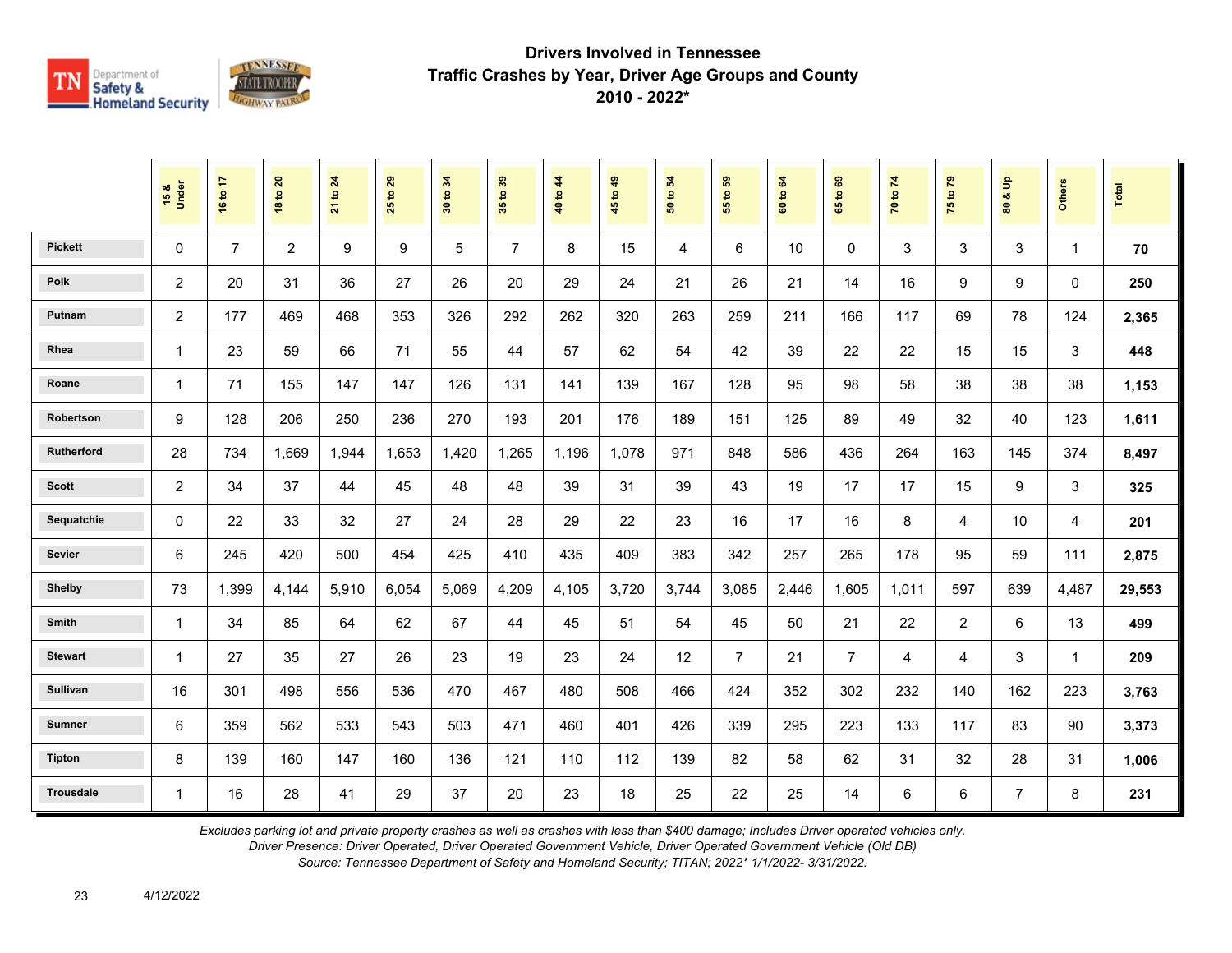

|                   | 15 &<br>Under  | 16 to 17 | 18 to 20 | <b>21 to 24</b> | 29<br>$\tt{S}$<br>25 | 30 to 34 | 35 to 39 | $4\overline{4}$<br>40 to | $\overline{49}$<br>45 to - | 50 to 54 | <b>e</b><br>$\overline{5}$<br>55 | 64<br>$\mathbf{c}$<br>$\bf{60}$ | $\mathbf{69}$<br>$\mathbf{c}$<br>59 | 70 to 74       | 75 to 79 | $\frac{a}{b}$<br>oð<br>80 | <b>Others</b> | Total   |
|-------------------|----------------|----------|----------|-----------------|----------------------|----------|----------|--------------------------|----------------------------|----------|----------------------------------|---------------------------------|-------------------------------------|----------------|----------|---------------------------|---------------|---------|
| <b>Unicoi</b>     | $\overline{2}$ | 29       | 31       | 38              | 45                   | 46       | 34       | 49                       | 45                         | 39       | 32                               | 27                              | 19                                  | 18             | 10       | 19                        | 8             | 360     |
| <b>Union</b>      | 0              | 29       | 30       | 34              | 27                   | 29       | 31       | 31                       | 18                         | 30       | 18                               | 18                              | 18                                  | 10             | 5        | 8                         | 8             | 227     |
| VanBuren          | 0              | 6        | 15       | 13              | 10                   | 17       | 13       | 11                       | 19                         | 17       | 9                                | 10                              | 8                                   | 6              | 6        | 4                         | 1             | 139     |
| Warren            | 3              | 82       | 137      | 117             | 131                  | 137      | 104      | 114                      | 111                        | 86       | 74                               | 70                              | 64                                  | 43             | 30       | 29                        | 48            | 911     |
| Washington        | 6              | 276      | 617      | 684             | 583                  | 509      | 438      | 464                      | 436                        | 423      | 371                              | 307                             | 270                                 | 184            | 101      | 140                       | 234           | 3,610   |
| Wayne             | $\mathbf{0}$   | 27       | 34       | 40              | 48                   | 31       | 28       | 31                       | 31                         | 30       | 21                               | 15                              | 20                                  | $\overline{7}$ | 4        | 3                         | 11            | 314     |
| Weakley           | $\overline{2}$ | 51       | 115      | 125             | 67                   | 72       | 54       | 55                       | 43                         | 44       | 51                               | 28                              | 19                                  | 16             | 13       | 16                        | 13            | 534     |
| White             | 3              | 36       | 58       | 76              | 54                   | 52       | 44       | 58                       | 66                         | 59       | 39                               | 37                              | 34                                  | 27             | 17       | 21                        | 16            | 492     |
| Williamson        | 11             | 554      | 652      | 702             | 751                  | 678      | 650      | 752                      | 701                        | 572      | 490                              | 358                             | 252                                 | 162            | 77       | 74                        | 175           | 4,549   |
| Wilson            | 6              | 285      | 440      | 449             | 404                  | 392      | 350      | 366                      | 360                        | 339      | 292                              | 227                             | 164                                 | 103            | 58       | 66                        | 109           | 2,701   |
| <b>Total 2013</b> | 504            | 11,838   | 25,243   | 31,299          | 30,624               | 26,821   | 23,041   | 23,443                   | 21,561                     | 20,770   | 17,988                           | 14,378                          | 10,861                              | 7,180          | 4,575    | 4,722                     | 14,008        | 173,003 |

*Excludes parking lot and private property crashes as well as crashes with less than \$400 damage; Includes Driver operated vehicles only. Driver Presence: Driver Operated, Driver Operated Government Vehicle, Driver Operated Government Vehicle (Old DB) Source: Tennessee Department of Safety and Homeland Security; TITAN; 2022\* 1/1/2022- 3/31/2022.*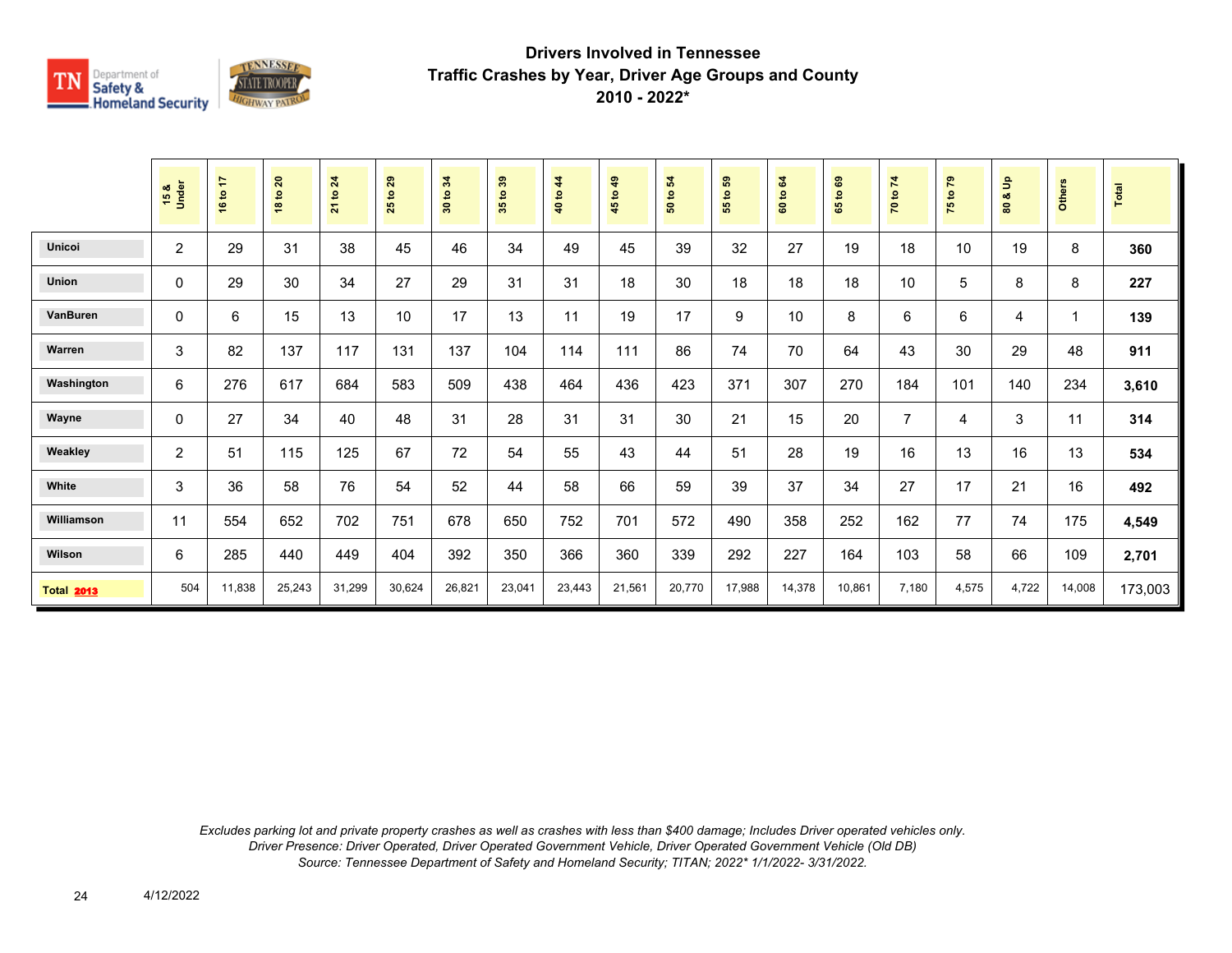

| 2 0 1 4         | 15 &<br>Under  | 16 to 17 | 20<br>$\overline{\mathbf{S}}$<br>$\frac{8}{3}$ | 24<br>$\overline{\mathbf{e}}$<br>$\overline{21}$ | 29<br>$\overline{5}$<br>25 | 34<br>$\tt{S}$<br>$30^{\circ}$ | $t_0$ 39<br>$35^{\circ}$ | 40 to 44 | 1049<br>45 | $\overline{5}$<br>$\mathbf{e}$<br>នី | 3<br>$\mathbf{S}$<br>55 | 64<br>$\mathbf{S}$<br>$\tt G$ | $\mathbf{63}$<br>$\mathbf{S}$<br>59 | 70 to 74 | $\mathbf{r}$<br>$\mathbf{S}$<br>$\frac{1}{2}$ | $\frac{9}{2}$<br>ಯ<br>$\pmb{\mathsf{s}}$ | Others         | Total |
|-----------------|----------------|----------|------------------------------------------------|--------------------------------------------------|----------------------------|--------------------------------|--------------------------|----------|------------|--------------------------------------|-------------------------|-------------------------------|-------------------------------------|----------|-----------------------------------------------|------------------------------------------|----------------|-------|
| Anderson        | 8              | 146      | 210                                            | 250                                              | 244                        | 249                            | 236                      | 208      | 203        | 210                                  | 206                     | 154                           | 134                                 | 86       | 54                                            | 80                                       | 95             | 1,736 |
| <b>Bedford</b>  | $\overline{2}$ | 117      | 184                                            | 146                                              | 141                        | 173                            | 101                      | 132      | 114        | 103                                  | 97                      | 69                            | 71                                  | 37       | 34                                            | 24                                       | 33             | 1,025 |
| <b>Benton</b>   | $\overline{2}$ | 30       | 42                                             | 42                                               | 50                         | 34                             | 39                       | 34       | 40         | 39                                   | 27                      | 34                            | 28                                  | 18       | 11                                            | 15                                       | 15             | 327   |
| <b>Bledsoe</b>  | 0              | 6        | 8                                              | 12                                               | 9                          | 8                              | 10                       | 6        | 10         | 6                                    | 4                       | 3                             | 4                                   | 3        | $\mathbf{1}$                                  | 3                                        | $\overline{1}$ | 63    |
| <b>Blount</b>   | $\sqrt{5}$     | 241      | 464                                            | 452                                              | 460                        | 419                            | 380                      | 426      | 401        | 366                                  | 313                     | 292                           | 242                                 | 169      | 106                                           | 119                                      | 134            | 2,933 |
| <b>Bradley</b>  | 8              | 259      | 467                                            | 543                                              | 470                        | 415                            | 406                      | 411      | 382        | 339                                  | 338                     | 242                           | 196                                 | 136      | 85                                            | 92                                       | 149            | 2,962 |
| Campbell        | $\overline{2}$ | 50       | 125                                            | 152                                              | 136                        | 123                            | 151                      | 113      | 115        | 114                                  | 118                     | 97                            | 74                                  | 70       | 43                                            | 26                                       | 50             | 976   |
| Cannon          | $\overline{c}$ | 26       | 47                                             | 52                                               | 39                         | 34                             | 35                       | 23       | 21         | 24                                   | 22                      | 17                            | 16                                  | 15       | 9                                             | $\overline{2}$                           | $\overline{c}$ | 286   |
| Carroll         | $\overline{2}$ | 35       | 44                                             | 63                                               | 49                         | 39                             | 44                       | 44       | 42         | 35                                   | 33                      | 33                            | 27                                  | 15       | 11                                            | 15                                       | 4              | 380   |
| Carter          | 8              | 99       | 160                                            | 165                                              | 162                        | 128                            | 128                      | 141      | 130        | 110                                  | 114                     | 104                           | 93                                  | 67       | 50                                            | 42                                       | 37             | 1,112 |
| Cheatham        | 0              | 69       | 122                                            | 106                                              | 125                        | 104                            | 74                       | 92       | 80         | 86                                   | 70                      | 54                            | 47                                  | 25       | 15                                            | 17                                       | 42             | 821   |
| <b>Chester</b>  | $\mathbf{1}$   | 33       | 51                                             | 46                                               | 40                         | 34                             | 18                       | 35       | 32         | 37                                   | 28                      | 27                            | 25                                  | 15       | 13                                            | 6                                        | 13             | 320   |
| Claiborne       | $\mathbf{0}$   | 34       | 62                                             | 72                                               | 58                         | 42                             | 67                       | 53       | 64         | 74                                   | 67                      | 38                            | 36                                  | 34       | 18                                            | 22                                       | 13             | 448   |
| Clay            | $\overline{2}$ | 11       | 18                                             | 6                                                | 12                         | 15                             | 11                       | 12       | 14         | 17                                   | 10                      | 11                            | 6                                   | 5        | 4                                             | 6                                        | 2              | 130   |
| Cocke           | $\overline{2}$ | 76       | 126                                            | 121                                              | 132                        | 111                            | 137                      | 122      | 119        | 126                                  | 110                     | 103                           | 98                                  | 61       | 27                                            | 24                                       | 40             | 1,005 |
| Coffee          | 4              | 131      | 187                                            | 193                                              | 207                        | 212                            | 173                      | 169      | 143        | 152                                  | 157                     | 132                           | 95                                  | 80       | 48                                            | 58                                       | 36             | 1,310 |
| <b>Crockett</b> | $\overline{2}$ | 21       | 24                                             | 44                                               | 32                         | 28                             | 26                       | 24       | 19         | 30                                   | 23                      | 13                            | 10                                  | 11       | 14                                            | 6                                        | 4              | 243   |

*Excludes parking lot and private property crashes as well as crashes with less than \$400 damage; Includes Driver operated vehicles only.*

*Driver Presence: Driver Operated, Driver Operated Government Vehicle, Driver Operated Government Vehicle (Old DB)*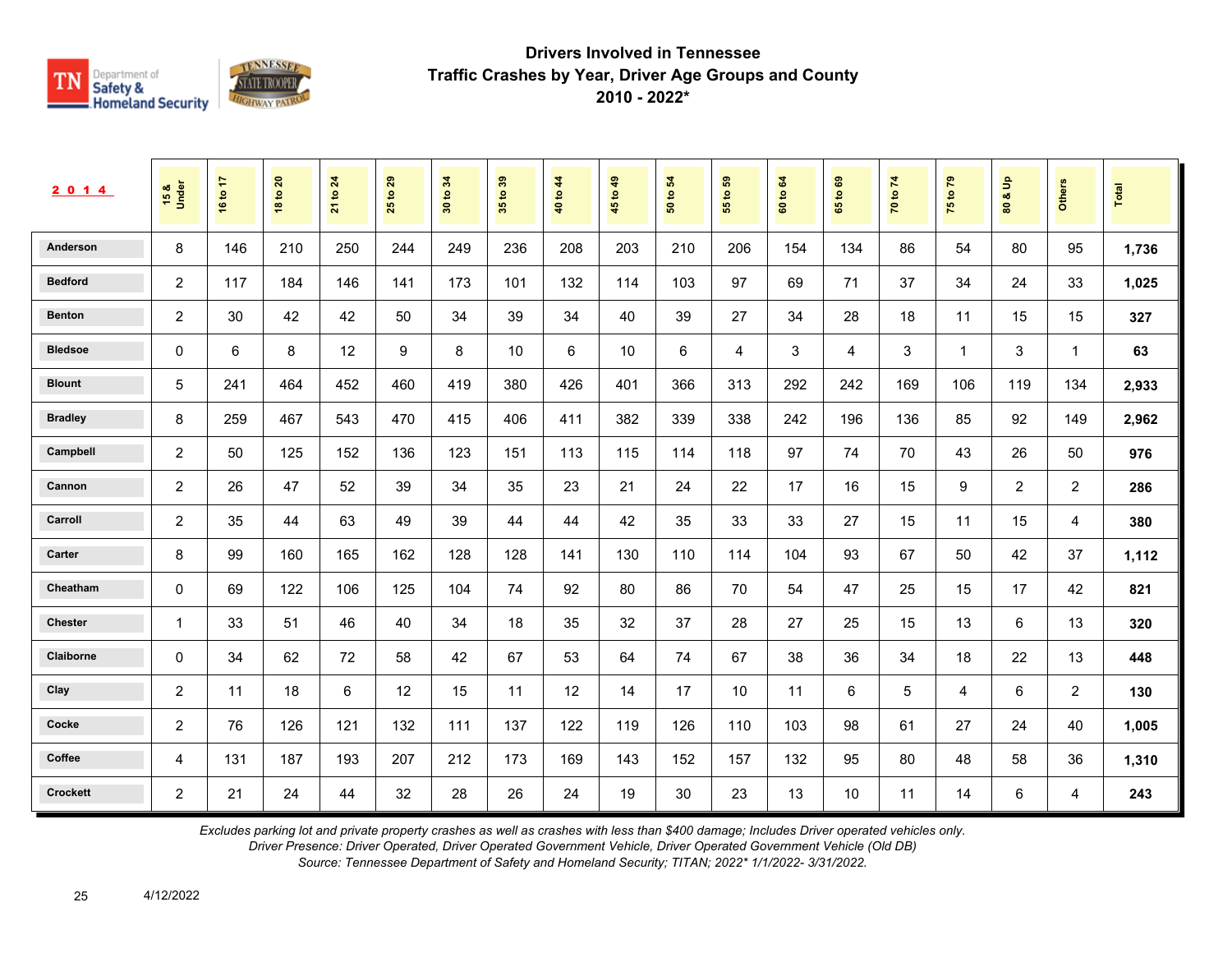

|                   | 15 &<br>Under  | 16 to 17 | <b>18 to 20</b> | 21 to 24 | 29<br>$\mathbf{S}$<br>25 | to 34<br>$\overline{\mathbf{30}}$ | 35 to 39 | to $44$<br>$\frac{40}{3}$ | 45 to 49 | 50 to 54 | 3<br>$\mathbf{e}$<br>15 | to 64<br>$\tt{c}$ | 65 to 69 | 70 to 74       | 75 to 79     | $\frac{a}{b}$<br>ಹ<br>$\mathbf{S}$ | Others         | Total  |
|-------------------|----------------|----------|-----------------|----------|--------------------------|-----------------------------------|----------|---------------------------|----------|----------|-------------------------|-------------------|----------|----------------|--------------|------------------------------------|----------------|--------|
| <b>Cumberland</b> | $\mathbf{1}$   | 112      | 191             | 230      | 208                      | 142                               | 136      | 168                       | 132      | 165      | 139                     | 110               | 104      | 100            | 71           | 69                                 | 44             | 1,402  |
| <b>Davidson</b>   | 65             | 1,009    | 3,056           | 5,167    | 6,180                    | 4,998                             | 4,048    | 3,888                     | 3,513    | 3,460    | 2,870                   | 2,174             | 1,361    | 805            | 496          | 502                                | 3,504          | 26,112 |
| <b>Decatur</b>    | $\Omega$       | 17       | 34              | 27       | 27                       | 24                                | 20       | 34                        | 28       | 19       | 32                      | 18                | 12       | 5              | 8            | 5                                  | $\overline{7}$ | 235    |
| <b>DeKalb</b>     | 3              | 30       | 62              | 61       | 45                       | 41                                | 44       | 37                        | 38       | 49       | 39                      | 30                | 23       | 14             | 16           | 14                                 | 12             | 388    |
| <b>Dickson</b>    | $\overline{2}$ | 74       | 159             | 177      | 220                      | 155                               | 151      | 165                       | 165      | 152      | 153                     | 102               | 69       | 59             | 46           | 44                                 | 48             | 1,275  |
| <b>Dyer</b>       | 3              | 78       | 116             | 105      | 139                      | 122                               | 110      | 97                        | 98       | 103      | 92                      | 83                | 76       | 45             | 25           | 35                                 | 30             | 841    |
| <b>Fayette</b>    | $\mathbf{1}$   | 42       | 70              | 69       | 72                       | 61                                | 61       | 66                        | 67       | 73       | 65                      | 59                | 33       | 22             | 19           | 11                                 | 18             | 541    |
| <b>Fentress</b>   | $\mathbf 0$    | 26       | 42              | 35       | 39                       | 33                                | 27       | 39                        | 41       | 36       | 27                      | 28                | 22       | 14             | 16           | 10                                 | 5              | 300    |
| Franklin          | $\overline{c}$ | 62       | 101             | 106      | 89                       | 81                                | 97       | 89                        | 74       | 86       | 83                      | 65                | 59       | 54             | 17           | 32                                 | 13             | 746    |
| Gibson            | $\overline{c}$ | 73       | 101             | 95       | 103                      | 102                               | 97       | 94                        | 71       | 85       | 66                      | 59                | 55       | 40             | 24           | 38                                 | 12             | 748    |
| <b>Giles</b>      | 4              | 60       | 99              | 126      | 113                      | 83                                | 76       | 91                        | 73       | 84       | 74                      | 60                | 55       | 42             | 28           | 22                                 | 26             | 806    |
| Grainger          | 3              | 27       | 57              | 35       | 38                       | 35                                | 31       | 36                        | 36       | 43       | 31                      | 23                | 21       | 12             | 12           | 13                                 | 4              | 326    |
| Greene            | $\overline{7}$ | 145      | 244             | 216      | 227                      | 193                               | 189      | 207                       | 213      | 180      | 184                     | 140               | 146      | 107            | 61           | 66                                 | 70             | 1,691  |
| Grundy            | 3              | 9        | 26              | 41       | 35                       | 25                                | 34       | 40                        | 29       | 27       | 20                      | 19                | 9        | $\overline{2}$ | 8            | $\mathbf{1}$                       | $\overline{7}$ | 244    |
| <b>Hamblen</b>    | 5              | 136      | 196             | 222      | 227                      | 197                               | 173      | 194                       | 180      | 214      | 173                     | 140               | 110      | 94             | 62           | 51                                 | 122            | 1,477  |
| <b>Hamilton</b>   | 55             | 651      | 1,634           | 2,156    | 2,041                    | 1,766                             | 1,571    | 1,471                     | 1,388    | 1,375    | 1,267                   | 1,026             | 805      | 552            | 357          | 370                                | 1,146          | 11,418 |
| <b>Hancock</b>    | $\mathbf{1}$   | 8        | 12              | 14       | 14                       | 13                                | 22       | 15                        | 13       | 16       | 11                      | 10                | 5        | 5              | $\mathbf{1}$ | $\mathbf{1}$                       | $\mathbf{1}$   | 119    |

*Excludes parking lot and private property crashes as well as crashes with less than \$400 damage; Includes Driver operated vehicles only.*

*Driver Presence: Driver Operated, Driver Operated Government Vehicle, Driver Operated Government Vehicle (Old DB)*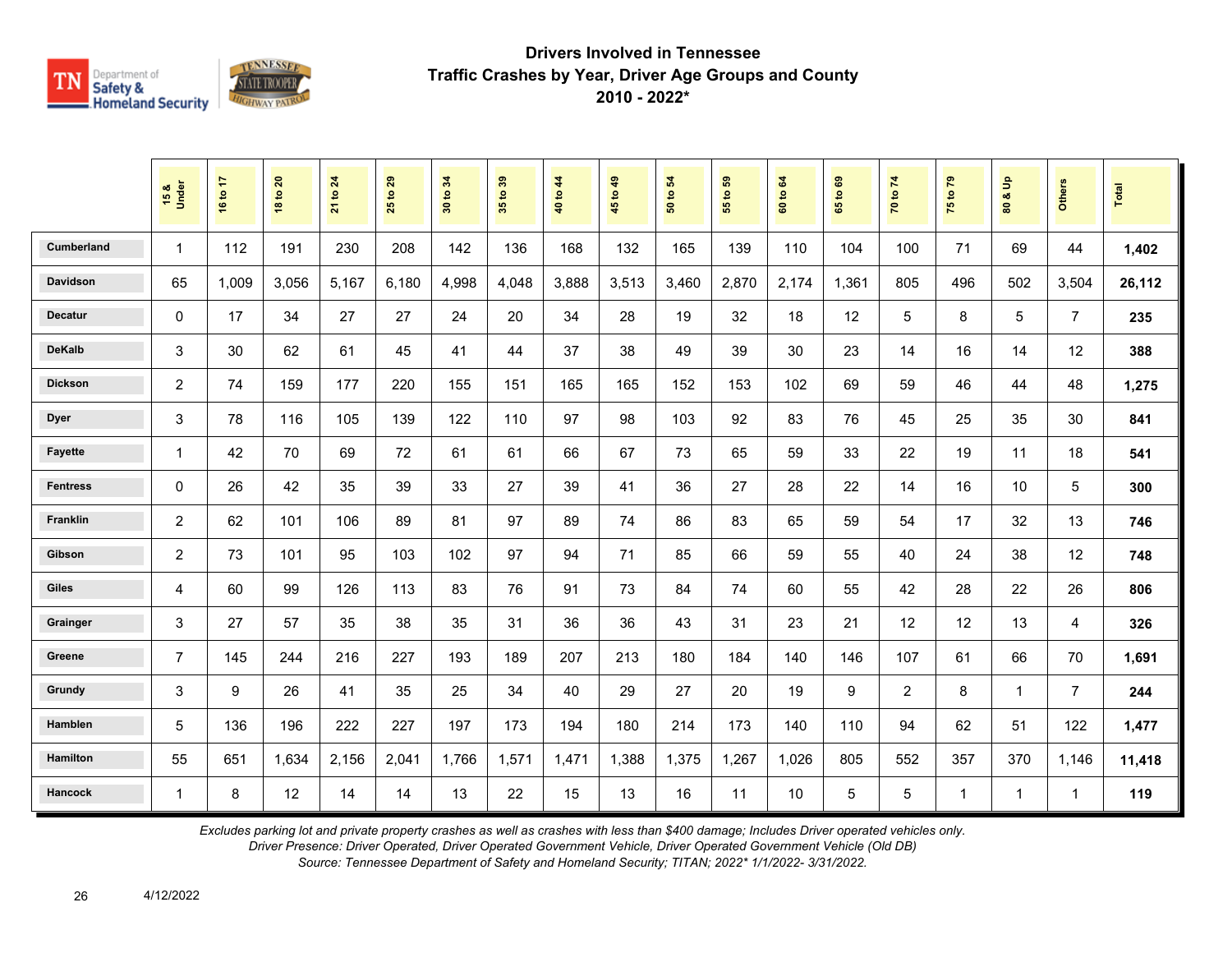

|                | 15 &<br>Under  | 16 to 17       | <b>18 to 20</b> | 21 to 24 | $\frac{29}{2}$<br>25 | 34<br>30 to | 35 to 39 | 40 to 44       | 45 to 49 | 54<br>50 to    | $t_0$ 59<br>$\overline{55}$ | 60 to 64       | 1069<br>$65^{\circ}$ | 70 to 74       | 75 to 79       | $\frac{1}{\pi}$<br>ಚ<br>$\tt{S}0$ | <b>Others</b>  | Total  |
|----------------|----------------|----------------|-----------------|----------|----------------------|-------------|----------|----------------|----------|----------------|-----------------------------|----------------|----------------------|----------------|----------------|-----------------------------------|----------------|--------|
| Hardeman       | 3              | 23             | 70              | 73       | 78                   | 59          | 82       | 49             | 46       | 49             | 42                          | 37             | 26                   | 13             | 20             | 18                                | 21             | 497    |
| Hardin         | 4              | 62             | 78              | 82       | 58                   | 79          | 67       | 71             | 52       | 72             | 60                          | 39             | 43                   | 32             | 26             | 16                                | 9              | 603    |
| <b>Hawkins</b> | 5              | 86             | 116             | 111      | 117                  | 89          | 85       | 87             | 84       | 80             | 75                          | 69             | 63                   | 40             | 22             | 24                                | 24             | 793    |
| Haywood        | $\overline{4}$ | 24             | 52              | 69       | 80                   | 63          | 58       | 61             | 51       | 56             | 47                          | 47             | 27                   | 20             | 12             | 15                                | 27             | 488    |
| Henderson      | 6              | 76             | 117             | 97       | 114                  | 108         | 89       | 96             | 84       | 80             | 80                          | 57             | 55                   | 36             | 18             | 21                                | 30             | 785    |
| Henry          | $\mathbf{1}$   | 51             | 61              | 65       | 61                   | 64          | 58       | 57             | 57       | 51             | 47                          | 44             | 27                   | 22             | 22             | 16                                | $\overline{2}$ | 433    |
| Hickman        | $\mathbf{1}$   | 45             | 76              | 75       | 70                   | 51          | 53       | 57             | 52       | 54             | 40                          | 29             | 27                   | 25             | $\overline{5}$ | 11                                | 25             | 514    |
| Houston        | $\mathbf 0$    | 6              | 19              | 18       | 6                    | 12          | 13       | 11             | 11       | $\overline{7}$ | $\overline{7}$              | 3              | 4                    | 5              | 2              | $\overline{2}$                    | $\overline{2}$ | 89     |
| Humphreys      | $\mathbf 0$    | 23             | 55              | 55       | 52                   | 41          | 39       | 52             | 34       | 38             | 41                          | 25             | 16                   | 17             | 10             | 11                                | 10             | 363    |
| Jackson        | $\mathbf{1}$   | 15             | 18              | 29       | 12                   | 13          | 17       | 16             | 11       | 10             | 15                          | 9              | 6                    | 5              | 3              | 3                                 | -1             | 142    |
| Jefferson      | $\overline{c}$ | 68             | 146             | 162      | 142                  | 160         | 139      | 141            | 129      | 124            | 114                         | 86             | 71                   | 72             | 33             | 39                                | 36             | 1,060  |
| Johnson        | $\mathbf 0$    | 20             | 41              | 50       | 34                   | 30          | 45       | 32             | 42       | 27             | 32                          | 34             | 30                   | 19             | 10             | 10                                | 8              | 357    |
| Knox           | 33             | 775            | 1,948           | 2,471    | 2,237                | 2,074       | 1,682    | 1,728          | 1,607    | 1,553          | 1,483                       | 1,119          | 924                  | 564            | 373            | 367                               | 1,067          | 12,267 |
| Lake           | $\mathbf{1}$   | $\overline{7}$ | 8               | 6        | 8                    | 4           | 5        | $\overline{7}$ | 11       | 5              | 4                           | $\overline{c}$ | 4                    | $\overline{2}$ | $\overline{4}$ | 3                                 | $\overline{1}$ | 56     |
| Lauderdale     | $\overline{2}$ | 24             | 59              | 59       | 70                   | 54          | 42       | 39             | 44       | 36             | 41                          | 36             | 27                   | 18             | 8              | 13                                | 13             | 418    |
| Lawrence       | 3              | 76             | 122             | 106      | 119                  | 114         | 80       | 70             | 102      | 78             | 71                          | 59             | 68                   | 46             | 30             | 28                                | 14             | 794    |
| Lewis          | $\mathbf 0$    | 28             | 36              | 26       | 30                   | 18          | 22       | 25             | 17       | 32             | 23                          | 11             | 17                   | 9              | $\overline{4}$ | 12                                | $\mathbf{3}$   | 208    |

*Excludes parking lot and private property crashes as well as crashes with less than \$400 damage; Includes Driver operated vehicles only.*

*Driver Presence: Driver Operated, Driver Operated Government Vehicle, Driver Operated Government Vehicle (Old DB)*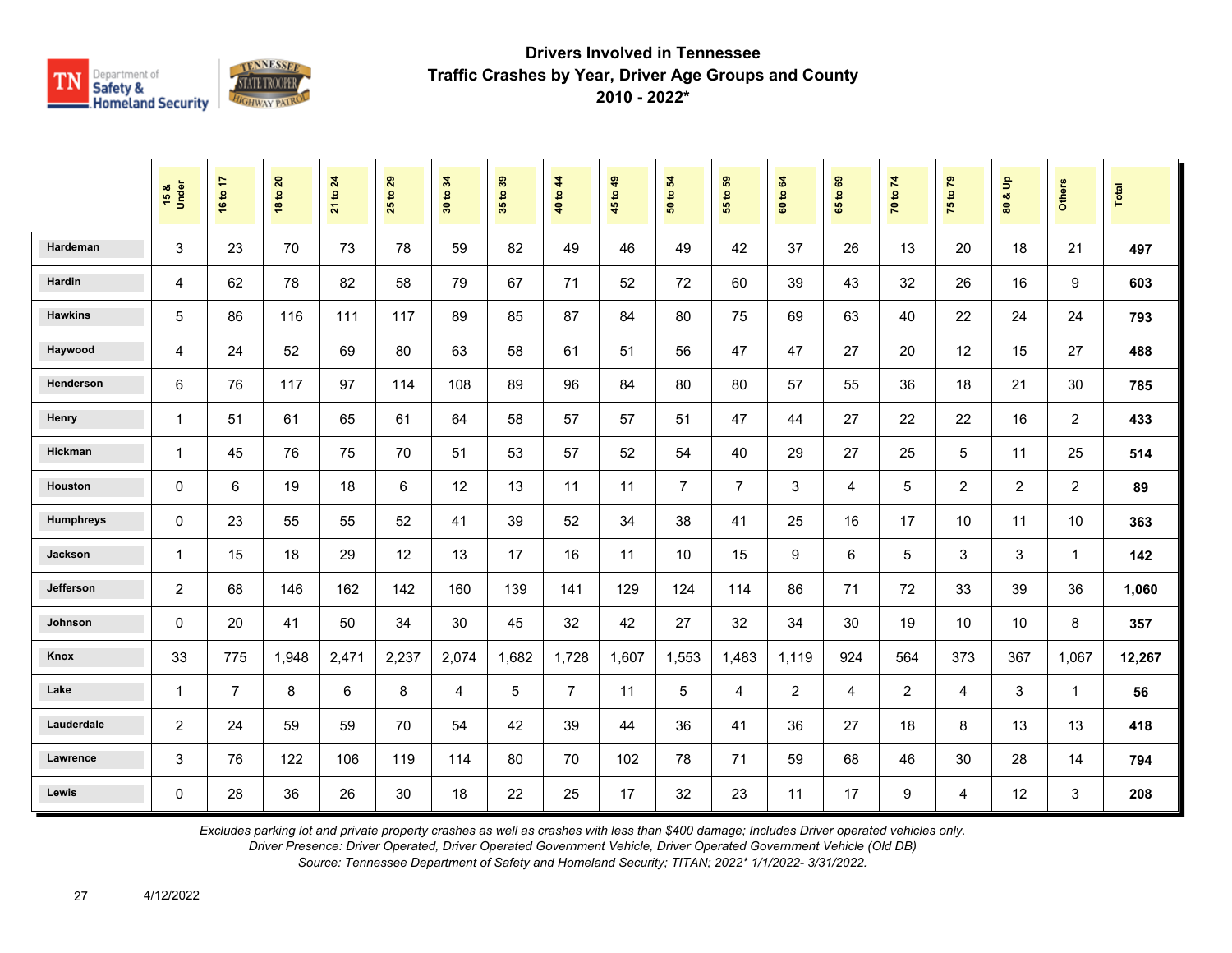

|                 | 15 &<br>Under  | 16 to 17 | <b>18 to 20</b> | 21 to 24 | to 29<br>25 | 34<br>30 to | 35 to 39 | 40 to 44 | 45 to 49       | $\overline{5}$<br>50 to | $t_0$ 59<br>$\overline{5}$ | 60 to 64 | 1069<br>$65^{\circ}$ | 70 to 74       | 75 to 79       | $\mathbf{e}$<br>οð<br>80 | <b>Others</b> | Total |
|-----------------|----------------|----------|-----------------|----------|-------------|-------------|----------|----------|----------------|-------------------------|----------------------------|----------|----------------------|----------------|----------------|--------------------------|---------------|-------|
| Lincoln         | 5              | 73       | 108             | 107      | 123         | 90          | 72       | 72       | 74             | 72                      | 71                         | 62       | 42                   | 44             | 30             | 29                       | 20            | 768   |
| Loudon          | 5              | 88       | 153             | 161      | 180         | 153         | 135      | 157      | 141            | 144                     | 156                        | 100      | 95                   | 73             | 48             | 45                       | 52            | 1,191 |
| Macon           | 5              | 53       | 60              | 70       | 50          | 63          | 36       | 43       | 34             | 28                      | 28                         | 25       | 24                   | 8              | 10             | 8                        | 6             | 383   |
| <b>Madison</b>  | 10             | 214      | 464             | 621      | 587         | 525         | 475      | 435      | 428            | 425                     | 385                        | 315      | 240                  | 176            | 95             | 101                      | 193           | 3,343 |
| <b>Marion</b>   | 3              | 37       | 98              | 76       | 79          | 76          | 68       | 80       | 76             | 70                      | 54                         | 43       | 43                   | 25             | 21             | 15                       | 23            | 585   |
| <b>Marshall</b> | $\mathbf{1}$   | 74       | 113             | 98       | 77          | 83          | 83       | 78       | 70             | 68                      | 67                         | 58       | 30                   | 24             | 18             | 23                       | 21            | 665   |
| <b>Maury</b>    | 4              | 211      | 354             | 323      | 360         | 319         | 288      | 279      | 262            | 253                     | 212                        | 189      | 128                  | 103            | 68             | 56                       | 107           | 2,267 |
| <b>McMinn</b>   | $\mathbf{1}$   | 81       | 203             | 171      | 192         | 183         | 130      | 128      | 163            | 116                     | 130                        | 130      | 94                   | 63             | 45             | 45                       | 64            | 1,286 |
| <b>McNairy</b>  | 0              | 34       | 59              | 70       | 67          | 51          | 49       | 58       | 34             | 44                      | 30                         | 32       | 34                   | 16             | 13             | 13                       | 15            | 461   |
| <b>Meigs</b>    | 1              | 10       | 16              | 22       | 23          | 21          | 24       | 18       | 18             | 17                      | 11                         | 11       | 6                    | 9              | $\mathbf{3}$   | 3                        | 3             | 155   |
| <b>Monroe</b>   | 2              | 62       | 127             | 110      | 110         | 83          | 86       | 92       | 87             | 88                      | 89                         | 72       | 49                   | 45             | 33             | 25                       | 15            | 723   |
| Montgomery      | 13             | 338      | 926             | 1,241    | 1,186       | 913         | 698      | 690      | 589            | 572                     | 465                        | 375      | 254                  | 161            | 118            | 110                      | 320           | 5,236 |
| <b>Moore</b>    | 0              | 10       | 21              | 12       | 11          | 6           | 3        | 10       | $\overline{7}$ | 10                      | $\overline{7}$             | 5        | $\overline{2}$       | 6              | 3              | 3                        | $\mathbf{1}$  | 85    |
| Morgan          | 0              | 12       | 22              | 21       | 36          | 20          | 19       | 19       | 29             | 15                      | 19                         | 14       | 13                   | $\overline{2}$ | 4              | 4                        | 6             | 181   |
| Obion           | $\overline{c}$ | 58       | 91              | 99       | 98          | 69          | 73       | 71       | 64             | 70                      | 59                         | 45       | 41                   | 32             | 19             | 29                       | 21            | 637   |
| Overton         | $\mathbf{1}$   | 55       | 72              | 65       | 50          | 48          | 72       | 57       | 43             | 43                      | 37                         | 31       | 31                   | 25             | 14             | 13                       | 6             | 461   |
| Perry           | $\mathbf{1}$   | 12       | 22              | 16       | 16          | 17          | 17       | 13       | 19             | 13                      | 9                          | 8        | 4                    | 6              | $\overline{c}$ | $\overline{2}$           | 3             | 151   |

*Excludes parking lot and private property crashes as well as crashes with less than \$400 damage; Includes Driver operated vehicles only.*

*Driver Presence: Driver Operated, Driver Operated Government Vehicle, Driver Operated Government Vehicle (Old DB)*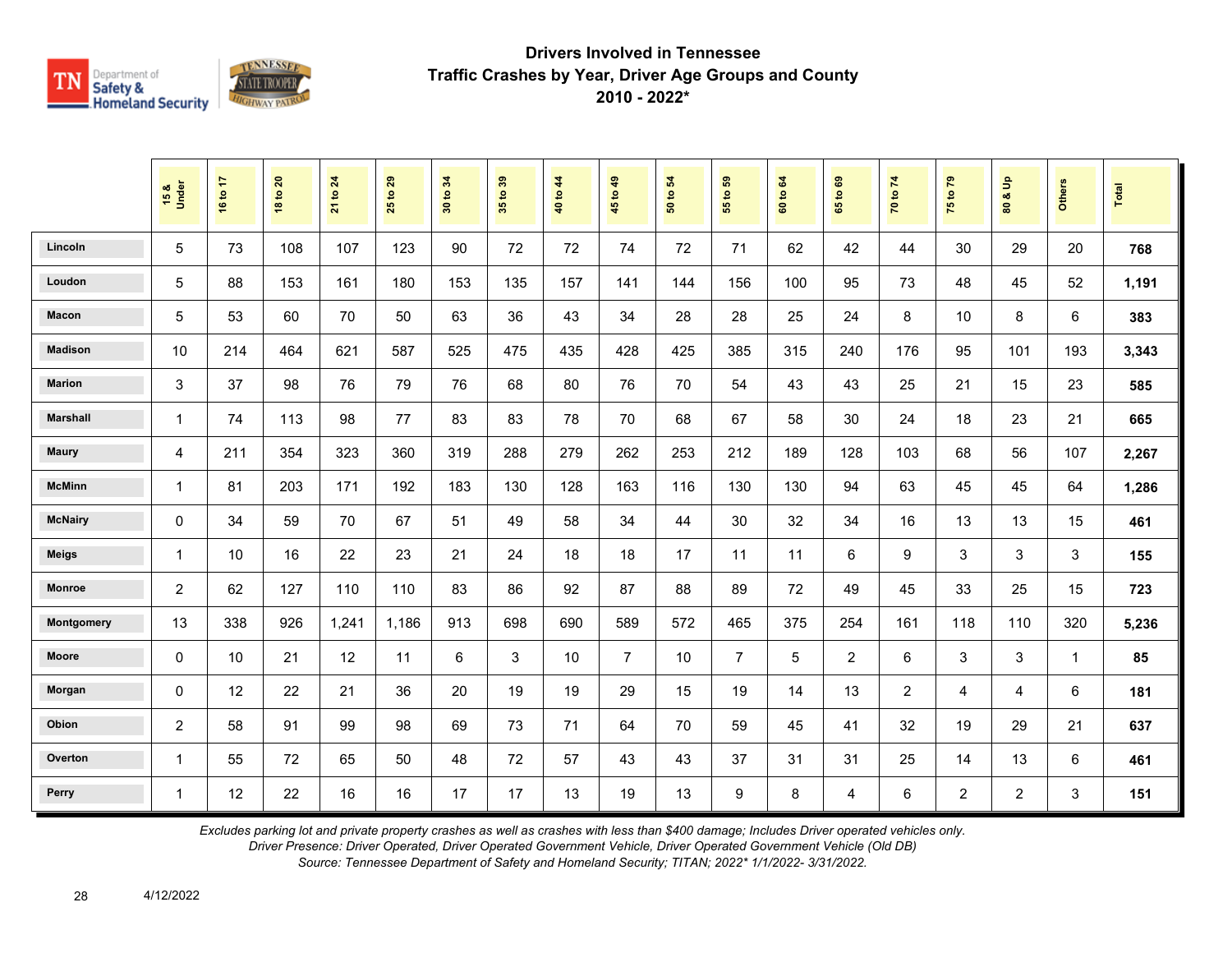

|                  | 15 &<br>Under  | 16 to 17 | <b>18 to 20</b> | $\overline{24}$<br>21 to | 29<br>$\overline{5}$<br>25 | 34<br>30 to | 35 to 39 | 40 to 44 | 45 to 49 | 54<br>50 to | 55 to 59 | $\mathbf{g}$<br>60 to | $\mathbf{69}$<br>65 to | 70 to 74       | 75 to 79       | å<br>οð<br>$\overline{\mathbf{3}}$ | <b>Others</b>  | <b>Total</b> |
|------------------|----------------|----------|-----------------|--------------------------|----------------------------|-------------|----------|----------|----------|-------------|----------|-----------------------|------------------------|----------------|----------------|------------------------------------|----------------|--------------|
| <b>Pickett</b>   | $\overline{2}$ | 6        | 11              | $\,8\,$                  | 5                          | 10          | 10       | 5        | 10       | 6           | 8        | 6                     | 3                      | $\overline{2}$ | 3              | 3                                  | $\Omega$       | 74           |
| Polk             | 1              | 18       | 30              | 31                       | 32                         | 32          | 22       | 20       | 22       | 30          | 22       | 18                    | 16                     | 16             | 6              | 9                                  | $\mathbf 1$    | 245          |
| Putnam           | 8              | 163      | 515             | 536                      | 390                        | 336         | 277      | 301      | 297      | 261         | 243      | 202                   | 180                    | 124            | 78             | 81                                 | 102            | 2,437        |
| Rhea             | 0              | 29       | 51              | 50                       | 52                         | 60          | 54       | 34       | 49       | 48          | 42       | 35                    | 18                     | 13             | 12             | $\overline{7}$                     | $\overline{7}$ | 372          |
| Roane            | 4              | 90       | 158             | 148                      | 141                        | 120         | 118      | 115      | 128      | 138         | 114      | 123                   | 106                    | 62             | 37             | 43                                 | 44             | 1,131        |
| Robertson        | 5              | 134      | 229             | 252                      | 242                        | 245         | 200      | 195      | 184      | 190         | 157      | 119                   | 97                     | 57             | 55             | 35                                 | 95             | 1,613        |
| Rutherford       | 23             | 791      | 1,764           | 1,957                    | 1,734                      | 1,567       | 1,297    | 1,244    | 1,116    | 996         | 842      | 669                   | 476                    | 307            | 175            | 159                                | 414            | 8,936        |
| <b>Scott</b>     | $\overline{2}$ | 19       | 41              | 39                       | 38                         | 30          | 37       | 32       | 30       | 28          | 21       | 13                    | 19                     | 13             | 12             | 5                                  | $\overline{2}$ | 247          |
| Sequatchie       | 0              | 18       | 35              | 31                       | 25                         | 20          | 21       | 20       | 16       | 23          | 16       | 18                    | 17                     | 16             | $\overline{7}$ | 3                                  | 3              | 192          |
| Sevier           | 5              | 191      | 448             | 511                      | 486                        | 477         | 422      | 451      | 388      | 397         | 380      | 305                   | 275                    | 198            | 110            | 94                                 | 131            | 3,015        |
| <b>Shelby</b>    | 72             | 1,432    | 4,111           | 6,117                    | 6,299                      | 5,261       | 4,454    | 4,320    | 3,912    | 3,814       | 3,321    | 2,605                 | 1,759                  | 1.005          | 641            | 659                                | 5,020          | 30,819       |
| Smith            | 3              | 55       | 77              | 77                       | 70                         | 77          | 42       | 45       | 53       | 46          | 44       | 29                    | 30                     | 18             | 6              | 5                                  | 13             | 515          |
| <b>Stewart</b>   | 0              | 21       | 26              | 26                       | 25                         | 18          | 24       | 23       | 18       | 16          | 19       | 16                    | 15                     | $\overline{7}$ | 4              | 11                                 | 5              | 210          |
| Sullivan         | 12             | 296      | 505             | 563                      | 550                        | 519         | 510      | 472      | 443      | 465         | 452      | 384                   | 307                    | 231            | 162            | 160                                | 234            | 3,858        |
| <b>Sumner</b>    | 12             | 367      | 605             | 597                      | 608                        | 578         | 474      | 504      | 443      | 422         | 386      | 286                   | 257                    | 178            | 91             | 106                                | 150            | 3,658        |
| <b>Tipton</b>    | 3              | 110      | 174             | 141                      | 139                        | 133         | 119      | 122      | 128      | 114         | 92       | 73                    | 51                     | 56             | 27             | 23                                 | 27             | 1,012        |
| <b>Trousdale</b> | 0              | 20       | 39              | 41                       | 36                         | 33          | 18       | 24       | 24       | 18          | 18       | 19                    | 14                     | 13             | $\overline{7}$ | 3                                  | $\overline{4}$ | 228          |

*Excludes parking lot and private property crashes as well as crashes with less than \$400 damage; Includes Driver operated vehicles only.*

*Driver Presence: Driver Operated, Driver Operated Government Vehicle, Driver Operated Government Vehicle (Old DB)*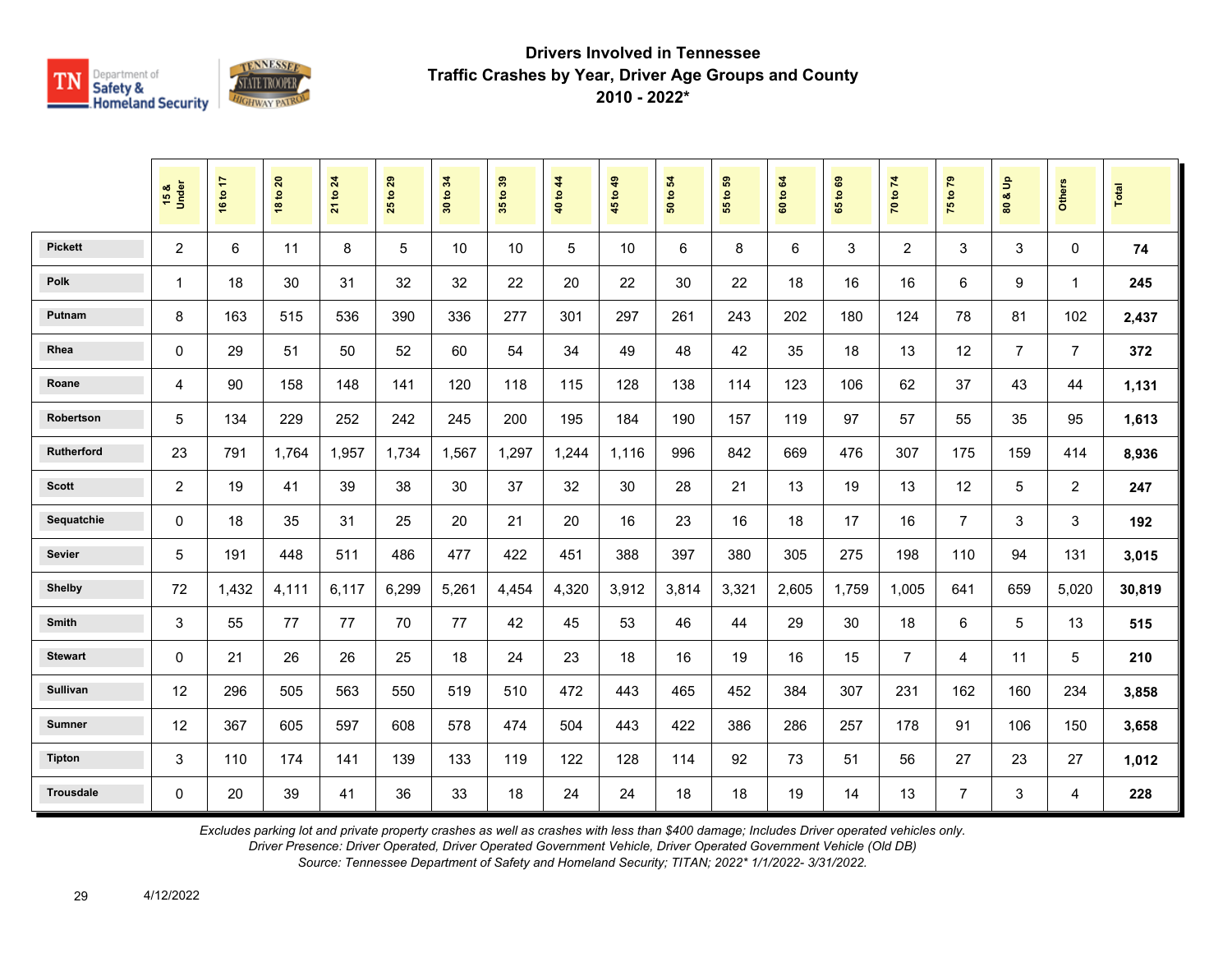

|                   | 15 &<br>Under  | 16 to 17 | 18 to 20 | <b>21 to 24</b> | 29<br>$\tt{S}$<br>25 | 30 to 34 | 35 to 39 | $\frac{4}{3}$<br>40 to | $\overline{49}$<br>45 to - | 50 to 54 | <b>e</b><br>$\overline{5}$<br>55 | 64<br>$\mathtt{S}$<br>$\bf{60}$ | $\mathbf{69}$<br>$\mathbf{c}$<br>59 | 70 to 74       | 75 to 79       | $\frac{9}{2}$<br>οđ<br>80 | <b>Others</b>  | Total   |
|-------------------|----------------|----------|----------|-----------------|----------------------|----------|----------|------------------------|----------------------------|----------|----------------------------------|---------------------------------|-------------------------------------|----------------|----------------|---------------------------|----------------|---------|
| <b>Unicoi</b>     | 0              | 26       | 44       | 44              | 42                   | 39       | 38       | 41                     | 36                         | 37       | 47                               | 26                              | 31                                  | 18             | 15             | 17                        | $\overline{7}$ | 377     |
| Union             | 3              | 22       | 42       | 30              | 34                   | 26       | 31       | 26                     | 23                         | 24       | 23                               | 14                              | 19                                  | 10             | 3              | $\ensuremath{\mathsf{3}}$ | 5              | 232     |
| VanBuren          | $\overline{1}$ | 4        | 13       | 24              | 9                    | 8        | 18       | $\overline{7}$         | 10                         | 12       | 8                                | 8                               | 6                                   | $\overline{2}$ | $\overline{2}$ | $\mathbf 1$               | 0              | 114     |
| Warren            | $\overline{4}$ | 75       | 145      | 107             | 119                  | 108      | 96       | 85                     | 91                         | 93       | 78                               | 70                              | 59                                  | 43             | 21             | 24                        | 35             | 831     |
| Washington        | 11             | 262      | 602      | 678             | 630                  | 476      | 457      | 451                    | 474                        | 409      | 369                              | 342                             | 256                                 | 192            | 117            | 130                       | 247            | 3,672   |
| Wayne             | $\mathbf{0}$   | 34       | 33       | 38              | 37                   | 31       | 32       | 25                     | 25                         | 27       | 26                               | 16                              | 15                                  | 16             | 10             | 8                         | $\overline{2}$ | 299     |
| Weakley           | $\overline{2}$ | 44       | 112      | 108             | 72                   | 49       | 49       | 51                     | 64                         | 45       | 43                               | 44                              | 45                                  | 22             | 17             | 20                        | 11             | 524     |
| White             | $\mathbf{0}$   | 26       | 64       | 73              | 63                   | 63       | 48       | 62                     | 55                         | 45       | 37                               | 37                              | 26                                  | 18             | 15             | 20                        | 17             | 467     |
| Williamson        | 20             | 565      | 635      | 740             | 814                  | 720      | 695      | 745                    | 650                        | 609      | 529                              | 385                             | 254                                 | 148            | 99             | 102                       | 179            | 4,691   |
| Wilson            | 8              | 296      | 411      | 469             | 443                  | 393      | 384      | 385                    | 365                        | 400      | 297                              | 214                             | 174                                 | 97             | 85             | 59                        | 98             | 2,768   |
| <b>Total 2014</b> | 528            | 11,888   | 25,392   | 31,620          | 31,851               | 27,421   | 23,774   | 23,480                 | 21,714                     | 21,148   | 18,748                           | 14,866                          | 11,257                              | 7,464          | 4,773          | 4,764                     | 14,761         | 175,728 |

*Excludes parking lot and private property crashes as well as crashes with less than \$400 damage; Includes Driver operated vehicles only. Driver Presence: Driver Operated, Driver Operated Government Vehicle, Driver Operated Government Vehicle (Old DB) Source: Tennessee Department of Safety and Homeland Security; TITAN; 2022\* 1/1/2022- 3/31/2022.*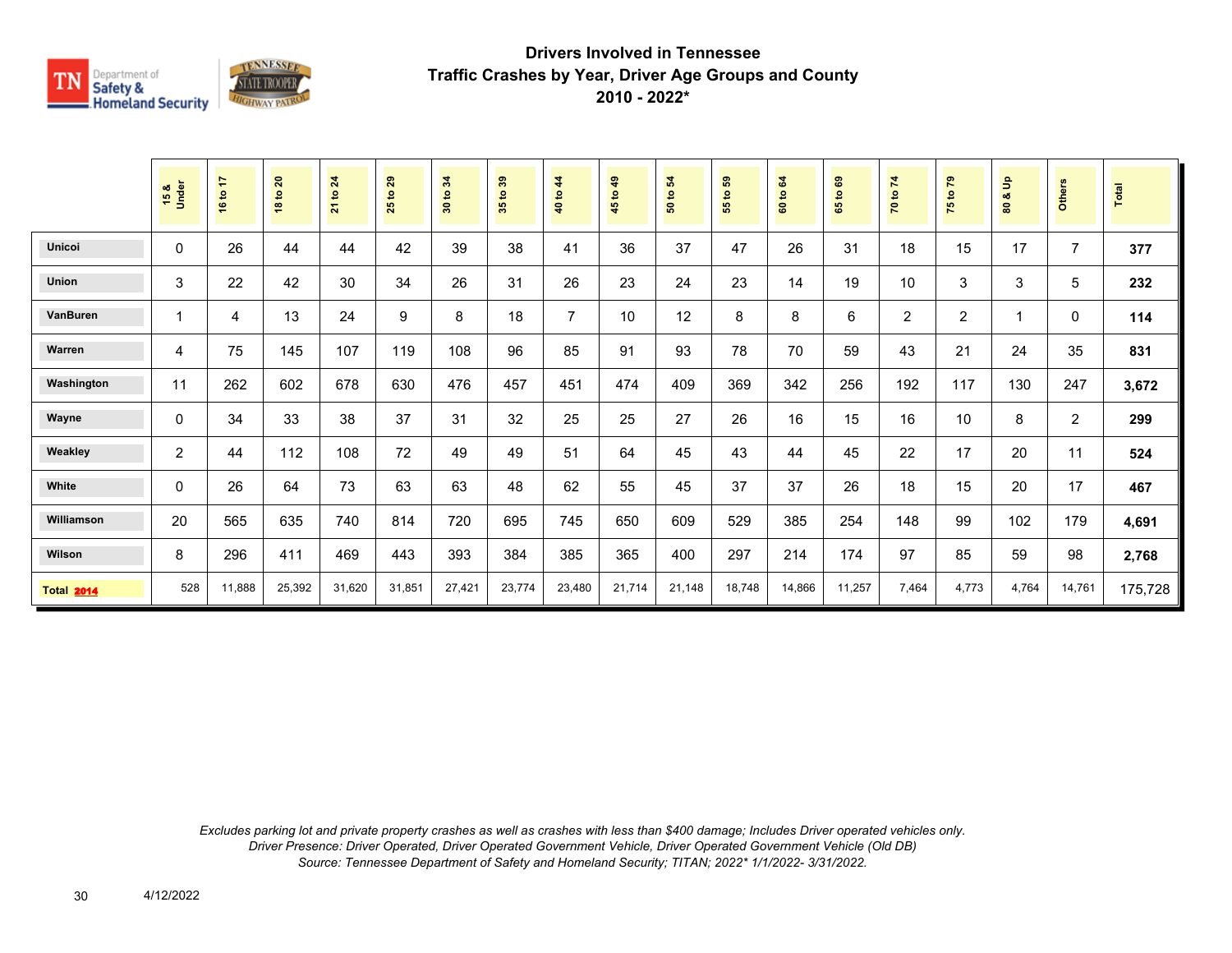

| 2 0 1 5         | 15 &<br>Under  | 16 to 17 | <b>18 to 20</b> | 21 to 24 | 29<br>$\mathbf{c}$<br>25 | 34<br>$\mathbf{e}$<br>$\overline{30}$ | 35 to 39 | 40 to 44 | 49<br>45 to - | 54<br>$\tt^\circ$<br>$\overline{5}$ | នូ<br>$\tt^\circ$<br>55 | 64<br>60 to    | $\mathbf{63}$<br>$\mathbf{S}$<br>$65^{\circ}$ | 70 to 74       | 75 to 79       | $\frac{9}{2}$<br>oð.<br>$\pmb{\mathsf{s}}$ | <b>Others</b> | Total |
|-----------------|----------------|----------|-----------------|----------|--------------------------|---------------------------------------|----------|----------|---------------|-------------------------------------|-------------------------|----------------|-----------------------------------------------|----------------|----------------|--------------------------------------------|---------------|-------|
| Anderson        | $\mathbf 1$    | 132      | 275             | 304      | 325                      | 274                                   | 265      | 234      | 228           | 255                                 | 202                     | 211            | 141                                           | 102            | 77             | 102                                        | 120           | 2,023 |
| <b>Bedford</b>  | $\overline{7}$ | 90       | 194             | 162      | 179                      | 151                                   | 143      | 126      | 133           | 114                                 | 109                     | 91             | 61                                            | 58             | 37             | 27                                         | 40            | 1,122 |
| <b>Benton</b>   | $\overline{c}$ | 29       | 50              | 48       | 38                       | 53                                    | 37       | 34       | 32            | 45                                  | 34                      | 23             | 28                                            | 21             | 10             | 14                                         | 4             | 347   |
| <b>Bledsoe</b>  | $\mathbf{1}$   | 6        | 13              | 13       | 14                       | 18                                    | 12       | 12       | 8             | 12                                  | 11                      | 11             | 3                                             | 3              | $\overline{4}$ | 4                                          | $\mathbf 0$   | 95    |
| <b>Blount</b>   | 9              | 273      | 537             | 563      | 531                      | 489                                   | 382      | 439      | 437           | 430                                 | 365                     | 329            | 287                                           | 193            | 133            | 125                                        | 117           | 3,277 |
| <b>Bradley</b>  | 20             | 327      | 576             | 635      | 547                      | 503                                   | 422      | 414      | 427           | 378                                 | 362                     | 248            | 229                                           | 170            | 103            | 127                                        | 192           | 3,389 |
| Campbell        | $\mathbf{1}$   | 50       | 120             | 150      | 154                      | 142                                   | 152      | 136      | 152           | 134                                 | 117                     | 105            | 81                                            | 59             | 55             | 27                                         | 41            | 1,088 |
| Cannon          | $\mathbf{1}$   | 31       | 36              | 27       | 41                       | 37                                    | 30       | 33       | 28            | 29                                  | 25                      | 25             | 14                                            | $\overline{7}$ | 9              | 5                                          | 6             | 280   |
| Carroll         | $\mathbf 0$    | 41       | 69              | 71       | 46                       | 36                                    | 41       | 29       | 51            | 43                                  | 38                      | 31             | 31                                            | 23             | 14             | 20                                         | 11            | 401   |
| Carter          | 3              | 123      | 191             | 209      | 192                      | 149                                   | 138      | 155      | 149           | 132                                 | 128                     | 109            | 97                                            | 86             | 64             | 52                                         | 58            | 1,282 |
| Cheatham        | 2              | 75       | 114             | 127      | 131                      | 111                                   | 107      | 105      | 84            | 110                                 | 74                      | 52             | 52                                            | 22             | 24             | 13                                         | 36            | 880   |
| <b>Chester</b>  | $\overline{7}$ | 47       | 72              | 52       | 44                       | 46                                    | 32       | 25       | 32            | 25                                  | 27                      | 30             | 22                                            | 11             | 9              | 14                                         | 5             | 355   |
| Claiborne       | $\mathbf{1}$   | 47       | 63              | 71       | 71                       | 59                                    | 60       | 58       | 52            | 52                                  | 47                      | 43             | 39                                            | 29             | 22             | 18                                         | 15            | 444   |
| Clay            | $\mathbf 1$    | 18       | 12              | 19       | 18                       | 9                                     | 11       | 14       | 13            | 9                                   | 14                      | $\overline{7}$ | 13                                            | 9              | $\mathbf{1}$   | 6                                          | 3             | 138   |
| Cocke           | 5              | 69       | 136             | 146      | 144                      | 153                                   | 108      | 125      | 112           | 130                                 | 141                     | 111            | 98                                            | 73             | 41             | 43                                         | 54            | 1,096 |
| Coffee          | 5              | 144      | 257             | 249      | 242                      | 196                                   | 200      | 196      | 183           | 202                                 | 157                     | 141            | 129                                           | 76             | 59             | 63                                         | 52            | 1,520 |
| <b>Crockett</b> | $\mathbf{1}$   | 27       | 39              | 37       | 30                       | 31                                    | 28       | 23       | 26            | 22                                  | 16                      | 27             | 14                                            | 21             | 10             | $\overline{4}$                             | 3             | 257   |

*Excludes parking lot and private property crashes as well as crashes with less than \$400 damage; Includes Driver operated vehicles only.*

*Driver Presence: Driver Operated, Driver Operated Government Vehicle, Driver Operated Government Vehicle (Old DB)*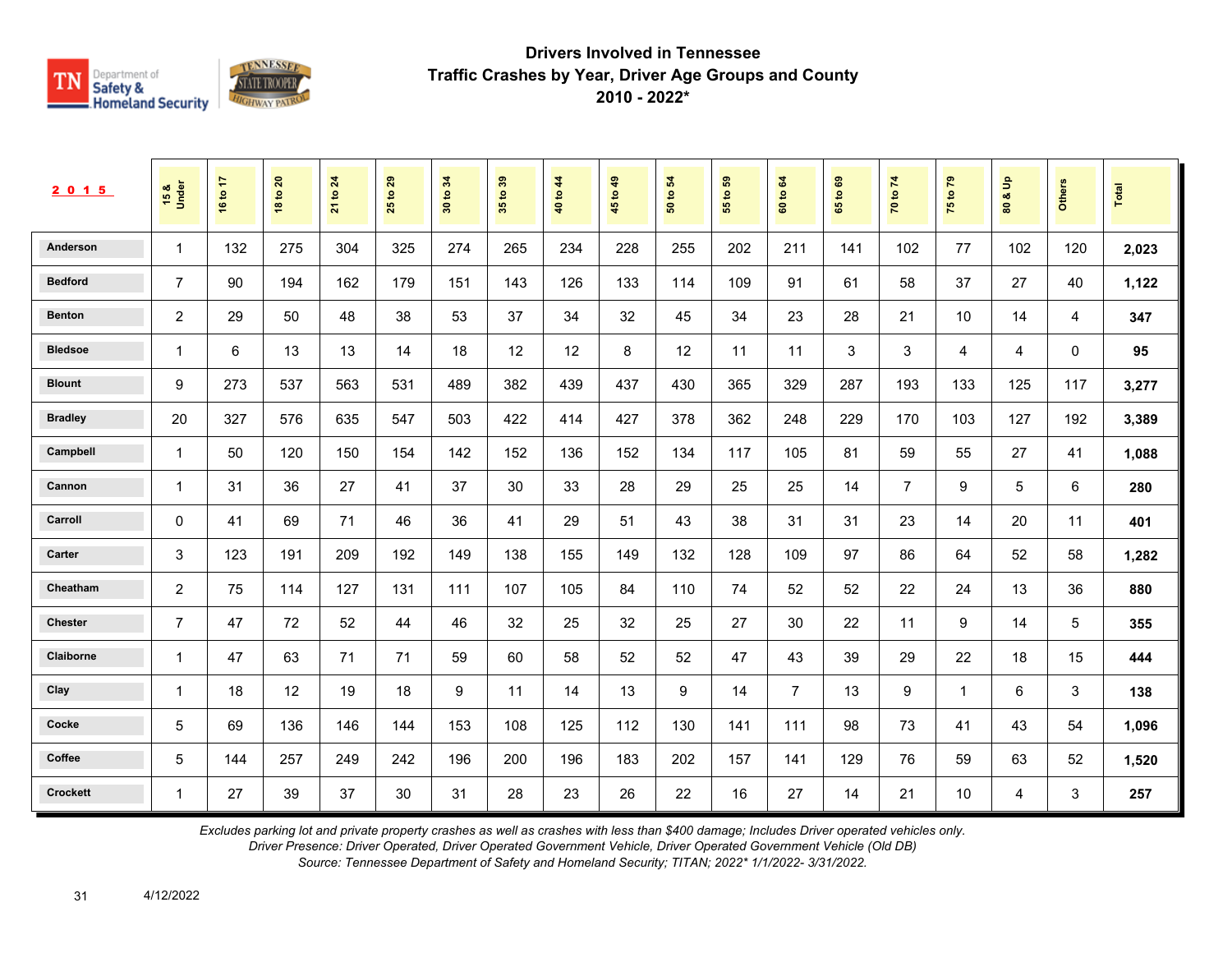

|                   | 15 &<br>Under  | 16 to 17 | <b>18 to 20</b> | 21 to 24 | 29<br>$\mathbf{e}$<br>25 | 34<br>30 to | 35 to 39 | 40 to 44 | 45 to 49 | $\overline{5}$<br>50 to | ${\bf 59}$<br>$\mathbf{e}$<br>$\overline{55}$ | $\mathbf{g}$<br>60 to | $\mathbf{69}$<br>65 to | 70 to 74       | 75 to 79    | $\mathbf{e}$<br>οð<br>$\overline{\mathbf{8}}$ | <b>Others</b>  | <b>Total</b> |
|-------------------|----------------|----------|-----------------|----------|--------------------------|-------------|----------|----------|----------|-------------------------|-----------------------------------------------|-----------------------|------------------------|----------------|-------------|-----------------------------------------------|----------------|--------------|
| <b>Cumberland</b> | $\mathbf{1}$   | 113      | 197             | 215      | 189                      | 209         | 150      | 158      | 156      | 140                     | 165                                           | 123                   | 145                    | 105            | 61          | 95                                            | 46             | 1,522        |
| <b>Davidson</b>   | 97             | 1,128    | 3.606           | 6,101    | 7,427                    | 5,974       | 5.056    | 4,543    | 4,110    | 4,044                   | 3,478                                         | 2,545                 | 1.737                  | 969            | 555         | 586                                           | 4,442          | 31,283       |
| <b>Decatur</b>    | 3              | 13       | 32              | 16       | 34                       | 24          | 22       | 19       | 24       | 30                      | 18                                            | 17                    | 18                     | 9              | 3           | 8                                             | 5              | 214          |
| <b>DeKalb</b>     | 3              | 31       | 75              | 53       | 65                       | 67          | 45       | 37       | 55       | 52                      | 38                                            | 27                    | 38                     | 17             | 14          | $\overline{7}$                                | 15             | 454          |
| <b>Dickson</b>    | $\overline{4}$ | 120      | 214             | 221      | 241                      | 217         | 186      | 198      | 213      | 178                     | 155                                           | 137                   | 110                    | 69             | 54          | 44                                            | 56             | 1,587        |
| <b>Dyer</b>       | $\overline{4}$ | 73       | 106             | 164      | 137                      | 126         | 102      | 111      | 96       | 97                      | 75                                            | 71                    | 56                     | 44             | 28          | 27                                            | 25             | 854          |
| <b>Fayette</b>    | $\mathbf{1}$   | 39       | 78              | 87       | 78                       | 69          | 87       | 57       | 45       | 72                      | 55                                            | 53                    | 35                     | 30             | 11          | 10                                            | 27             | 563          |
| <b>Fentress</b>   | 2              | 36       | 51              | 37       | 39                       | 52          | 41       | 37       | 45       | 36                      | 29                                            | 33                    | 29                     | 19             | 12          | 12                                            | $\overline{2}$ | 345          |
| Franklin          | 3              | 91       | 134             | 117      | 121                      | 100         | 87       | 105      | 107      | 94                      | 89                                            | 86                    | 62                     | 54             | 28          | 34                                            | 23             | 897          |
| Gibson            | $\overline{5}$ | 70       | 86              | 106      | 108                      | 73          | 75       | 75       | 69       | 74                      | 82                                            | 61                    | 48                     | 43             | 36          | 28                                            | 13             | 691          |
| <b>Giles</b>      | 3              | 61       | 148             | 135      | 151                      | 101         | 98       | 78       | 89       | 94                      | 95                                            | 79                    | 58                     | 42             | 28          | 23                                            | 32             | 954          |
| Grainger          | 1              | 29       | 44              | 41       | 36                       | 39          | 37       | 36       | 38       | 42                      | 27                                            | 27                    | 30                     | 15             | 13          | 4                                             | 11             | 337          |
| Greene            | 3              | 187      | 268             | 278      | 277                      | 219         | 234      | 236      | 218      | 217                     | 193                                           | 153                   | 147                    | 103            | 62          | 63                                            | 73             | 1,925        |
| Grundy            | $\overline{2}$ | 21       | 48              | 42       | 32                       | 27          | 36       | 31       | 22       | 29                      | 27                                            | 15                    | 20                     | 14             | 6           | 4                                             | 9              | 282          |
| Hamblen           | 8              | 140      | 207             | 240      | 252                      | 191         | 195      | 183      | 177      | 189                     | 172                                           | 121                   | 118                    | 101            | 58          | 58                                            | 93             | 1,454        |
| <b>Hamilton</b>   | 46             | 743      | 1,883           | 2,437    | 2,456                    | 1,933       | 1,792    | 1,668    | 1,549    | 1,576                   | 1,458                                         | 1,152                 | 954                    | 589            | 381         | 426                                           | 1,302          | 12,921       |
| <b>Hancock</b>    | $\mathbf{1}$   | 9        | 15              | 17       | 15                       | 25          | 9        | 14       | 12       | 9                       | 8                                             | 5                     | 5                      | $\overline{4}$ | $\mathbf 0$ | $\mathbf{1}$                                  | 0              | 114          |

*Excludes parking lot and private property crashes as well as crashes with less than \$400 damage; Includes Driver operated vehicles only.*

*Driver Presence: Driver Operated, Driver Operated Government Vehicle, Driver Operated Government Vehicle (Old DB)*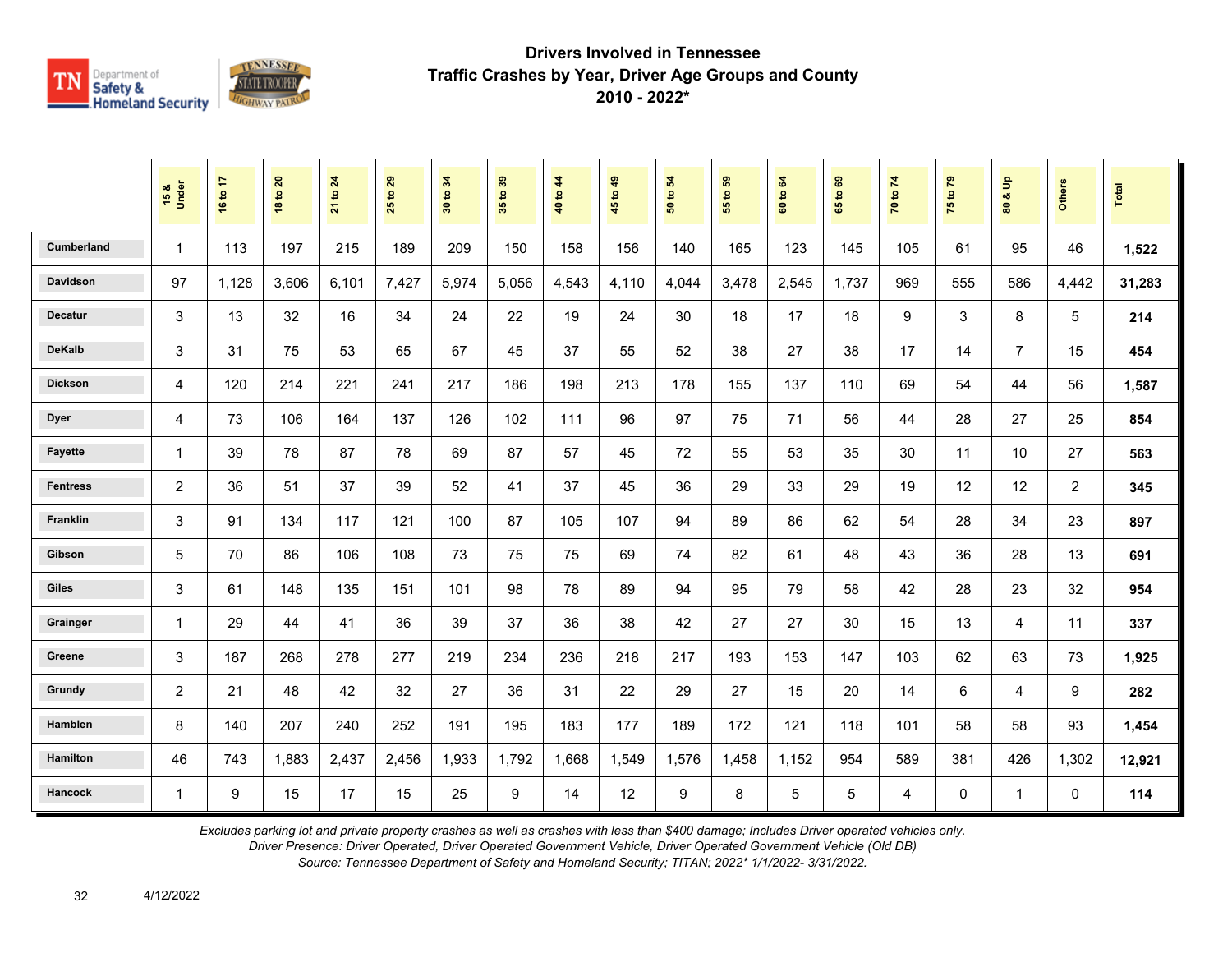

|                  | 15 &<br>Under  | 16 to 17       | <b>18 to 20</b> | 21 to 24       | 29<br>$\mathbf{e}$<br>25 | 34<br>30 to | 35 to 39 | 40 to 44 | 45 to 49       | $\overline{5}$<br>50 to | G5<br>$\ddot{\mathbf{5}}$<br>$\overline{55}$ | 60 to 64       | ${\tt g}$<br>$\overline{9}$<br>$65^{\circ}$ | 70 to 74       | 75 to 79       | $\frac{9}{2}$<br>οð<br>$\mathbf{S}$ | <b>Others</b>  | Total  |
|------------------|----------------|----------------|-----------------|----------------|--------------------------|-------------|----------|----------|----------------|-------------------------|----------------------------------------------|----------------|---------------------------------------------|----------------|----------------|-------------------------------------|----------------|--------|
| Hardeman         | $\mathbf{1}$   | 30             | 57              | 65             | 72                       | 73          | 60       | 47       | 49             | 55                      | 49                                           | 40             | 40                                          | 17             | 12             | 13                                  | 11             | 511    |
| Hardin           | $\overline{c}$ | 69             | 114             | 72             | 91                       | 64          | 76       | 87       | 88             | 67                      | 60                                           | 56             | 45                                          | 33             | 19             | 19                                  | 16             | 684    |
| <b>Hawkins</b>   | $\overline{4}$ | 95             | 112             | 113            | 120                      | 93          | 77       | 121      | 92             | 80                      | 79                                           | 61             | 58                                          | 37             | 30             | 25                                  | 25             | 831    |
| Haywood          | $\overline{c}$ | 26             | 69              | 79             | 56                       | 55          | 54       | 61       | 60             | 57                      | 57                                           | 49             | 33                                          | 21             | 8              | 14                                  | 18             | 501    |
| Henderson        | $\overline{c}$ | 89             | 113             | 134            | 115                      | 106         | 100      | 106      | 93             | 92                      | 77                                           | 73             | 51                                          | 56             | 36             | 22                                  | 27             | 851    |
| Henry            | 6              | 42             | 60              | 75             | 75                       | 74          | 59       | 43       | 52             | 54                      | 47                                           | 38             | 37                                          | 29             | 25             | 16                                  | $\overline{7}$ | 468    |
| Hickman          | $\mathbf 0$    | 45             | 81              | 76             | 92                       | 60          | 62       | 62       | 47             | 58                      | 59                                           | 37             | 29                                          | 21             | $\overline{7}$ | 12                                  | 35             | 570    |
| Houston          | $\mathbf{1}$   | $\overline{7}$ | 16              | 8              | 9                        | 15          | 13       | 8        | 10             | 10                      | $\overline{7}$                               | 8              | $\overline{4}$                              | $\overline{7}$ | 3              | $\mathbf{1}$                        | $\mathbf{1}$   | 91     |
| <b>Humphreys</b> | $\mathbf{1}$   | 28             | 56              | 60             | 50                       | 40          | 44       | 36       | 26             | 46                      | 40                                           | 25             | 28                                          | 23             | 19             | 10                                  | 15             | 378    |
| Jackson          | $\mathbf{1}$   | 10             | 20              | 20             | 23                       | 24          | 18       | 19       | 16             | 12                      | 17                                           | 9              | 10                                          | 5              | 5              | $\mathbf{1}$                        | $\mathbf 1$    | 157    |
| Jefferson        | $\overline{c}$ | 85             | 168             | 148            | 176                      | 164         | 129      | 143      | 150            | 146                     | 126                                          | 85             | 77                                          | 88             | 45             | 42                                  | 38             | 1,140  |
| Johnson          | 3              | 20             | 34              | 34             | 37                       | 37          | 40       | 32       | 36             | 31                      | 34                                           | 25             | 24                                          | 20             | 16             | 15                                  | 4              | 337    |
| Knox             | 25             | 875            | 2,194           | 2,564          | 2,533                    | 2,170       | 1,971    | 1,859    | 1,752          | 1,704                   | 1,503                                        | 1,276          | 990                                         | 616            | 425            | 399                                 | 1,219          | 13,348 |
| Lake             | $\mathbf 0$    | $\overline{2}$ | 11              | $\overline{7}$ | 8                        | 10          | 9        | 11       | $\overline{7}$ | 8                       | 5                                            | $\overline{7}$ | 6                                           | $\mathbf 0$    | $\overline{1}$ | $\overline{2}$                      | $\Omega$       | 62     |
| Lauderdale       | 3              | 30             | 60              | 79             | 69                       | 56          | 54       | 58       | 50             | 51                      | 41                                           | 36             | 26                                          | 20             | 10             | 9                                   | 14             | 495    |
| Lawrence         | $\overline{c}$ | 81             | 154             | 117            | 129                      | 113         | 86       | 73       | 87             | 90                      | 84                                           | 58             | 56                                          | 37             | 36             | 34                                  | 26             | 844    |
| Lewis            | $\overline{2}$ | 22             | 32              | 15             | 23                       | 32          | 20       | 13       | 23             | 26                      | 20                                           | 17             | 8                                           | 11             | 9              | 5                                   | 3              | 193    |

*Excludes parking lot and private property crashes as well as crashes with less than \$400 damage; Includes Driver operated vehicles only.*

*Driver Presence: Driver Operated, Driver Operated Government Vehicle, Driver Operated Government Vehicle (Old DB)*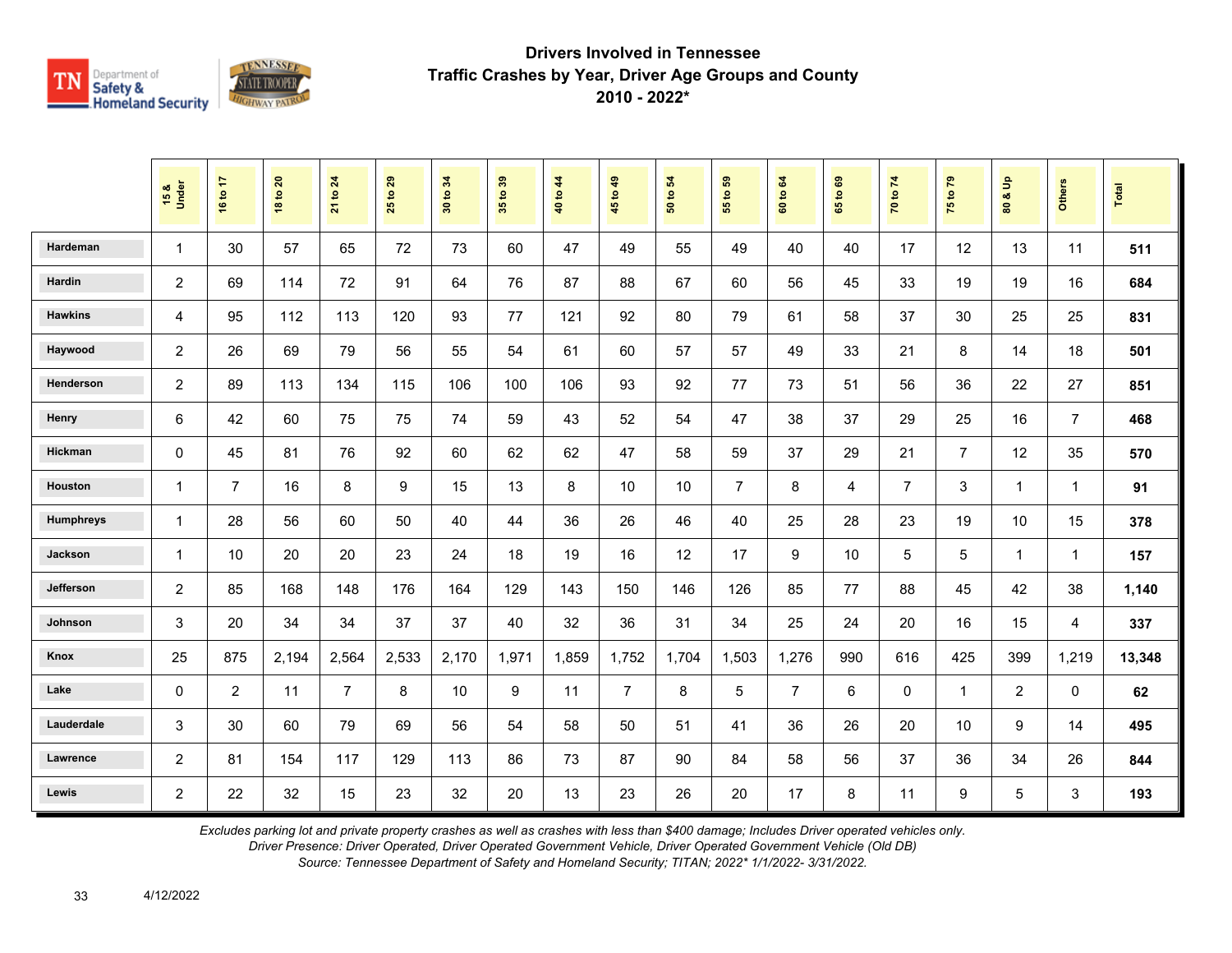

|                 | 15 &<br>Under  | 16 to 17 | <b>18 to 20</b> | 21 to 24 | $t$ o 29<br>25 | 34<br>$\mathbf{S}$<br>$\overline{30}$ | 35 to 39 | 40 to 44       | 45 to 49       | $\mathbf{5}$<br>50 to | $t_0$ 59<br>$\overline{5}$ | 60 to 64       | 1069<br>$65^{\circ}$ | 70 to 74       | 75 to 79       | $\frac{9}{2}$<br>οð<br>80 | <b>Others</b>  | Total |
|-----------------|----------------|----------|-----------------|----------|----------------|---------------------------------------|----------|----------------|----------------|-----------------------|----------------------------|----------------|----------------------|----------------|----------------|---------------------------|----------------|-------|
| Lincoln         | 5              | 91       | 112             | 101      | 109            | 70                                    | 72       | 84             | 75             | 83                    | 75                         | 48             | 50                   | 28             | 27             | 28                        | 28             | 749   |
| Loudon          | $\overline{c}$ | 80       | 161             | 201      | 186            | 176                                   | 178      | 159            | 174            | 181                   | 154                        | 103            | 120                  | 78             | 58             | 53                        | 61             | 1,357 |
| Macon           | 4              | 43       | 57              | 51       | 48             | 40                                    | 40       | 40             | 39             | 48                    | 30                         | 22             | 28                   | 17             | 13             | 17                        | 6              | 344   |
| <b>Madison</b>  | 13             | 225      | 526             | 629      | 680            | 520                                   | 479      | 470            | 409            | 448                   | 402                        | 346            | 245                  | 176            | 125            | 87                        | 252            | 3,547 |
| <b>Marion</b>   | $\overline{c}$ | 40       | 99              | 111      | 109            | 104                                   | 87       | 83             | 95             | 97                    | 73                         | 68             | 59                   | 24             | 19             | 21                        | 32             | 743   |
| <b>Marshall</b> | 4              | 74       | 110             | 120      | 131            | 98                                    | 80       | 89             | 65             | 96                    | 51                         | 63             | 38                   | 31             | 14             | 24                        | 16             | 752   |
| <b>Maury</b>    | 4              | 219      | 413             | 396      | 400            | 374                                   | 370      | 266            | 250            | 262                   | 267                        | 222            | 157                  | 87             | 53             | 62                        | 111            | 2,479 |
| <b>McMinn</b>   | 3              | 104      | 188             | 186      | 192            | 177                                   | 165      | 182            | 165            | 161                   | 160                        | 110            | 109                  | 89             | 52             | 44                        | 81             | 1,449 |
| <b>McNairy</b>  | 6              | 54       | 68              | 86       | 74             | 60                                    | 61       | 50             | 49             | 57                    | 69                         | 45             | 27                   | 28             | 11             | 16                        | 18             | 569   |
| <b>Meigs</b>    | 1              | 18       | 27              | 20       | 27             | 17                                    | 29       | 25             | 17             | 24                    | 19                         | 16             | 13                   | 4              | 3              | 4                         | 4              | 191   |
| <b>Monroe</b>   | 2              | 70       | 107             | 129      | 124            | 114                                   | 99       | 100            | 90             | 99                    | 75                         | 56             | 70                   | 39             | 42             | 26                        | 20             | 776   |
| Montgomery      | 20             | 399      | 1,005           | 1,330    | 1,334          | 1,038                                 | 833      | 728            | 603            | 590                   | 501                        | 371            | 252                  | 202            | 114            | 125                       | 385            | 5,712 |
| <b>Moore</b>    | $\mathbf{1}$   | 19       | 16              | 17       | 17             | 9                                     | 13       | $\overline{7}$ | 14             | 5                     | $\overline{7}$             | 8              | $\overline{4}$       | $\overline{2}$ | $\overline{2}$ | 5                         | $\mathbf{1}$   | 108   |
| Morgan          | 3              | 24       | 32              | 24       | 31             | 21                                    | 17       | 20             | 25             | 26                    | 29                         | 20             | 18                   | $\overline{7}$ | $\mathbf{1}$   | $\mathbf{1}$              | 5              | 214   |
| Obion           | 8              | 48       | 91              | 84       | 94             | 90                                    | 77       | 72             | 65             | 57                    | 53                         | 61             | 49                   | 38             | 21             | 27                        | 29             | 632   |
| Overton         | $\mathbf{1}$   | 52       | 79              | 66       | 51             | 56                                    | 57       | 44             | 52             | 64                    | 43                         | 40             | 27                   | 28             | 24             | 15                        | $\overline{7}$ | 480   |
| Perry           | 0              | 8        | 21              | 20       | 10             | $\overline{7}$                        | 18       | 9              | $\overline{7}$ | 12                    | 5                          | $\overline{7}$ | 6                    | 4              | $\mathbf{1}$   | 5                         | 4              | 128   |

*Excludes parking lot and private property crashes as well as crashes with less than \$400 damage; Includes Driver operated vehicles only.*

*Driver Presence: Driver Operated, Driver Operated Government Vehicle, Driver Operated Government Vehicle (Old DB)*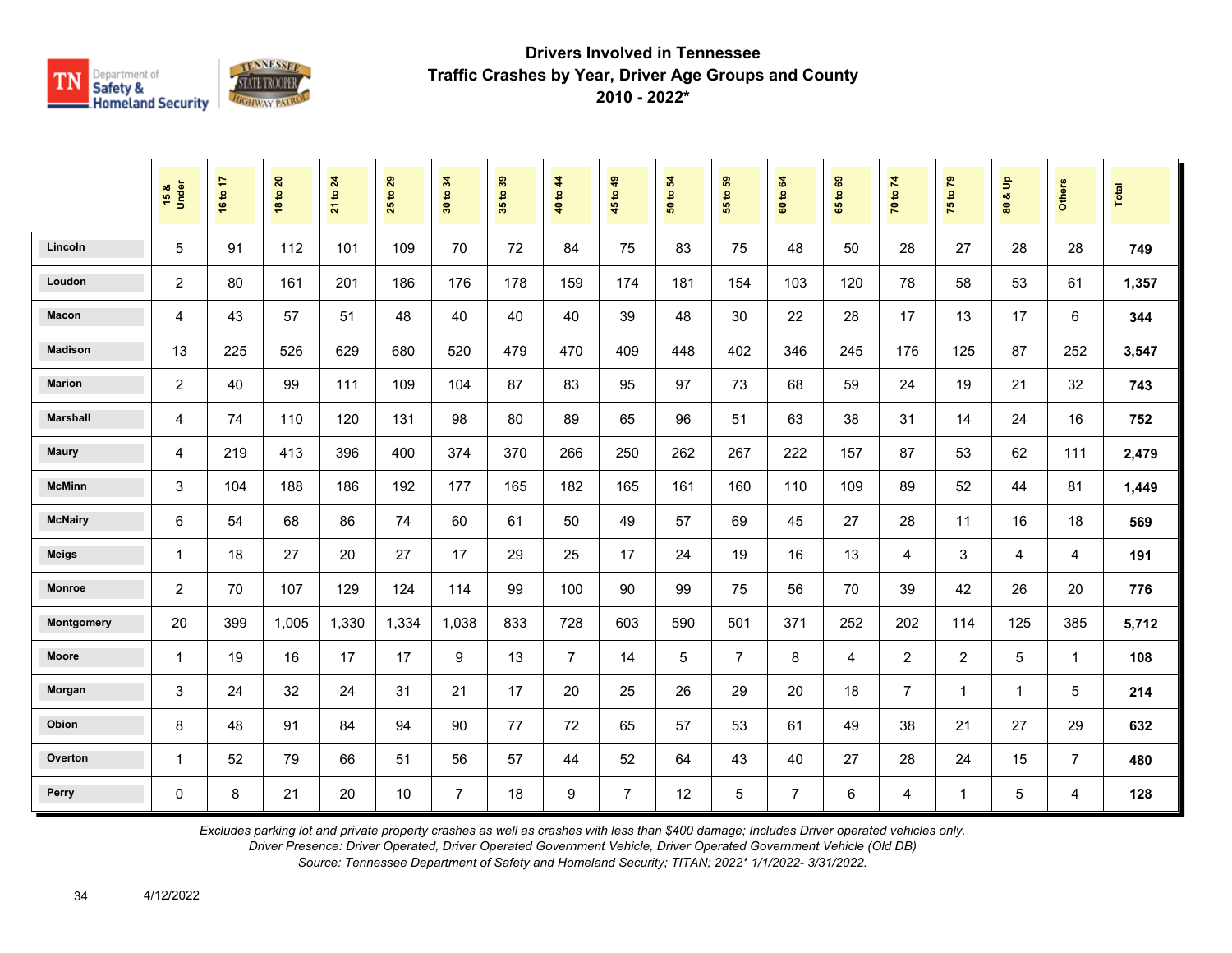

|                  | 15 &<br>Under  | 16 to 17       | <b>18 to 20</b> | $\overline{24}$<br>21 to | 29<br>$\overline{5}$<br>25 | 34<br>30 to    | 35 to 39 | 40 to 44       | 45 to 49       | $\mathbf{5}$<br>50 to | 55 to 59       | 64<br>60 to | $\mathbf{69}$<br>65 to | 70 to 74       | 75 to 79       | å<br>οð<br>$\overline{\mathbf{3}}$ | <b>Others</b>  | <b>Total</b> |
|------------------|----------------|----------------|-----------------|--------------------------|----------------------------|----------------|----------|----------------|----------------|-----------------------|----------------|-------------|------------------------|----------------|----------------|------------------------------------|----------------|--------------|
| <b>Pickett</b>   | 0              | $\overline{4}$ | 6               | 5                        | $\overline{7}$             | $\overline{7}$ | 12       | $\overline{7}$ | $\overline{7}$ | 8                     | $\overline{7}$ | $\Omega$    | 6                      | $\overline{7}$ | 3              | 3                                  | $\Omega$       | 67           |
| <b>Polk</b>      | 1              | 30             | 31              | 41                       | 29                         | 32             | 30       | 27             | 30             | 29                    | 25             | 23          | 16                     | 14             | 8              | 9                                  | 4              | 280          |
| Putnam           | 9              | 179            | 578             | 501                      | 426                        | 393            | 325      | 316            | 312            | 315                   | 258            | 250         | 187                    | 122            | 70             | 86                                 | 108            | 2,697        |
| Rhea             | $\mathbf{1}$   | 35             | 65              | 62                       | 59                         | 63             | 42       | 56             | 51             | 51                    | 48             | 32          | 26                     | 28             | 19             | 14                                 | 4              | 427          |
| Roane            | $\overline{2}$ | 91             | 185             | 179                      | 187                        | 196            | 141      | 133            | 160            | 148                   | 128            | 139         | 96                     | 86             | 40             | 47                                 | 49             | 1,331        |
| Robertson        | 6              | 167            | 282             | 265                      | 325                        | 276            | 236      | 220            | 210            | 216                   | 194            | 156         | 100                    | 64             | 44             | 53                                 | 126            | 1,886        |
| Rutherford       | 36             | 786            | 2,015           | 2,268                    | 1,916                      | 1.715          | 1,474    | 1.458          | 1,273          | 1,153                 | 978            | 738         | 529                    | 363            | 167            | 163                                | 534            | 10,103       |
| <b>Scott</b>     | 3              | 18             | 46              | 44                       | 38                         | 36             | 43       | 34             | 22             | 22                    | 23             | 10          | 21                     | 12             | 9              | 5                                  | $\overline{2}$ | 235          |
| Sequatchie       | 3              | 21             | 32              | 34                       | 25                         | 38             | 23       | 23             | 29             | 24                    | 23             | 18          | 24                     | 13             | 5              | 10                                 | 3              | 229          |
| Sevier           | 12             | 246            | 491             | 562                      | 596                        | 557            | 491      | 467            | 458            | 451                   | 376            | 368         | 318                    | 232            | 115            | 83                                 | 175            | 3,447        |
| <b>Shelby</b>    | 75             | 1,513          | 4,564           | 6,532                    | 7,088                      | 5,589          | 4,902    | 4,425          | 4,214          | 4,023                 | 3,605          | 2,894       | 2,003                  | 1,189          | 713            | 635                                | 6,105          | 33,716       |
| Smith            | 4              | 38             | 100             | 114                      | 93                         | 63             | 63       | 53             | 44             | 60                    | 66             | 45          | 25                     | 24             | $\overline{7}$ | $\overline{7}$                     | 26             | 601          |
| <b>Stewart</b>   | 1              | 16             | 29              | 40                       | 27                         | 30             | 17       | 28             | 17             | 31                    | 14             | 18          | 13                     | 6              | 5              | 8                                  | 3              | 231          |
| <b>Sullivan</b>  | 8              | 349            | 517             | 629                      | 635                        | 547            | 506      | 518            | 522            | 510                   | 447            | 401         | 347                    | 272            | 165            | 166                                | 271            | 4,167        |
| <b>Sumner</b>    | 16             | 460            | 632             | 663                      | 632                        | 605            | 523      | 504            | 508            | 508                   | 425            | 331         | 235                    | 182            | 144            | 114                                | 130            | 3,966        |
| <b>Tipton</b>    | $\overline{c}$ | 108            | 178             | 152                      | 169                        | 165            | 133      | 119            | 106            | 128                   | 94             | 82          | 68                     | 44             | 18             | 27                                 | 39             | 1,038        |
| <b>Trousdale</b> | $\mathbf{1}$   | 15             | 32              | 29                       | 36                         | 34             | 21       | 15             | 24             | 25                    | 26             | 14          | 12                     | 11             | $\mathbf{3}$   | $\overline{2}$                     | 3              | 220          |

*Excludes parking lot and private property crashes as well as crashes with less than \$400 damage; Includes Driver operated vehicles only.*

*Driver Presence: Driver Operated, Driver Operated Government Vehicle, Driver Operated Government Vehicle (Old DB)*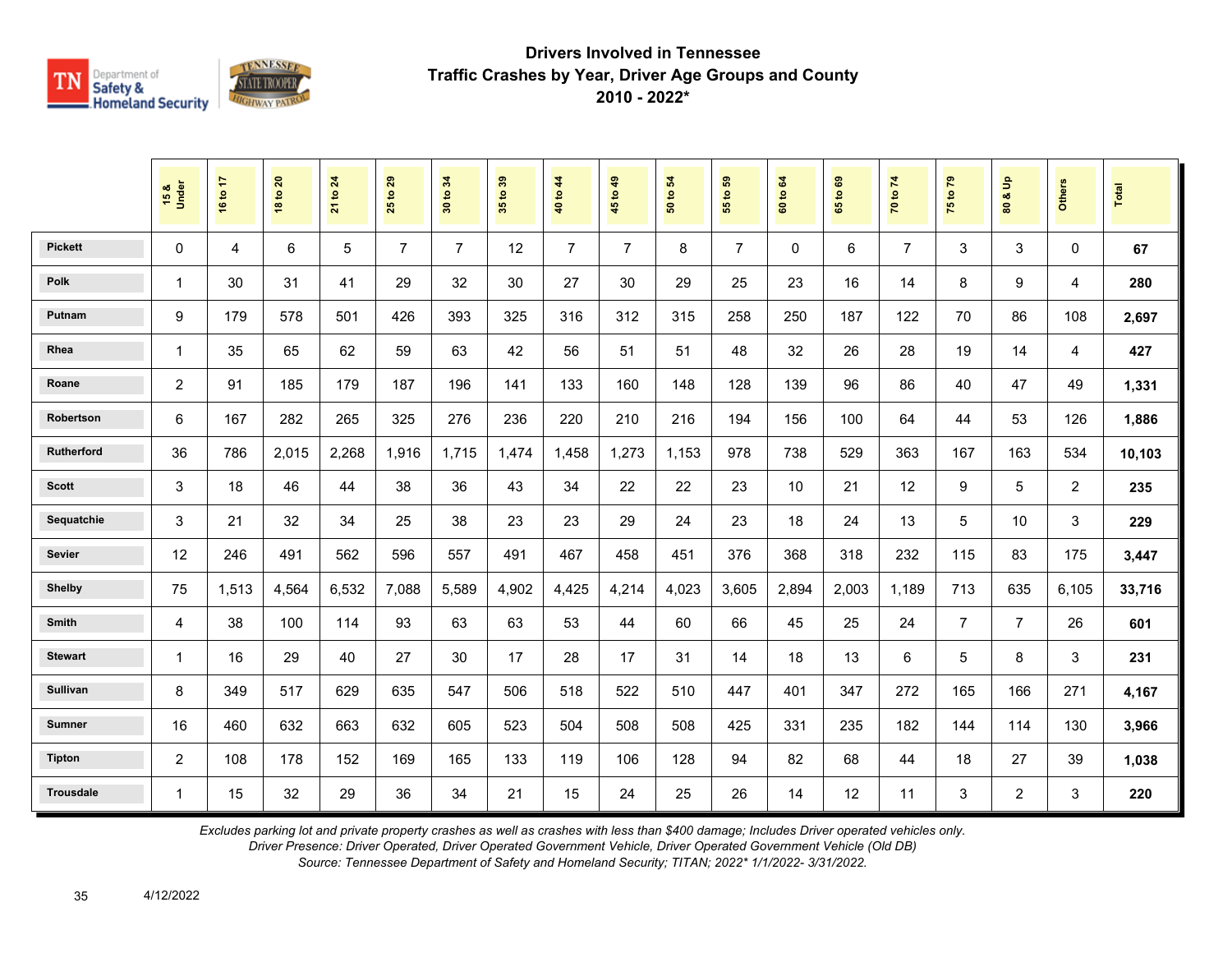

|                   | 15 &<br>Under  | 16 to 17 | <b>18 to 20</b> | 21 to 24    | 29<br>$\mathbf{e}$<br>25 | 34<br>$\mathbf{S}$<br>$\ddot{30}$ | 35 to 39    | 40 to 44 | 45 to 49    | 50 to 54 | 59<br>$\overline{a}$<br>$\overline{5}$ | 60 to 64 | $\mathbf{63}$<br>$\mathbf{S}$<br>59 | 70 to 74 | 75 to 79       | $\frac{9}{2}$<br>øð<br>$\boldsymbol{80}$ | <b>Others</b>  | Total       |
|-------------------|----------------|----------|-----------------|-------------|--------------------------|-----------------------------------|-------------|----------|-------------|----------|----------------------------------------|----------|-------------------------------------|----------|----------------|------------------------------------------|----------------|-------------|
| Unicoi            | $\Omega$       | 31       | 50              | 35          | 45                       | 43                                | 37          | 42       | 38          | 34       | 33                                     | 32       | 28                                  | 21       | 19             | 18                                       | 12             | 381         |
| Union             | 0              | 25       | 22              | 35          | 34                       | 26                                | 35          | 28       | 31          | 27       | 19                                     | 21       | 18                                  | 16       | $\overline{7}$ | 8                                        | $\overline{7}$ | 267         |
| <b>Unknown</b>    | 0              | 0        | 0               | $\mathbf 0$ | $\mathbf 0$              | 0                                 | $\mathbf 0$ | 0        | $\mathbf 0$ | 0        |                                        | 0        | 0                                   | 0        | 0              | 0                                        | 0              | $\mathbf 1$ |
| VanBuren          | $\mathbf 0$    | 17       | 18              | 31          | 18                       | 9                                 | 14          | 21       | 14          | 16       | 9                                      | 22       | 10 <sup>1</sup>                     | 5        | 5              | $\overline{2}$                           | $\pmb{0}$      | 188         |
| Warren            | $\sqrt{5}$     | 84       | 130             | 120         | 138                      | 110                               | 92          | 121      | 74          | 103      | 90                                     | 64       | 65                                  | 39       | 34             | 27                                       | 43             | 905         |
| Washington        | 10             | 298      | 710             | 777         | 694                      | 606                               | 502         | 496      | 456         | 434      | 423                                    | 336      | 296                                 | 222      | 126            | 119                                      | 306            | 4,042       |
| Wayne             | $\overline{2}$ | 32       | 40              | 35          | 43                       | 40                                | 31          | 23       | 37          | 16       | 22                                     | 19       | 22                                  | 10       | 6              | $\overline{7}$                           | 4              | 311         |
| Weakley           | 4              | 43       | 103             | 100         | 61                       | 44                                | 55          | 50       | 53          | 38       | 40                                     | 38       | 31                                  | 18       | 8              | 20                                       | 10             | 485         |
| White             | $\mathbf 0$    | 45       | 71              | 63          | 85                       | 65                                | 45          | 54       | 59          | 42       | 39                                     | 51       | 23                                  | 20       | 13             | 8                                        | $\overline{7}$ | 501         |
| Williamson        | 20             | 665      | 763             | 847         | 942                      | 854                               | 791         | 838      | 759         | 682      | 594                                    | 453      | 300                                 | 168      | 130            | 113                                      | 216            | 5,392       |
| Wilson            | 10             | 325      | 540             | 555         | 523                      | 470                               | 448         | 407      | 399         | 380      | 345                                    | 284      | 215                                 | 134      | 84             | 70                                       | 183            | 3,285       |
| <b>Total 2015</b> | 621            | 13,198   | 28,639          | 35,145      | 36,571                   | 30,673                            | 26,999      | 25,434   | 23,911      | 23,466   | 20,701                                 | 16,644   | 12,777                              | 8,435    | 5,275          | 5,117                                    | 17,821         | 196,481     |

*Excludes parking lot and private property crashes as well as crashes with less than \$400 damage; Includes Driver operated vehicles only. Driver Presence: Driver Operated, Driver Operated Government Vehicle, Driver Operated Government Vehicle (Old DB) Source: Tennessee Department of Safety and Homeland Security; TITAN; 2022\* 1/1/2022- 3/31/2022.*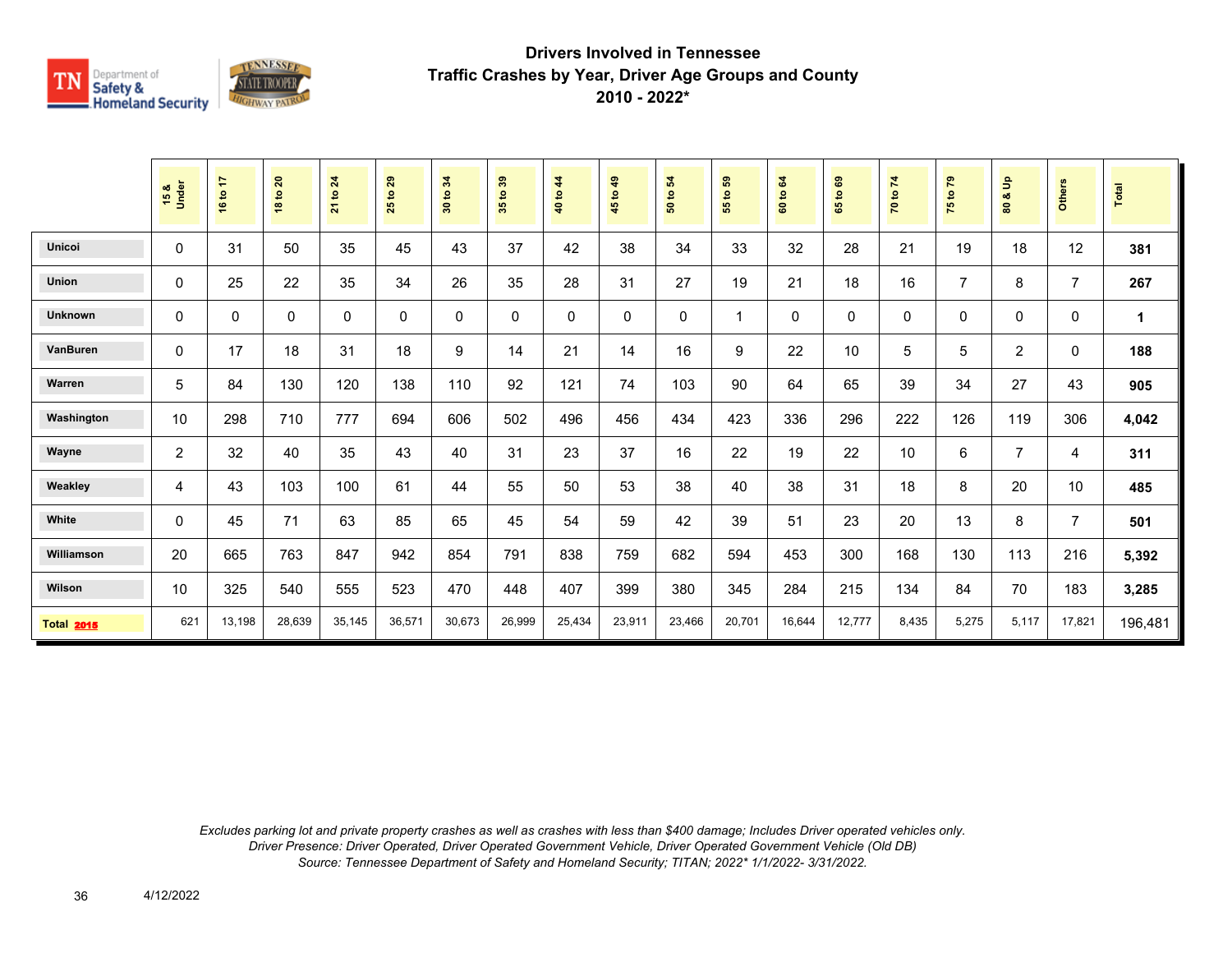

| 2 0 1 6         | 15 &<br>Under  | ÷<br>16 to | <b>18 to 20</b> | 24<br>$\overline{5}$<br>$\overline{21}$ | 29<br>$\tt{S}$<br>25 | 34<br>$\mathbf{e}$<br>$30\,$ | 35 to 39 | 44<br>$\overline{5}$<br>$\overline{40}$ | 49<br>$\ddot{\mathbf{S}}$<br>$45^{\circ}$ | 54<br>$\mathfrak{S}$<br>${\tt s}$ | 59<br>$\tt{S}$<br>55 | 64<br>$\overline{5}$<br>$\ddot{\mathbf{e}}$ | ශී<br>$\mathbf{S}$<br>65 | 70 to 74 | $\mathbb{R}^n$<br>$\overline{5}$<br>$\overline{75}$ | $\frac{9}{2}$<br>oð.<br>$\pmb{\mathsf{s}}$ | Others       | <b>Total</b> |
|-----------------|----------------|------------|-----------------|-----------------------------------------|----------------------|------------------------------|----------|-----------------------------------------|-------------------------------------------|-----------------------------------|----------------------|---------------------------------------------|--------------------------|----------|-----------------------------------------------------|--------------------------------------------|--------------|--------------|
| Anderson        | 10             | 154        | 297             | 306                                     | 324                  | 266                          | 243      | 256                                     | 255                                       | 230                               | 219                  | 175                                         | 167                      | 112      | 78                                                  | 90                                         | 138          | 2,060        |
| <b>Bedford</b>  | 3              | 143        | 208             | 182                                     | 214                  | 153                          | 132      | 130                                     | 130                                       | 133                               | 130                  | 73                                          | 56                       | 45       | 39                                                  | 30                                         | 42           | 1,199        |
| <b>Benton</b>   | 3              | 21         | 49              | 43                                      | 61                   | 38                           | 44       | 47                                      | 42                                        | 32                                | 37                   | 31                                          | 26                       | 17       | 8                                                   | 10                                         | 11           | 357          |
| <b>Bledsoe</b>  | $\overline{2}$ | 9          | 14              | 12                                      | 19                   | 16                           | 12       | 16                                      | 8                                         | $\overline{7}$                    | 12                   | 6                                           | 5                        | 6        | 4                                                   | 4                                          | $\mathbf{0}$ | 95           |
| <b>Blount</b>   | 9              | 287        | 513             | 546                                     | 599                  | 510                          | 454      | 403                                     | 477                                       | 404                               | 413                  | 343                                         | 310                      | 204      | 131                                                 | 123                                        | 178          | 3,446        |
| <b>Bradley</b>  | 8              | 260        | 566             | 552                                     | 548                  | 422                          | 450      | 387                                     | 418                                       | 375                               | 332                  | 241                                         | 256                      | 170      | 125                                                 | 126                                        | 187          | 3,225        |
| Campbell        | 4              | 63         | 139             | 145                                     | 177                  | 160                          | 160      | 136                                     | 159                                       | 122                               | 137                  | 122                                         | 84                       | 62       | 42                                                  | 52                                         | 61           | 1,129        |
| Cannon          | 2              | 30         | 38              | 39                                      | 40                   | 33                           | 24       | 20                                      | 33                                        | 25                                | 17                   | 20                                          | 23                       | 14       | 12                                                  | 9                                          | 5            | 276          |
| Carroll         | 3              | 52         | 93              | 60                                      | 71                   | 37                           | 38       | 41                                      | 50                                        | 42                                | 38                   | 42                                          | 32                       | 27       | 11                                                  | 12                                         | 20           | 451          |
| Carter          | 2              | 97         | 163             | 196                                     | 179                  | 194                          | 119      | 122                                     | 140                                       | 140                               | 113                  | 96                                          | 115                      | 73       | 48                                                  | 47                                         | 33           | 1,192        |
| Cheatham        | 6              | 81         | 122             | 135                                     | 163                  | 140                          | 125      | 115                                     | 96                                        | 96                                | 76                   | 82                                          | 54                       | 28       | 19                                                  | 13                                         | 51           | 985          |
| <b>Chester</b>  | 0              | 38         | 58              | 57                                      | 38                   | 39                           | 39       | 35                                      | 30                                        | 29                                | 30                   | 19                                          | 16                       | 20       | 5                                                   | $\overline{7}$                             | 8            | 327          |
| Claiborne       | -1             | 32         | 71              | 70                                      | 76                   | 71                           | 63       | 62                                      | 64                                        | 74                                | 59                   | 46                                          | 39                       | 39       | 31                                                  | 13                                         | 13           | 489          |
| Clay            | 0              | 8          | 9               | 21                                      | 11                   | 9                            | 18       | 10                                      | 13                                        | $\overline{7}$                    | 5                    | 9                                           | $\mathbf{1}$             | 3        | 2                                                   | $\mathbf{1}$                               | 2            | 105          |
| Cocke           | 4              | 92         | 133             | 156                                     | 140                  | 154                          | 139      | 141                                     | 152                                       | 150                               | 140                  | 110                                         | 91                       | 76       | 33                                                  | 30                                         | 57           | 1,171        |
| Coffee          | $\overline{1}$ | 151        | 234             | 251                                     | 260                  | 238                          | 203      | 174                                     | 192                                       | 181                               | 193                  | 156                                         | 118                      | 84       | 66                                                  | 70                                         | 71           | 1,609        |
| <b>Crockett</b> | $\overline{7}$ | 28         | 35              | 43                                      | 36                   | 34                           | 25       | 15                                      | 29                                        | 29                                | 30                   | 19                                          | 11                       | 16       | 11                                                  | 14                                         | 8            | 268          |

*Excludes parking lot and private property crashes as well as crashes with less than \$400 damage; Includes Driver operated vehicles only.*

*Driver Presence: Driver Operated, Driver Operated Government Vehicle, Driver Operated Government Vehicle (Old DB)*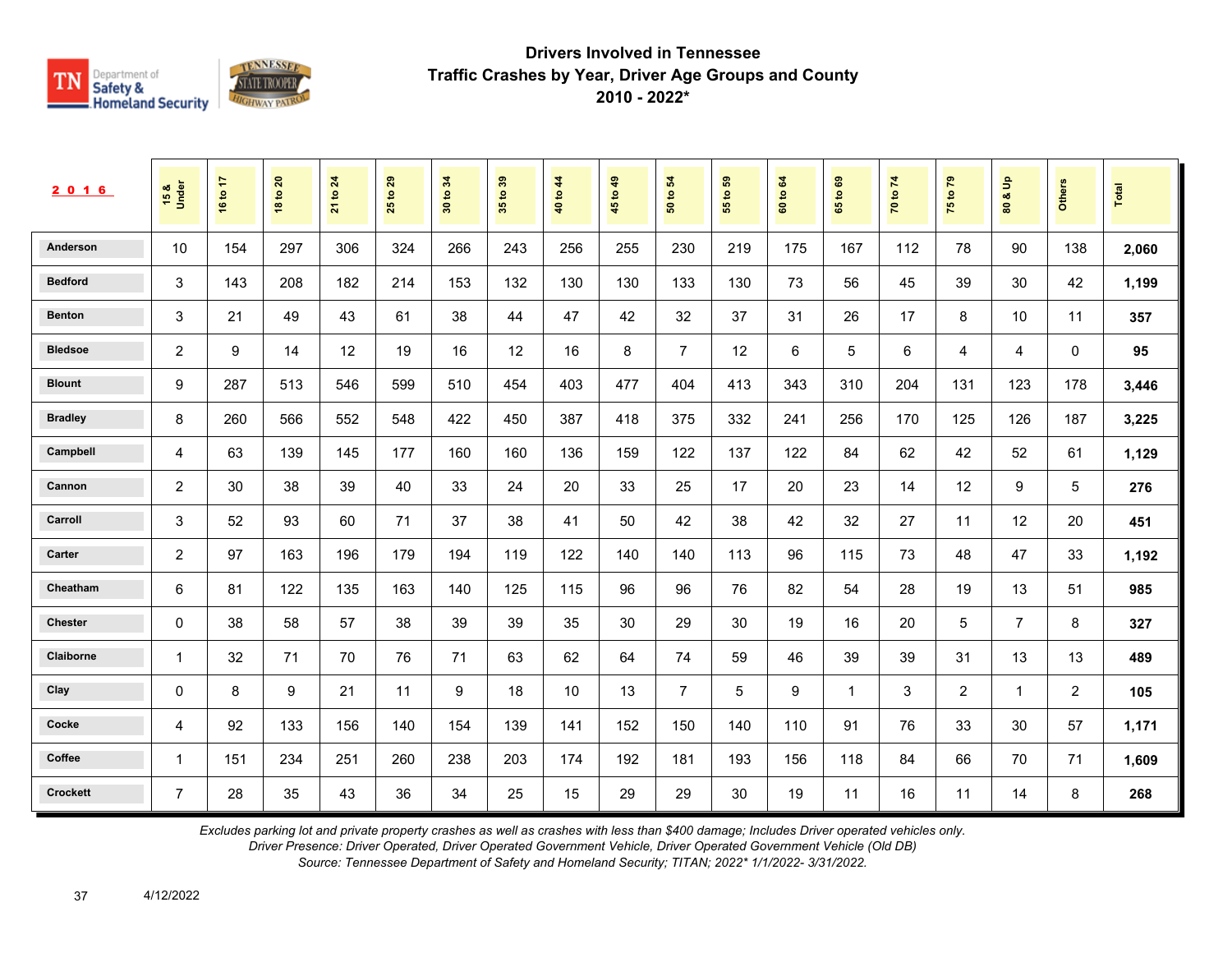

|                   | 15 &<br>Under  | 16 to 17 | <b>18 to 20</b> | to 24<br>$\frac{1}{2}$ | 29<br>$\mathbf{S}$<br>25 | 34<br>$\mathbf{S}$<br>$\overline{\mathbf{30}}$ | $t_0$ 39<br>$\overline{35}$ | to $44$<br>$\overline{\mathbf{a}}$ | 1049<br>45 | $\overline{5}$<br>$\overline{\mathbf{S}}$<br>$\overline{5}$ | 3<br>$\mathbf{e}$<br>15 | 64<br>$\mathbf{S}$<br><b>GO</b> | 65 to 69       | 70 to 74 | 75 to 79 | $\frac{a}{b}$<br>øð<br>$\mathbf{S}$ | <b>Others</b> | Total  |
|-------------------|----------------|----------|-----------------|------------------------|--------------------------|------------------------------------------------|-----------------------------|------------------------------------|------------|-------------------------------------------------------------|-------------------------|---------------------------------|----------------|----------|----------|-------------------------------------|---------------|--------|
| <b>Cumberland</b> | 6              | 100      | 205             | 196                    | 235                      | 177                                            | 160                         | 159                                | 180        | 163                                                         | 121                     | 127                             | 123            | 107      | 79       | 88                                  | 45            | 1,515  |
| <b>Davidson</b>   | 73             | 1,173    | 3,793           | 6,418                  | 7,922                    | 6,337                                          | 5,537                       | 4,726                              | 4,490      | 4,236                                                       | 3,702                   | 2,654                           | 1,829          | 1,018    | 602      | 623                                 | 5,038         | 33,062 |
| <b>Decatur</b>    | 2              | 22       | 26              | 34                     | 31                       | 29                                             | 23                          | 19                                 | 24         | 26                                                          | 28                      | 17                              | 18             | 14       | 9        | $\overline{7}$                      | 8             | 242    |
| <b>DeKalb</b>     | 3              | 31       | 39              | 38                     | 55                       | 53                                             | 38                          | 26                                 | 35         | 30                                                          | 28                      | 19                              | 19             | 13       | 9        | $\,6\,$                             | 11            | 333    |
| <b>Dickson</b>    | $\mathsf 3$    | 128      | 229             | 241                    | 283                      | 269                                            | 187                         | 188                                | 201        | 185                                                         | 161                     | 142                             | 93             | 62       | 57       | 57                                  | 71            | 1,636  |
| <b>Dyer</b>       | $\mathsf 3$    | 84       | 141             | 140                    | 125                      | 137                                            | 120                         | 80                                 | 82         | 79                                                          | 102                     | 79                              | 61             | 44       | 25       | 31                                  | 36            | 860    |
| <b>Fayette</b>    | $\mathbf{1}$   | 38       | 77              | 110                    | 88                       | 93                                             | 74                          | 65                                 | 58         | 74                                                          | 76                      | 62                              | 46             | 39       | 18       | 18                                  | 28            | 626    |
| <b>Fentress</b>   | $\mathbf{1}$   | 40       | 42              | 35                     | 41                       | 31                                             | 45                          | 29                                 | 46         | 42                                                          | 39                      | 32                              | 34             | 20       | 9        | 12                                  | 4             | 337    |
| Franklin          | 3              | 90       | 116             | 129                    | 137                      | 96                                             | 98                          | 105                                | 98         | 93                                                          | 85                      | 82                              | 81             | 48       | 22       | 37                                  | 25            | 865    |
| Gibson            | 6              | 81       | 99              | 107                    | 128                      | 99                                             | 80                          | 64                                 | 82         | 79                                                          | 68                      | 79                              | 54             | 53       | 28       | 38                                  | 16            | 746    |
| <b>Giles</b>      | $\mathbf{1}$   | 76       | 138             | 148                    | 152                      | 126                                            | 98                          | 86                                 | 103        | 103                                                         | 76                      | 67                              | 58             | 45       | 31       | 37                                  | 27            | 966    |
| Grainger          | $\overline{2}$ | 24       | 71              | 53                     | 38                       | 46                                             | 43                          | 39                                 | 44         | 30                                                          | 32                      | 28                              | 27             | 15       | 6        | 12                                  | 9             | 368    |
| Greene            | 8              | 176      | 261             | 302                    | 286                      | 232                                            | 236                         | 207                                | 228        | 217                                                         | 196                     | 154                             | 161            | 101      | 87       | 58                                  | 71            | 1,898  |
| Grundy            | 3              | 19       | 36              | 41                     | 38                       | 38                                             | 36                          | 41                                 | 40         | 29                                                          | 30                      | 14                              | 13             | 12       | 5        | 6                                   | 11            | 299    |
| <b>Hamblen</b>    | 4              | 152      | 260             | 248                    | 294                      | 252                                            | 244                         | 214                                | 216        | 231                                                         | 155                     | 139                             | 150            | 114      | 79       | 76                                  | 145           | 1,734  |
| <b>Hamilton</b>   | 33             | 709      | 1,754           | 2,320                  | 2,400                    | 1,984                                          | 1,714                       | 1,622                              | 1,558      | 1,491                                                       | 1,358                   | 1,149                           | 963            | 622      | 379      | 388                                 | 1,408         | 12,551 |
| <b>Hancock</b>    | $\mathbf{1}$   | 6        | 9               | 12                     | $\overline{7}$           | 8                                              | 11                          | 6                                  | 15         | 6                                                           | 10                      | 10                              | $\overline{7}$ | 8        | 4        | 3                                   | $\mathbf 0$   | 89     |

*Excludes parking lot and private property crashes as well as crashes with less than \$400 damage; Includes Driver operated vehicles only.*

*Driver Presence: Driver Operated, Driver Operated Government Vehicle, Driver Operated Government Vehicle (Old DB)*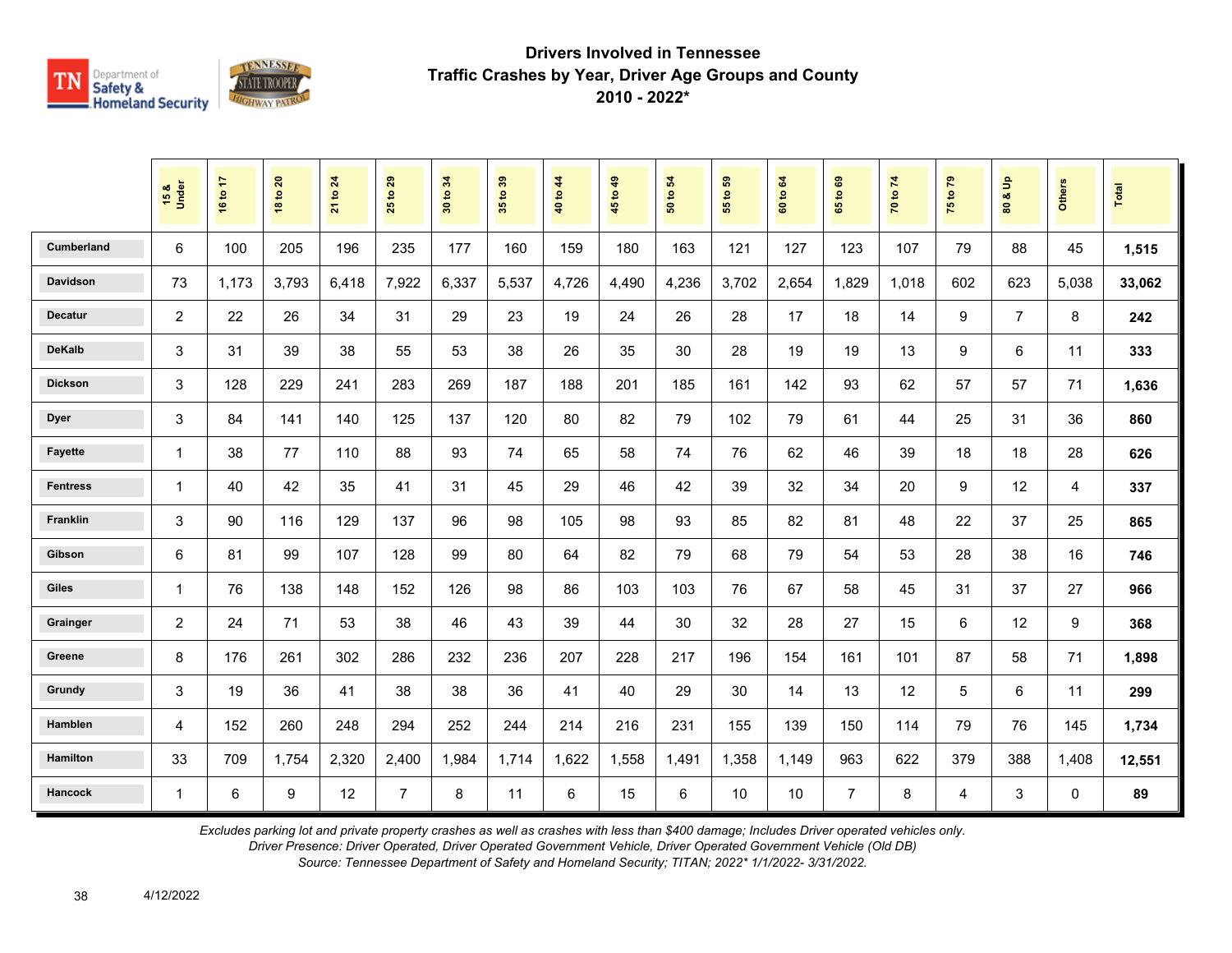

|                  | 15 &<br>Under  | 16 to 17       | <b>18 to 20</b> | 21 to 24 | 29<br>$\mathbf{e}$<br>25 | 34<br>30 to | 35 to 39 | 40 to 44     | 45 to 49 | $\mathbf{5}$<br>50 to | G5<br>$\ddot{\mathbf{5}}$<br>$\overline{55}$ | 60 to 64 | ${\tt g}$<br>$\overline{9}$<br>$65^{\circ}$ | 70 to 74 | 75 to 79     | $\frac{9}{2}$<br>οð<br>$\mathbf{S}$ | <b>Others</b> | Total  |
|------------------|----------------|----------------|-----------------|----------|--------------------------|-------------|----------|--------------|----------|-----------------------|----------------------------------------------|----------|---------------------------------------------|----------|--------------|-------------------------------------|---------------|--------|
| Hardeman         | $\mathbf{1}$   | 28             | 68              | 82       | 75                       | 72          | 62       | 43           | 44       | 58                    | 33                                           | 37       | 28                                          | 28       | 15           | 16                                  | 16            | 517    |
| Hardin           | $\overline{c}$ | 68             | 96              | 91       | 101                      | 84          | 84       | 87           | 77       | 83                    | 74                                           | 45       | 58                                          | 31       | 27           | 17                                  | 28            | 729    |
| <b>Hawkins</b>   | 3              | 87             | 111             | 120      | 128                      | 110         | 85       | 98           | 94       | 111                   | 85                                           | 63       | 58                                          | 41       | 22           | 29                                  | 42            | 891    |
| Haywood          | 3              | 24             | 74              | 88       | 93                       | 76          | 62       | 65           | 54       | 70                    | 70                                           | 56       | 27                                          | 21       | 16           | 14                                  | 32            | 591    |
| Henderson        | 3              | 73             | 124             | 114      | 107                      | 90          | 105      | 99           | 74       | 94                    | 95                                           | 75       | 69                                          | 38       | 24           | 30                                  | 41            | 821    |
| Henry            | $\mathbf{1}$   | 45             | 79              | 57       | 78                       | 65          | 74       | 58           | 63       | 44                    | 44                                           | 43       | 39                                          | 40       | 27           | 24                                  | 13            | 517    |
| Hickman          | $\mathbf{1}$   | 50             | 72              | 77       | 85                       | 71          | 62       | 59           | 70       | 63                    | 46                                           | 41       | 33                                          | 21       | 15           | 18                                  | 22            | 560    |
| Houston          | 3              | 5              | 12              | 18       | 12                       | 12          | 6        | 12           | 11       | 9                     | 4                                            | 9        | $\overline{4}$                              | 3        | 5            | 5                                   | $\mathbf{0}$  | 102    |
| <b>Humphreys</b> | $\mathbf{1}$   | 34             | 76              | 53       | 67                       | 53          | 45       | 45           | 41       | 61                    | 28                                           | 34       | 29                                          | 20       | 12           | 13                                  | 19            | 439    |
| Jackson          | $\Omega$       | $\overline{7}$ | 14              | 21       | 20                       | 13          | 13       | 16           | 8        | 16                    | 11                                           | 12       | 6                                           | 9        | 4            | $\overline{2}$                      | 1             | 121    |
| Jefferson        | $\overline{c}$ | 74             | 154             | 148      | 136                      | 143         | 119      | 127          | 106      | 142                   | 127                                          | 78       | 89                                          | 66       | 47           | 33                                  | 37            | 1,056  |
| Johnson          | $\mathbf 0$    | 23             | 37              | 49       | 43                       | 42          | 37       | 38           | 34       | 34                    | 34                                           | 34       | 31                                          | 20       | 16           | 12                                  | 6             | 369    |
| Knox             | 31             | 982            | 2,307           | 2,799    | 2,784                    | 2,311       | 1,978    | 1,906        | 1,866    | 1,744                 | 1,588                                        | 1,333    | 1,033                                       | 720      | 400          | 459                                 | 1,402         | 14,114 |
| Lake             | $\mathbf 0$    | 3              | $\overline{4}$  | 12       | 8                        | 9           | 9        | $\mathbf{1}$ | 5        | 6                     | 8                                            | 4        | 5                                           | 5        | 3            | $\mathbf{1}$                        | $\mathbf{1}$  | 62     |
| Lauderdale       | 6              | 42             | 63              | 75       | 104                      | 75          | 63       | 37           | 35       | 54                    | 43                                           | 44       | 29                                          | 23       | 14           | 11                                  | 14            | 506    |
| Lawrence         | 5              | 90             | 131             | 109      | 139                      | 114         | 82       | 80           | 92       | 89                    | 72                                           | 89       | 71                                          | 48       | 31           | 41                                  | 19            | 863    |
| Lewis            | $\Omega$       | 27             | 36              | 16       | 22                       | 21          | 24       | 14           | 14       | 16                    | 12                                           | 18       | 18                                          | 13       | $\mathbf{3}$ | $\mathbf{3}$                        | 3             | 187    |

*Excludes parking lot and private property crashes as well as crashes with less than \$400 damage; Includes Driver operated vehicles only.*

*Driver Presence: Driver Operated, Driver Operated Government Vehicle, Driver Operated Government Vehicle (Old DB)*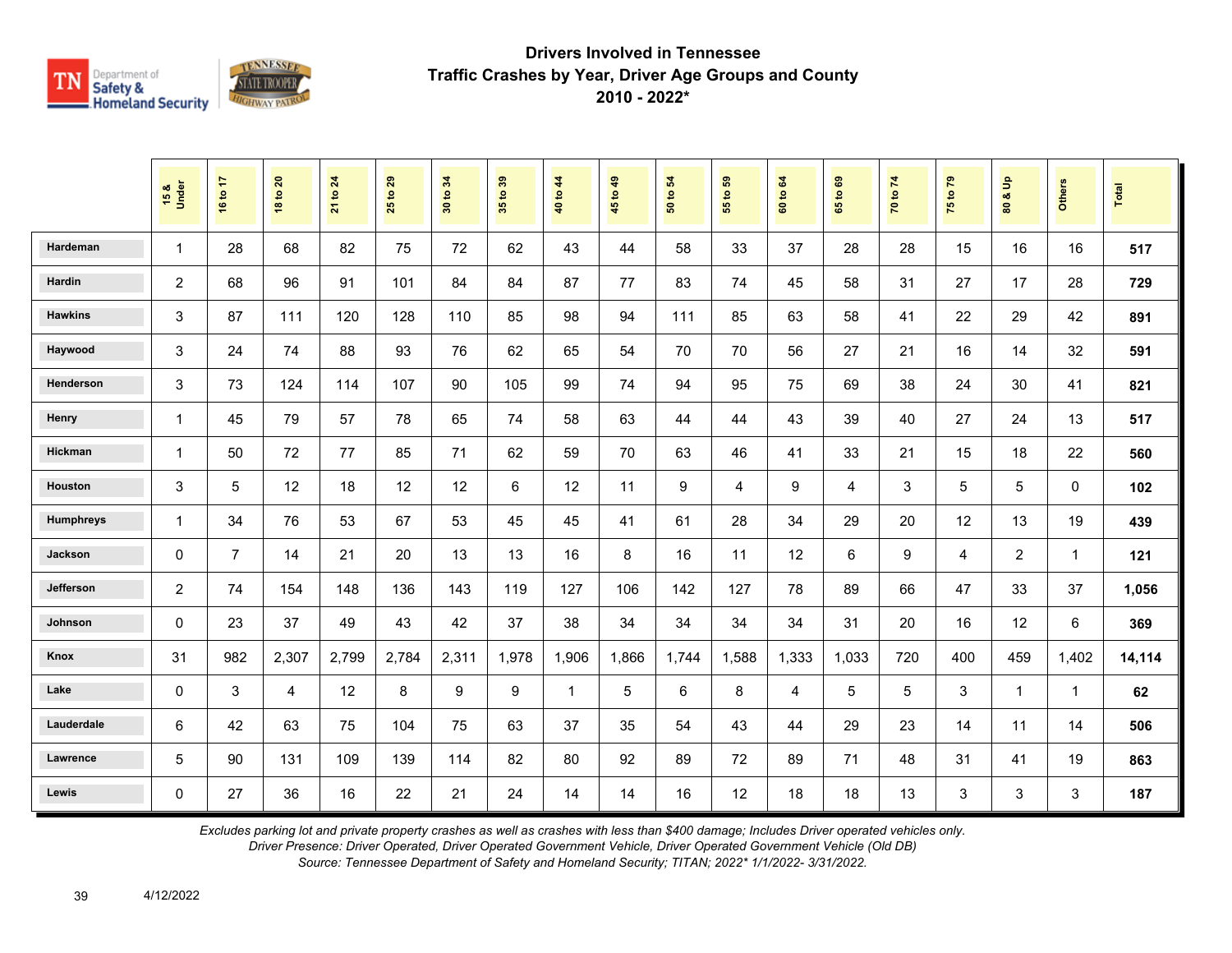

|                 | 15 &<br>Under  | 16 to 17 | <b>18 to 20</b> | to 24<br>$\overline{21}$ | $t$ o 29<br>25 | 34<br>$\mathbf{S}$<br>$30\,$ | 35 to 39 | to 44<br>$\frac{1}{4}$ | 45 to 49 | $\mathbf{5}$<br>50 to | $t_0$ 59<br>15 | to 64<br>$\tt G$ | $t_0$ 69<br>65 | 70 to 74 | 75 to 79       | $\frac{9}{2}$<br>οð<br>80 | Others       | Total |
|-----------------|----------------|----------|-----------------|--------------------------|----------------|------------------------------|----------|------------------------|----------|-----------------------|----------------|------------------|----------------|----------|----------------|---------------------------|--------------|-------|
| Lincoln         | 6              | 114      | 127             | 125                      | 131            | 119                          | 91       | 77                     | 81       | 89                    | 93             | 69               | 61             | 40       | 26             | 36                        | 34           | 890   |
| Loudon          | 6              | 112      | 188             | 191                      | 196            | 181                          | 151      | 181                    | 163      | 156                   | 155            | 133              | 129            | 73       | 66             | 51                        | 48           | 1,358 |
| Macon           | $\mathbf{1}$   | 42       | 57              | 59                       | 60             | 42                           | 31       | 34                     | 40       | 36                    | 31             | 28               | 25             | 18       | 10             | 12                        | 10           | 345   |
| <b>Madison</b>  | 8              | 243      | 614             | 758                      | 703            | 559                          | 528      | 476                    | 459      | 499                   | 466            | 328              | 324            | 199      | 114            | 130                       | 302          | 3,931 |
| <b>Marion</b>   | $\mathbf{1}$   | 44       | 108             | 98                       | 92             | 80                           | 100      | 68                     | 99       | 104                   | 85             | 57               | 61             | 43       | 24             | 19                        | 27           | 717   |
| <b>Marshall</b> | 3              | 71       | 111             | 115                      | 105            | 103                          | 82       | 71                     | 74       | 103                   | 76             | 52               | 45             | 32       | 15             | 18                        | 32           | 734   |
| <b>Maury</b>    | 17             | 233      | 469             | 431                      | 478            | 411                          | 435      | 313                    | 293      | 343                   | 299            | 268              | 180            | 106      | 74             | 89                        | 140          | 2,827 |
| <b>McMinn</b>   | $\overline{2}$ | 108      | 183             | 213                      | 227            | 180                          | 166      | 158                    | 147      | 147                   | 138            | 133              | 90             | 65       | 42             | 49                        | 67           | 1,405 |
| <b>McNairy</b>  | 4              | 36       | 85              | 69                       | 82             | 57                           | 70       | 50                     | 49       | 48                    | 43             | 37               | 30             | 38       | 19             | 21                        | 21           | 544   |
| <b>Meigs</b>    | $\Omega$       | 11       | 20              | 22                       | 34             | 16                           | 17       | 28                     | 10       | 24                    | 19             | 8                | $\overline{7}$ | 8        | 2              | 4                         | 8            | 180   |
| <b>Monroe</b>   | 1              | 75       | 121             | 127                      | 115            | 101                          | 111      | 91                     | 82       | 99                    | 83             | 87               | 83             | 54       | 27             | 27                        | 24           | 820   |
| Montgomery      | 8              | 404      | 1,076           | 1,408                    | 1,417          | 1,021                        | 844      | 736                    | 712      | 700                   | 521            | 418              | 278            | 182      | 132            | 121                       | 433          | 6,071 |
| Moore           | 0              | 15       | 21              | 19                       | 19             | 17                           | 6        | 10                     | 12       | 11                    | 11             | 9                | 8              | 6        | 5              | 6                         | 4            | 127   |
| Morgan          | 2              | 15       | 28              | 27                       | 21             | 21                           | 20       | 17                     | 30       | 22                    | 15             | 17               | 10             | 8        | 4              | $\mathbf{1}$              | 2            | 173   |
| Obion           | $\overline{c}$ | 74       | 104             | 114                      | 82             | 92                           | 84       | 58                     | 84       | 60                    | 73             | 66               | 50             | 27       | 26             | 30                        | 29           | 696   |
| Overton         | $\mathbf{1}$   | 56       | 79              | 75                       | 60             | 44                           | 56       | 47                     | 38       | 55                    | 49             | 43               | 45             | 28       | 20             | 24                        | 6            | 497   |
| Perry           | 0              | 9        | 15              | 13                       | 14             | 11                           | 13       | 6                      | 8        | 12                    | 5              | 3                | 5              | 4        | $\overline{2}$ | $\overline{2}$            | $\mathbf{1}$ | 112   |

*Excludes parking lot and private property crashes as well as crashes with less than \$400 damage; Includes Driver operated vehicles only.*

*Driver Presence: Driver Operated, Driver Operated Government Vehicle, Driver Operated Government Vehicle (Old DB)*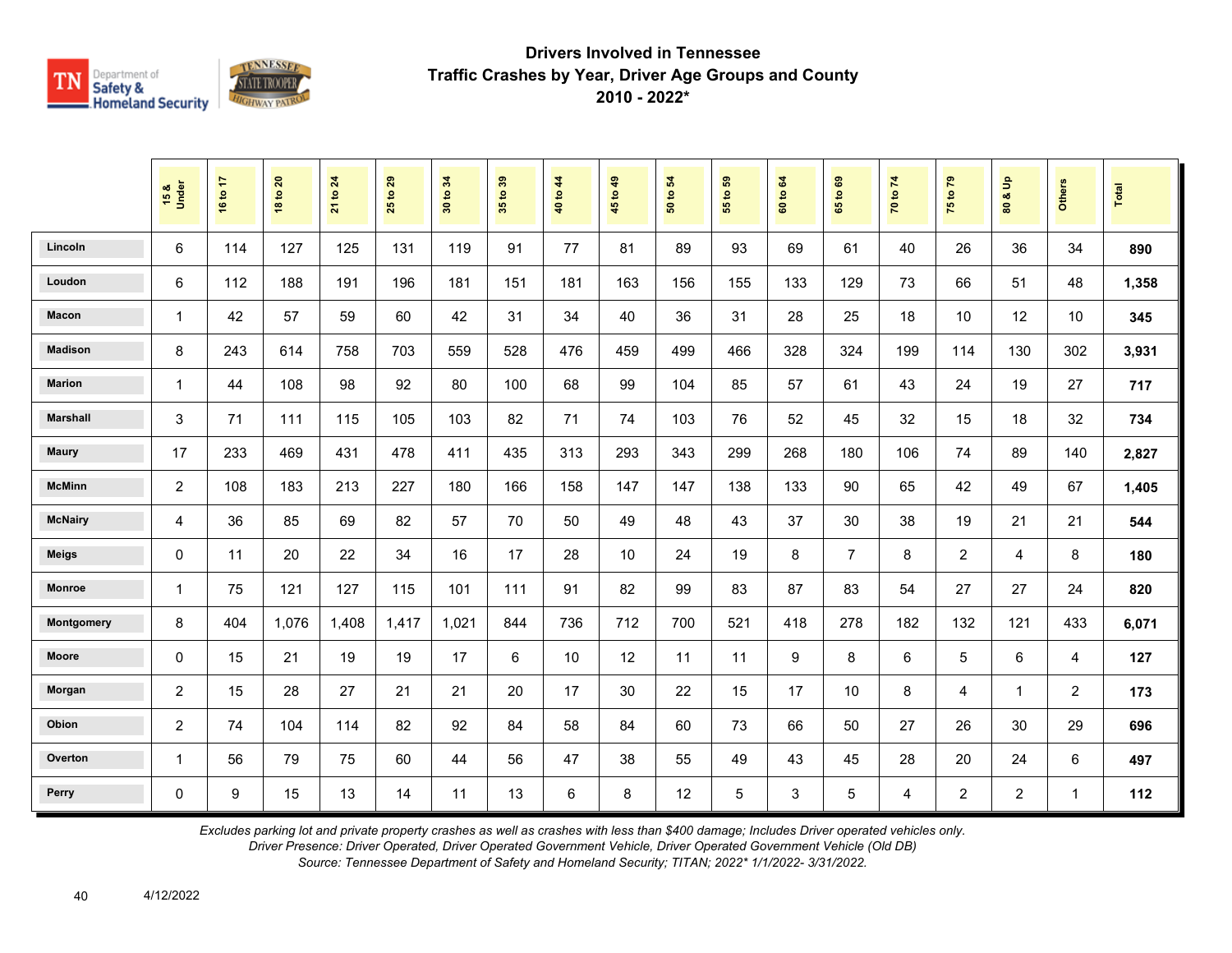

|                  | 15 &<br>Under  | 16 to 17 | <b>18 to 20</b> | 21 to 24 | 29<br>$\overline{\mathbf{c}}$<br>25 | 34<br>30 to | 35 to 39 | 40 to 44 | 45 to 49 | 54<br>50 to    | 55 to 59 | 64<br>60 to  | $\mathbf{69}$<br>65 to | 70 to 74       | 75 to 79       | å<br>οð<br>$\overline{\mathbf{3}}$ | <b>Others</b>  | <b>Total</b> |
|------------------|----------------|----------|-----------------|----------|-------------------------------------|-------------|----------|----------|----------|----------------|----------|--------------|------------------------|----------------|----------------|------------------------------------|----------------|--------------|
| <b>Pickett</b>   | $\mathbf{0}$   | 5        | 9               | 4        | 4                                   | 6           | 6        | 4        | 8        | $\overline{7}$ | 4        | $\mathbf{1}$ | $\overline{2}$         | 4              | $\overline{4}$ | 4                                  | $\Omega$       | 50           |
| <b>Polk</b>      | 1              | 28       | 33              | 43       | 31                                  | 33          | 31       | 33       | 23       | 35             | 25       | 19           | 22                     | 20             | 8              | 10                                 | 5              | 294          |
| Putnam           | 10             | 182      | 536             | 579      | 466                                 | 362         | 318      | 333      | 292      | 313            | 301      | 247          | 193                    | 160            | 99             | 87                                 | 128            | 2,706        |
| Rhea             | $\mathbf{1}$   | 41       | 78              | 72       | 85                                  | 64          | 60       | 48       | 61       | 73             | 58       | 28           | 33                     | 25             | 20             | 12                                 | 12             | 548          |
| Roane            | 11             | 101      | 198             | 192      | 197                                 | 172         | 164      | 150      | 162      | 182            | 179      | 128          | 92                     | 74             | 50             | 36                                 | 55             | 1,398        |
| Robertson        | 5              | 209      | 303             | 314      | 336                                 | 320         | 299      | 224      | 218      | 252            | 212      | 175          | 115                    | 82             | 53             | 58                                 | 170            | 2,101        |
| Rutherford       | 29             | 977      | 2,051           | 2,357    | 2,172                               | 1.805       | 1,582    | 1.427    | 1,343    | 1,215          | 1,038    | 757          | 551                    | 352            | 213            | 188                                | 598            | 10,547       |
| <b>Scott</b>     | $\overline{c}$ | 27       | 40              | 25       | 46                                  | 36          | 29       | 31       | 31       | 17             | 22       | 18           | 19                     | 11             | 10             | 5                                  | $\mathbf{1}$   | 220          |
| Sequatchie       | 0              | 36       | 32              | 28       | 21                                  | 30          | 18       | 25       | 31       | 24             | 23       | 28           | 15                     | 9              | 6              | $\overline{7}$                     | 8              | 216          |
| Sevier           | 9              | 250      | 505             | 604      | 632                                 | 540         | 498      | 481      | 517      | 505            | 421      | 404          | 317                    | 239            | 155            | 105                                | 172            | 3,587        |
| <b>Shelby</b>    | 81             | 1,650    | 5,064           | 7,180    | 7,879                               | 6,324       | 5,567    | 4,845    | 4,602    | 4,410          | 3,922    | 3,173        | 2,294                  | 1,249          | 735            | 673                                | 7,204          | 37,308       |
| Smith            | 1              | 47       | 74              | 79       | 91                                  | 60          | 56       | 49       | 45       | 60             | 54       | 39           | 36                     | 13             | 14             | $\overline{7}$                     | 25             | 558          |
| <b>Stewart</b>   | 0              | 18       | 32              | 49       | 31                                  | 30          | 21       | 23       | 21       | 20             | 12       | 11           | 10                     | 10             | 8              | 5                                  | $\mathbf{1}$   | 245          |
| Sullivan         | 13             | 333      | 532             | 593      | 676                                 | 587         | 528      | 498      | 546      | 491            | 493      | 399          | 387                    | 255            | 175            | 160                                | 305            | 4,329        |
| <b>Sumner</b>    | 15             | 437      | 631             | 578      | 708                                 | 615         | 581      | 489      | 454      | 452            | 413      | 349          | 283                    | 197            | 106            | 110                                | 154            | 3,925        |
| <b>Tipton</b>    | $\overline{7}$ | 129      | 175             | 153      | 163                                 | 146         | 121      | 128      | 121      | 118            | 115      | 97           | 73                     | 47             | 32             | 29                                 | 41             | 1,061        |
| <b>Trousdale</b> | $\overline{2}$ | 24       | 29              | 36       | 25                                  | 34          | 27       | 19       | 30       | 33             | 27       | 24           | 16                     | $\overline{7}$ | 5              | 6                                  | $\overline{a}$ | 245          |

*Excludes parking lot and private property crashes as well as crashes with less than \$400 damage; Includes Driver operated vehicles only.*

*Driver Presence: Driver Operated, Driver Operated Government Vehicle, Driver Operated Government Vehicle (Old DB)*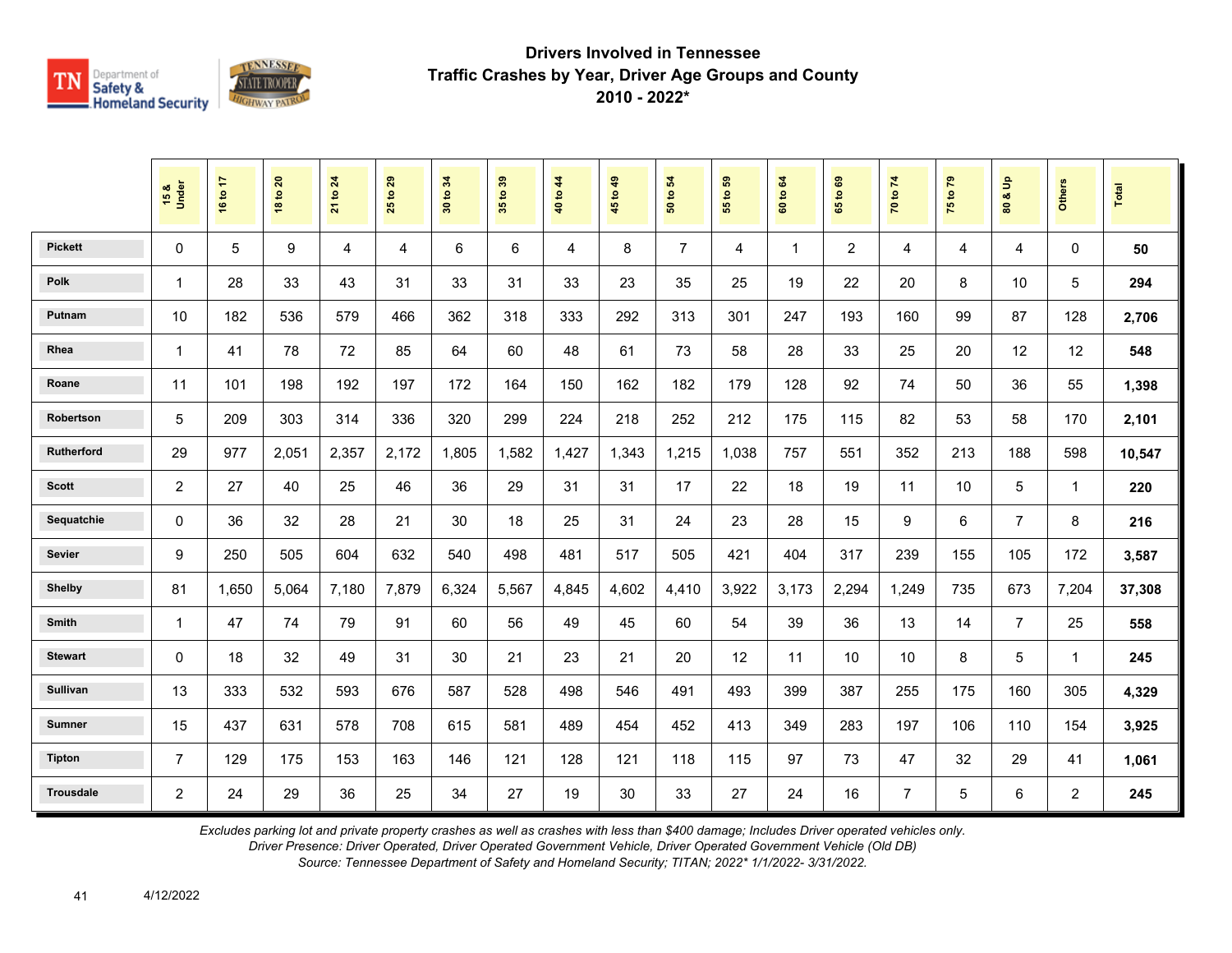

|                   | 15 &<br>Under  | 16 to 17       | 18 to 20 | 21 to 24 | 29<br>$\mathbf{S}$<br>25 | 30 to 34 | 35 to 39 | $4\overline{4}$<br>40 to | 49<br>45 to | 50 to 54 | <b>e</b><br>$\mathbf{c}$<br>55 | 64<br>$\mathtt{S}$<br>$\ddot{\mathbf{s}}$ | ${\tt s}$<br>$\overline{a}$<br>59 | 70 to 74 | 75 to 79 | $\frac{9}{2}$<br>ಯ<br>$\tt{S}$ | Others         | Total   |
|-------------------|----------------|----------------|----------|----------|--------------------------|----------|----------|--------------------------|-------------|----------|--------------------------------|-------------------------------------------|-----------------------------------|----------|----------|--------------------------------|----------------|---------|
| <b>Unicoi</b>     | 3              | 26             | 45       | 32       | 47                       | 42       | 32       | 28                       | 38          | 29       | 31                             | 19                                        | 20                                | 12       | 10       | 14                             | $\overline{7}$ | 324     |
| <b>Union</b>      | 0              | 20             | 43       | 41       | 44                       | 30       | 42       | 30                       | 35          | 37       | 40                             | 22                                        | 17                                | 13       | 6        | $\overline{7}$                 | $\overline{7}$ | 283     |
| <b>VanBuren</b>   | $\mathbf 1$    | $\overline{7}$ | 16       | 15       | 16                       | 14       | 8        | 18                       | 12          | 15       | 12                             | 9                                         | 14                                | 6        | 8        | 6                              | $\overline{2}$ | 155     |
| Warren            | 4              | 85             | 120      | 125      | 143                      | 118      | 132      | 111                      | 95          | 98       | 84                             | 78                                        | 73                                | 50       | 34       | 41                             | 44             | 947     |
| Washington        | $\overline{7}$ | 276            | 649      | 781      | 701                      | 558      | 481      | 465                      | 466         | 461      | 394                            | 389                                       | 314                               | 203      | 158      | 136                            | 317            | 4,061   |
| Wayne             | $\mathbf 1$    | 36             | 47       | 46       | 35                       | 21       | 18       | 32                       | 23          | 18       | 19                             | 28                                        | 13                                | 15       | $\,6\,$  | 14                             | 6              | 310     |
| Weakley           | 4              | 37             | 110      | 105      | 87                       | 55       | 53       | 42                       | 43          | 52       | 47                             | 35                                        | 31                                | 19       | 17       | 29                             | 17             | 497     |
| White             | $\overline{2}$ | 35             | 66       | 71       | 66                       | 62       | 53       | 40                       | 54          | 40       | 52                             | 36                                        | 30                                | 29       | 10       | 12                             | 14             | 466     |
| Williamson        | 25             | 662            | 807      | 835      | 983                      | 925      | 901      | 842                      | 805         | 673      | 590                            | 445                                       | 337                               | 214      | 105      | 124                            | 224            | 5,586   |
| Wilson            | $\overline{7}$ | 363            | 508      | 565      | 606                      | 534      | 475      | 430                      | 451         | 371      | 362                            | 295                                       | 209                               | 143      | 95       | 81                             | 165            | 3,409   |
| <b>Total 2016</b> | 583            | 13,860         | 29,635   | 36,681   | 39,345                   | 32,460   | 28,848   | 25,837                   | 25,384      | 24,393   | 21,734                         | 17,468                                    | 13,715                            | 8,867    | 5,545    | 5,482                          | 20,406         | 205,759 |

*Excludes parking lot and private property crashes as well as crashes with less than \$400 damage; Includes Driver operated vehicles only. Driver Presence: Driver Operated, Driver Operated Government Vehicle, Driver Operated Government Vehicle (Old DB) Source: Tennessee Department of Safety and Homeland Security; TITAN; 2022\* 1/1/2022- 3/31/2022.*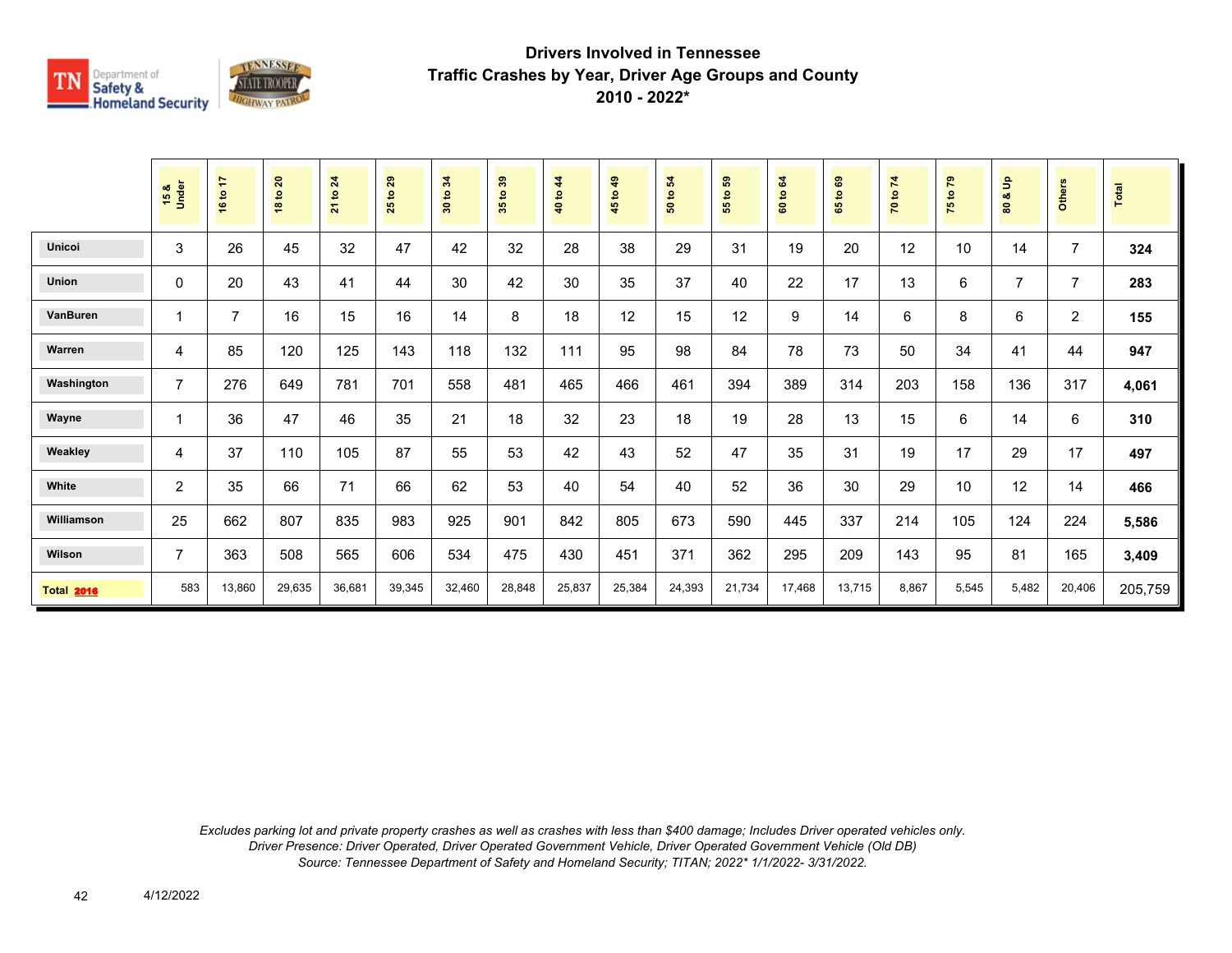

| 2017            | 15 &<br>Under           | ÷<br>16 to | $\mathbf{20}$<br>18 to | 24<br>$\tt{S}$<br>$\overline{21}$ | 29<br>$\mathbf{S}$<br>25 | 34<br>$\mathbf{e}$<br>$\boldsymbol{30}$ | $39$<br>35 <sub>to</sub> | 44<br>$\tt{S}$<br>$\overline{\mathbf{a}}$ | 49<br>45 to | 54<br>$\mathfrak{S}$<br>${\tt s}$ | 59<br>$\mathbf{e}$<br>55 | 64<br>60 to | ශී<br>$\mathbf{e}$<br>59 | 74<br>70 to | 79<br>75 to    | $\frac{9}{2}$<br>οð<br>$\pmb{\mathbb{S}}$ | Others         | <b>Total</b> |
|-----------------|-------------------------|------------|------------------------|-----------------------------------|--------------------------|-----------------------------------------|--------------------------|-------------------------------------------|-------------|-----------------------------------|--------------------------|-------------|--------------------------|-------------|----------------|-------------------------------------------|----------------|--------------|
| Anderson        | 4                       | 150        | 269                    | 280                               | 287                      | 280                                     | 268                      | 251                                       | 246         | 245                               | 210                      | 184         | 161                      | 103         | 72             | 87                                        | 127            | 1,971        |
| <b>Bedford</b>  | 10                      | 124        | 187                    | 175                               | 186                      | 150                                     | 165                      | 121                                       | 124         | 136                               | 104                      | 93          | 74                       | 52          | 41             | 27                                        | 65             | 1,203        |
| <b>Benton</b>   | 2                       | 23         | 45                     | 46                                | 48                       | 53                                      | 55                       | 40                                        | 44          | 26                                | 37                       | 34          | 25                       | 19          | 17             | 12                                        | 16             | 362          |
| <b>Bledsoe</b>  | $\overline{\mathbf{1}}$ | 12         | 11                     | 12                                | 11                       | 12                                      | 13                       | 11                                        | 5           | 17                                | 8                        | 12          | 12                       | 8           | 8              | $\overline{2}$                            | $\overline{1}$ | 100          |
| <b>Blount</b>   | 14                      | 305        | 454                    | 505                               | 576                      | 447                                     | 469                      | 410                                       | 454         | 403                               | 365                      | 350         | 258                      | 205         | 138            | 130                                       | 161            | 3,276        |
| <b>Bradley</b>  | 6                       | 273        | 510                    | 556                               | 498                      | 453                                     | 392                      | 371                                       | 384         | 348                               | 367                      | 271         | 242                      | 155         | 107            | 120                                       | 207            | 3,109        |
| Campbell        | $\overline{2}$          | 65         | 142                    | 174                               | 202                      | 149                                     | 147                      | 127                                       | 146         | 137                               | 132                      | 131         | 99                       | 95          | 48             | 37                                        | 66             | 1,174        |
| Cannon          | $\overline{2}$          | 28         | 39                     | 34                                | 43                       | 34                                      | 34                       | 33                                        | 43          | 32                                | 26                       | 24          | 23                       | 12          | $\overline{7}$ | $\overline{7}$                            | 3              | 318          |
| Carroll         | $\overline{1}$          | 37         | 71                     | 87                                | 80                       | 59                                      | 66                       | 42                                        | 51          | 48                                | 57                       | 44          | 34                       | 24          | 16             | 20                                        | 15             | 492          |
| Carter          | 5                       | 96         | 200                    | 151                               | 208                      | 163                                     | 139                      | 142                                       | 151         | 130                               | 117                      | 108         | 97                       | 88          | 63             | 43                                        | 65             | 1,222        |
| Cheatham        | 2                       | 67         | 128                    | 144                               | 132                      | 133                                     | 125                      | 95                                        | 100         | 95                                | 88                       | 74          | 55                       | 33          | 18             | 18                                        | 52             | 962          |
| <b>Chester</b>  | $\overline{c}$          | 43         | 67                     | 60                                | 55                       | 42                                      | 36                       | 34                                        | 34          | 24                                | 27                       | 21          | 15                       | 16          | 14             | 11                                        | 19             | 360          |
| Claiborne       | 2                       | 30         | 69                     | 65                                | 90                       | 52                                      | 51                       | 32                                        | 34          | 60                                | 47                       | 49          | 27                       | 22          | 19             | 16                                        | $\overline{7}$ | 401          |
| Clay            | -1                      | 9          | 14                     | 19                                | 14                       | 8                                       | 12                       | 16                                        | 10          | 16                                | $\overline{7}$           | 9           | 4                        | 4           | 4              | 1                                         | -1             | 115          |
| Cocke           | 5                       | 78         | 124                    | 130                               | 142                      | 129                                     | 128                      | 113                                       | 131         | 141                               | 116                      | 106         | 89                       | 59          | 45             | 39                                        | 64             | 1,068        |
| Coffee          | 8                       | 144        | 251                    | 239                               | 276                      | 246                                     | 205                      | 186                                       | 196         | 189                               | 175                      | 151         | 124                      | 85          | 71             | 61                                        | 50             | 1,627        |
| <b>Crockett</b> | 3                       | 17         | 19                     | 30                                | 38                       | 27                                      | 23                       | 11                                        | 22          | 24                                | 22                       | 12          | $\overline{7}$           | 13          | 8              | 3                                         | 6              | 202          |

*Excludes parking lot and private property crashes as well as crashes with less than \$400 damage; Includes Driver operated vehicles only.*

*Driver Presence: Driver Operated, Driver Operated Government Vehicle, Driver Operated Government Vehicle (Old DB)*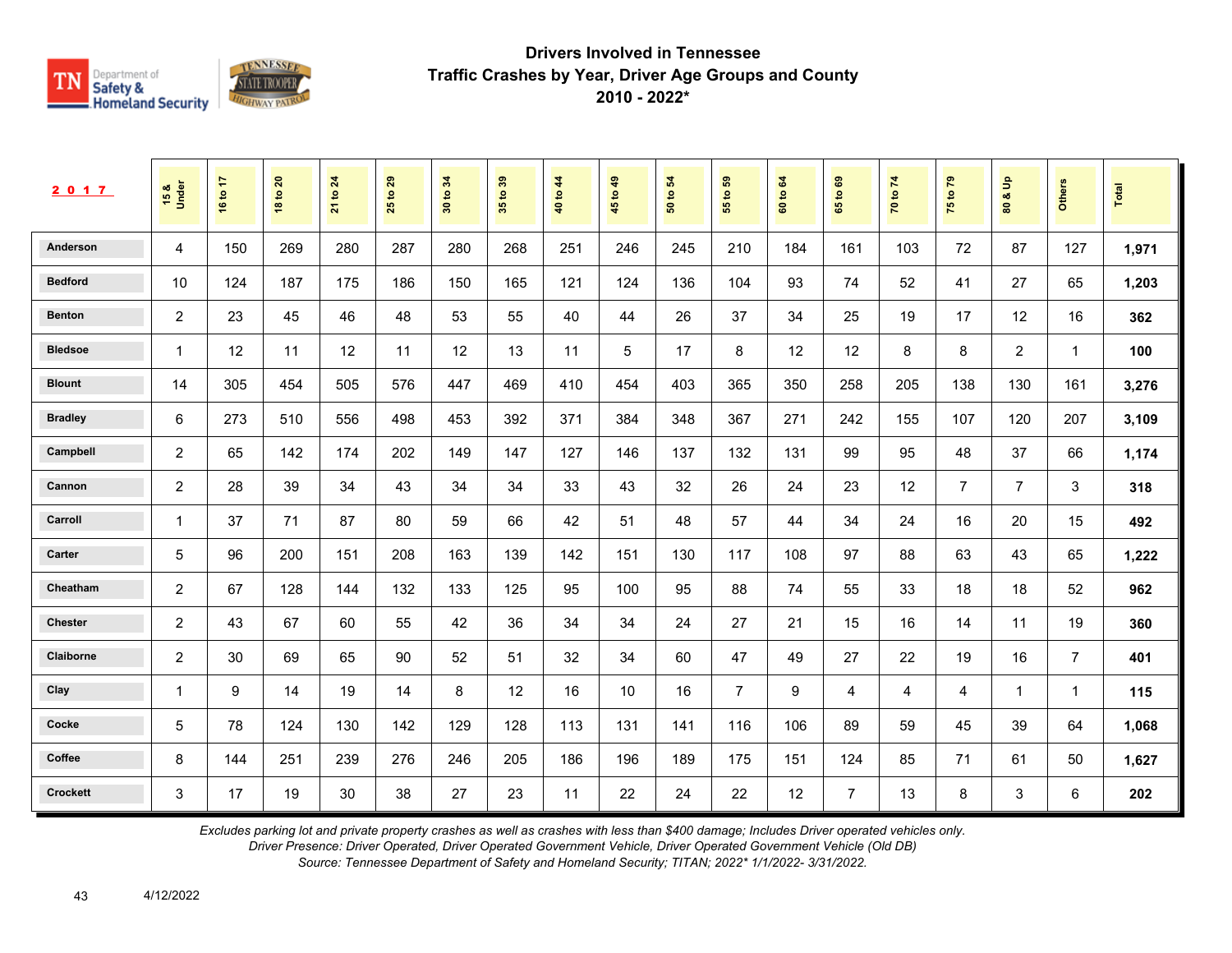

|                   | 15 &<br>Under  | 16 to 17       | 18 to 20 | 21 to 24 | 29<br>$\mathbf{S}$<br>25 | 34<br>$\mathbf{S}$<br>$\overline{\mathbf{30}}$ | 35 to 39 | to $44$<br>$\frac{40}{3}$ | 45 to 49       | 50 to 54       | 3<br>$\mathbf{e}$<br>15 | 64<br>$\mathbf{S}$<br><b>GO</b> | 65 to 69 | 70 to 74       | 75 to 79       | $\frac{a}{b}$<br>ಹ<br>$\tt{S}$ | Others         | Total  |
|-------------------|----------------|----------------|----------|----------|--------------------------|------------------------------------------------|----------|---------------------------|----------------|----------------|-------------------------|---------------------------------|----------|----------------|----------------|--------------------------------|----------------|--------|
| <b>Cumberland</b> | 4              | 106            | 206      | 225      | 218                      | 155                                            | 146      | 129                       | 152            | 154            | 141                     | 128                             | 120      | 105            | 92             | 77                             | 53             | 1,460  |
| <b>Davidson</b>   | 73             | 1,200          | 3,726    | 6,415    | 8,150                    | 6,580                                          | 5,582    | 4,704                     | 4,608          | 4,269          | 3,734                   | 2,789                           | 1,886    | 1,071          | 648            | 588                            | 5,367          | 33,610 |
| <b>Decatur</b>    | 3              | 26             | 30       | 22       | 36                       | 25                                             | 36       | 26                        | 26             | 26             | 23                      | 25                              | 15       | 20             | 5              | 8                              | 8              | 260    |
| <b>DeKalb</b>     | $\mathbf{1}$   | 21             | 41       | 52       | 49                       | 44                                             | 38       | 28                        | 32             | 30             | 33                      | 24                              | 18       | 15             | 10             | 4                              | $\overline{7}$ | 327    |
| <b>Dickson</b>    | 3              | 149            | 240      | 225      | 282                      | 232                                            | 198      | 197                       | 194            | 198            | 182                     | 147                             | 112      | 69             | 63             | 41                             | 72             | 1,634  |
| <b>Dyer</b>       | $\overline{c}$ | 67             | 109      | 115      | 146                      | 119                                            | 119      | 93                        | 106            | 92             | 88                      | 84                              | 62       | 41             | 40             | 36                             | 35             | 843    |
| <b>Fayette</b>    | 3              | 36             | 81       | 88       | 102                      | 80                                             | 82       | 62                        | 75             | 61             | 63                      | 61                              | 59       | 34             | 25             | 17                             | 24             | 611    |
| <b>Fentress</b>   | $\mathbf{1}$   | 30             | 46       | 45       | 57                       | 31                                             | 49       | 47                        | 37             | 40             | 40                      | 26                              | 32       | 23             | 19             | 13                             | 8              | 363    |
| Franklin          | $\mathbf{1}$   | 85             | 128      | 138      | 125                      | 104                                            | 118      | 109                       | 87             | 99             | 115                     | 67                              | 66       | 46             | 28             | 48                             | 17             | 899    |
| Gibson            | 2              | 72             | 109      | 132      | 134                      | 81                                             | 106      | 64                        | 80             | 87             | 71                      | 72                              | 50       | 50             | 26             | 36                             | 9              | 742    |
| <b>Giles</b>      | 2              | 73             | 112      | 112      | 124                      | 103                                            | 83       | 68                        | 97             | 82             | 87                      | 61                              | 56       | 43             | 25             | 26                             | 30             | 848    |
| Grainger          | $\overline{2}$ | 35             | 52       | 47       | 46                       | 29                                             | 25       | 25                        | 31             | 30             | 32                      | 17                              | 30       | 12             | 8              | 10                             | 14             | 305    |
| Greene            | 10             | 182            | 285      | 265      | 273                      | 226                                            | 236      | 222                       | 216            | 190            | 187                     | 177                             | 152      | 95             | 85             | 71                             | 83             | 1,922  |
| Grundy            | $\mathbf 0$    | 18             | 44       | 51       | 36                       | 39                                             | 27       | 34                        | 38             | 41             | 30                      | 30                              | 21       | 12             | 11             | $\overline{7}$                 | 12             | 301    |
| <b>Hamblen</b>    | $\overline{7}$ | 163            | 228      | 252      | 252                      | 232                                            | 214      | 172                       | 192            | 190            | 191                     | 153                             | 119      | 111            | 78             | 66                             | 128            | 1,617  |
| <b>Hamilton</b>   | 37             | 800            | 1,816    | 2,518    | 2,723                    | 2,154                                          | 1,906    | 1,807                     | 1,777          | 1,604          | 1,521                   | 1,327                           | 1,054    | 733            | 430            | 454                            | 1,634          | 13,847 |
| <b>Hancock</b>    | $\mathbf 0$    | $\overline{7}$ | 10       | 6        | 5                        | 12                                             | 12       | 8                         | $\overline{7}$ | $\overline{7}$ | $\overline{7}$          | 8                               | 4        | $\overline{2}$ | $\overline{2}$ | $\overline{2}$                 | $\mathbf{1}$   | 71     |

*Excludes parking lot and private property crashes as well as crashes with less than \$400 damage; Includes Driver operated vehicles only.*

*Driver Presence: Driver Operated, Driver Operated Government Vehicle, Driver Operated Government Vehicle (Old DB)*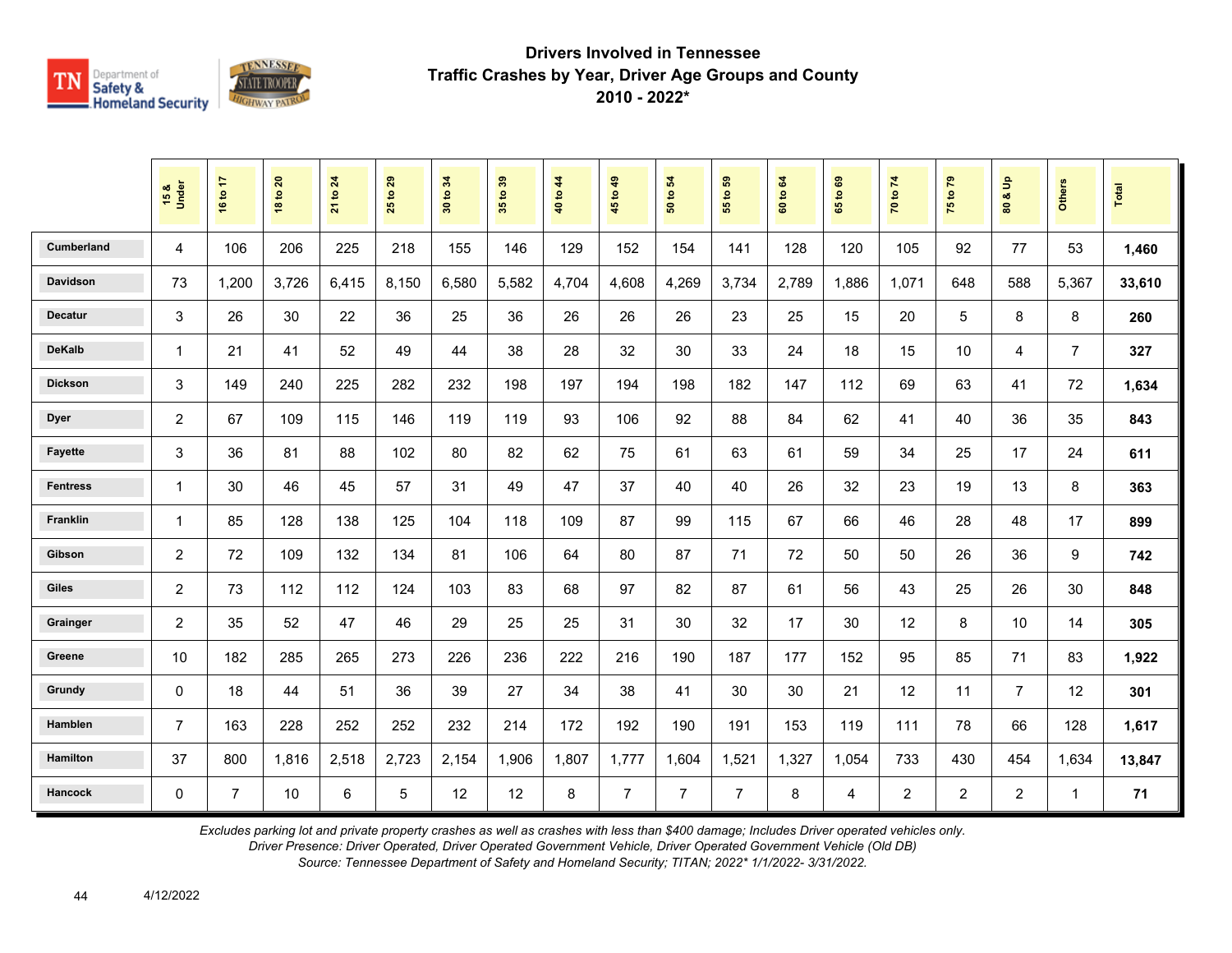

|                  | 15 &<br>Under  | 16 to 17       | <b>18 to 20</b> | to 24<br>$\overline{21}$ | 29<br>$\overline{\mathbf{S}}$<br>25 | 34<br>$\mathbf{S}$<br>$30\,$ | 35 to 39 | 40 to 44 | $6b$ of<br>45  | $\mathbf{5}$<br>$\mathbf{S}$<br>$\overline{5}$ | G5<br>$\overline{\mathbf{e}}$<br>55 | to 64<br>$\tt G$ | $t_0$ 69<br>65 | 70 to 74 | 75 to 79       | $\frac{9}{2}$<br>ಯ<br>$\mathbf{S}$ | <b>Others</b>  | Total  |
|------------------|----------------|----------------|-----------------|--------------------------|-------------------------------------|------------------------------|----------|----------|----------------|------------------------------------------------|-------------------------------------|------------------|----------------|----------|----------------|------------------------------------|----------------|--------|
| Hardeman         | 3              | 31             | 65              | 62                       | 76                                  | 50                           | 57       | 48       | 39             | 70                                             | 41                                  | 37               | 31             | 12       | 12             | 8                                  | 17             | 479    |
| Hardin           | 4              | 64             | 88              | 90                       | 87                                  | 70                           | 69       | 69       | 68             | 77                                             | 64                                  | 58               | 51             | 37       | 24             | 31                                 | 33             | 664    |
| <b>Hawkins</b>   | 4              | 100            | 125             | 120                      | 139                                 | 110                          | 88       | 97       | 112            | 92                                             | 89                                  | 68               | 53             | 47       | 37             | 22                                 | 43             | 901    |
| Haywood          | $\mathbf{1}$   | 31             | 68              | 81                       | 91                                  | 74                           | 75       | 59       | 57             | 66                                             | 50                                  | 54               | 39             | 27       | 13             | 10                                 | 45             | 562    |
| <b>Henderson</b> | $\overline{7}$ | 93             | 114             | 129                      | 119                                 | 113                          | 100      | 105      | 88             | 87                                             | 85                                  | 76               | 50             | 43       | 35             | 23                                 | 26             | 847    |
| Henry            | $\mathbf 0$    | 51             | 74              | 68                       | 68                                  | 69                           | 64       | 58       | 70             | 58                                             | 50                                  | 40               | 34             | 34       | 19             | 21                                 | $\overline{7}$ | 490    |
| Hickman          | $\mathbf{1}$   | 35             | 92              | 77                       | 78                                  | 65                           | 63       | 43       | 58             | 51                                             | 51                                  | 36               | 34             | 19       | 15             | 12                                 | 40             | 520    |
| Houston          | $\Omega$       | 13             | 25              | 24                       | 25                                  | 21                           | 25       | 21       | 18             | 14                                             | $\overline{7}$                      | 10               | 10             | 9        | 5              | $\overline{7}$                     | $\overline{7}$ | 177    |
| Humphreys        | $\overline{c}$ | 23             | 47              | 54                       | 57                                  | 50                           | 39       | 35       | 32             | 45                                             | 32                                  | 31               | 16             | 19       | 11             | 10                                 | 15             | 363    |
| Jackson          | $\mathbf{1}$   | 10             | 17              | 13                       | 20                                  | 19                           | 9        | 11       | 10             | 11                                             | 10                                  | 9                | 9              | 5        | 4              | $\overline{2}$                     | 1              | 117    |
| Jefferson        | 2              | 93             | 166             | 179                      | 168                                 | 144                          | 128      | 163      | 128            | 150                                            | 115                                 | 95               | 93             | 62       | 35             | 40                                 | 53             | 1,159  |
| Johnson          | $\Omega$       | 26             | 51              | 44                       | 55                                  | 46                           | 35       | 37       | 50             | 42                                             | 41                                  | 40               | 29             | 27       | 24             | 14                                 | $\overline{2}$ | 422    |
| Knox             | 26             | 999            | 2,289           | 2,645                    | 2,779                               | 2,443                        | 2,073    | 1,820    | 1,898          | 1,701                                          | 1,669                               | 1,414            | 1,052          | 767      | 520            | 434                                | 1,485          | 14,303 |
| Lake             | $\mathbf 0$    | $\overline{4}$ | 8               | 10                       | 15                                  | $\overline{7}$               | 6        | 11       | $\overline{7}$ | 8                                              | 3                                   | 8                | 6              | 1        | $\overline{2}$ | $\mathbf 0$                        | $\mathbf{1}$   | 66     |
| Lauderdale       | $\mathbf{1}$   | 32             | 59              | 73                       | 77                                  | 65                           | 50       | 42       | 49             | 41                                             | 40                                  | 42               | 30             | 10       | 4              | 16                                 | 11             | 455    |
| Lawrence         | 3              | 105            | 142             | 103                      | 127                                 | 116                          | 94       | 92       | 98             | 113                                            | 93                                  | 76               | 53             | 60       | 37             | 38                                 | 19             | 854    |
| Lewis            | 4              | 17             | 35              | 25                       | 24                                  | 15                           | 18       | 11       | 12             | 12                                             | 15                                  | 11               | 8              | 8        | 8              | $\overline{4}$                     | 5              | 169    |

*Excludes parking lot and private property crashes as well as crashes with less than \$400 damage; Includes Driver operated vehicles only.*

*Driver Presence: Driver Operated, Driver Operated Government Vehicle, Driver Operated Government Vehicle (Old DB)*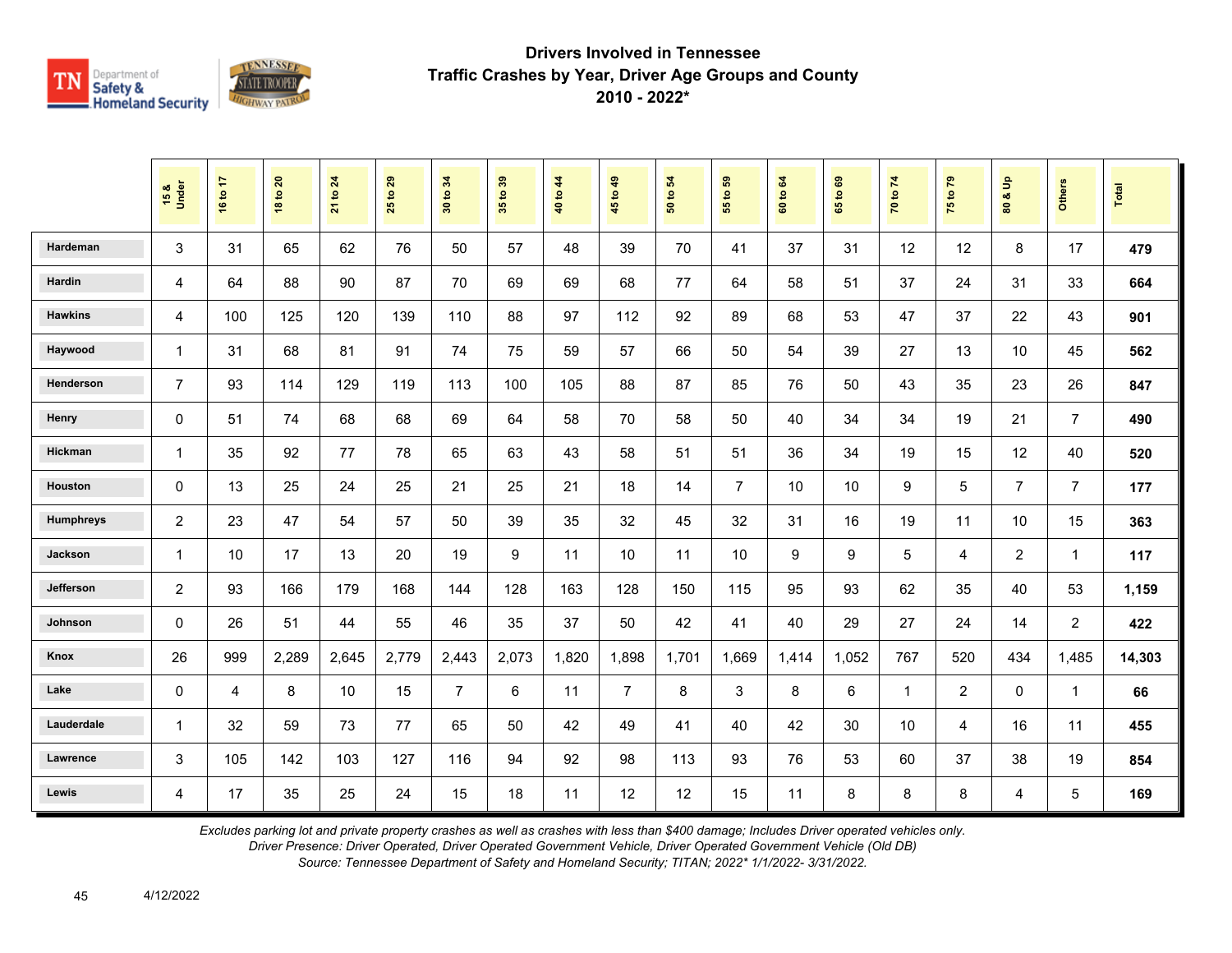

|                 | 15 &<br>Under | 16 to 17 | <b>18 to 20</b> | 21 to 24         | to 29<br>25 | 34<br>$\mathbf{S}$<br>$\overline{30}$ | 35 to 39 | 40 to 44       | 45 to 49 | $\overline{5}$<br>50 to | $t_0$ 59<br>$\overline{5}$ | 60 to 64 | 1069<br>$65^{\circ}$ | 70 to 74       | 75 to 79       | $\mathbf{e}$<br>οð<br>80 | <b>Others</b>  | Total |
|-----------------|---------------|----------|-----------------|------------------|-------------|---------------------------------------|----------|----------------|----------|-------------------------|----------------------------|----------|----------------------|----------------|----------------|--------------------------|----------------|-------|
| Lincoln         | 3             | 90       | 127             | 92               | 111         | 105                                   | 94       | 67             | 87       | 77                      | 63                         | 71       | 42                   | 37             | 28             | 25                       | 37             | 792   |
| Loudon          | 5             | 107      | 184             | 208              | 220         | 179                                   | 149      | 157            | 168      | 141                     | 140                        | 150      | 115                  | 97             | 67             | 61                       | 50             | 1,364 |
| <b>Macon</b>    | 0             | 30       | 49              | 55               | 51          | 42                                    | 43       | 31             | 42       | 37                      | 21                         | 23       | 26                   | 19             | 12             | 11                       | 5              | 319   |
| <b>Madison</b>  | 19            | 259      | 537             | 698              | 768         | 594                                   | 550      | 501            | 504      | 460                     | 481                        | 383      | 310                  | 198            | 122            | 119                      | 324            | 3,964 |
| <b>Marion</b>   | 0             | 32       | 77              | 117              | 108         | 79                                    | 84       | 79             | 89       | 95                      | 78                         | 66       | 52                   | 45             | 23             | 16                       | 44             | 699   |
| <b>Marshall</b> | 5             | 87       | 120             | 122              | 130         | 116                                   | 94       | 72             | 87       | 94                      | 63                         | 68       | 50                   | 34             | 13             | 27                       | 25             | 810   |
| <b>Maury</b>    | 12            | 241      | 402             | 439              | 509         | 409                                   | 378      | 371            | 360      | 290                     | 274                        | 264      | 198                  | 131            | 80             | 77                       | 160            | 2,821 |
| <b>McMinn</b>   | 3             | 114      | 208             | 206              | 226         | 180                                   | 153      | 157            | 172      | 180                     | 136                        | 133      | 97                   | 61             | 46             | 42                       | 96             | 1,469 |
| <b>McNairy</b>  | $\mathbf 0$   | 43       | 60              | 57               | 78          | 57                                    | 59       | 72             | 47       | 49                      | 34                         | 33       | 28                   | 26             | 9              | 16                       | 19             | 495   |
| <b>Meigs</b>    | 0             | 11       | 23              | 17               | 25          | 23                                    | 19       | 25             | 27       | 16                      | 12                         | 14       | $\overline{7}$       | 12             | 3              | $\overline{7}$           | $\overline{2}$ | 170   |
| <b>Monroe</b>   | 3             | 84       | 124             | 124              | 153         | 115                                   | 111      | 94             | 120      | 112                     | 102                        | 88       | 65                   | 62             | 38             | 33                       | 39             | 916   |
| Montgomery      | 11            | 445      | 1,158           | 1,412            | 1,437       | 1,133                                 | 949      | 812            | 684      | 646                     | 638                        | 442      | 351                  | 213            | 150            | 126                      | 421            | 6,322 |
| <b>Moore</b>    | 3             | 19       | 18              | 15               | 16          | 19                                    | 8        | $\overline{7}$ | 11       | 10                      | 10                         | 11       | 8                    | 3              | $\overline{1}$ | 4                        | $\mathbf{1}$   | 123   |
| Morgan          | 0             | 28       | 31              | 23               | 25          | 16                                    | 24       | 14             | 22       | 19                      | 16                         | 11       | 11                   | $\overline{7}$ | 5              | 5                        | 6              | 192   |
| Obion           | 4             | 49       | 87              | 94               | 93          | 82                                    | 54       | 47             | 64       | 65                      | 69                         | 49       | 58                   | 33             | 26             | 27                       | 30             | 614   |
| Overton         | $\mathbf{1}$  | 48       | 73              | 60               | 73          | 46                                    | 47       | 51             | 52       | 46                      | 46                         | 39       | 37                   | 26             | 38             | 14                       | $\mathbf{1}$   | 488   |
| Perry           | 0             | 6        | $\overline{7}$  | $\boldsymbol{9}$ | 5           | 5                                     | 10       | 4              | 10       | 9                       | 8                          | 5        | $\overline{2}$       | 5              | $\mathbf 0$    | $\overline{2}$           | 3              | 74    |

*Excludes parking lot and private property crashes as well as crashes with less than \$400 damage; Includes Driver operated vehicles only.*

*Driver Presence: Driver Operated, Driver Operated Government Vehicle, Driver Operated Government Vehicle (Old DB)*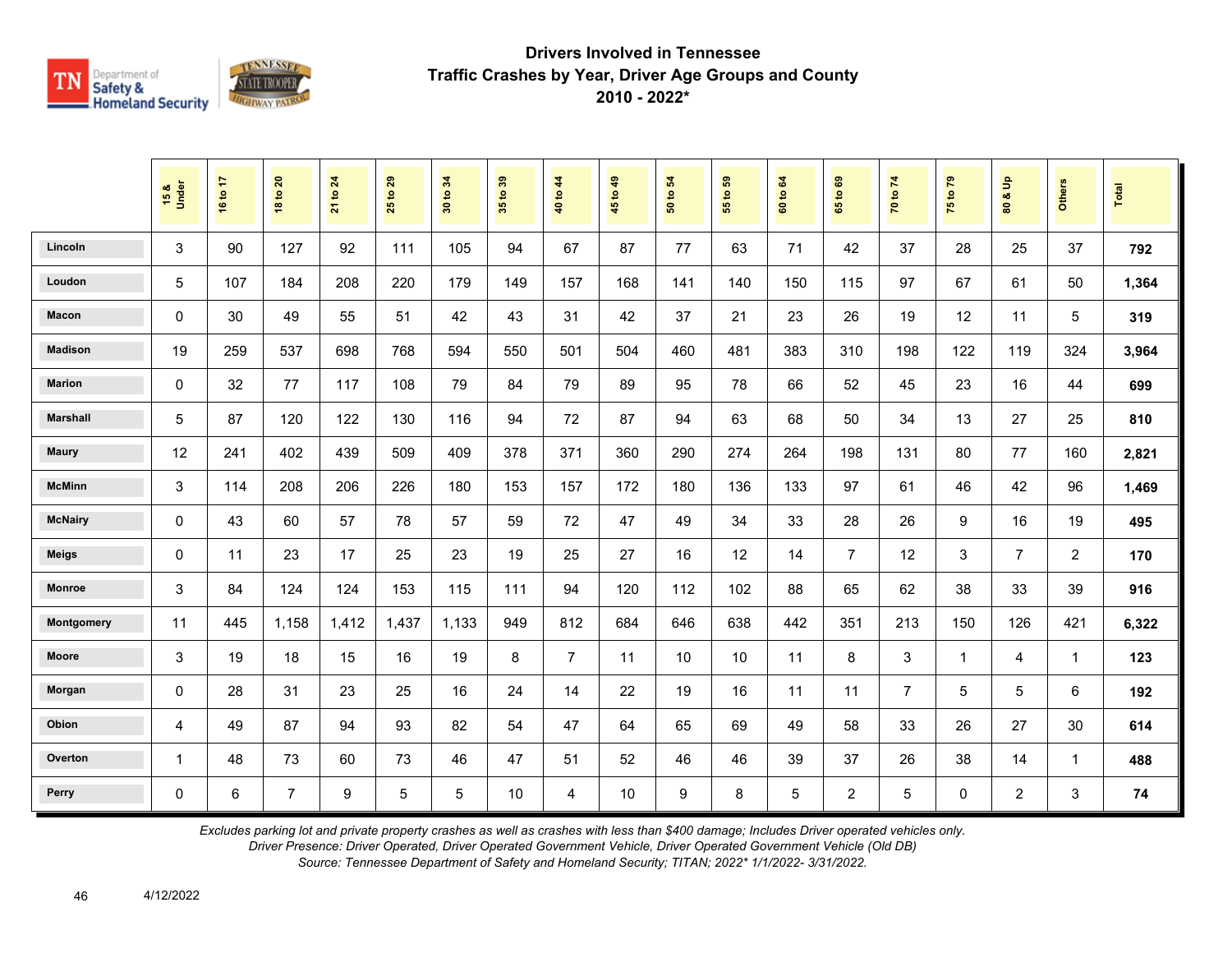

|                  | 15 &<br>Under  | 16 to 17       | <b>18 to 20</b> | 21 to 24 | 29<br>$\mathbf{e}$<br>25 | 34<br>30 to | 35 to 39 | 40 to 44 | 45 to 49       | $\mathbf{5}$<br>50 to | G5<br>$\ddot{\mathbf{5}}$<br>$\overline{55}$ | 60 to 64 | ${\tt g}$<br>$\overline{9}$<br>$65^{\circ}$ | 70 to 74 | 75 to 79 | $\frac{6}{2}$<br>oð<br>$\mathbf{S}$ | <b>Others</b> | Total  |
|------------------|----------------|----------------|-----------------|----------|--------------------------|-------------|----------|----------|----------------|-----------------------|----------------------------------------------|----------|---------------------------------------------|----------|----------|-------------------------------------|---------------|--------|
| <b>Pickett</b>   | $\mathbf 0$    | $\overline{7}$ | 9               | 3        | $\overline{2}$           | 6           | 10       | 9        | $\overline{7}$ | 8                     | 4                                            | 4        | 4                                           | 4        | 3        | $\overline{4}$                      | 1             | 56     |
| Polk             | $\mathbf{1}$   | 18             | 41              | 35       | 41                       | 34          | 30       | 25       | 28             | 23                    | 28                                           | 22       | 27                                          | 20       | 10       | 11                                  | 9             | 306    |
| Putnam           | 8              | 158            | 540             | 559      | 488                      | 392         | 334      | 309      | 314            | 310                   | 271                                          | 219      | 192                                         | 153      | 108      | 91                                  | 131           | 2,763  |
| Rhea             | 0              | 59             | 100             | 102      | 101                      | 71          | 73       | 66       | 75             | 62                    | 73                                           | 65       | 41                                          | 28       | 30       | 14                                  | 17            | 652    |
| Roane            | 5              | 95             | 177             | 170      | 168                      | 156         | 164      | 122      | 116            | 148                   | 149                                          | 112      | 92                                          | 66       | 50       | 48                                  | 43            | 1,280  |
| Robertson        | $\overline{7}$ | 149            | 247             | 274      | 319                      | 232         | 236      | 207      | 212            | 219                   | 189                                          | 148      | 101                                         | 70       | 58       | 39                                  | 110           | 1,812  |
| Rutherford       | 29             | 940            | 2,078           | 2,339    | 2,207                    | 1.836       | 1.785    | 1,502    | 1,406          | 1,294                 | 1.109                                        | 817      | 615                                         | 386      | 223      | 208                                 | 614           | 10,959 |
| <b>Scott</b>     | $\mathbf 0$    | 20             | 23              | 25       | 34                       | 19          | 25       | 21       | 15             | 18                    | 16                                           | 16       | 20                                          | 5        | 14       | 11                                  | $\mathbf 0$   | 161    |
| Sequatchie       | $\mathbf{1}$   | 25             | 39              | 32       | 32                       | 35          | 25       | 28       | 22             | 22                    | 27                                           | 11       | 16                                          | 13       | 5        | $\overline{7}$                      | 8             | 213    |
| Sevier           | $\overline{7}$ | 268            | 530             | 565      | 613                      | 550         | 563      | 501      | 499            | 439                   | 463                                          | 353      | 348                                         | 246      | 133      | 120                                 | 173           | 3,584  |
| Shelby           | 94             | 1,591          | 4.837           | 6.867    | 7,944                    | 6,212       | 5,706    | 4.749    | 4,730          | 4,217                 | 4,020                                        | 3,208    | 2,366                                       | 1.449    | 788      | 684                                 | 7,923         | 37,579 |
| <b>Smith</b>     | $\Omega$       | 61             | 88              | 116      | 116                      | 79          | 74       | 60       | 64             | 64                    | 65                                           | 60       | 28                                          | 25       | 13       | 11                                  | 18            | 665    |
| <b>Stewart</b>   | $\mathbf{1}$   | 22             | 28              | 31       | 23                       | 25          | 12       | 18       | 13             | 21                    | 16                                           | 9        | 5                                           | 8        | 6        | $\mathbf{1}$                        | 3             | 194    |
| Sullivan         | 11             | 354            | 561             | 583      | 655                      | 569         | 535      | 477      | 548            | 472                   | 417                                          | 414      | 345                                         | 266      | 194      | 171                                 | 310           | 4,196  |
| <b>Sumner</b>    | 20             | 449            | 624             | 614      | 693                      | 564         | 513      | 453      | 451            | 462                   | 394                                          | 328      | 226                                         | 198      | 135      | 110                                 | 170           | 3,786  |
| <b>Tipton</b>    | 3              | 147            | 148             | 155      | 212                      | 150         | 151      | 112      | 122            | 129                   | 109                                          | 92       | 66                                          | 45       | 34       | 37                                  | 44            | 1,110  |
| <b>Trousdale</b> | $\mathbf 0$    | 17             | 39              | 36       | 38                       | 28          | 27       | 14       | 20             | 22                    | 26                                           | 14       | 10 <sup>1</sup>                             | 6        | 5        | $\mathbf{1}$                        | 10            | 231    |

*Excludes parking lot and private property crashes as well as crashes with less than \$400 damage; Includes Driver operated vehicles only.*

*Driver Presence: Driver Operated, Driver Operated Government Vehicle, Driver Operated Government Vehicle (Old DB)*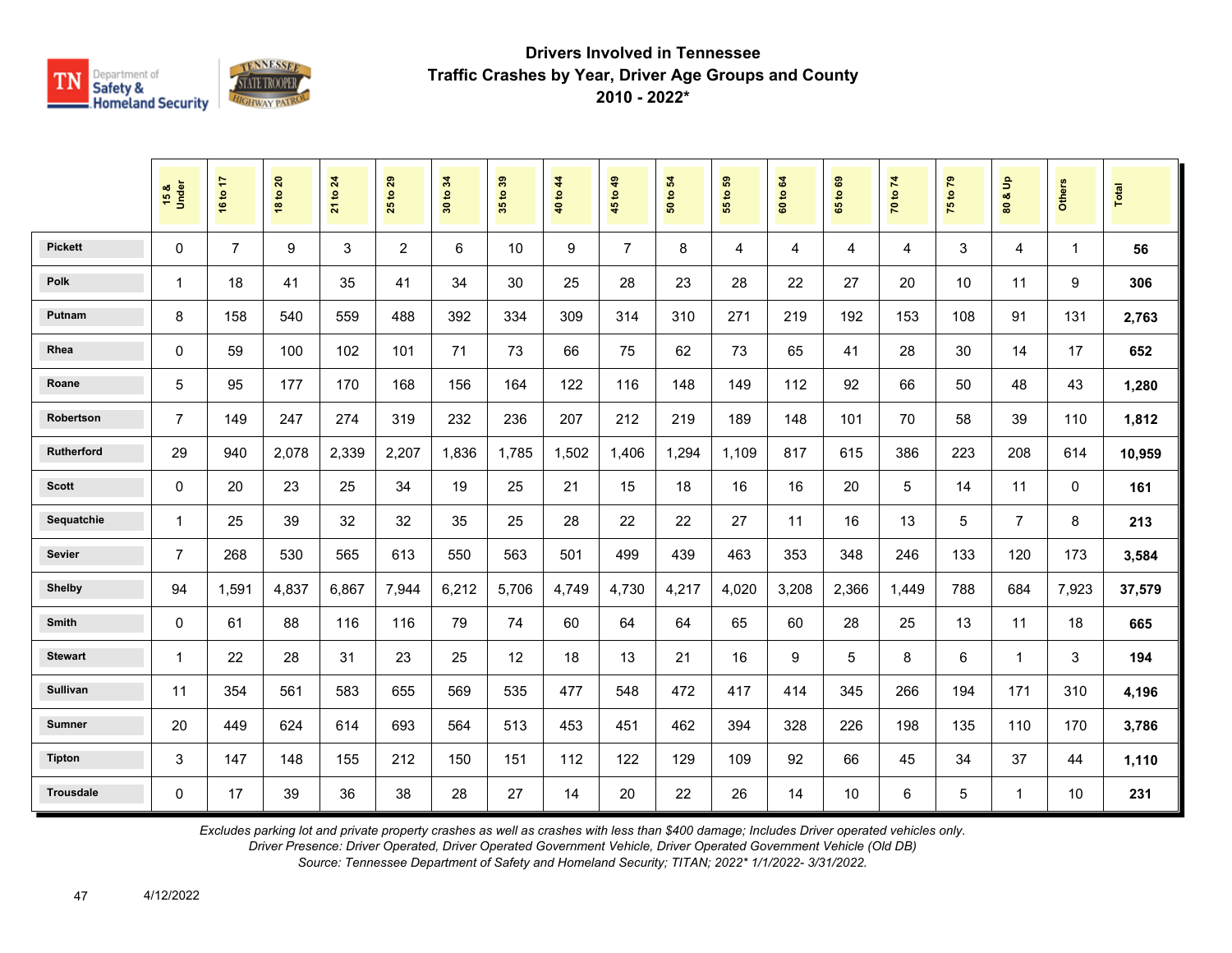

|                   | 15 &<br>Under | 16 to 17 | 18 to 20 | <b>21 to 24</b> | 29<br>$\tt{S}$<br>25 | 30 to 34 | 35 to 39 | $\frac{4}{3}$<br>40 to | $\overline{49}$<br>45 to - | 50 to 54 | <b>e</b><br>$\overline{5}$<br>55 | 64<br>$\mathtt{S}$<br>$\bf{60}$ | $\mathbf{69}$<br>$\mathbf{c}$<br>59 | 70 to 74       | 75 to 79       | $\frac{9}{2}$<br>οđ<br>80 | <b>Others</b> | Total   |
|-------------------|---------------|----------|----------|-----------------|----------------------|----------|----------|------------------------|----------------------------|----------|----------------------------------|---------------------------------|-------------------------------------|----------------|----------------|---------------------------|---------------|---------|
| <b>Unicoi</b>     | 0             | 35       | 43       | 41              | 58                   | 35       | 34       | 30                     | 31                         | 35       | 36                               | 22                              | 23                                  | 12             | 16             | 16                        | 12            | 358     |
| Union             | 2             | 19       | 29       | 33              | 27                   | 33       | 20       | 24                     | 18                         | 28       | 17                               | 24                              | 17                                  | 11             | $\overline{7}$ | 8                         | 4             | 210     |
| VanBuren          |               | 8        | 17       | 16              | 14                   | 14       | 16       | 21                     | 5                          | 20       | 8                                | 10                              | 10                                  | $\overline{2}$ | $\overline{7}$ | 4                         | 3             | 155     |
| Warren            | 5             | 95       | 140      | 140             | 138                  | 126      | 114      | 98                     | 100                        | 106      | 126                              | 84                              | 77                                  | 45             | 42             | 37                        | 27            | 973     |
| Washington        | 10            | 309      | 721      | 771             | 737                  | 599      | 525      | 468                    | 479                        | 444      | 382                              | 354                             | 279                                 | 205            | 137            | 145                       | 299           | 4,073   |
| Wayne             | $\mathbf{0}$  | 23       | 41       | 36              | 42                   | 28       | 40       | 22                     | 27                         | 19       | 22                               | 10                              | 14                                  | 14             | 4              | 9                         | 13            | 280     |
| Weakley           | 3             | 40       | 118      | 91              | 56                   | 63       | 37       | 34                     | 50                         | 58       | 56                               | 45                              | 24                                  | 28             | 22             | 17                        | 12            | 499     |
| White             |               | 49       | 66       | 79              | 72                   | 53       | 58       | 61                     | 62                         | 53       | 47                               | 35                              | 35                                  | 27             | 19             | 16                        | 5             | 528     |
| Williamson        | 18            | 671      | 758      | 848             | 1,019                | 954      | 916      | 836                    | 817                        | 722      | 638                              | 490                             | 316                                 | 215            | 128            | 123                       | 252           | 5,636   |
| Wilson            | 23            | 339      | 544      | 559             | 650                  | 564      | 485      | 471                    | 493                        | 444      | 411                              | 327                             | 241                                 | 139            | 101            | 65                        | 201           | 3,602   |
| <b>Total 2017</b> | 599           | 13,959   | 29,199   | 36,080          | 40,176               | 32,787   | 29,632   | 25,851                 | 25,994                     | 24,114   | 22,215                           | 18,117                          | 13,795                              | 9,357          | 6,049          | 5,450                     | 21,912        | 207,663 |

*Excludes parking lot and private property crashes as well as crashes with less than \$400 damage; Includes Driver operated vehicles only. Driver Presence: Driver Operated, Driver Operated Government Vehicle, Driver Operated Government Vehicle (Old DB) Source: Tennessee Department of Safety and Homeland Security; TITAN; 2022\* 1/1/2022- 3/31/2022.*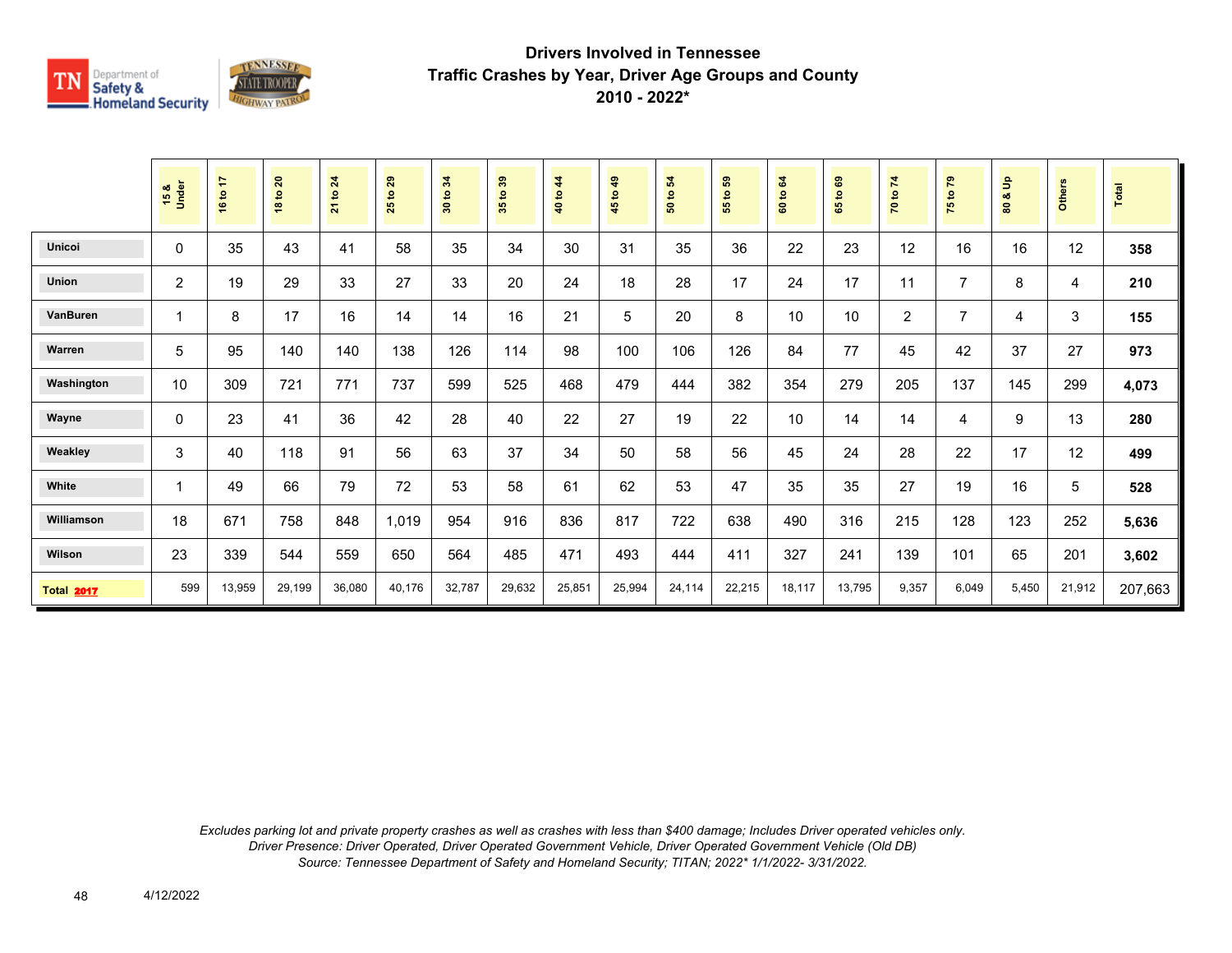

| 2 0 1 8         | 15 &<br>Under  | ÷<br>16 to | $\mathbf{20}$<br>18 to | 24<br>$\mathtt{S}$<br>$\overline{\mathbf{z}}$ | 29<br>$\mathbf{S}$<br>25 | 34<br>$\mathbf{e}$<br>$30^{\circ}$ | $39$<br>35 <sub>to</sub> | 44<br>40 to | 49<br>45 to    | 54<br>$\mathbf{e}$<br>${\tt s}$ | 59<br>$\mathbf{S}$<br>55 | 64<br>60 to    | $\mathbf{69}$<br>$\mathbf{e}$<br>59 | 74<br>70 to | $\mathbf{r}$<br>75 to | $\frac{9}{2}$<br>οð<br>$\pmb{\mathbb{S}}$ | Others                  | Total |
|-----------------|----------------|------------|------------------------|-----------------------------------------------|--------------------------|------------------------------------|--------------------------|-------------|----------------|---------------------------------|--------------------------|----------------|-------------------------------------|-------------|-----------------------|-------------------------------------------|-------------------------|-------|
| Anderson        | 6              | 141        | 264                    | 277                                           | 312                      | 269                                | 251                      | 222         | 250            | 202                             | 206                      | 183            | 153                                 | 107         | 83                    | 86                                        | 118                     | 1,931 |
| <b>Bedford</b>  | 10             | 128        | 197                    | 193                                           | 204                      | 154                                | 152                      | 118         | 120            | 121                             | 121                      | 101            | 68                                  | 54          | 33                    | 28                                        | 54                      | 1,239 |
| <b>Benton</b>   | 0              | 34         | 47                     | 52                                            | 54                       | 43                                 | 42                       | 38          | 42             | 42                              | 47                       | 37             | 39                                  | 26          | 15                    | 18                                        | 17                      | 406   |
| <b>Bledsoe</b>  | $\mathbf{1}$   | 9          | 12                     | 11                                            | 15                       | 18                                 | 16                       | 10          | $\overline{7}$ | 14                              | 6                        | $\overline{7}$ | 5                                   | 5           | 10                    | $\overline{7}$                            | $\overline{1}$          | 100   |
| <b>Blount</b>   | 9              | 281        | 445                    | 495                                           | 606                      | 500                                | 472                      | 399         | 458            | 411                             | 400                      | 369            | 296                                 | 239         | 163                   | 132                                       | 175                     | 3,377 |
| <b>Bradley</b>  | 8              | 258        | 451                    | 566                                           | 528                      | 442                                | 397                      | 349         | 350            | 339                             | 353                      | 261            | 229                                 | 165         | 130                   | 113                                       | 218                     | 3,130 |
| Campbell        | 2              | 65         | 130                    | 133                                           | 159                      | 125                                | 130                      | 117         | 133            | 131                             | 95                       | 94             | 88                                  | 70          | 46                    | 32                                        | 43                      | 1,026 |
| Cannon          | 2              | 27         | 36                     | 50                                            | 51                       | 32                                 | 33                       | 23          | 20             | 27                              | 28                       | 25             | 19                                  | 12          | 9                     | 8                                         | $\overline{7}$          | 296   |
| Carroll         | 4              | 43         | 55                     | 61                                            | 60                       | 55                                 | 42                       | 45          | 47             | 56                              | 38                       | 36             | 26                                  | 32          | 19                    | 13                                        | 9                       | 422   |
| Carter          | -1             | 96         | 194                    | 164                                           | 214                      | 172                                | 145                      | 109         | 143            | 144                             | 135                      | 112            | 93                                  | 86          | 47                    | 55                                        | 75                      | 1,263 |
| Cheatham        | 2              | 72         | 93                     | 119                                           | 159                      | 128                                | 119                      | 109         | 98             | 99                              | 85                       | 77             | 47                                  | 37          | 21                    | 20                                        | 49                      | 890   |
| <b>Chester</b>  | 0              | 37         | 46                     | 36                                            | 43                       | 37                                 | 30                       | 24          | 35             | 34                              | 26                       | 22             | 26                                  | 23          | 11                    | 3                                         | 20                      | 324   |
| Claiborne       | 0              | 32         | 80                     | 76                                            | 82                       | 65                                 | 45                       | 46          | 62             | 60                              | 64                       | 44             | 39                                  | 35          | 24                    | 24                                        | 12                      | 483   |
| Clay            | $\overline{c}$ | 9          | 8                      | $\overline{7}$                                | 12                       | 2                                  | 9                        | 5           | $\overline{7}$ | 4                               | $\overline{7}$           | 4              | 4                                   | 6           | 5                     | 4                                         | $\overline{\mathbf{1}}$ | 74    |
| Cocke           | 3              | 78         | 125                    | 133                                           | 167                      | 146                                | 131                      | 137         | 142            | 124                             | 136                      | 104            | 88                                  | 85          | 49                    | 37                                        | 66                      | 1,114 |
| Coffee          | 6              | 152        | 234                    | 229                                           | 272                      | 222                                | 191                      | 174         | 206            | 172                             | 186                      | 142            | 126                                 | 94          | 72                    | 63                                        | 60                      | 1,607 |
| <b>Crockett</b> | 4              | 23         | 22                     | 39                                            | 36                       | 36                                 | 37                       | 25          | 31             | 31                              | 24                       | 20             | 13                                  | 8           | $\overline{7}$        | 8                                         | 9                       | 254   |

*Excludes parking lot and private property crashes as well as crashes with less than \$400 damage; Includes Driver operated vehicles only.*

*Driver Presence: Driver Operated, Driver Operated Government Vehicle, Driver Operated Government Vehicle (Old DB)*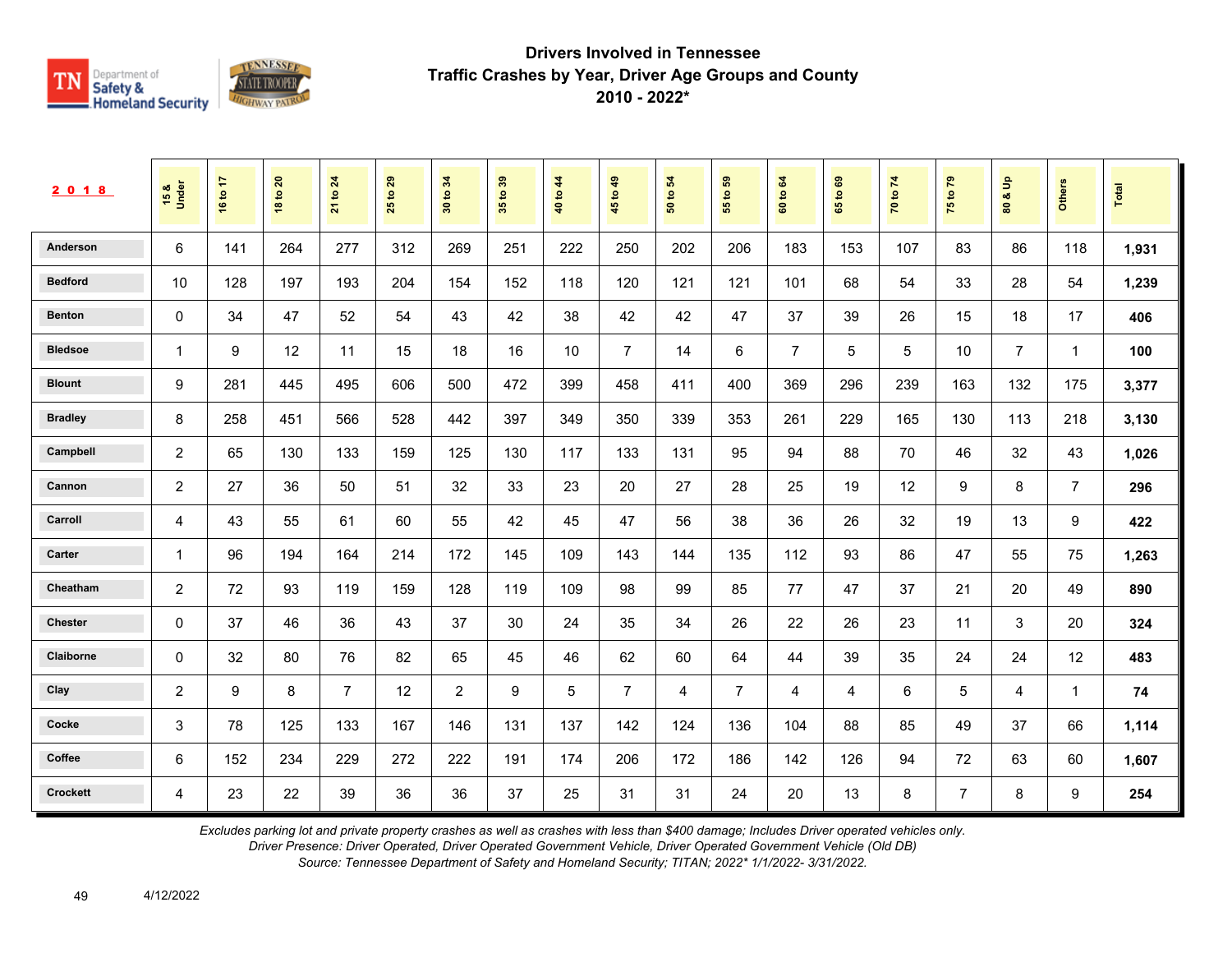

|                   | 15 &<br>Under  | 16 to 17 | <b>18 to 20</b> | 21 to 24 | 29<br>$\mathbf{e}$<br>25 | 30 to 34       | 35 to 39 | 40 to 44 | 45 to 49       | 50 to 54 | និ<br>$\mathbf{e}$<br>$\overline{5}$ | to 64<br>$\ddot{\mathbf{S}}$ | 65 to 69 | 70 to 74       | 75 to 79 | $\frac{a}{b}$<br>øð<br>$\mathbf{S}$ | Others | Total  |
|-------------------|----------------|----------|-----------------|----------|--------------------------|----------------|----------|----------|----------------|----------|--------------------------------------|------------------------------|----------|----------------|----------|-------------------------------------|--------|--------|
| <b>Cumberland</b> | 2              | 100      | 204             | 192      | 201                      | 162            | 157      | 156      | 178            | 150      | 155                                  | 102                          | 121      | 99             | 83       | 78                                  | 49     | 1,472  |
| <b>Davidson</b>   | 74             | 1,123    | 3,559           | 6,290    | 8,181                    | 6,535          | 5,704    | 4,518    | 4,398          | 3,947    | 3,704                                | 2,888                        | 1,854    | 1,123          | 638      | 569                                 | 5,797  | 33,368 |
| <b>Decatur</b>    | 4              | 27       | 29              | 32       | 38                       | 22             | 37       | 26       | 29             | 35       | 16                                   | 23                           | 16       | 14             | 6        | $\,6\,$                             | 10     | 257    |
| <b>DeKalb</b>     | $\mathbf{1}$   | 16       | 36              | 58       | 55                       | 44             | 26       | 35       | 31             | 37       | 24                                   | 31                           | 15       | 17             | 6        | 5                                   | 4      | 340    |
| <b>Dickson</b>    | 3              | 131      | 216             | 240      | 240                      | 249            | 178      | 161      | 163            | 181      | 163                                  | 124                          | 97       | 74             | 46       | 37                                  | 61     | 1,479  |
| <b>Dyer</b>       | 4              | 68       | 125             | 133      | 132                      | 122            | 97       | 88       | 84             | 88       | 86                                   | 64                           | 65       | 38             | 30       | 30                                  | 32     | 807    |
| <b>Fayette</b>    | 3              | 38       | 62              | 79       | 86                       | 100            | 72       | 73       | 60             | 64       | 60                                   | 54                           | 43       | 29             | 19       | 23                                  | 41     | 574    |
| <b>Fentress</b>   | 3              | 18       | 50              | 36       | 47                       | 32             | 29       | 39       | 31             | 44       | 33                                   | 13                           | 25       | 17             | 18       | 9                                   | 4      | 309    |
| <b>Franklin</b>   | $\mathbf{1}$   | 65       | 95              | 94       | 111                      | 98             | 79       | 88       | 70             | 76       | 65                                   | 67                           | 46       | 44             | 41       | 31                                  | 14     | 711    |
| Gibson            | 5              | 54       | 94              | 95       | 92                       | 83             | 83       | 73       | 75             | 70       | 67                                   | 60                           | 52       | 43             | 23       | 24                                  | 10     | 635    |
| <b>Giles</b>      | $\overline{c}$ | 63       | 113             | 114      | 125                      | 99             | 105      | 79       | 72             | 69       | 73                                   | 83                           | 45       | 46             | 34       | 23                                  | 33     | 826    |
| Grainger          | 4              | 33       | 41              | 33       | 38                       | 31             | 36       | 26       | 32             | 33       | 29                                   | 30                           | 28       | 14             | 12       | 13                                  | 15     | 303    |
| Greene            | $\overline{7}$ | 166      | 276             | 234      | 274                      | 214            | 218      | 172      | 185            | 209      | 193                                  | 153                          | 125      | 126            | 87       | 87                                  | 81     | 1,792  |
| Grundy            | $\Omega$       | 10       | 28              | 33       | 31                       | 32             | 31       | 30       | 26             | 24       | 37                                   | 22                           | 19       | 11             | 9        | 14                                  | 14     | 246    |
| Hamblen           | 10             | 170      | 259             | 252      | 265                      | 207            | 210      | 206      | 191            | 191      | 165                                  | 146                          | 117      | 117            | 86       | 61                                  | 145    | 1,628  |
| <b>Hamilton</b>   | 34             | 833      | 1,841           | 2,593    | 2,816                    | 2,303          | 2,022    | 1,729    | 1,749          | 1,686    | 1,611                                | 1,316                        | 994      | 769            | 500      | 410                                 | 1,668  | 14,219 |
| <b>Hancock</b>    | $\mathbf 0$    | 8        | 9               | 10       | $\overline{7}$           | $\overline{7}$ | 14       | 5        | $\overline{7}$ | 18       | 10                                   | 8                            | 13       | $\overline{2}$ | 4        | $\mathbf{1}$                        | 3      | 86     |

*Excludes parking lot and private property crashes as well as crashes with less than \$400 damage; Includes Driver operated vehicles only.*

*Driver Presence: Driver Operated, Driver Operated Government Vehicle, Driver Operated Government Vehicle (Old DB)*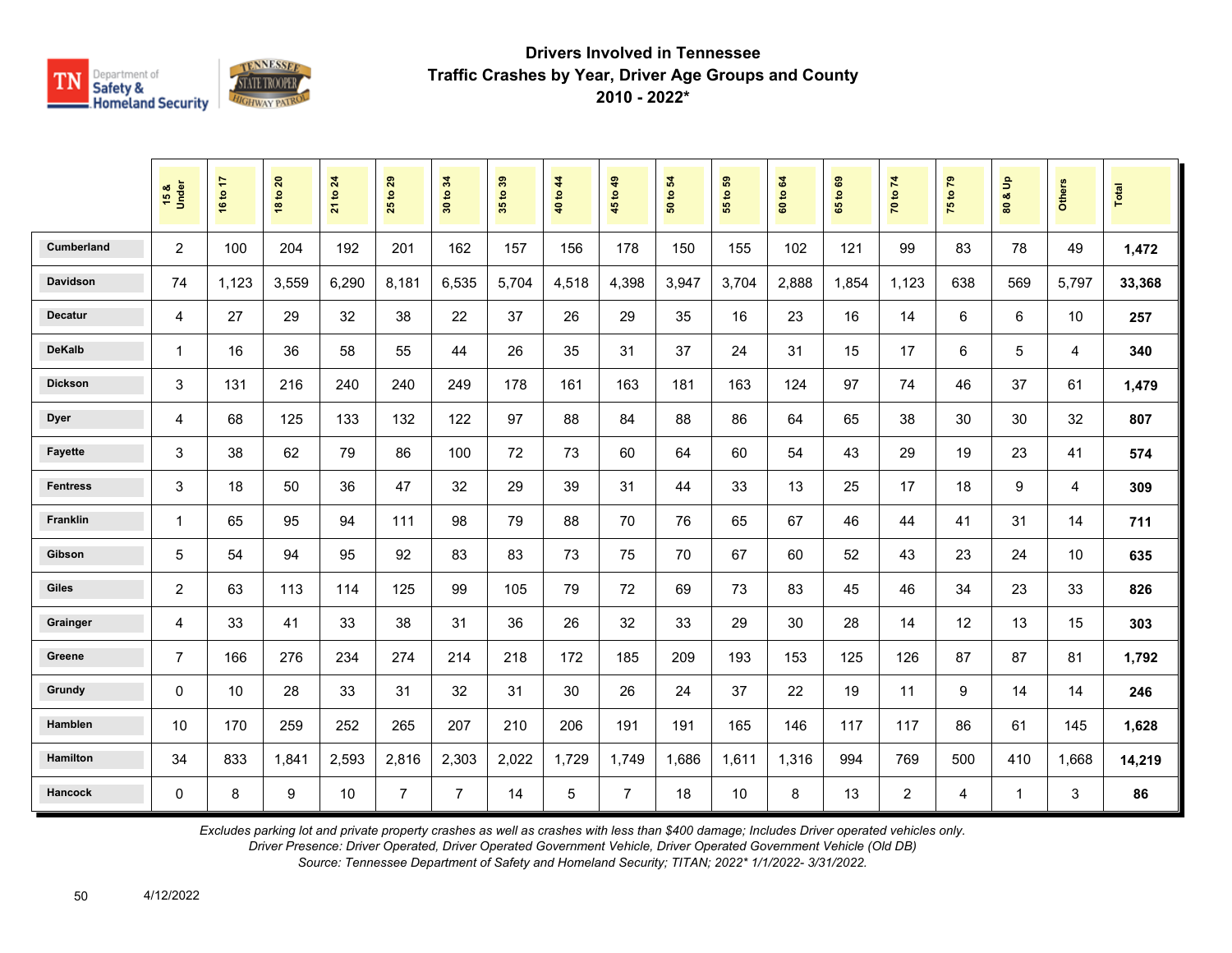

|                  | 15 &<br>Under  | 16 to 17       | <b>18 to 20</b> | 24<br>$\overline{5}$<br>$\overline{21}$ | 29<br>$\overline{5}$<br>25 | 34<br>$\mathbf{S}$<br>$30\,$ | 35 to 39 | to $44$<br>$\frac{1}{4}$ | 45 to 49 | $\boldsymbol{54}$<br>$\mathfrak{S}$<br>$\overline{5}$ | G,<br>$\overline{\mathbf{e}}$<br>55 | to 64<br>$\ddot{\mathbf{S}}$ | $\mathbf{63}$<br>$\mathbf{S}$<br>59 | 70 to 74       | 75 to 79       | $\frac{9}{2}$<br>oð.<br>80 | <b>Others</b>  | Total  |
|------------------|----------------|----------------|-----------------|-----------------------------------------|----------------------------|------------------------------|----------|--------------------------|----------|-------------------------------------------------------|-------------------------------------|------------------------------|-------------------------------------|----------------|----------------|----------------------------|----------------|--------|
| Hardeman         | 3              | 28             | 68              | 65                                      | 66                         | 66                           | 61       | 43                       | 49       | 58                                                    | 52                                  | 35                           | 29                                  | 25             | 12             | 9                          | 15             | 496    |
| Hardin           | 3              | 61             | 95              | 87                                      | 89                         | 58                           | 71       | 68                       | 66       | 89                                                    | 74                                  | 67                           | 73                                  | 42             | 35             | 24                         | 28             | 698    |
| <b>Hawkins</b>   | $\mathbf{1}$   | 61             | 109             | 93                                      | 124                        | 84                           | 77       | 86                       | 84       | 90                                                    | 65                                  | 64                           | 47                                  | 49             | 38             | 26                         | 32             | 770    |
| Haywood          | 3              | 22             | 53              | 63                                      | 98                         | 75                           | 80       | 59                       | 57       | 64                                                    | 62                                  | 57                           | 41                                  | 22             | 17             | 13                         | 31             | 540    |
| Henderson        | 4              | 85             | 121             | 122                                     | 116                        | 109                          | 107      | 114                      | 96       | 90                                                    | 102                                 | 88                           | 60                                  | 49             | 33             | 30                         | 44             | 897    |
| Henry            | $\overline{4}$ | 46             | 62              | 63                                      | 67                         | 68                           | 56       | 56                       | 50       | 62                                                    | 64                                  | 32                           | 47                                  | 40             | 15             | 20                         | 15             | 497    |
| Hickman          | $\overline{c}$ | 30             | 72              | 80                                      | 70                         | 64                           | 71       | 71                       | 65       | 62                                                    | 72                                  | 41                           | 41                                  | 25             | 15             | 16                         | 41             | 559    |
| Houston          | $\overline{c}$ | 13             | 21              | 23                                      | 15                         | 16                           | 17       | 24                       | 9        | 10                                                    | 6                                   | 8                            | 9                                   | 5              | 4              | 3                          | $\mathbf 0$    | 142    |
| <b>Humphreys</b> | $\mathbf{1}$   | 18             | 42              | 46                                      | 60                         | 50                           | 46       | 42                       | 39       | 45                                                    | 40                                  | 32                           | 28                                  | 19             | 8              | 14                         | 19             | 364    |
| Jackson          | $\Omega$       | $\overline{7}$ | 13              | 18                                      | 25                         | 14                           | 9        | $\overline{7}$           | 15       | 11                                                    | $\overline{7}$                      | 12                           | $\overline{7}$                      | $\overline{7}$ | 8              | 3                          | $\mathbf{1}$   | 120    |
| Jefferson        | 3              | 96             | 190             | 182                                     | 172                        | 143                          | 166      | 118                      | 151      | 125                                                   | 128                                 | 104                          | 80                                  | 78             | 39             | 28                         | 47             | 1,135  |
| Johnson          | $\mathbf 1$    | 21             | 38              | 44                                      | 49                         | 43                           | 41       | 35                       | 59       | 33                                                    | 36                                  | 41                           | 30                                  | 24             | 18             | 17                         | 13             | 400    |
| Knox             | 28             | 939            | 2,197           | 2,774                                   | 2,914                      | 2,371                        | 2,165    | 1,934                    | 1,975    | 1,767                                                 | 1,768                               | 1,407                        | 1,064                               | 841            | 481            | 449                        | 1,450          | 14,540 |
| Lake             | $\Omega$       | 9              | $\overline{7}$  | $\overline{7}$                          | 3                          | 4                            | 3        | 4                        | 9        | 4                                                     | 3                                   | 5                            | 3                                   | 6              | $\mathbf 0$    | $\mathbf{1}$               | 0              | 48     |
| Lauderdale       | $\overline{2}$ | 38             | 66              | 48                                      | 65                         | 52                           | 39       | 39                       | 48       | 40                                                    | 45                                  | 43                           | 23                                  | 17             | 13             | 12                         | 15             | 413    |
| Lawrence         | $\overline{2}$ | 84             | 114             | 97                                      | 126                        | 94                           | 101      | 80                       | 78       | 100                                                   | 77                                  | 65                           | 69                                  | 58             | 48             | 35                         | 27             | 806    |
| Lewis            | $\mathbf{1}$   | 21             | 28              | 25                                      | 25                         | 27                           | 27       | 18                       | 20       | 24                                                    | 11                                  | 15                           | 8                                   | 9              | $\overline{7}$ | 6                          | $\overline{4}$ | 200    |

*Excludes parking lot and private property crashes as well as crashes with less than \$400 damage; Includes Driver operated vehicles only.*

*Driver Presence: Driver Operated, Driver Operated Government Vehicle, Driver Operated Government Vehicle (Old DB)*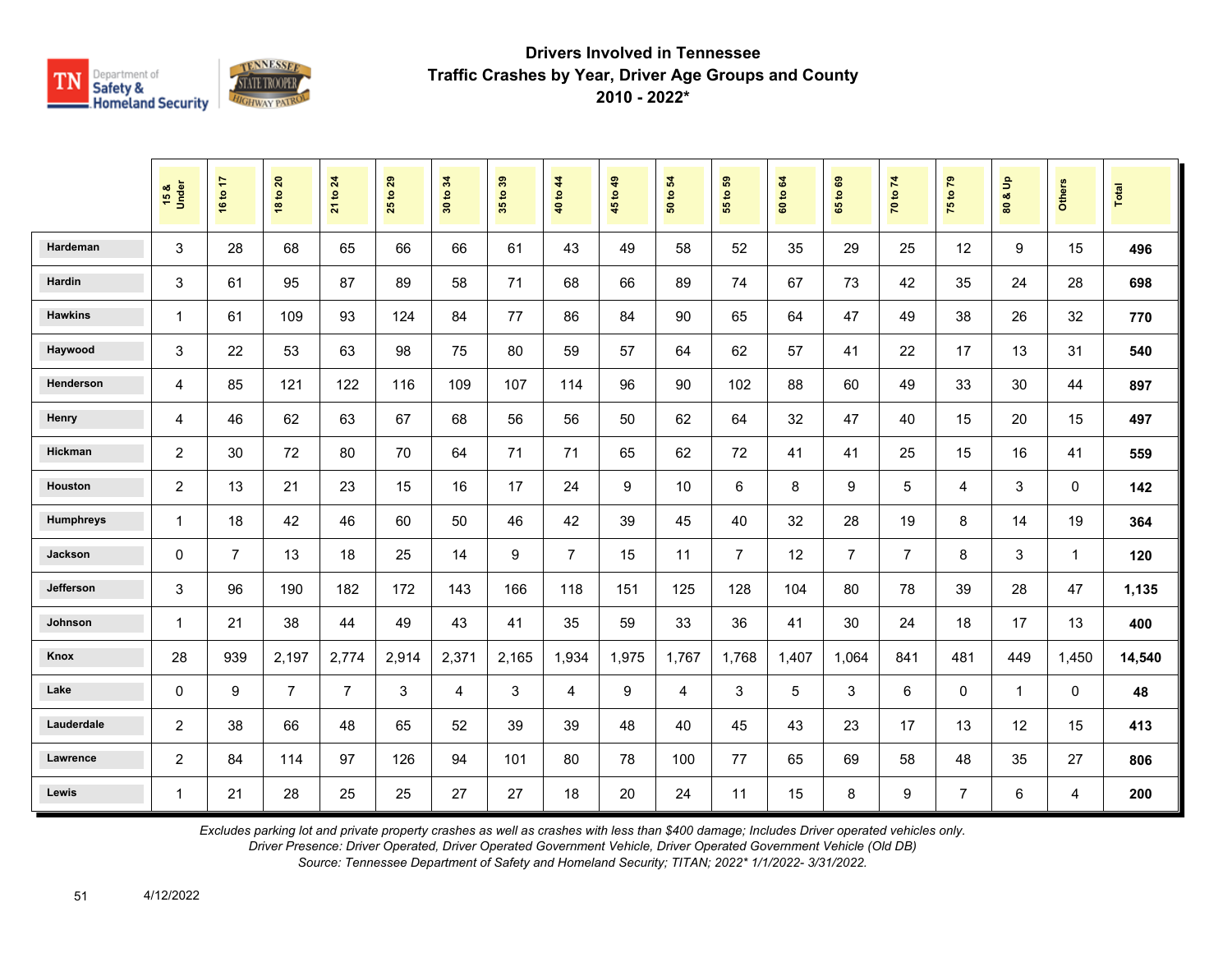

|                 | 15 &<br>Under  | 16 to 17       | <b>18 to 20</b> | 21 to 24         | $t$ o 29<br>25 | 34<br>$\mathbf{S}$<br>$\overline{30}$ | 35 to 39       | 40 to 44 | 45 to 49 | $\mathbf{5}$<br>50 to | $t_0$ 59<br>$\overline{5}$ | 60 to 64 | 1069<br>$65^{\circ}$ | 70 to 74 | 75 to 79       | $\frac{9}{2}$<br>οð<br>80 | <b>Others</b>  | Total |
|-----------------|----------------|----------------|-----------------|------------------|----------------|---------------------------------------|----------------|----------|----------|-----------------------|----------------------------|----------|----------------------|----------|----------------|---------------------------|----------------|-------|
| Lincoln         | 1              | 90             | 96              | 98               | 97             | 91                                    | 84             | 68       | 81       | 71                    | 61                         | 65       | 55                   | 45       | 27             | 35                        | 36             | 747   |
| Loudon          | $\overline{c}$ | 94             | 198             | 198              | 229            | 176                                   | 208            | 168      | 161      | 145                   | 183                        | 154      | 136                  | 117      | 80             | 61                        | 85             | 1,494 |
| Macon           | $\mathbf{1}$   | 37             | 53              | 46               | 56             | 36                                    | 36             | 36       | 34       | 27                    | 21                         | 20       | 14                   | 18       | 8              | 19                        | 5              | 292   |
| <b>Madison</b>  | 14             | 239            | 557             | 677              | 726            | 640                                   | 565            | 511      | 524      | 488                   | 476                        | 382      | 293                  | 218      | 146            | 131                       | 331            | 4,001 |
| <b>Marion</b>   | $\mathbf{1}$   | 26             | 97              | 95               | 101            | 105                                   | 87             | 80       | 88       | 68                    | 81                         | 64       | 48                   | 43       | 22             | 23                        | 35             | 706   |
| <b>Marshall</b> | 4              | 71             | 102             | 106              | 98             | 92                                    | 91             | 83       | 72       | 83                    | 80                         | 67       | 49                   | 33       | 27             | 23                        | 29             | 763   |
| <b>Maury</b>    | $\overline{7}$ | 219            | 380             | 436              | 456            | 409                                   | 385            | 322      | 281      | 268                   | 276                        | 252      | 218                  | 126      | 86             | 80                        | 163            | 2,689 |
| <b>McMinn</b>   | $\overline{2}$ | 102            | 192             | 219              | 199            | 197                                   | 194            | 154      | 217      | 174                   | 148                        | 112      | 102                  | 100      | 71             | 64                        | 74             | 1,498 |
| <b>McNairy</b>  | $\overline{c}$ | 56             | 51              | 66               | 75             | 60                                    | 51             | 59       | 59       | 52                    | 51                         | 48       | 33                   | 27       | 22             | 25                        | 22             | 546   |
| <b>Meigs</b>    | 0              | 20             | 25              | 13               | 14             | 25                                    | 13             | 22       | 15       | 18                    | 12                         | 11       | 10                   | 8        | $\overline{1}$ | 3                         | 3              | 151   |
| <b>Monroe</b>   | 1              | 77             | 129             | 127              | 119            | 125                                   | 115            | 99       | 109      | 108                   | 106                        | 77       | 66                   | 81       | 41             | 29                        | 26             | 863   |
| Montgomery      | 12             | 422            | 1,115           | 1,345            | 1,348          | 1,174                                 | 960            | 738      | 698      | 614                   | 562                        | 490      | 293                  | 209      | 135            | 113                       | 503            | 6,240 |
| <b>Moore</b>    | $\Omega$       | 19             | 19              | 14               | 22             | 24                                    | 13             | 10       | 17       | $\overline{7}$        | 9                          | 10       | 9                    | 5        | $\overline{2}$ | 3                         | $\overline{2}$ | 131   |
| Morgan          | 0              | 10             | 26              | 24               | 20             | 19                                    | 23             | 23       | 15       | 15                    | 18                         | 16       | 8                    | 8        | 5              | 4                         | 9              | 172   |
| Obion           | $\mathbf{1}$   | 53             | 84              | 78               | 101            | 75                                    | 71             | 76       | 76       | 56                    | 61                         | 62       | 55                   | 28       | 29             | 22                        | 21             | 628   |
| Overton         | $\overline{c}$ | 42             | 72              | 58               | 69             | 42                                    | 41             | 52       | 46       | 43                    | 42                         | 32       | 35                   | 25       | 36             | 15                        | 11             | 441   |
| Perry           | 0              | $\overline{7}$ | 12              | $\boldsymbol{9}$ | 18             | 6                                     | $\overline{4}$ | 9        | 3        | 9                     | 9                          | 3        | 5                    | 4        | $\mathbf 0$    | $\mathbf{1}$              | $\overline{a}$ | 82    |

*Excludes parking lot and private property crashes as well as crashes with less than \$400 damage; Includes Driver operated vehicles only.*

*Driver Presence: Driver Operated, Driver Operated Government Vehicle, Driver Operated Government Vehicle (Old DB)*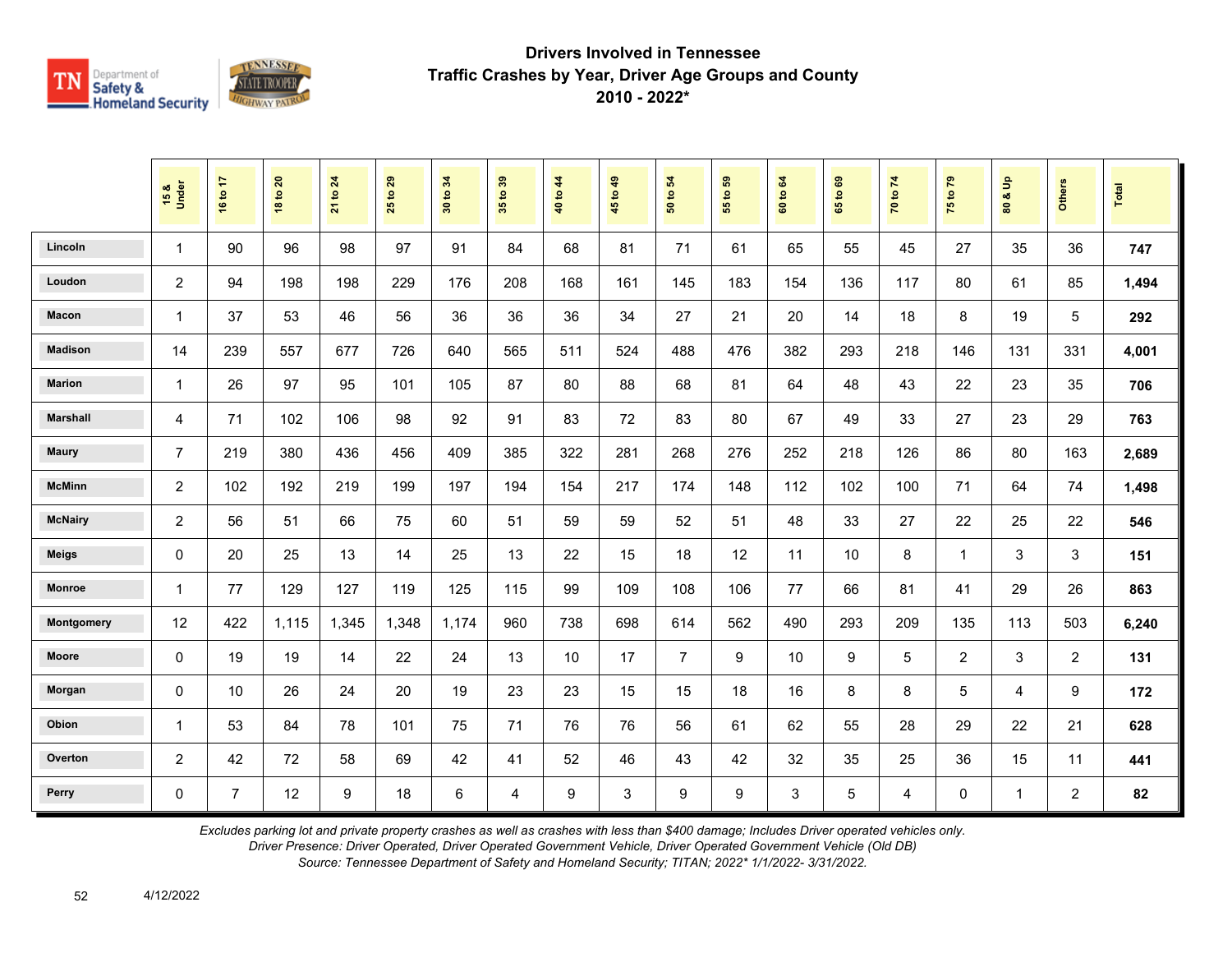

|                  | 15 &<br>Under  | 16 to 17 | <b>18 to 20</b> | 21 to 24 | 29<br>$\mathbf{e}$<br>25 <sub>1</sub> | 34<br>30 to | 35 to 39 | 40 to 44 | 45 to 49 | 54<br>50 to | $t_0$ 59<br>$\overline{55}$ | 64<br>60 to | $\mathbf{63}$<br>$\mathbf{e}$<br>65 | 70 to 74 | 75 to 79       | $\mathbf{e}$<br>οð<br>$\overline{\mathbf{8}}$ | <b>Others</b> | <b>Total</b> |
|------------------|----------------|----------|-----------------|----------|---------------------------------------|-------------|----------|----------|----------|-------------|-----------------------------|-------------|-------------------------------------|----------|----------------|-----------------------------------------------|---------------|--------------|
| <b>Pickett</b>   | $\mathbf{1}$   | 9        | $\overline{7}$  | 3        | 8                                     | 4           | 12       | 6        | 10       | 5           | 6                           | 10          | 6                                   | 3        | $\overline{4}$ | 3                                             | $\Omega$      | 71           |
| <b>Polk</b>      | 3              | 14       | 34              | 44       | 35                                    | 29          | 32       | 23       | 30       | 43          | 23                          | 20          | 19                                  | 12       | 14             | 12                                            | 5             | 291          |
| Putnam           | 8              | 182      | 571             | 517      | 462                                   | 380         | 336      | 280      | 305      | 293         | 275                         | 239         | 209                                 | 172      | 106            | 88                                            | 121           | 2,715        |
| Rhea             | $\Omega$       | 54       | 89              | 89       | 103                                   | 77          | 66       | 75       | 77       | 83          | 83                          | 52          | 45                                  | 41       | 29             | 23                                            | 18            | 675          |
| Roane            | 4              | 91       | 210             | 184      | 172                                   | 192         | 127      | 126      | 140      | 138         | 157                         | 133         | 118                                 | 82       | 47             | 39                                            | 45            | 1,347        |
| Robertson        | $\overline{7}$ | 115      | 228             | 290      | 289                                   | 258         | 260      | 214      | 192      | 186         | 188                         | 144         | 92                                  | 65       | 45             | 28                                            | 115           | 1,756        |
| Rutherford       | 30             | 909      | 1,975           | 2,169    | 2,171                                 | 1.860       | 1.708    | 1.493    | 1,379    | 1,220       | 1,064                       | 818         | 599                                 | 424      | 240            | 194                                           | 663           | 10,709       |
| <b>Scott</b>     | 3              | 22       | 24              | 26       | 27                                    | 21          | 30       | 18       | 28       | 16          | 10                          | 15          | 12                                  | 9        | 5              | 4                                             | 4             | 168          |
| Sequatchie       | 2              | 23       | 44              | 33       | 33                                    | 30          | 31       | 24       | 21       | 29          | 22                          | 22          | 15                                  | 17       | 10             | 8                                             | 6             | 251          |
| Sevier           | 10             | 237      | 457             | 541      | 635                                   | 544         | 492      | 446      | 509      | 426         | 447                         | 401         | 328                                 | 277      | 169            | 113                                           | 183           | 3,560        |
| <b>Shelby</b>    | 68             | 1,510    | 4,763           | 6,905    | 8,247                                 | 6,742       | 5,910    | 4,970    | 5,040    | 4,363       | 4,075                       | 3,356       | 2,417                               | 1,581    | 934            | 741                                           | 8,561         | 39,256       |
| Smith            | 4              | 54       | 101             | 93       | 98                                    | 78          | 71       | 56       | 64       | 69          | 65                          | 58          | 27                                  | 38       | 18             | 13                                            | 27            | 685          |
| <b>Stewart</b>   | $\overline{2}$ | 14       | 38              | 29       | 28                                    | 24          | 23       | 20       | 22       | 32          | 30                          | 19          | 8                                   | 5        | $\overline{7}$ | 5                                             | 5             | 236          |
| Sullivan         | 8              | 293      | 573             | 546      | 636                                   | 571         | 480      | 510      | 542      | 496         | 474                         | 417         | 351                                 | 266      | 206            | 201                                           | 311           | 4,163        |
| <b>Sumner</b>    | 8              | 392      | 565             | 593      | 665                                   | 538         | 563      | 484      | 504      | 422         | 409                         | 363         | 266                                 | 225      | 136            | 115                                           | 177           | 3,802        |
| <b>Tipton</b>    | $\overline{7}$ | 109      | 170             | 167      | 189                                   | 143         | 137      | 111      | 107      | 105         | 85                          | 86          | 66                                  | 61       | 36             | 26                                            | 47            | 1,055        |
| <b>Trousdale</b> | $\Omega$       | 16       | 34              | 46       | 46                                    | 39          | 34       | 22       | 24       | 29          | 23                          | 21          | 9                                   | 8        | 3              | 5                                             | 6             | 267          |

*Excludes parking lot and private property crashes as well as crashes with less than \$400 damage; Includes Driver operated vehicles only.*

*Driver Presence: Driver Operated, Driver Operated Government Vehicle, Driver Operated Government Vehicle (Old DB)*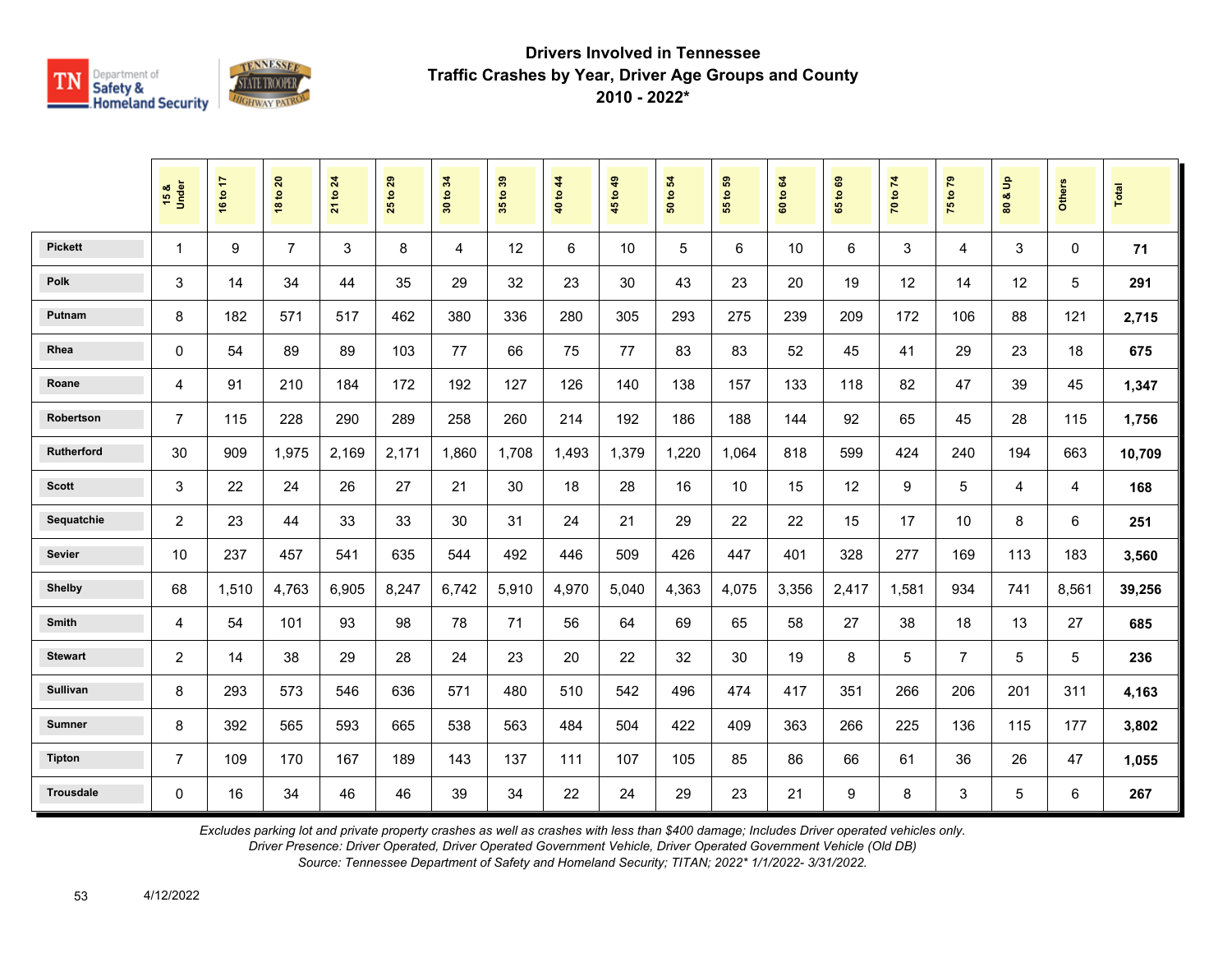

|                   | 15 &<br>Under  | 16 to 17 | 18 to 20 | 21 to 24 | 29<br>$\mathbf{e}$<br>25 | 34<br>30 to | 35 to 39 | $4\overline{4}$<br>40 to | 49<br>45 to | 50 to 54       | S.<br>$\mathbf{c}$<br>55 | 64<br>$\mathtt{S}$<br>$\ddot{\mathbf{s}}$ | ${\bf \hat{e}}$<br>$\overline{a}$<br>59 | 70 to 74 | 75 to 79 | $\frac{9}{2}$<br>ಯ<br>$\tt{S}$ | Others                  | Total   |
|-------------------|----------------|----------|----------|----------|--------------------------|-------------|----------|--------------------------|-------------|----------------|--------------------------|-------------------------------------------|-----------------------------------------|----------|----------|--------------------------------|-------------------------|---------|
| <b>Unicoi</b>     | -1             | 24       | 48       | 30       | 43                       | 38          | 43       | 37                       | 38          | 25             | 29                       | 28                                        | 22                                      | 20       | 15       | 13                             | 8                       | 354     |
| <b>Union</b>      | $\mathbf 0$    | 14       | 30       | 39       | 32                       | 26          | 25       | 21                       | 16          | 29             | 22                       | 20                                        | 12                                      | 12       | 6        | 9                              | 4                       | 208     |
| <b>VanBuren</b>   | 0              | 8        | 10       | 13       | 18                       | 15          | 14       | 10                       | 13          | $\overline{7}$ | 9                        | 8                                         | 6                                       | 6        | 3        | 1                              | $\overline{\mathbf{1}}$ | 126     |
| Warren            | 5              | 68       | 125      | 116      | 120                      | 123         | 102      | 102                      | 91          | 96             | 99                       | 72                                        | 62                                      | 47       | 33       | 36                             | 28                      | 896     |
| Washington        | 15             | 274      | 626      | 771      | 707                      | 589         | 539      | 477                      | 469         | 451            | 445                      | 353                                       | 309                                     | 276      | 181      | 112                            | 283                     | 4,154   |
| Wayne             | $\mathbf{0}$   | 22       | 39       | 25       | 36                       | 36          | 27       | 30                       | 16          | 17             | 15                       | 12                                        | 12                                      | 14       | 8        | 5                              | $\overline{7}$          | 261     |
| Weakley           | $\overline{c}$ | 46       | 109      | 91       | 76                       | 60          | 58       | 49                       | 48          | 42             | 35                       | 41                                        | 27                                      | 22       | 14       | 19                             | 17                      | 495     |
| White             | 2              | 40       | 52       | 54       | 65                       | 45          | 52       | 52                       | 51          | 40             | 49                       | 47                                        | 36                                      | 19       | 17       | 22                             | 8                       | 457     |
| Williamson        | 17             | 678      | 804      | 793      | 1,045                    | 868         | 948      | 839                      | 816         | 673            | 639                      | 481                                       | 345                                     | 263      | 135      | 135                            | 251                     | 5,620   |
| Wilson            | 13             | 301      | 539      | 544      | 591                      | 534         | 528      | 432                      | 460         | 386            | 375                      | 287                                       | 215                                     | 152      | 97       | 67                             | 238                     | 3,440   |
| <b>Total 2018</b> | 547            | 13,090   | 28,245   | 35,356   | 40,122                   | 33,284      | 30,066   | 25,689                   | 25,910      | 23,574         | 22,409                   | 18,326                                    | 13,755                                  | 10,195   | 6,433    | 5,466                          | 23,193                  | 208,075 |

*Excludes parking lot and private property crashes as well as crashes with less than \$400 damage; Includes Driver operated vehicles only. Driver Presence: Driver Operated, Driver Operated Government Vehicle, Driver Operated Government Vehicle (Old DB) Source: Tennessee Department of Safety and Homeland Security; TITAN; 2022\* 1/1/2022- 3/31/2022.*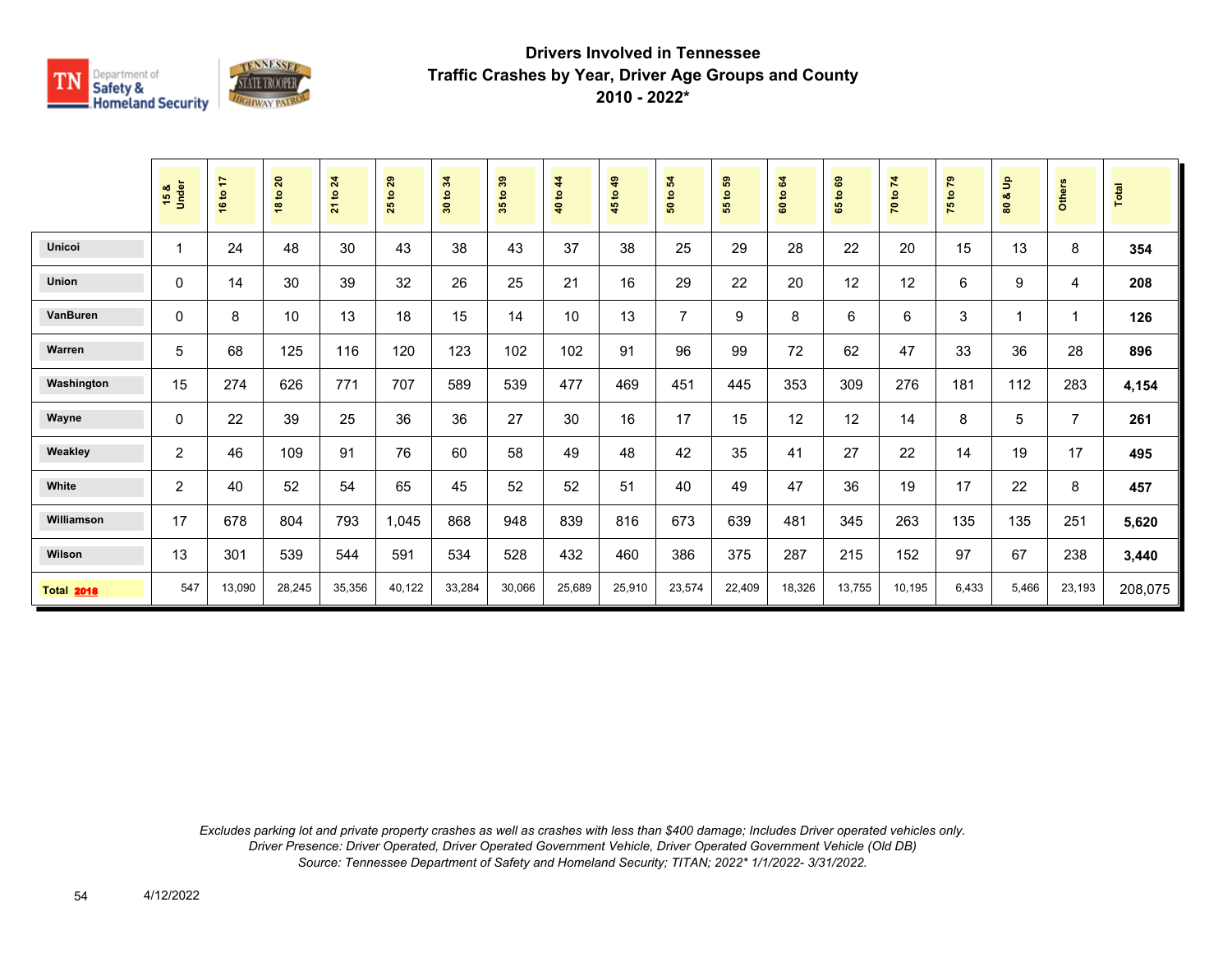

| 2 0 1 9         | 15 &<br>Under           | ÷<br>16 to     | $\overline{20}$<br>18 to | 24<br>$\overline{5}$<br>$\overline{21}$ | 29<br>$\mathbf{e}$<br>25 | 34<br>$\mathbf{e}$<br>$\overline{\mathbf{30}}$ | $t_0$ 39<br>$35^{\circ}$ | 44<br>$\overline{5}$<br>$\overline{\mathbf{a}}$ | 49<br>$\ddot{\mathbf{S}}$<br>45 | $\boldsymbol{54}$<br>$\mathtt{S}$<br>${\tt s}$ | 59<br>$\tt{S}$<br>55 | 64<br>$\overline{5}$<br>$\tt G$ | ශී<br>$\mathbf{S}$<br>65 | 70 to 74 | $\mathbf{r}$<br>$\mathbf{S}$<br>$\frac{1}{2}$ | $\frac{9}{2}$<br>oð.<br>$\pmb{\mathsf{s}}$ | Others         | <b>Total</b> |
|-----------------|-------------------------|----------------|--------------------------|-----------------------------------------|--------------------------|------------------------------------------------|--------------------------|-------------------------------------------------|---------------------------------|------------------------------------------------|----------------------|---------------------------------|--------------------------|----------|-----------------------------------------------|--------------------------------------------|----------------|--------------|
| Anderson        | 9                       | 135            | 243                      | 238                                     | 315                      | 261                                            | 228                      | 206                                             | 251                             | 236                                            | 228                  | 186                             | 176                      | 108      | 84                                            | 70                                         | 112            | 1,901        |
| <b>Bedford</b>  | 11                      | 105            | 224                      | 167                                     | 182                      | 170                                            | 180                      | 113                                             | 125                             | 122                                            | 111                  | 111                             | 69                       | 70       | 44                                            | 42                                         | 64             | 1,244        |
| <b>Benton</b>   | $\overline{\mathbf{1}}$ | 21             | 31                       | 62                                      | 46                       | 42                                             | 34                       | 47                                              | 42                              | 48                                             | 40                   | 41                              | 27                       | 21       | 12                                            | 17                                         | 23             | 376          |
| <b>Bledsoe</b>  | $\overline{\mathbf{1}}$ | 6              | 12                       | 9                                       | 14                       | 14                                             | 9                        | 13                                              | 5                               | 15                                             | 8                    | $\overline{7}$                  | 8                        | 4        | $\overline{7}$                                | 3                                          | $\overline{c}$ | 87           |
| <b>Blount</b>   | 17                      | 281            | 482                      | 500                                     | 547                      | 466                                            | 434                      | 386                                             | 387                             | 393                                            | 371                  | 305                             | 297                      | 212      | 163                                           | 133                                        | 188            | 3,241        |
| <b>Bradley</b>  | 9                       | 220            | 479                      | 494                                     | 508                      | 470                                            | 409                      | 366                                             | 393                             | 380                                            | 342                  | 264                             | 220                      | 190      | 143                                           | 128                                        | 168            | 3,091        |
| Campbell        | 8                       | 46             | 129                      | 123                                     | 150                      | 129                                            | 119                      | 141                                             | 142                             | 122                                            | 89                   | 116                             | 72                       | 73       | 44                                            | 42                                         | 33             | 996          |
| Cannon          | 0                       | 28             | 37                       | 35                                      | 44                       | 38                                             | 29                       | 30                                              | 25                              | 25                                             | 24                   | 23                              | 16                       | 6        | $\overline{7}$                                | 11                                         | 5              | 273          |
| Carroll         | 2                       | 43             | 67                       | 45                                      | 53                       | 45                                             | 46                       | 42                                              | 37                              | 38                                             | 35                   | 34                              | 30                       | 26       | 19                                            | 16                                         | 14             | 406          |
| Carter          | 3                       | 102            | 166                      | 149                                     | 176                      | 144                                            | 116                      | 121                                             | 133                             | 105                                            | 104                  | 98                              | 94                       | 82       | 62                                            | 37                                         | 52             | 1,113        |
| Cheatham        | 4                       | 59             | 105                      | 100                                     | 147                      | 136                                            | 134                      | 92                                              | 108                             | 104                                            | 83                   | 73                              | 50                       | 35       | 27                                            | 22                                         | 46             | 897          |
| <b>Chester</b>  | 3                       | 45             | 47                       | 42                                      | 51                       | 39                                             | 41                       | 36                                              | 26                              | 24                                             | 29                   | 28                              | 17                       | 9        | 16                                            | 14                                         | 22             | 338          |
| Claiborne       | $\overline{\mathbf{1}}$ | 37             | 91                       | 74                                      | 75                       | 76                                             | 72                       | 65                                              | 62                              | 58                                             | 31                   | 52                              | 53                       | 42       | 29                                            | 23                                         | 11             | 519          |
| Clay            | 0                       | $\overline{7}$ | 11                       | 8                                       | 5                        | 8                                              | 6                        | 10                                              | 6                               | $\overline{7}$                                 | $\overline{7}$       | 5                               | 6                        | 6        | 4                                             | 8                                          | $\overline{1}$ | 76           |
| Cocke           | 4                       | 50             | 121                      | 134                                     | 133                      | 120                                            | 115                      | 108                                             | 118                             | 109                                            | 112                  | 89                              | 67                       | 57       | 50                                            | 41                                         | 49             | 963          |
| Coffee          | 9                       | 130            | 241                      | 203                                     | 250                      | 239                                            | 207                      | 184                                             | 170                             | 169                                            | 166                  | 166                             | 114                      | 99       | 62                                            | 61                                         | 64             | 1,521        |
| <b>Crockett</b> | 4                       | 21             | 25                       | 33                                      | 30                       | 26                                             | 23                       | 26                                              | 14                              | 8                                              | 23                   | 11                              | 20                       | 13       | 5                                             | 8                                          | 10             | 206          |

*Excludes parking lot and private property crashes as well as crashes with less than \$400 damage; Includes Driver operated vehicles only.*

*Driver Presence: Driver Operated, Driver Operated Government Vehicle, Driver Operated Government Vehicle (Old DB)*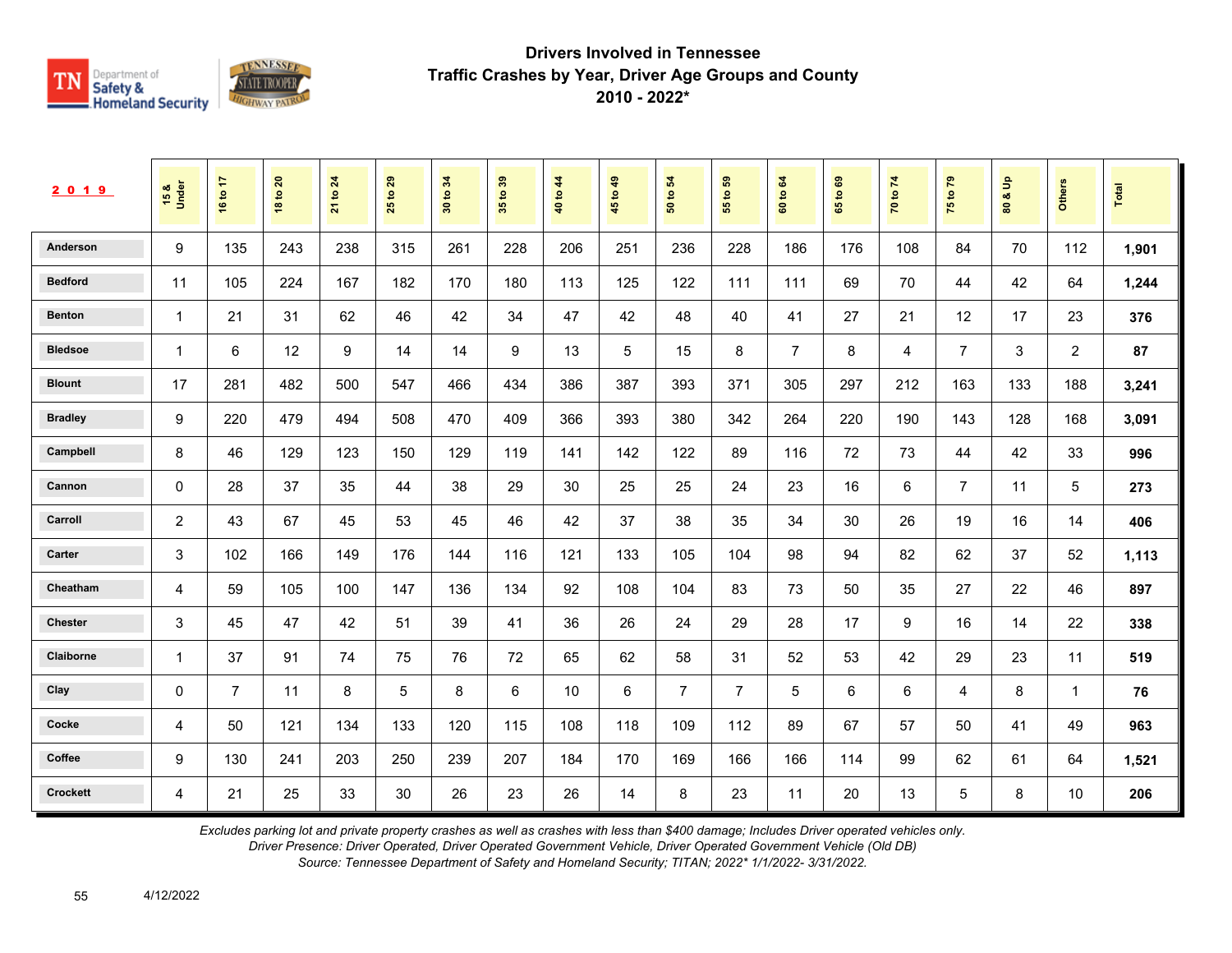

|                   | 15 &<br>Under  | 16 to 17 | 18 to 20 | 21 to 24 | 29<br>$\mathbf{e}$<br>25 | 30 to 34 | 35 to 39 | 40 to 44 | 45 to 49       | $\overline{5}$<br>50 to i | 65<br>$\mathbf{e}$<br>$\overline{5}$ | to 64<br>$\overline{6}$ | $\mathbf{63}$<br>$\overline{9}$<br>$65^{\circ}$ | 70 to 74 | 75 to 79 | $\frac{9}{2}$<br>οð<br>$\mathbf{S}$ | <b>Others</b> | Total  |
|-------------------|----------------|----------|----------|----------|--------------------------|----------|----------|----------|----------------|---------------------------|--------------------------------------|-------------------------|-------------------------------------------------|----------|----------|-------------------------------------|---------------|--------|
| <b>Cumberland</b> | 5              | 82       | 174      | 180      | 200                      | 153      | 142      | 130      | 175            | 160                       | 130                                  | 139                     | 131                                             | 88       | 76       | 68                                  | 39            | 1,375  |
| <b>Davidson</b>   | 50             | 1,120    | 3,513    | 6,293    | 7,833                    | 6,596    | 5,592    | 4,710    | 4,367          | 3,821                     | 3,631                                | 2,890                   | 1,884                                           | 1,209    | 630      | 510                                 | 5,775         | 32,932 |
| <b>Decatur</b>    | $\mathbf{1}$   | 32       | 34       | 23       | 29                       | 27       | 23       | 27       | 18             | 18                        | 17                                   | 30                      | 16                                              | 9        | 16       | 8                                   | 9             | 227    |
| <b>DeKalb</b>     | $\mathbf{1}$   | 15       | 42       | 40       | 39                       | 44       | 34       | 29       | 39             | 30                        | 34                                   | 29                      | 25                                              | 12       | 14       | $\overline{7}$                      | 8             | 345    |
| <b>Dickson</b>    | $\overline{4}$ | 103      | 182      | 221      | 220                      | 208      | 201      | 177      | 161            | 129                       | 173                                  | 121                     | 73                                              | 71       | 48       | 46                                  | 70            | 1,365  |
| <b>Dyer</b>       | 3              | 62       | 112      | 102      | 116                      | 101      | 75       | 103      | 78             | 88                        | 78                                   | 70                      | 51                                              | 43       | 30       | 30                                  | 31            | 732    |
| <b>Fayette</b>    | $\mathbf 0$    | 52       | 73       | 84       | 90                       | 71       | 76       | 73       | 61             | 77                        | 65                                   | 65                      | 53                                              | 45       | 19       | 18                                  | 31            | 607    |
| <b>Fentress</b>   | $\mathbf{1}$   | 26       | 32       | 38       | 41                       | 28       | 33       | 45       | 37             | 34                        | 33                                   | 26                      | 25                                              | 18       | 21       | 8                                   | 3             | 302    |
| Franklin          | 2              | 63       | 89       | 96       | 87                       | 67       | 72       | 67       | 57             | 49                        | 68                                   | 66                      | 42                                              | 34       | 34       | 30                                  | 23            | 597    |
| Gibson            | 5              | 63       | 85       | 111      | 110                      | 83       | 98       | 87       | 69             | 65                        | 81                                   | 59                      | 57                                              | 43       | 32       | 24                                  | 18            | 676    |
| <b>Giles</b>      | $\overline{4}$ | 70       | 119      | 105      | 126                      | 87       | 93       | 93       | 88             | 77                        | 105                                  | 76                      | 60                                              | 60       | 34       | 26                                  | 35            | 879    |
| Grainger          | $\Omega$       | 32       | 46       | 35       | 36                       | 26       | 32       | 27       | 17             | 16                        | 30                                   | 22                      | 15                                              | 16       | 5        | 6                                   | 10            | 261    |
| Greene            | 8              | 160      | 258      | 249      | 237                      | 219      | 206      | 194      | 196            | 179                       | 189                                  | 142                     | 123                                             | 118      | 85       | 87                                  | 98            | 1,756  |
| Grundy            | $\overline{2}$ | 21       | 42       | 39       | 49                       | 30       | 29       | 36       | 42             | 30                        | 29                                   | 24                      | 17                                              | 13       | 12       | 6                                   | 10            | 289    |
| Hamblen           | 6              | 175      | 250      | 237      | 278                      | 247      | 203      | 173      | 216            | 187                       | 197                                  | 161                     | 110                                             | 121      | 83       | 64                                  | 144           | 1,653  |
| <b>Hamilton</b>   | 29             | 775      | 1,859    | 2,433    | 2,801                    | 2,393    | 2,044    | 1,806    | 1,720          | 1,525                     | 1,514                                | 1,346                   | 1,053                                           | 787      | 484      | 435                                 | 1,713         | 14,066 |
| Hancock           | $\mathbf{1}$   | 9        | 9        | 18       | 19                       | 12       | 11       | 9        | $\overline{7}$ | 13                        | $\overline{7}$                       | 9                       | 8                                               | 6        | 5        | 3                                   | $\mathbf{1}$  | 109    |

*Excludes parking lot and private property crashes as well as crashes with less than \$400 damage; Includes Driver operated vehicles only.*

*Driver Presence: Driver Operated, Driver Operated Government Vehicle, Driver Operated Government Vehicle (Old DB)*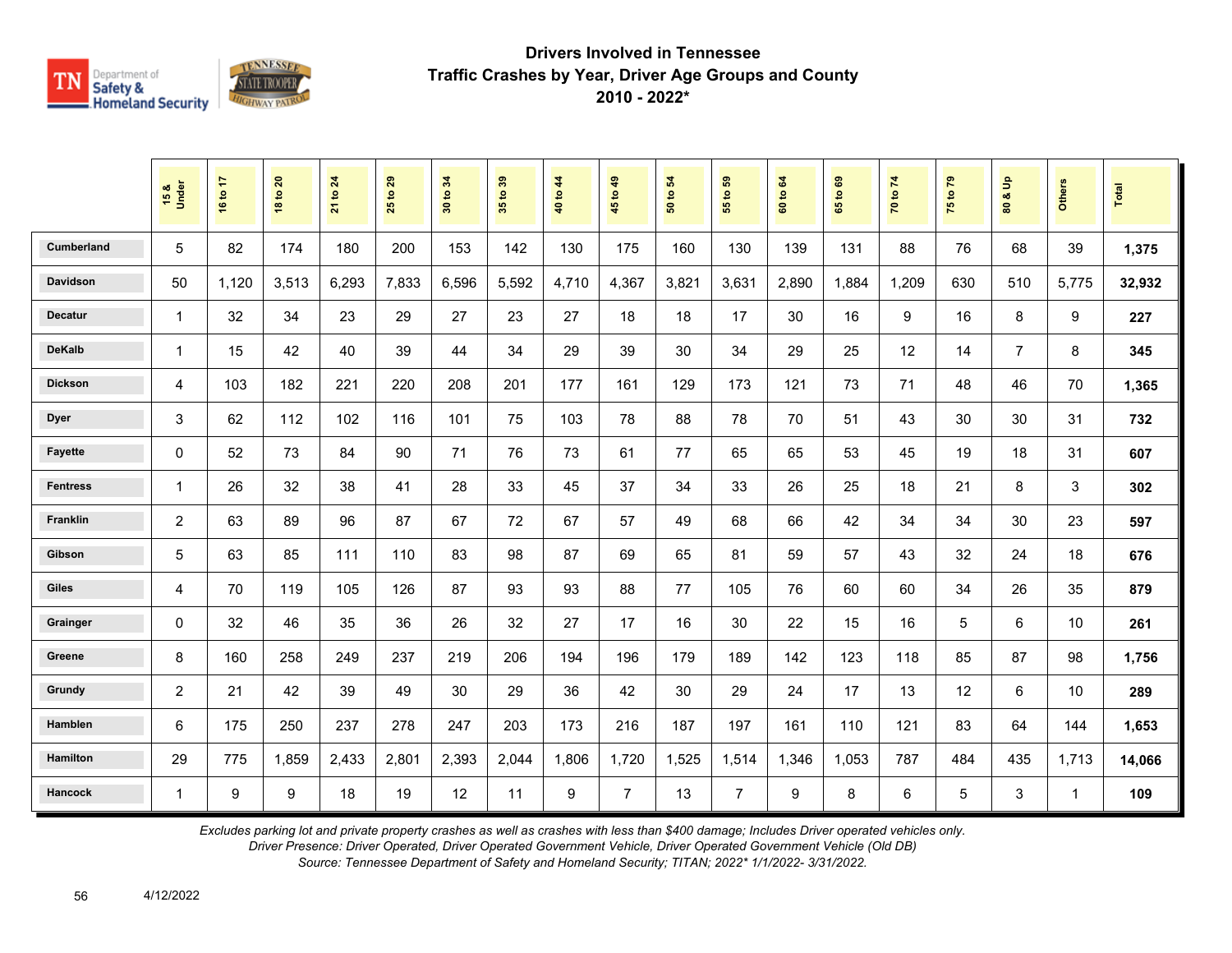

|                | 15 &<br>Under  | 16 to 17       | <b>18 to 20</b> | 21 to 24       | 29<br>$\mathbf{e}$<br>25 <sub>1</sub> | 34<br>30 to | 35 to 39       | 40 to 44       | 45 to 49 | 54<br>50 to | $t_0 59$<br>$\overline{55}$ | 64<br>60 to | $\mathbf{63}$<br>65 to | 70 to 74       | 75 to 79       | $\mathbf{e}$<br>οð<br>$\overline{\mathbf{3}}$ | <b>Others</b>  | Total  |
|----------------|----------------|----------------|-----------------|----------------|---------------------------------------|-------------|----------------|----------------|----------|-------------|-----------------------------|-------------|------------------------|----------------|----------------|-----------------------------------------------|----------------|--------|
| Hardeman       | $\overline{4}$ | 28             | 50              | 67             | 67                                    | 57          | 47             | 48             | 44       | 40          | 51                          | 40          | 33                     | 35             | 18             | 11                                            | 17             | 461    |
| Hardin         | $\overline{7}$ | 72             | 77              | 86             | 89                                    | 97          | 84             | 53             | 67       | 68          | 66                          | 59          | 54                     | 32             | 27             | 28                                            | 30             | 680    |
| <b>Hawkins</b> | 2              | 70             | 77              | 92             | 105                                   | 92          | 90             | 74             | 68       | 82          | 76                          | 61          | 43                     | 42             | 33             | 27                                            | 25             | 727    |
| Haywood        | $\mathbf{0}$   | 24             | 68              | 81             | 74                                    | 65          | 73             | 59             | 53       | 72          | 60                          | 43          | 34                     | 20             | 17             | 11                                            | 25             | 538    |
| Henderson      | 8              | 66             | 97              | 112            | 113                                   | 106         | 78             | 90             | 101      | 70          | 70                          | 90          | 64                     | 47             | 34             | 31                                            | 38             | 786    |
| Henry          | $\Omega$       | 35             | 66              | 63             | 69                                    | 73          | 52             | 52             | 45       | 53          | 49                          | 56          | 37                     | 30             | 24             | 27                                            | $\overline{7}$ | 478    |
| Hickman        | $\Omega$       | 30             | 70              | 61             | 77                                    | 60          | 62             | 62             | 50       | 46          | 65                          | 41          | 25                     | 8              | 18             | 13                                            | 35             | 506    |
| Houston        | $\mathbf 0$    | 10             | 17              | 12             | 16                                    | 24          | 16             | 17             | 13       | 11          | 14                          | 11          | 8                      | 6              | $\mathbf{1}$   | $\overline{2}$                                | 10             | 142    |
| Humphreys      | 4              | 23             | 44              | 52             | 58                                    | 50          | 54             | 36             | 41       | 35          | 42                          | 25          | 18                     | 18             | 13             | 12                                            | 18             | 351    |
| Jackson        | $\mathbf{1}$   | $\overline{2}$ | 12              | 12             | 18                                    | 11          | 8              | 10             | 11       | 13          | 6                           | 6           | $\overline{2}$         | 5              | $\overline{1}$ | 3                                             | 0              | 89     |
| Jefferson      | 3              | 76             | 179             | 169            | 148                                   | 139         | 148            | 116            | 126      | 125         | 142                         | 103         | 95                     | 63             | 48             | 38                                            | 46             | 1,119  |
| Johnson        | $\mathbf{1}$   | 18             | 38              | 38             | 32                                    | 48          | 25             | 26             | 32       | 37          | 46                          | 25          | 14                     | 20             | 24             | 14                                            | 8              | 329    |
| Knox           | 32             | 925            | 2,208           | 2,647          | 2,906                                 | 2,448       | 2,098          | 1,950          | 1,841    | 1,809       | 1,763                       | 1,456       | 1,115                  | 831            | 517            | 498                                           | 1,505          | 14,493 |
| Lake           | $\mathbf 0$    | $\mathbf 0$    | 8               | $\overline{7}$ | 10                                    | 8           | $\overline{2}$ | $\overline{7}$ | 6        | 3           | 6                           | 3           | $\overline{2}$         | $\overline{4}$ | 4              | 4                                             | $\mathbf{1}$   | 60     |
| Lauderdale     | $\Omega$       | 34             | 51              | 65             | 66                                    | 52          | 58             | 40             | 49       | 42          | 42                          | 37          | 30                     | 19             | 22             | 18                                            | 19             | 445    |
| Lawrence       | $\overline{2}$ | 95             | 117             | 102            | 136                                   | 106         | 82             | 77             | 84       | 75          | 99                          | 55          | 56                     | 59             | 39             | 44                                            | 27             | 798    |
| Lewis          | $\mathbf 0$    | 23             | 26              | 28             | 30                                    | 24          | 20             | 23             | 14       | 13          | 13                          | 14          | 9                      | 10             | 9              | $\overline{7}$                                | 9              | 192    |

*Excludes parking lot and private property crashes as well as crashes with less than \$400 damage; Includes Driver operated vehicles only.*

*Driver Presence: Driver Operated, Driver Operated Government Vehicle, Driver Operated Government Vehicle (Old DB)*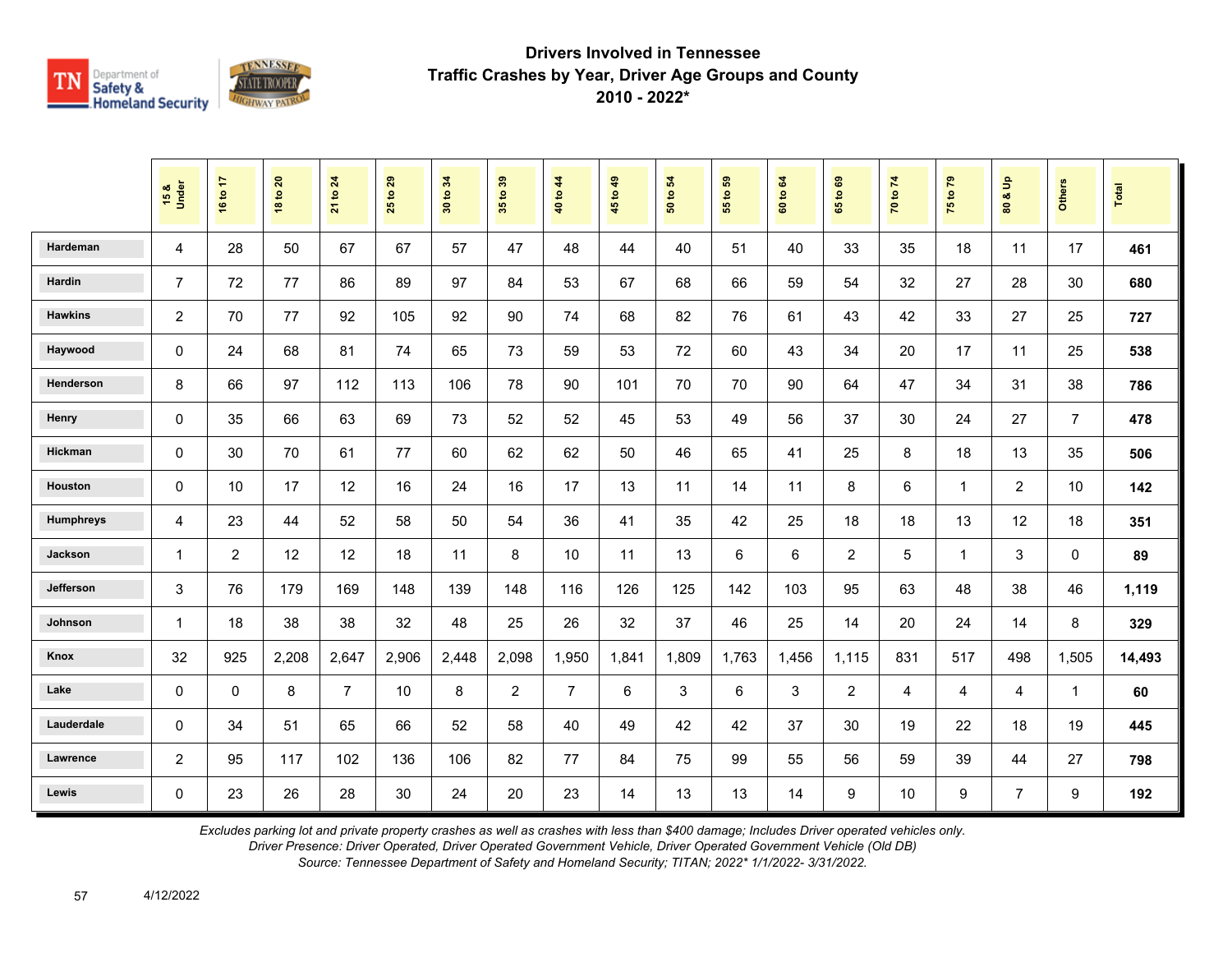

|                 | 15 &<br>Under  | 16 to 17    | <b>18 to 20</b> | 21 to 24 | $t$ o 29<br>25 | 34<br>$\mathbf{S}$<br>$\overline{30}$ | 35 to 39       | 40 to 44 | 45 to 49       | $\overline{5}$<br>50 to | $t_0$ 59<br>$\overline{5}$ | 60 to 64       | 1069<br>$65^{\circ}$ | 70 to 74     | 75 to 79       | $\frac{6}{10}$<br>οð<br>80 | <b>Others</b>  | Total |
|-----------------|----------------|-------------|-----------------|----------|----------------|---------------------------------------|----------------|----------|----------------|-------------------------|----------------------------|----------------|----------------------|--------------|----------------|----------------------------|----------------|-------|
| Lincoln         | 4              | 94          | 96              | 84       | 107            | 86                                    | 72             | 78       | 68             | 66                      | 73                         | 74             | 42                   | 38           | 30             | 41                         | 34             | 774   |
| Loudon          | 4              | 101         | 181             | 175      | 205            | 162                                   | 166            | 122      | 153            | 159                     | 151                        | 122            | 121                  | 94           | 75             | 55                         | 67             | 1,342 |
| Macon           | 6              | 31          | 49              | 39       | 47             | 57                                    | 46             | 34       | 26             | 32                      | 41                         | 31             | 26                   | 12           | 11             | 16                         | 8              | 301   |
| <b>Madison</b>  | 14             | 222         | 557             | 643      | 720            | 580                                   | 506            | 511      | 494            | 452                     | 486                        | 402            | 325                  | 234          | 141            | 138                        | 308            | 3,828 |
| <b>Marion</b>   | 3              | 32          | 80              | 113      | 114            | 107                                   | 89             | 72       | 94             | 79                      | 70                         | 58             | 55                   | 33           | 21             | 11                         | 26             | 683   |
| <b>Marshall</b> | 5              | 80          | 98              | 110      | 117            | 99                                    | 78             | 91       | 69             | 71                      | 61                         | 56             | 54                   | 38           | 16             | 24                         | 27             | 746   |
| <b>Maury</b>    | 8              | 184         | 317             | 385      | 448            | 411                                   | 359            | 300      | 304            | 254                     | 276                        | 226            | 186                  | 132          | 103            | 67                         | 150            | 2,525 |
| <b>McMinn</b>   | $\overline{2}$ | 101         | 187             | 189      | 233            | 205                                   | 174            | 152      | 158            | 164                     | 142                        | 115            | 92                   | 88           | 66             | 63                         | 76             | 1,436 |
| <b>McNairy</b>  | 4              | 59          | 68              | 67       | 49             | 60                                    | 43             | 48       | 64             | 53                      | 52                         | 43             | 25                   | 21           | 22             | 20                         | 25             | 516   |
| <b>Meigs</b>    | 0              | 13          | 19              | 12       | 21             | 25                                    | 12             | 17       | 12             | 11                      | 15                         | 13             | 12                   | 5            | $\overline{7}$ | $\overline{7}$             | 6              | 142   |
| <b>Monroe</b>   | 3              | 72          | 130             | 121      | 135            | 108                                   | 108            | 88       | 105            | 99                      | 104                        | 87             | 71                   | 59           | 37             | 31                         | 15             | 859   |
| Montgomery      | 19             | 380         | 1,141           | 1,344    | 1,422          | 1,159                                 | 974            | 748      | 705            | 631                     | 612                        | 502            | 324                  | 234          | 141            | 139                        | 500            | 6,326 |
| <b>Moore</b>    | 0              | 11          | 16              | 6        | 15             | 13                                    | 14             | 5        | 4              | $\mathbf{1}$            | 6                          | 14             | 8                    | $\mathbf{1}$ | 3              | $\mathbf{1}$               | $\mathbf{1}$   | 90    |
| Morgan          | 0              | 15          | 22              | 25       | 16             | 26                                    | 25             | 16       | 23             | 16                      | 13                         | 14             | 9                    | 10           | 5              | 5                          | 3              | 177   |
| Obion           | 4              | 55          | 85              | 104      | 97             | 91                                    | 74             | 79       | 72             | 72                      | 61                         | 63             | 47                   | 38           | 19             | 27                         | 34             | 684   |
| Overton         | $\overline{c}$ | 43          | 54              | 54       | 59             | 37                                    | 50             | 42       | 47             | 34                      | 42                         | 32             | 27                   | 38           | 22             | 18                         | $\overline{2}$ | 419   |
| Perry           | 0              | $\mathbf 0$ | 16              | 13       | $6\phantom{a}$ | 13                                    | $\overline{7}$ | 6        | $6\phantom{a}$ | $\overline{7}$          | 6                          | $\overline{7}$ | 3                    | 5            | 4              | $\mathbf{1}$               | 4              | 95    |

*Excludes parking lot and private property crashes as well as crashes with less than \$400 damage; Includes Driver operated vehicles only.*

*Driver Presence: Driver Operated, Driver Operated Government Vehicle, Driver Operated Government Vehicle (Old DB)*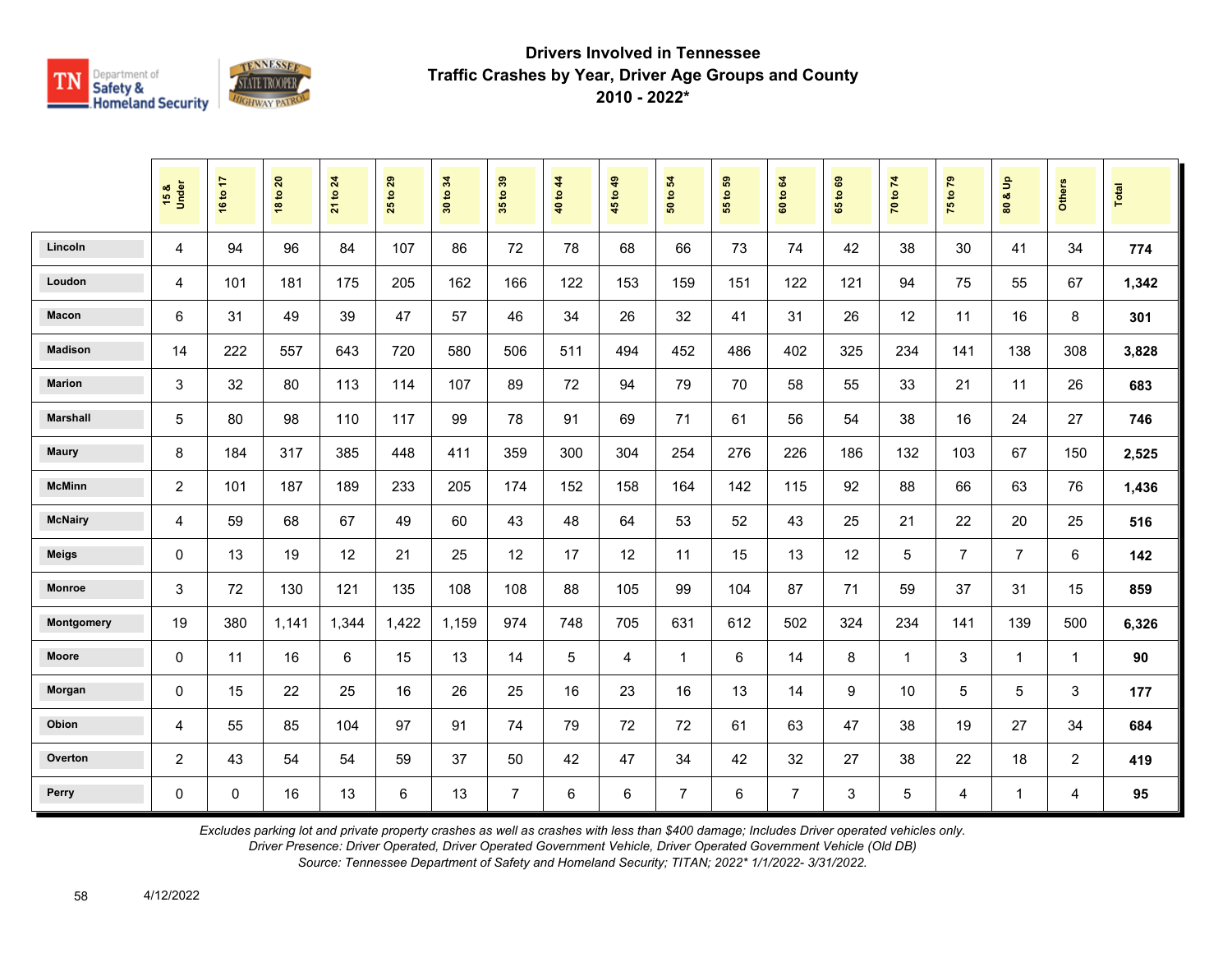

|                  | 15 &<br>Under  | 16 to 17       | <b>18 to 20</b> | 21 to 24       | 29<br>$\overline{\mathbf{c}}$<br>25 | 34<br>30 to | 35 to 39 | 40 to 44 | 45 to 49 | 54<br>50 to    | 55 to 59 | 64<br>60 to | $\mathbf{69}$<br>65 to | 70 to 74 | 75 to 79 | å<br>οð<br>$\overline{\mathbf{3}}$ | <b>Others</b> | <b>Total</b> |
|------------------|----------------|----------------|-----------------|----------------|-------------------------------------|-------------|----------|----------|----------|----------------|----------|-------------|------------------------|----------|----------|------------------------------------|---------------|--------------|
| <b>Pickett</b>   | 0              | $6\phantom{1}$ | $\overline{7}$  | $\overline{7}$ | 11                                  | 4           | 5        | 5        | 3        | $\overline{2}$ | 9        | 5           | 3                      | 3        | 3        | $\mathbf 0$                        | $\Omega$      | 50           |
| Polk             | 1              | 16             | 43              | 27             | 33                                  | 37          | 20       | 30       | 25       | 26             | 35       | 23          | 32                     | 25       | 9        | $\overline{7}$                     | 4             | 286          |
| Putnam           | 5              | 133            | 426             | 485            | 405                                 | 287         | 311      | 256      | 269      | 267            | 243      | 217         | 181                    | 150      | 115      | 65                                 | 94            | 2,342        |
| Rhea             | $\mathbf{1}$   | 42             | 93              | 88             | 86                                  | 84          | 75       | 79       | 68       | 77             | 65       | 62          | 72                     | 47       | 16       | 24                                 | 14            | 652          |
| Roane            | 4              | 77             | 163             | 155            | 193                                 | 170         | 128      | 155      | 139      | 150            | 135      | 130         | 99                     | 91       | 44       | 41                                 | 71            | 1,282        |
| Robertson        | 6              | 152            | 215             | 289            | 306                                 | 296         | 263      | 223      | 211      | 190            | 199      | 182         | 126                    | 65       | 47       | 50                                 | 136           | 1,924        |
| Rutherford       | 38             | 853            | 1,836           | 2,123          | 2,191                               | 1,804       | 1,636    | 1,468    | 1,373    | 1,187          | 1,084    | 836         | 600                    | 469      | 235      | 233                                | 627           | 10,464       |
| <b>Scott</b>     | $\overline{2}$ | 16             | 21              | 29             | 22                                  | 21          | 21       | 15       | 19       | 17             | 15       | 14          | 12                     | 9        | 9        | 4                                  | $\mathbf{1}$  | 150          |
| Sequatchie       | $\overline{2}$ | 21             | 28              | 38             | 35                                  | 27          | 33       | 23       | 28       | 25             | 18       | 28          | 23                     | 14       | 15       | 11                                 | 6             | 255          |
| Sevier           | $\overline{7}$ | 235            | 481             | 515            | 572                                 | 564         | 533      | 506      | 473      | 471            | 426      | 373         | 345                    | 270      | 158      | 126                                | 191           | 3,494        |
| <b>Shelby</b>    | 95             | 1,527          | 4,831           | 6,936          | 8,343                               | 6,965       | 5,924    | 5,004    | 4,840    | 4,417          | 4,167    | 3,420       | 2,447                  | 1.641    | 952      | 796                                | 8,462         | 39,408       |
| Smith            | 0              | 37             | 66              | 67             | 84                                  | 66          | 60       | 57       | 58       | 64             | 55       | 49          | 28                     | 27       | 9        | 8                                  | 22            | 543          |
| <b>Stewart</b>   | 1              | 21             | 30              | 24             | 44                                  | 19          | 28       | 19       | 33       | 26             | 18       | 18          | 21                     | 12       | 5        | $\overline{7}$                     | 3             | 260          |
| Sullivan         | 11             | 315            | 555             | 494            | 634                                 | 512         | 488      | 448      | 490      | 469            | 435      | 395         | 335                    | 269      | 193      | 181                                | 352           | 4,018        |
| <b>Sumner</b>    | 8              | 334            | 569             | 548            | 600                                 | 568         | 527      | 440      | 463      | 401            | 373      | 339         | 233                    | 189      | 107      | 98                                 | 142           | 3,541        |
| <b>Tipton</b>    | $\overline{7}$ | 119            | 172             | 149            | 124                                 | 134         | 141      | 104      | 102      | 90             | 124      | 86          | 81                     | 55       | 25       | 26                                 | 38            | 996          |
| <b>Trousdale</b> | 0              | 17             | 33              | 39             | 42                                  | 25          | 21       | 28       | 23       | 26             | 22       | 22          | 13                     | 8        | 8        | 4                                  | 6             | 252          |

*Excludes parking lot and private property crashes as well as crashes with less than \$400 damage; Includes Driver operated vehicles only.*

*Driver Presence: Driver Operated, Driver Operated Government Vehicle, Driver Operated Government Vehicle (Old DB)*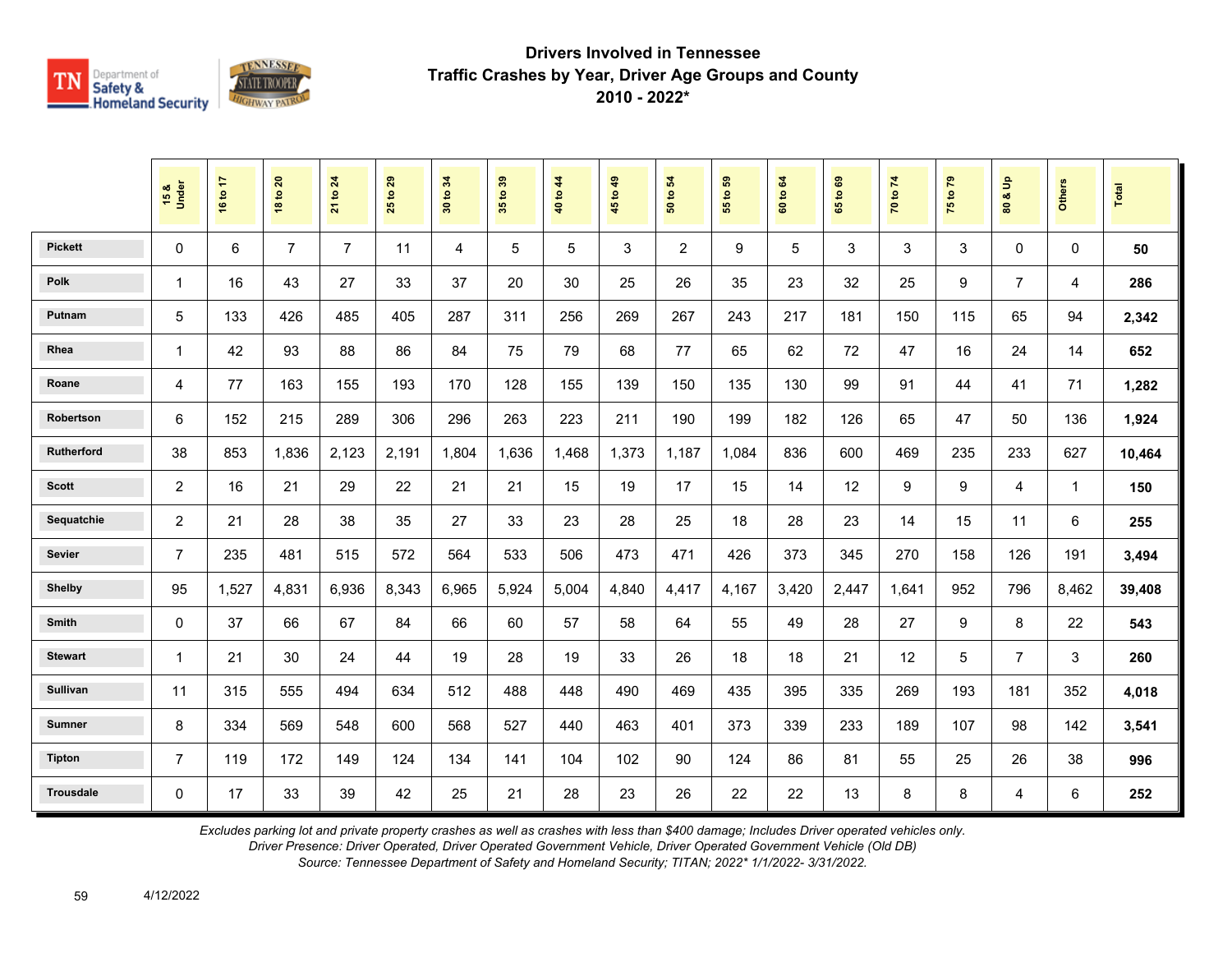

|                   | 15 &<br>Under  | 47<br>16 to    | <b>18 to 20</b> | to 24<br>$\overline{21}$ | 29<br>$\overline{5}$<br>25 | 34<br>$\mathbf{S}$<br>$\overline{\phantom{0}}\phantom{00}30$ | 35 to 39    | $\frac{4}{3}$<br>40 to | $\frac{1}{2}$<br>45 to | 50 to 54    | ${\bf 59}$<br>55 to | 64<br>60 to | $\mathbf{63}$<br>$\mathbf{S}$<br>59 | $\mathbf{z}$<br>70 to | 75 to 79    | $\frac{9}{2}$<br>oð<br>$\boldsymbol{80}$ | <b>Others</b>           | Total   |
|-------------------|----------------|----------------|-----------------|--------------------------|----------------------------|--------------------------------------------------------------|-------------|------------------------|------------------------|-------------|---------------------|-------------|-------------------------------------|-----------------------|-------------|------------------------------------------|-------------------------|---------|
| Unicoi            | $\overline{c}$ | 20             | 25              | 47                       | 41                         | 46                                                           | 28          | 29                     | 29                     | 34          | 26                  | 30          | 25                                  | 19                    | 16          | 15                                       | 5                       | 311     |
| Union             | 0              | 19             | 32              | 25                       | 29                         | 22                                                           | 19          | 17                     | 22                     | 25          | 12                  | 14          | 12                                  | 11                    | 8           | 1                                        | 4                       | 193     |
| Unknown           | 0              | 0              | 0               | 1                        | $\mathbf 0$                | $\Omega$                                                     | $\mathbf 0$ | 0                      | $\mathbf 0$            | $\mathbf 0$ | 0                   | 0           | 0                                   | 0                     | $\mathbf 0$ | 0                                        | $\overline{\mathbf{1}}$ | 1       |
| VanBuren          | 0              | $\overline{7}$ | 10              | 11                       | 13                         | 4                                                            | 14          | 10                     | 13                     | 11          | 15                  | 9           | $\sqrt{5}$                          | 3                     | $\sqrt{5}$  | 3                                        | $\overline{2}$          | 116     |
| Warren            | $\overline{4}$ | 87             | 116             | 106                      | 115                        | 94                                                           | 98          | 65                     | 80                     | 80          | 72                  | 61          | 68                                  | 53                    | 34          | 42                                       | 23                      | 773     |
| Washington        | 10             | 297            | 648             | 765                      | 679                        | 568                                                          | 512         | 480                    | 503                    | 450         | 406                 | 340         | 299                                 | 245                   | 168         | 152                                      | 307                     | 4,070   |
| Wayne             | 0              | 32             | 40              | 27                       | 37                         | 32                                                           | 20          | 33                     | 14                     | 25          | 19                  | 24          | 14                                  | 21                    | 6           | 9                                        | 10                      | 294     |
| Weakley           | 1              | 37             | 98              | 100                      | 78                         | 50                                                           | 63          | 37                     | 41                     | 49          | 30                  | 48          | 31                                  | 23                    | 18          | 24                                       | 16                      | 481     |
| White             | $\overline{c}$ | 33             | 57              | 62                       | 65                         | 59                                                           | 46          | 43                     | 62                     | 47          | 56                  | 36          | 38                                  | 25                    | 24          | 17                                       | $\mathbf{3}$            | 478     |
| Williamson        | 21             | 667            | 754             | 831                      | 953                        | 903                                                          | 873         | 835                    | 774                    | 652         | 581                 | 501         | 362                                 | 257                   | 144         | 132                                      | 245                     | 5,471   |
| Wilson            | 10             | 330            | 521             | 549                      | 667                        | 528                                                          | 527         | 455                    | 442                    | 408         | 402                 | 338         | 244                                 | 202                   | 115         | 98                                       | 208                     | 3,625   |
| <b>Total 2019</b> | 588            | 12,670         | 27,621          | 34,435                   | 39,264                     | 33,403                                                       | 29,374      | 25,785                 | 25,038                 | 22,942      | 22,047              | 18,468      | 13,894                              | 10,278                | 6,466       | 5,678                                    | 22,981                  | 204,286 |

*Excludes parking lot and private property crashes as well as crashes with less than \$400 damage; Includes Driver operated vehicles only. Driver Presence: Driver Operated, Driver Operated Government Vehicle, Driver Operated Government Vehicle (Old DB) Source: Tennessee Department of Safety and Homeland Security; TITAN; 2022\* 1/1/2022- 3/31/2022.*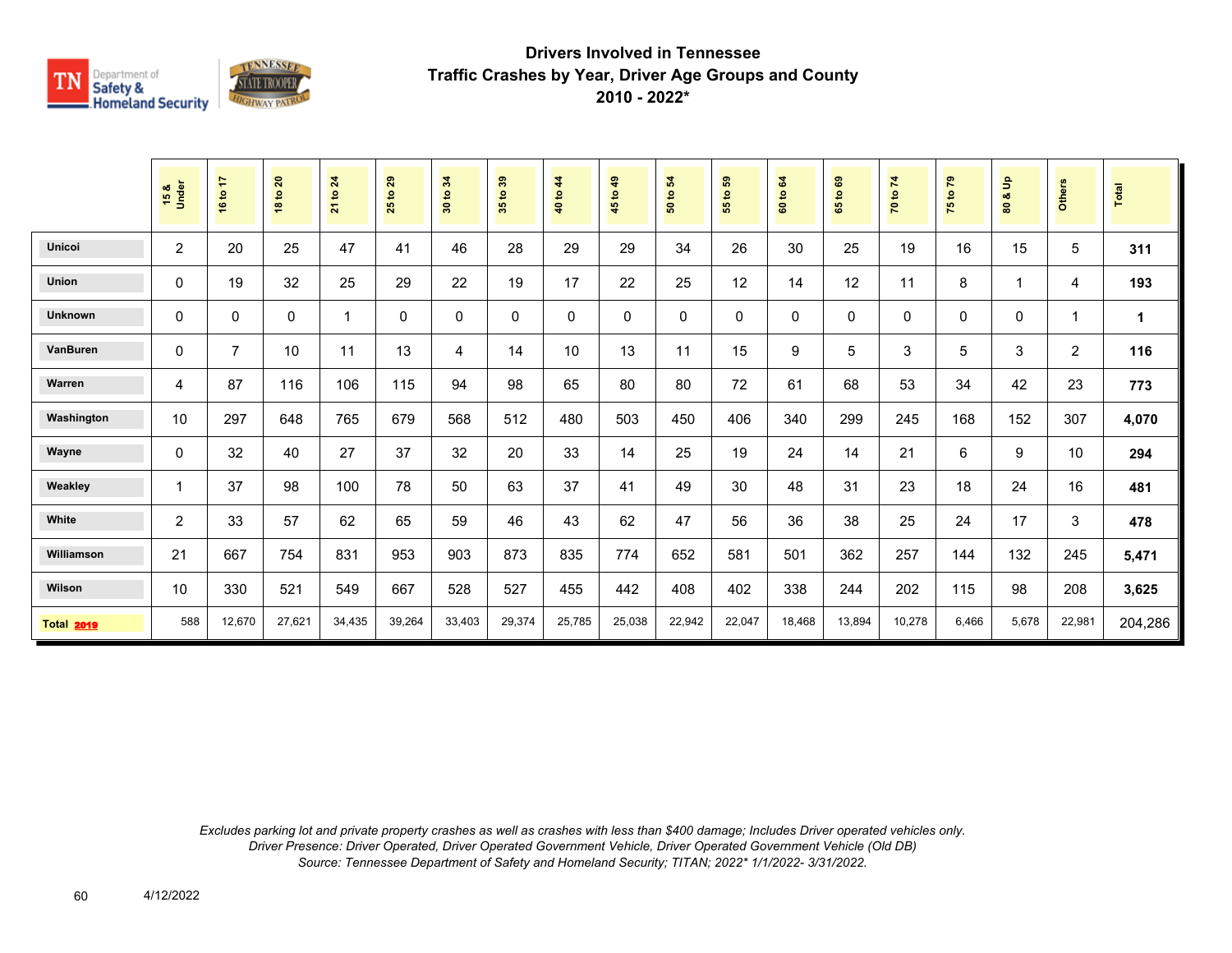

| 2020            | 15 &<br>Under   | 16 to 17 | 20<br>$\overline{\mathbf{S}}$<br>$\frac{8}{3}$ | 24<br>$\overline{\mathbf{e}}$<br>$\overline{21}$ | 29<br>$\overline{5}$<br>25 | 34<br>$\tt{S}$<br>$30^{\circ}$ | $t_0$ 39<br>$35^{\circ}$ | 40 to 44 | 1049<br>45 | $\overline{5}$<br>$\mathbf{e}$<br>នី | 3<br>$\mathbf{S}$<br>55 | 64<br>$\mathbf{S}$<br>$\tt G$ | $\mathbf{63}$<br>$\mathbf{S}$<br>59 | 70 to 74       | $\mathbf{r}$<br>$\mathbf{S}$<br>$\frac{1}{2}$ | $\frac{9}{2}$<br>ಯ<br>$\tt{S}0$ | Others         | Total |
|-----------------|-----------------|----------|------------------------------------------------|--------------------------------------------------|----------------------------|--------------------------------|--------------------------|----------|------------|--------------------------------------|-------------------------|-------------------------------|-------------------------------------|----------------|-----------------------------------------------|---------------------------------|----------------|-------|
| Anderson        | $\mathbf 0$     | 124      | 228                                            | 241                                              | 322                        | 277                            | 214                      | 213      | 192        | 164                                  | 167                     | 164                           | 117                                 | 84             | 65                                            | 73                              | 105            | 1,729 |
| <b>Bedford</b>  | 4               | 108      | 180                                            | 159                                              | 181                        | 181                            | 142                      | 102      | 118        | 98                                   | 102                     | 92                            | 51                                  | 60             | 23                                            | 28                              | 67             | 1,113 |
| <b>Benton</b>   | $\overline{2}$  | 27       | 53                                             | 40                                               | 44                         | 44                             | 40                       | 31       | 38         | 43                                   | 36                      | 28                            | 26                                  | 17             | 16                                            | 15                              | 17             | 345   |
| <b>Bledsoe</b>  | $\mathbf{1}$    | 6        | 14                                             | 13                                               | 17                         | 8                              | 9                        | 9        | 9          | 11                                   | 8                       | $\overline{7}$                | 5                                   | 8              | 6                                             | 3                               | $\mathbf{0}$   | 86    |
| <b>Blount</b>   | 12              | 215      | 418                                            | 438                                              | 479                        | 391                            | 365                      | 360      | 323        | 320                                  | 318                     | 268                           | 215                                 | 187            | 139                                           | 119                             | 175            | 2,811 |
| <b>Bradley</b>  | 9               | 241      | 436                                            | 428                                              | 494                        | 403                            | 363                      | 354      | 333        | 289                                  | 311                     | 247                           | 205                                 | 179            | 110                                           | 91                              | 239            | 2,895 |
| Campbell        | 4               | 42       | 130                                            | 141                                              | 138                        | 146                            | 108                      | 114      | 106        | 98                                   | 114                     | 106                           | 76                                  | 55             | 46                                            | 27                              | 41             | 948   |
| Cannon          | $\mathbf 0$     | 14       | 35                                             | 31                                               | 32                         | 27                             | 28                       | 20       | 25         | 31                                   | 20                      | 19                            | 19                                  | 10             | 9                                             | 8                               | $\overline{7}$ | 236   |
| Carroll         | 3               | 33       | 64                                             | 54                                               | 81                         | 65                             | 35                       | 40       | 44         | 44                                   | 46                      | 37                            | 27                                  | 21             | 17                                            | 8                               | 12             | 433   |
| Carter          | 4               | 87       | 180                                            | 149                                              | 186                        | 126                            | 125                      | 108      | 126        | 124                                  | 107                     | 113                           | 77                                  | 73             | 55                                            | 46                              | 57             | 1,135 |
| Cheatham        | 1               | 58       | 103                                            | 134                                              | 122                        | 99                             | 114                      | 87       | 82         | 70                                   | 89                      | 62                            | 45                                  | 25             | 22                                            | 19                              | 41             | 815   |
| <b>Chester</b>  | 3               | 29       | 62                                             | 42                                               | 40                         | 40                             | 26                       | 32       | 37         | 30                                   | 23                      | 18                            | 23                                  | 20             | 13                                            | 9                               | 13             | 319   |
| Claiborne       | 3               | 49       | 73                                             | 70                                               | 70                         | 71                             | 47                       | 40       | 62         | 54                                   | 66                      | 47                            | 41                                  | 37             | 19                                            | 22                              | 13             | 478   |
| Clay            | 0               | 4        | 5                                              | $\overline{7}$                                   | 10                         | 12                             | 10                       | 5        | 8          | 3                                    | 11                      | 4                             | $\mathbf{1}$                        | 3              | 3                                             | $\mathbf{1}$                    | 2              | 71    |
| Cocke           | $\overline{4}$  | 63       | 114                                            | 122                                              | 145                        | 130                            | 132                      | 104      | 108        | 104                                  | 112                     | 115                           | 93                                  | 55             | 38                                            | 39                              | 65             | 1,024 |
| Coffee          | $6\phantom{1}6$ | 146      | 210                                            | 192                                              | 242                        | 195                            | 178                      | 197      | 188        | 178                                  | 173                     | 162                           | 99                                  | 98             | 52                                            | 54                              | 80             | 1,534 |
| <b>Crockett</b> | $\overline{2}$  | 20       | 33                                             | 35                                               | 38                         | 23                             | 20                       | 18       | 17         | 18                                   | 22                      | 20                            | 10                                  | $\overline{7}$ | $\bf 8$                                       | 8                               | 5              | 205   |

*Excludes parking lot and private property crashes as well as crashes with less than \$400 damage; Includes Driver operated vehicles only.*

*Driver Presence: Driver Operated, Driver Operated Government Vehicle, Driver Operated Government Vehicle (Old DB)*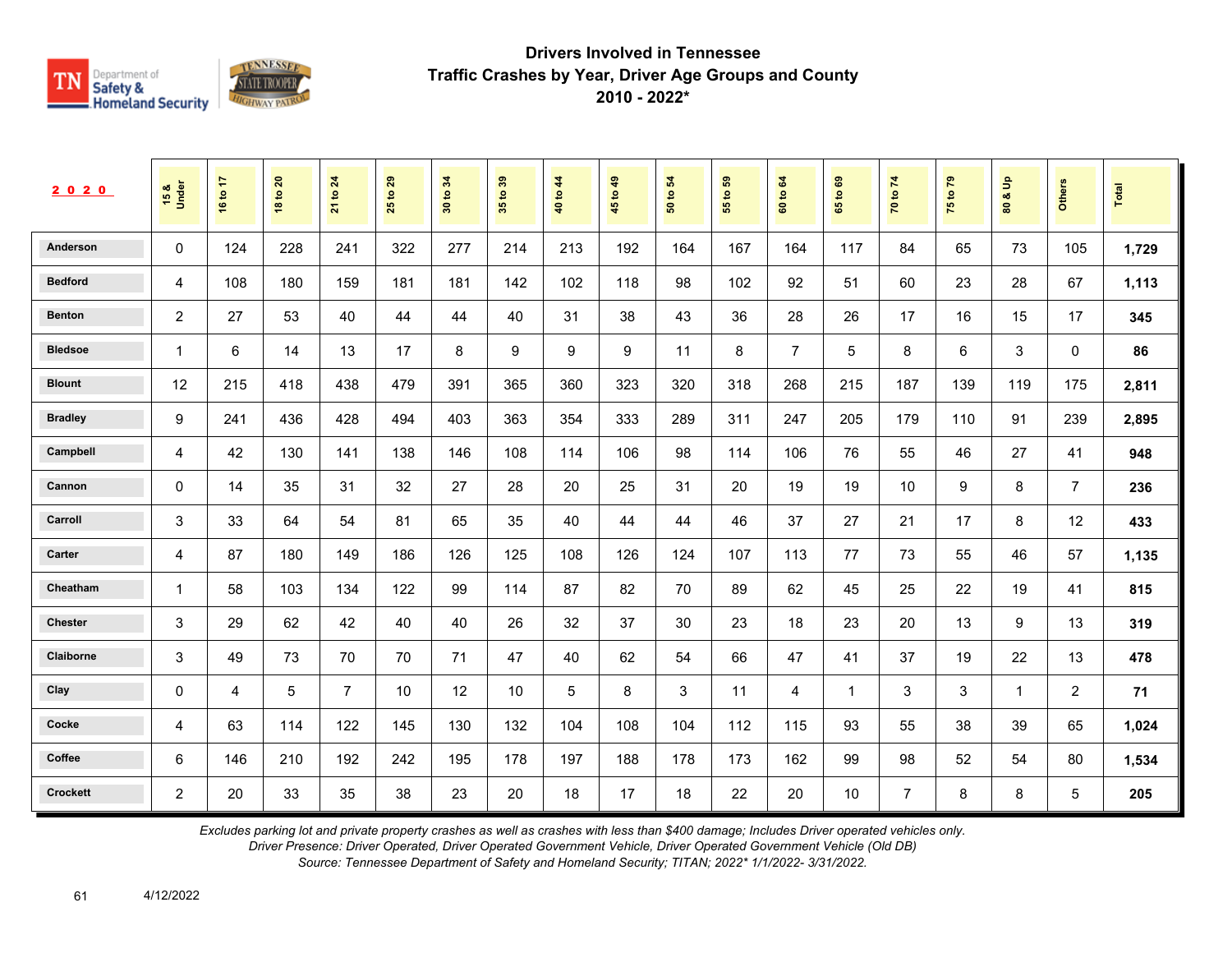

|                   | 15 &<br>Under  | 16 to 17 | <b>18 to 20</b> | 21 to 24 | 29<br>$\mathbf{e}$<br>25 | 34<br>30 to | 35 to 39 | 40 to 44 | 45 to 49 | $\overline{5}$<br>50 to | ${\bf 59}$<br>$\mathbf{e}$<br>$\overline{55}$ | $\mathbf{g}$<br>60 to | $\mathbf{69}$<br>65 to | 70 to 74       | 75 to 79       | $\mathbf{e}$<br>οð<br>$\overline{\mathbf{8}}$ | <b>Others</b> | <b>Total</b> |
|-------------------|----------------|----------|-----------------|----------|--------------------------|-------------|----------|----------|----------|-------------------------|-----------------------------------------------|-----------------------|------------------------|----------------|----------------|-----------------------------------------------|---------------|--------------|
| <b>Cumberland</b> | $\overline{7}$ | 77       | 145             | 188      | 168                      | 160         | 127      | 138      | 139      | 132                     | 139                                           | 112                   | 93                     | 92             | 65             | 57                                            | 41            | 1,263        |
| <b>Davidson</b>   | 54             | 762      | 2,756           | 4,410    | 5,374                    | 4,579       | 3.775    | 3,084    | 2,840    | 2,582                   | 2,426                                         | 1,827                 | 1.243                  | 784            | 417            | 338                                           | 5,051         | 23,782       |
| <b>Decatur</b>    | 2              | 18       | 24              | 21       | 31                       | 20          | 19       | 19       | 26       | 17                      | 15                                            | 10                    | 9                      | 9              | 13             | 4                                             | 4             | 199          |
| <b>DeKalb</b>     | 3              | 20       | 44              | 36       | 54                       | 33          | 36       | 25       | 27       | 29                      | 23                                            | 21                    | 13                     | $\overline{7}$ | 5              | 3                                             | 9             | 301          |
| <b>Dickson</b>    | 6              | 109      | 149             | 162      | 195                      | 180         | 185      | 161      | 136      | 158                     | 130                                           | 119                   | 84                     | 69             | 49             | 36                                            | 70            | 1,263        |
| <b>Dyer</b>       | $\overline{7}$ | 71       | 87              | 103      | 120                      | 111         | 89       | 63       | 64       | 66                      | 59                                            | 44                    | 50                     | 46             | 16             | 31                                            | 37            | 677          |
| <b>Fayette</b>    | 3              | 46       | 73              | 95       | 97                       | 67          | 94       | 82       | 79       | 71                      | 58                                            | 71                    | 55                     | 32             | 18             | 17                                            | 42            | 645          |
| <b>Fentress</b>   | $\mathbf 0$    | 30       | 31              | 30       | 52                       | 32          | 43       | 38       | 27       | 38                      | 34                                            | 24                    | 16                     | 18             | 16             | 11                                            | 10            | 299          |
| Franklin          | $\mathbf{1}$   | 49       | 74              | 71       | 87                       | 60          | 66       | 58       | 56       | 54                      | 52                                            | 74                    | 36                     | 31             | 24             | 23                                            | 20            | 535          |
| Gibson            | $\mathbf{1}$   | 55       | 97              | 99       | 106                      | 90          | 73       | 79       | 65       | 60                      | 67                                            | 68                    | 29                     | 43             | 32             | 21                                            | 21            | 645          |
| <b>Giles</b>      | $\overline{5}$ | 48       | 102             | 111      | 133                      | 100         | 94       | 71       | 69       | 79                      | 62                                            | 66                    | 47                     | 42             | 33             | 16                                            | 34            | 792          |
| Grainger          | 4              | 35       | 39              | 45       | 41                       | 39          | 42       | 23       | 36       | 32                      | 34                                            | 24                    | 19                     | 15             | 13             | $\overline{7}$                                | 14            | 325          |
| Greene            | $\overline{7}$ | 105      | 195             | 227      | 218                      | 190         | 183      | 149      | 165      | 180                     | 164                                           | 148                   | 112                    | 96             | 62             | 67                                            | 104           | 1,516        |
| Grundy            | $\overline{c}$ | 15       | 41              | 30       | 40                       | 22          | 19       | 34       | 13       | 24                      | 23                                            | 12                    | 12                     | 9              | $\overline{7}$ | 6                                             | 6             | 230          |
| Hamblen           | 10             | 120      | 236             | 219      | 239                      | 206         | 202      | 147      | 179      | 158                     | 174                                           | 144                   | 126                    | 89             | 79             | 55                                            | 136           | 1,498        |
| <b>Hamilton</b>   | 49             | 599      | 1,559           | 2,074    | 2,355                    | 2,021       | 1,694    | 1,461    | 1,367    | 1,242                   | 1,267                                         | 1,159                 | 851                    | 639            | 363            | 354                                           | 1,754         | 12,100       |
| <b>Hancock</b>    | $\mathbf{1}$   | 10       | 12              | 11       | 10                       | 13          | 6        | 5        | 10       | 9                       | 9                                             | $\overline{7}$        | 4                      | 6              | $\overline{2}$ | $\mathbf 0$                                   | 3             | 85           |

*Excludes parking lot and private property crashes as well as crashes with less than \$400 damage; Includes Driver operated vehicles only.*

*Driver Presence: Driver Operated, Driver Operated Government Vehicle, Driver Operated Government Vehicle (Old DB)*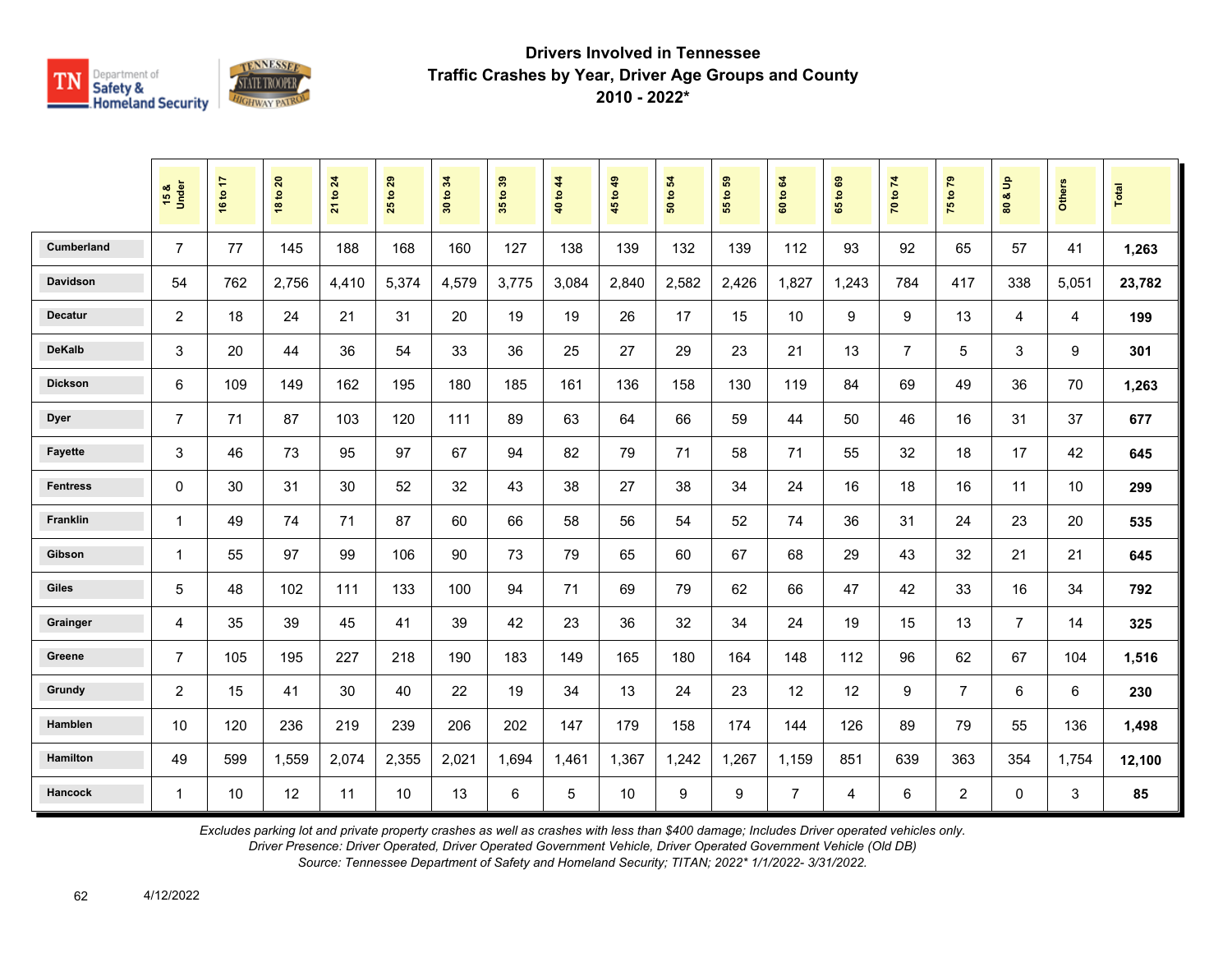

|                  | 15 &<br>Under  | 16 to 17     | <b>18 to 20</b> | 21 to 24 | 29<br>$\mathbf{e}$<br>25 | 34<br>30 to | 35 to 39 | 40 to 44 | 45 to 49       | $\mathbf{5}$<br>50 to | G5<br>$\ddot{\mathbf{5}}$<br>$\overline{55}$ | to 64<br>$\overline{6}$ | ${\tt g}$<br>$\overline{9}$<br>$65^{\circ}$ | 70 to 74       | 75 to 79       | $\frac{9}{2}$<br>οð<br>$\mathbf{S}$ | <b>Others</b> | Total  |
|------------------|----------------|--------------|-----------------|----------|--------------------------|-------------|----------|----------|----------------|-----------------------|----------------------------------------------|-------------------------|---------------------------------------------|----------------|----------------|-------------------------------------|---------------|--------|
| Hardeman         | $\mathbf{1}$   | 27           | 60              | 67       | 55                       | 57          | 44       | 38       | 39             | 35                    | 43                                           | 29                      | 24                                          | 19             | 15             | 9                                   | 16            | 417    |
| Hardin           | 6              | 56           | 81              | 82       | 100                      | 70          | 65       | 70       | 57             | 64                    | 69                                           | 50                      | 49                                          | 35             | 16             | 13                                  | 49            | 638    |
| <b>Hawkins</b>   | $\overline{c}$ | 84           | 124             | 90       | 128                      | 92          | 83       | 77       | 77             | 79                    | 89                                           | 70                      | 56                                          | 37             | 24             | 27                                  | 48            | 818    |
| Haywood          | 6              | 22           | 57              | 61       | 86                       | 70          | 71       | 69       | 38             | 47                    | 54                                           | 48                      | 41                                          | 24             | 13             | 10                                  | 35            | 522    |
| Henderson        | $\overline{7}$ | 73           | 111             | 112      | 119                      | 109         | 106      | 70       | 91             | 72                    | 93                                           | 72                      | 38                                          | 43             | 28             | 26                                  | 36            | 823    |
| Henry            | $\mathbf 0$    | 45           | 53              | 48       | 58                       | 53          | 54       | 55       | 35             | 37                    | 45                                           | 41                      | 37                                          | 20             | 21             | 20                                  | 12            | 404    |
| Hickman          | 3              | 25           | 69              | 66       | 77                       | 53          | 53       | 58       | 48             | 63                    | 45                                           | 51                      | 36                                          | 12             | 14             | 12                                  | 51            | 520    |
| Houston          | $\mathbf 0$    | 8            | 13              | 17       | 16                       | 9           | 13       | 11       | 6              | 13                    | 5                                            | $\overline{7}$          | 8                                           | 9              | $\mathbf{1}$   | 4                                   | 9             | 116    |
| <b>Humphreys</b> | $\overline{c}$ | 28           | 50              | 60       | 48                       | 49          | 47       | 36       | 42             | 35                    | 39                                           | 26                      | 21                                          | 15             | 13             | $\overline{7}$                      | 18            | 371    |
| Jackson          | $\mathbf 0$    | 4            | $\overline{7}$  | 6        | 10                       | 10          | 12       | 6        | $\overline{c}$ | 12                    | 8                                            | 8                       | 4                                           | $\overline{4}$ | $\mathbf{0}$   | $\mathbf{1}$                        | 1             | 72     |
| Jefferson        | 6              | 71           | 169             | 148      | 195                      | 163         | 142      | 113      | 119            | 126                   | 135                                          | 107                     | 71                                          | 66             | 39             | 37                                  | 52            | 1,110  |
| Johnson          | $\Omega$       | 14           | 34              | 43       | 35                       | 47          | 27       | 23       | 24             | 31                    | 41                                           | 26                      | 32                                          | 20             | 14             | 12                                  | 3             | 311    |
| Knox             | 34             | 685          | 1,721           | 2,041    | 2,135                    | 1,897       | 1,698    | 1,409    | 1,463          | 1,338                 | 1,292                                        | 1,088                   | 852                                         | 590            | 399            | 325                                 | 1,439         | 11,477 |
| Lake             | $\Omega$       | $\mathbf{1}$ | 8               | 6        | $\overline{7}$           | 4           | 5        | 8        | $\overline{7}$ | $\overline{7}$        | 5                                            | $\overline{c}$          | $\mathbf{1}$                                | 3              | $\overline{1}$ | $\overline{2}$                      | $\Omega$      | 45     |
| Lauderdale       | $\mathbf{1}$   | 26           | 70              | 68       | 54                       | 72          | 42       | 48       | 35             | 38                    | 36                                           | 36                      | 23                                          | 12             | 16             | $\overline{7}$                      | 29            | 450    |
| Lawrence         | 5              | 62           | 97              | 95       | 112                      | 89          | 80       | 70       | 76             | 67                    | 73                                           | 57                      | 54                                          | 35             | 36             | 25                                  | 32            | 697    |
| Lewis            | $\Omega$       | 20           | 30              | 36       | 22                       | 31          | 15       | 14       | 12             | 12                    | 13                                           | 13                      | 8                                           | 9              | 5              | 4                                   | 9             | 179    |

*Excludes parking lot and private property crashes as well as crashes with less than \$400 damage; Includes Driver operated vehicles only.*

*Driver Presence: Driver Operated, Driver Operated Government Vehicle, Driver Operated Government Vehicle (Old DB)*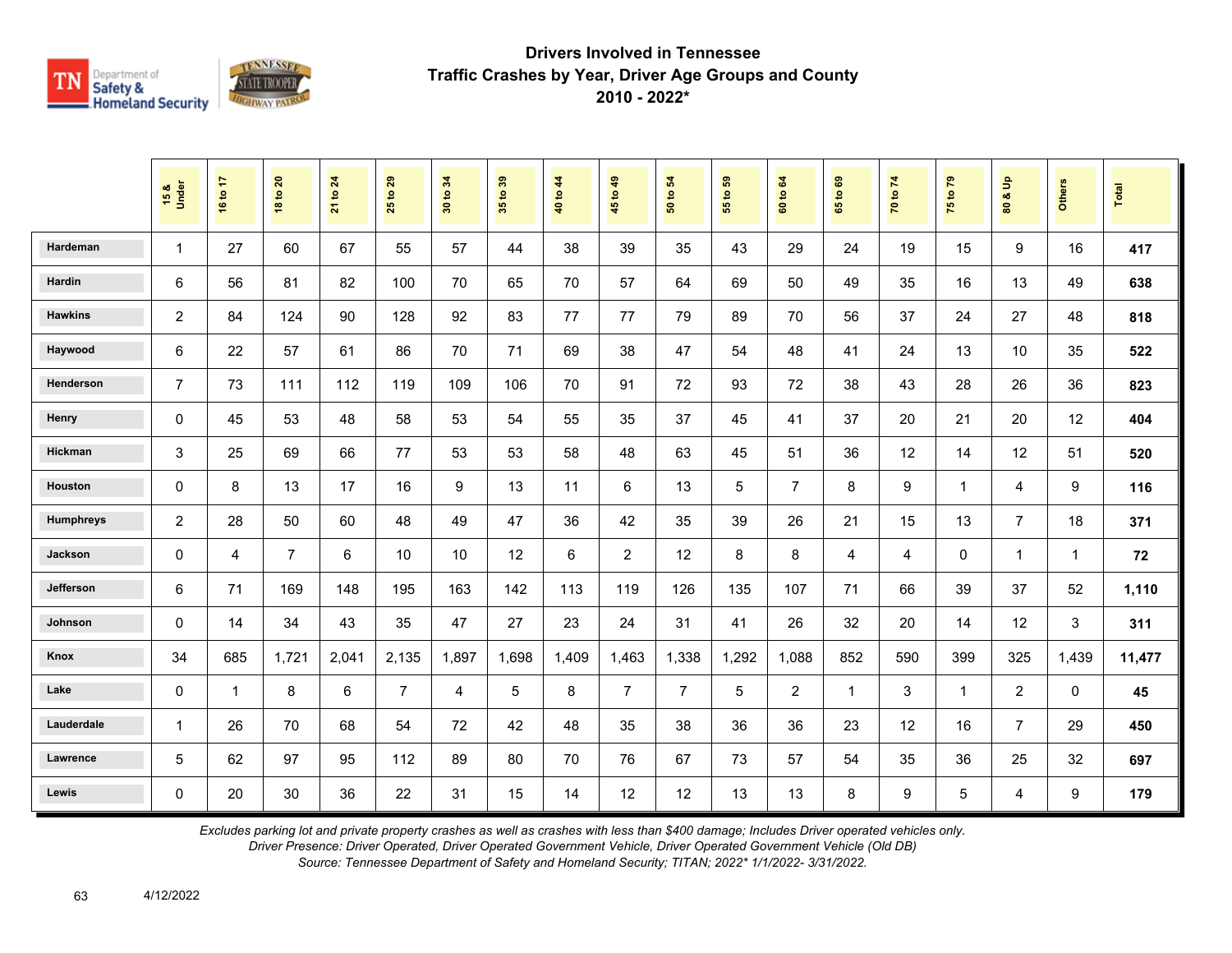

|                 | 15 &<br>Under  | 16 to 17 | <b>18 to 20</b> | 24<br>21 to    | 29<br>$\mathbf{e}$<br>25 | 34<br>30 to | 35 to 39       | 40 to 44       | 45 to 49       | 54<br>50 to | 55 to 59       | $\mathbf{g}$<br>60 to | $\mathbf{63}$<br>$\tt{S}$<br>65 | 70 to 74       | 75 to 79       | $\mathbf{e}$<br>οð<br>$\overline{\mathbf{8}}$ | <b>Others</b>  | <b>Total</b> |
|-----------------|----------------|----------|-----------------|----------------|--------------------------|-------------|----------------|----------------|----------------|-------------|----------------|-----------------------|---------------------------------|----------------|----------------|-----------------------------------------------|----------------|--------------|
| Lincoln         | 6              | 56       | 106             | 88             | 101                      | 90          | 92             | 73             | 70             | 77          | 73             | 67                    | 52                              | 40             | 29             | 26                                            | 33             | 736          |
| Loudon          | 4              | 76       | 155             | 165            | 181                      | 142         | 173            | 132            | 140            | 123         | 147            | 117                   | 101                             | 84             | 58             | 43                                            | 63             | 1,200        |
| Macon           | 1              | 27       | 32              | 49             | 45                       | 52          | 30             | 24             | 25             | 30          | 25             | 24                    | 22                              | 11             | 8              | 12                                            | 3              | 262          |
| <b>Madison</b>  | 12             | 209      | 495             | 559            | 618                      | 506         | 461            | 449            | 390            | 364         | 388            | 315                   | 224                             | 164            | 119            | 99                                            | 346            | 3,351        |
| <b>Marion</b>   | 0              | 40       | 72              | 90             | 96                       | 81          | 75             | 78             | 81             | 77          | 68             | 55                    | 43                              | 29             | 19             | 13                                            | 39             | 630          |
| <b>Marshall</b> | 5              | 55       | 87              | 78             | 100                      | 94          | 81             | 78             | 68             | 59          | 65             | 37                    | 40                              | 33             | 20             | 9                                             | 33             | 653          |
| Maury           | 11             | 201      | 329             | 352            | 415                      | 391         | 310            | 262            | 237            | 233         | 221            | 222                   | 154                             | 85             | 57             | 61                                            | 153            | 2,295        |
| <b>McMinn</b>   | $\overline{c}$ | 70       | 171             | 184            | 197                      | 176         | 135            | 136            | 124            | 148         | 152            | 128                   | 81                              | 58             | 49             | 42                                            | 80             | 1,283        |
| <b>McNairy</b>  | $\overline{2}$ | 40       | 62              | 53             | 69                       | 49          | 49             | 49             | 41             | 37          | 42             | 32                    | 33                              | 27             | 19             | 18                                            | 22             | 472          |
| <b>Meigs</b>    | 0              | 8        | 25              | 16             | 30                       | 20          | 19             | 16             | 12             | 16          | 16             | 8                     | 18                              | 15             | 5              | 10                                            | 5              | 166          |
| <b>Monroe</b>   | 6              | 60       | 111             | 110            | 114                      | 101         | 95             | 89             | 94             | 97          | 95             | 78                    | 55                              | 49             | 27             | 26                                            | 26             | 777          |
| Montgomery      | 14             | 306      | 953             | 1,278          | 1,214                    | 1,067       | 831            | 671            | 597            | 548         | 511            | 388                   | 276                             | 210            | 111            | 103                                           | 447            | 5,532        |
| Moore           | $\overline{c}$ | 18       | 14              | 12             | 13                       | 10          | 14             | $\overline{7}$ | $\overline{7}$ | 12          | 10             | 9                     | $\overline{7}$                  | 3              | 8              | 5                                             | $\mathbf{1}$   | 104          |
| Morgan          | 4              | 13       | 26              | 22             | 26                       | 13          | 16             | 19             | 17             | 15          | 16             | 20                    | 10                              | 8              | $\overline{2}$ | 8                                             | $\mathbf{1}$   | 166          |
| Obion           | 3              | 48       | 98              | 83             | 93                       | 75          | 61             | 60             | 47             | 65          | 61             | 49                    | 47                              | 30             | 21             | 23                                            | 24             | 594          |
| Overton         | $\mathbf{1}$   | 29       | 50              | 43             | 48                       | 45          | 42             | 39             | 30             | 30          | 36             | 27                    | 18                              | 14             | 23             | 12                                            | $\overline{7}$ | 328          |
| Perry           | 0              | 9        | 9               | $\overline{7}$ | 10                       | 8           | $\overline{7}$ | 5              | 8              | 6           | $\overline{7}$ | $\overline{4}$        | $\overline{2}$                  | $\overline{2}$ | 4              | $\mathbf 0$                                   | 4              | 78           |

*Excludes parking lot and private property crashes as well as crashes with less than \$400 damage; Includes Driver operated vehicles only.*

*Driver Presence: Driver Operated, Driver Operated Government Vehicle, Driver Operated Government Vehicle (Old DB)*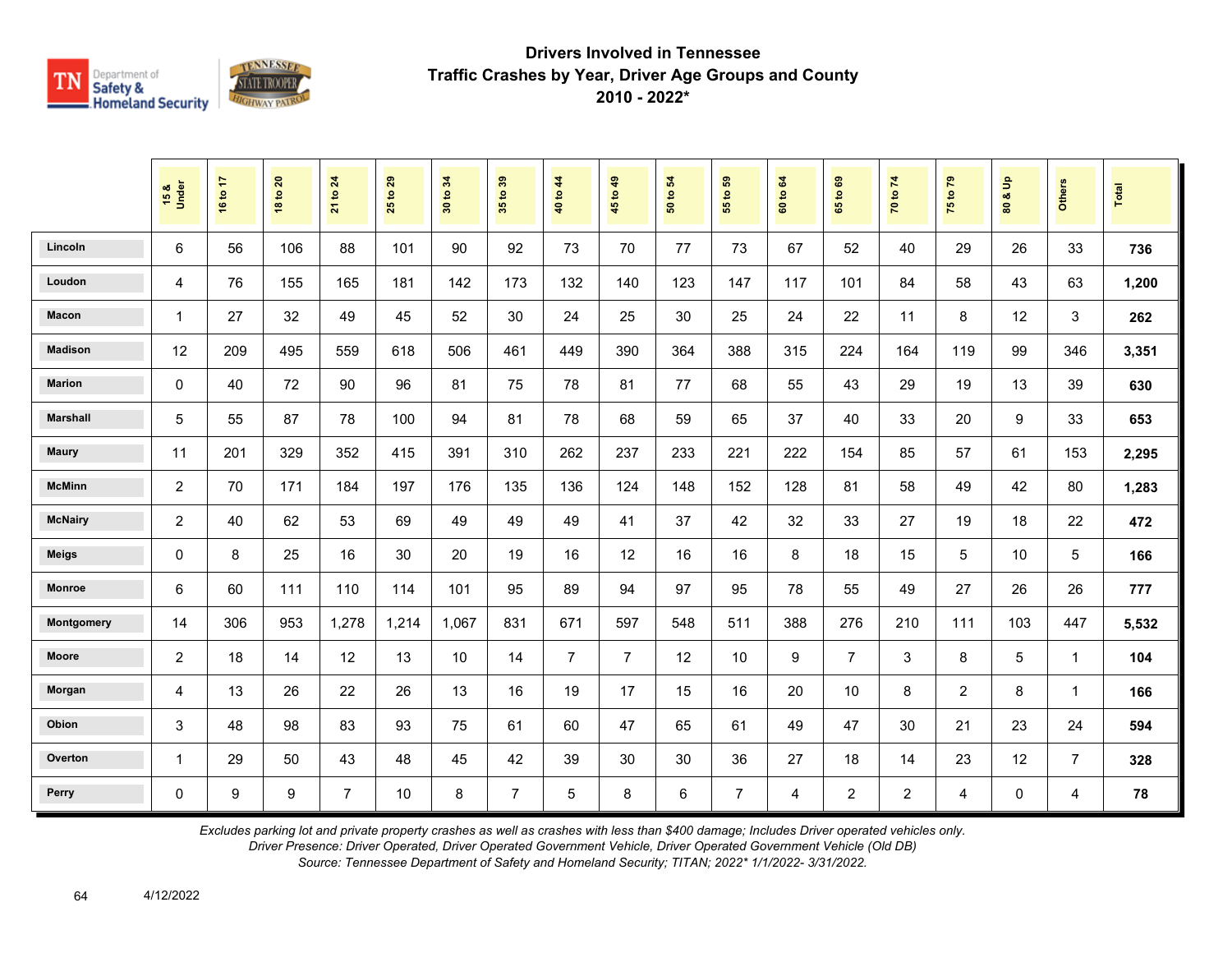

|                  | 15 &<br>Under  | 16 to 17 | <b>18 to 20</b> | 21 to 24       | 29<br>$\overline{5}$<br>25 | 34<br>30 to | 35 to 39       | 40 to 44 | 45 to 49       | 54<br>50 to | 55 to 59 | 64<br>60 to    | $\mathbf{69}$<br>65 to | 70 to 74     | 75 to 79       | å<br>οð<br>$\overline{\mathbf{3}}$ | <b>Others</b> | Total  |
|------------------|----------------|----------|-----------------|----------------|----------------------------|-------------|----------------|----------|----------------|-------------|----------|----------------|------------------------|--------------|----------------|------------------------------------|---------------|--------|
| <b>Pickett</b>   | 1              | 3        | 6               | $\overline{4}$ | 10                         | 5           | $\overline{7}$ | 4        | $\overline{7}$ | 4           | 6        | $\overline{7}$ | 3                      | $\mathbf{1}$ | $\overline{1}$ | $\mathbf{1}$                       | $\Omega$      | 50     |
| <b>Polk</b>      | $\overline{2}$ | 15       | 49              | 35             | 49                         | 32          | 30             | 26       | 35             | 32          | 29       | 24             | 19                     | 19           | 19             | 12                                 | 4             | 325    |
| Putnam           | 11             | 154      | 379             | 422            | 379                        | 268         | 268            | 227      | 244            | 222         | 227      | 188            | 159                    | 117          | 70             | 61                                 | 110           | 2,124  |
| Rhea             | 3              | 47       | 80              | 90             | 88                         | 81          | 80             | 60       | 57             | 64          | 73       | 57             | 44                     | 37           | 24             | 21                                 | 26            | 614    |
| Roane            | 3              | 56       | 151             | 150            | 177                        | 142         | 131            | 150      | 122            | 133         | 127      | 125            | 92                     | 70           | 37             | 43                                 | 58            | 1,197  |
| Robertson        | 4              | 107      | 214             | 251            | 299                        | 263         | 218            | 180      | 203            | 182         | 190      | 146            | 89                     | 53           | 35             | 34                                 | 154           | 1,717  |
| Rutherford       | 35             | 669      | 1.641           | 1,779          | 1,794                      | 1.601       | 1,354          | 1.224    | 1,102          | 970         | 870      | 684            | 468                    | 335          | 182            | 172                                | 610           | 8,883  |
| <b>Scott</b>     | 1              | 10       | 16              | 14             | 20                         | 8           | 14             | 15       | 14             | 9           | 10       | 11             | $\overline{7}$         | 5            | $\overline{2}$ | $\mathbf{1}$                       | $\mathbf 0$   | 95     |
| Sequatchie       | 3              | 29       | 32              | 34             | 49                         | 36          | 31             | 25       | 21             | 24          | 28       | 11             | 18                     | 12           | 11             | 11                                 | 6             | 249    |
| Sevier           | 12             | 205      | 427             | 461            | 545                        | 519         | 470            | 416      | 382            | 384         | 376      | 303            | 263                    | 159          | 118            | 106                                | 145           | 2,994  |
| <b>Shelby</b>    | 99             | 1,153    | 4,465           | 6,413          | 7,529                      | 6,119       | 4,850          | 4,236    | 3,804          | 3,538       | 3,395    | 2,781          | 2,003                  | 1,323        | 679            | 568                                | 8,676         | 35,012 |
| Smith            | 1              | 31       | 59              | 59             | 92                         | 66          | 52             | 56       | 53             | 41          | 39       | 34             | 18                     | 13           | 8              | 6                                  | 23            | 488    |
| <b>Stewart</b>   | 1              | 9        | 28              | 20             | 32                         | 15          | 21             | 27       | 15             | 15          | 18       | 22             | 8                      | 9            | 5              | 4                                  | 5             | 195    |
| <b>Sullivan</b>  | 10             | 271      | 495             | 554            | 545                        | 469         | 436            | 394      | 367            | 398         | 416      | 362            | 249                    | 229          | 154            | 143                                | 344           | 3,682  |
| <b>Sumner</b>    | 21             | 308      | 462             | 431            | 533                        | 419         | 415            | 360      | 303            | 293         | 331      | 291            | 184                    | 145          | 116            | 87                                 | 118           | 2,913  |
| <b>Tipton</b>    | 11             | 99       | 155             | 152            | 158                        | 125         | 113            | 108      | 81             | 93          | 105      | 85             | 69                     | 49           | 23             | 17                                 | 63            | 950    |
| <b>Trousdale</b> | 0              | 16       | 31              | 30             | 40                         | 30          | 28             | 32       | 25             | 16          | 22       | 22             | 12                     | 13           | $\mathbf{3}$   | 4                                  | 6             | 239    |

*Excludes parking lot and private property crashes as well as crashes with less than \$400 damage; Includes Driver operated vehicles only.*

*Driver Presence: Driver Operated, Driver Operated Government Vehicle, Driver Operated Government Vehicle (Old DB)*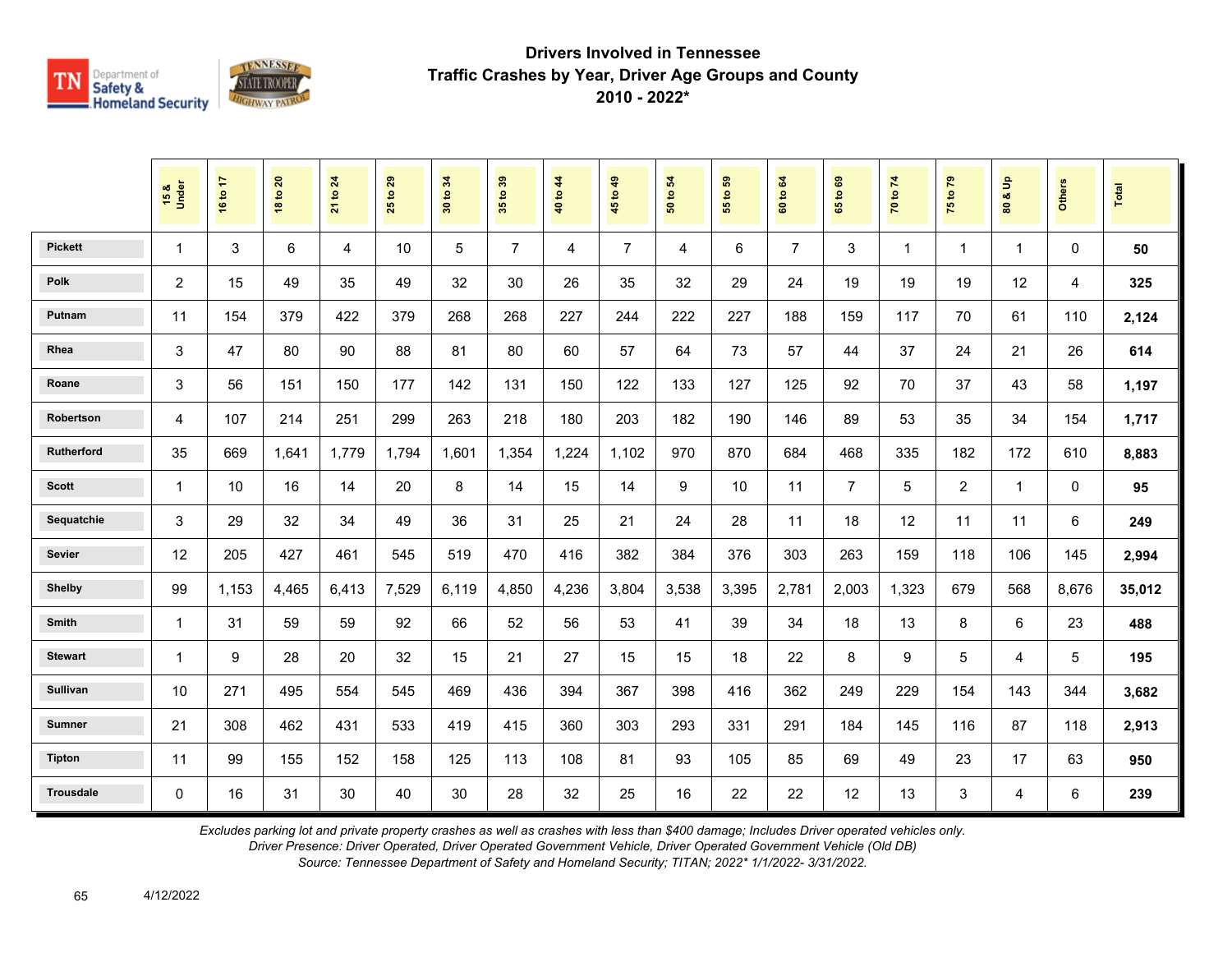

|                   | 15 &<br>Under  | 16 to 17 | 18 to 20       | 21 to 24 | 29<br>$\mathbf{e}$<br>25 | 30 to 34 | 35 to 39 | 44<br>40 to    | $\overline{49}$<br>45 to | 54<br>50 to | <b>e</b><br>$\overline{5}$<br>55 | 60 to 64 | $\mathbf{69}$<br>$\mathbf{e}$<br>59 | 70 to 74 | 75 to 79 | 을<br>ođ<br>80 | Others         | Total   |
|-------------------|----------------|----------|----------------|----------|--------------------------|----------|----------|----------------|--------------------------|-------------|----------------------------------|----------|-------------------------------------|----------|----------|---------------|----------------|---------|
| Unicoi            | 1              | 15       | 27             | 42       | 41                       | 37       | 30       | 31             | 28                       | 25          | 30                               | 29       | 24                                  | 12       | 11       | 14            | 14             | 289     |
| <b>Union</b>      | 0              | 12       | 24             | 28       | 36                       | 29       | 39       | 20             | 20                       | 26          | 14                               | 14       | 13                                  | 8        | 4        | 6             | $\overline{2}$ | 185     |
| VanBuren          | 0              | 3        | $\overline{7}$ | 11       | 10                       | 13       | 6        | $\overline{7}$ | 18                       | 10          | $\overline{7}$                   | 3        | 4                                   | 5        | 2        | 3             | $\overline{c}$ | 96      |
| Warren            | 9              | 72       | 98             | 88       | 114                      | 116      | 92       | 66             | 97                       | 69          | 69                               | 70       | 49                                  | 45       | 26       | 21            | 28             | 749     |
| Washington        | 8              | 224      | 525            | 592      | 566                      | 528      | 431      | 345            | 395                      | 401         | 353                              | 269      | 239                                 | 206      | 117      | 104           | 307            | 3,502   |
| Wayne             | 0              | 26       | 26             | 37       | 27                       | 31       | 24       | 17             | 10                       | 14          | 30                               | 17       | 17                                  | 16       | 5        | 5             | 12             | 249     |
| Weakley           | $\overline{2}$ | 42       | 96             | 68       | 65                       | 70       | 36       | 33             | 36                       | 38          | 46                               | 29       | 24                                  | 22       | 9        | 20            | 19             | 439     |
| White             | 0              | 26       | 61             | 72       | 59                       | 60       | 57       | 45             | 35                       | 44          | 38                               | 37       | 21                                  | 19       | 15       | 14            | 8              | 423     |
| Williamson        | 11             | 450      | 572            | 594      | 648                      | 565      | 520      | 502            | 504                      | 454         | 412                              | 324      | 240                                 | 183      | 107      | 68            | 201            | 3,837   |
| Wilson            | 10             | 271      | 470            | 481      | 584                      | 499      | 454      | 404            | 408                      | 363         | 310                              | 300      | 223                                 | 151      | 87       | 75            | 232            | 3,242   |
| <b>Total 2020</b> | 625            | 10,274   | 24,147         | 29,375   | 33,077                   | 28,102   | 23,958   | 20,843         | 19,659                   | 18,485      | 18,050                           | 14,995   | 11,026                              | 8,037    | 4,959    | 4,288         | 22,594         | 174,667 |

*Excludes parking lot and private property crashes as well as crashes with less than \$400 damage; Includes Driver operated vehicles only. Driver Presence: Driver Operated, Driver Operated Government Vehicle, Driver Operated Government Vehicle (Old DB) Source: Tennessee Department of Safety and Homeland Security; TITAN; 2022\* 1/1/2022- 3/31/2022.*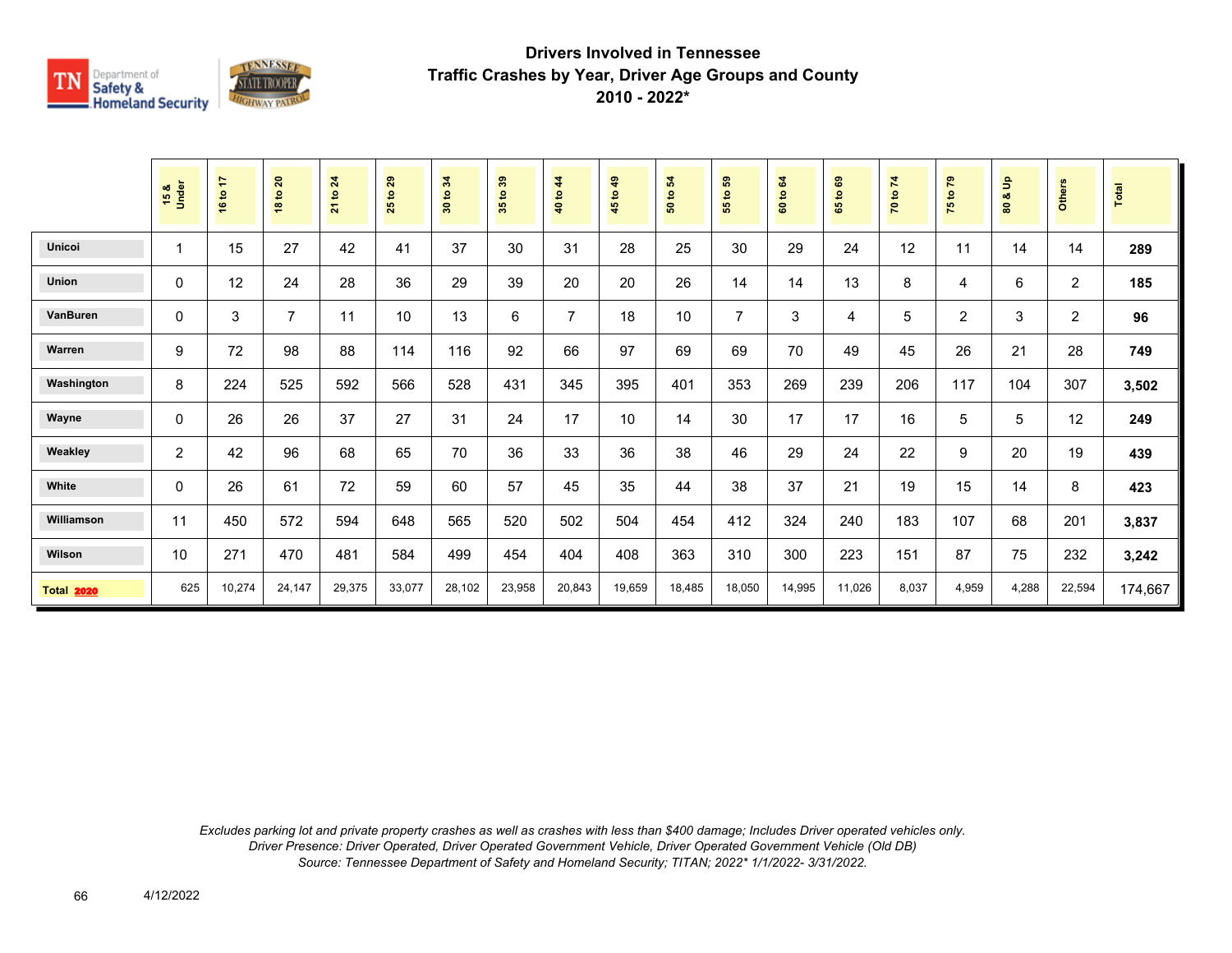

| 2021           | 15 &<br>Under  | 16 to 17 | $\overline{20}$<br>$\mathtt{S}$<br>$\infty$ | 24<br>$\mathtt{S}$<br>$\overline{21}$ | 29<br>$\mathbf{e}$<br>25 | 34<br>$\mathbf{S}$<br>30 | $39$<br>35 <sub>to</sub> | 40 to 44 | 49<br>45 to | 54<br>$\mathbf{e}$<br>ន | 69<br>55 to    | 64<br>60 to    | $\mathbf{69}$<br>$\mathbf{e}$<br>59 | 70 to 74       | $\mathbf{r}$<br>75 to | $\frac{9}{2}$<br>ಯ<br>$\pmb{\mathbb{S}}$ | <b>Others</b>  | Total |
|----------------|----------------|----------|---------------------------------------------|---------------------------------------|--------------------------|--------------------------|--------------------------|----------|-------------|-------------------------|----------------|----------------|-------------------------------------|----------------|-----------------------|------------------------------------------|----------------|-------|
| Anderson       | $\overline{4}$ | 164      | 266                                         | 261                                   | 297                      | 296                      | 266                      | 229      | 210         | 213                     | 191            | 170            | 159                                 | 116            | 65                    | 62                                       | 109            | 1,915 |
| <b>Bedford</b> | $\overline{7}$ | 116      | 200                                         | 191                                   | 202                      | 162                      | 164                      | 145      | 127         | 116                     | 115            | 87             | 60                                  | 46             | 54                    | 31                                       | 82             | 1,225 |
| <b>Benton</b>  | $\overline{c}$ | 27       | 35                                          | 37                                    | 61                       | 44                       | 46                       | 41       | 40          | 34                      | 35             | 40             | 40                                  | 20             | 10                    | 12                                       | 21             | 356   |
| <b>Bledsoe</b> | $\mathbf{1}$   | 8        | 9                                           | 8                                     | 8                        | 16                       | 10                       | 10       | 8           | 14                      | $\overline{7}$ | $\overline{7}$ | $\overline{7}$                      | 6              | 8                     | 5                                        | $\overline{1}$ | 89    |
| <b>Blount</b>  | 6              | 252      | 495                                         | 515                                   | 511                      | 492                      | 445                      | 380      | 350         | 364                     | 356            | 354            | 287                                 | 239            | 144                   | 114                                      | 204            | 3,212 |
| <b>Bradley</b> | 14             | 262      | 503                                         | 509                                   | 532                      | 492                      | 483                      | 366      | 359         | 351                     | 336            | 283            | 242                                 | 176            | 112                   | 115                                      | 260            | 3,225 |
| Campbell       | 3              | 44       | 113                                         | 134                                   | 148                      | 158                      | 128                      | 135      | 155         | 129                     | 122            | 125            | 85                                  | 57             | 45                    | 43                                       | 59             | 1,037 |
| Cannon         | $\mathbf 0$    | 28       | 29                                          | 42                                    | 40                       | 26                       | 33                       | 31       | 28          | 21                      | 29             | 13             | 14                                  | 16             | 12                    | 8                                        | 6              | 260   |
| Carroll        | 3              | 40       | 54                                          | 60                                    | 50                       | 48                       | 50                       | 47       | 34          | 36                      | 40             | 45             | 29                                  | 29             | 18                    | 22                                       | 23             | 420   |
| Carter         | 8              | 103      | 143                                         | 158                                   | 183                      | 140                      | 154                      | 108      | 136         | 137                     | 115            | 100            | 110                                 | 70             | 50                    | 55                                       | 70             | 1,159 |
| Cheatham       | $\mathbf{1}$   | 62       | 98                                          | 117                                   | 155                      | 143                      | 127                      | 92       | 88          | 77                      | 103            | 67             | 58                                  | 43             | 19                    | 16                                       | 59             | 859   |
| <b>Chester</b> | $\mathbf{1}$   | 30       | 49                                          | 42                                    | 44                       | 39                       | 33                       | 47       | 37          | 37                      | 32             | 30             | 19                                  | 16             | 14                    | 8                                        | 20             | 341   |
| Claiborne      | 4              | 33       | 64                                          | 63                                    | 70                       | 64                       | 62                       | 67       | 49          | 51                      | 56             | 58             | 44                                  | 16             | 26                    | 17                                       | 12             | 452   |
| Clay           | 0              | 6        | 5                                           | 4                                     | 4                        | 11                       | 3                        | 3        | 9           | 4                       | 4              | 6              | 4                                   | $\overline{2}$ | $\overline{4}$        | 5                                        | $\overline{2}$ | 63    |
| Cocke          | $\mathbf{1}$   | 53       | 98                                          | 104                                   | 147                      | 144                      | 113                      | 98       | 101         | 110                     | 117            | 110            | 79                                  | 58             | 43                    | 32                                       | 66             | 962   |
| Coffee         | $\overline{4}$ | 127      | 215                                         | 214                                   | 268                      | 254                      | 216                      | 213      | 183         | 175                     | 197            | 157            | 132                                 | 101            | 75                    | 65                                       | 71             | 1,593 |
| Crockett       | 3              | 16       | 37                                          | 29                                    | 41                       | 19                       | 32                       | 17       | 32          | 23                      | 27             | 18             | 11                                  | 5              | 8                     | 8                                        | 11             | 228   |

*Excludes parking lot and private property crashes as well as crashes with less than \$400 damage; Includes Driver operated vehicles only.*

*Driver Presence: Driver Operated, Driver Operated Government Vehicle, Driver Operated Government Vehicle (Old DB)*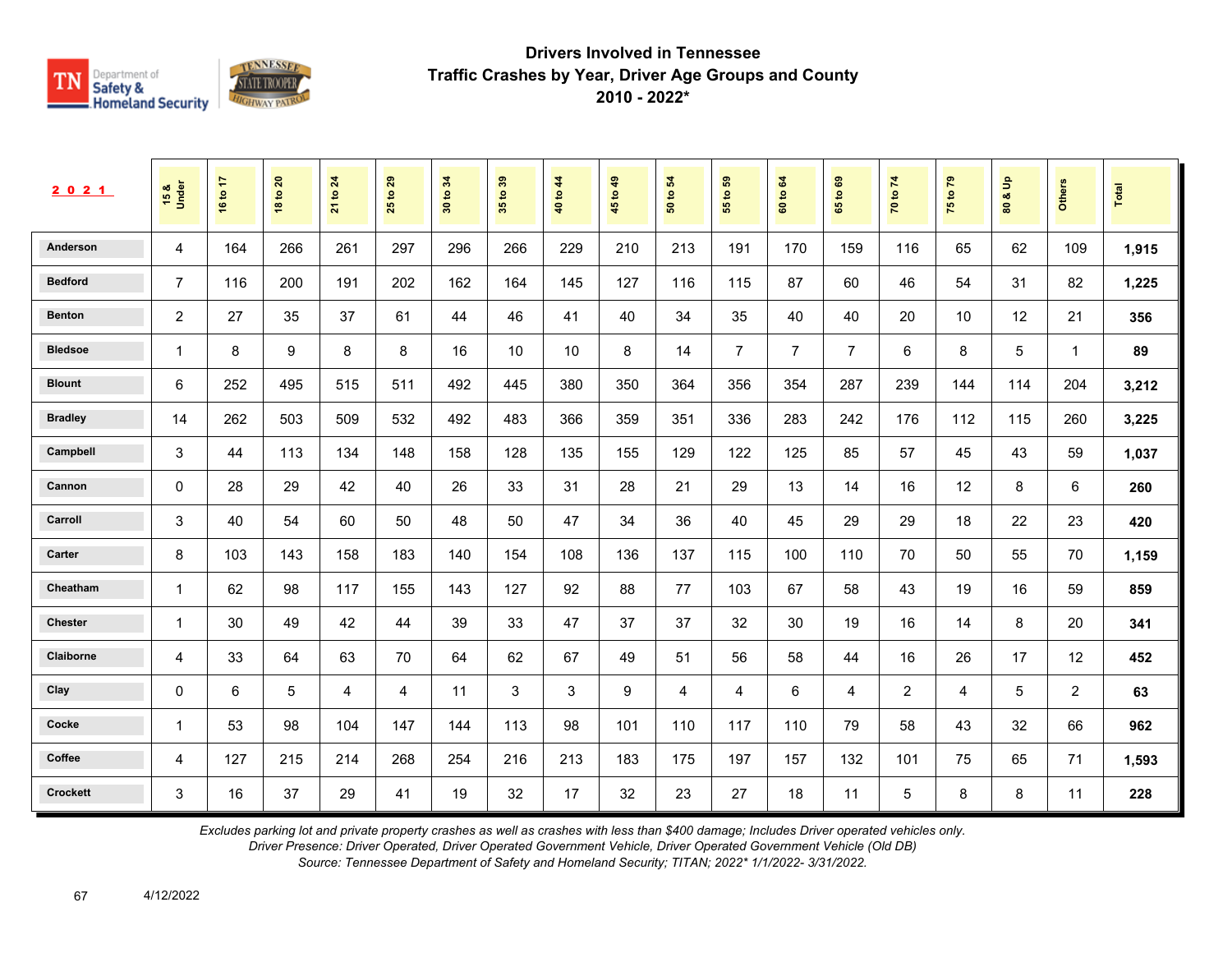

|                   | 15 &<br>Under  | 16 to 17 | 18 to 20 | 21 to 24 | 29<br>$\mathbf{e}$<br>25 | 30 to 34 | 35 to 39 | 40 to 44 | 45 to 49        | 50 to 54 | <b>e</b><br>$\mathbf{e}$<br>$\overline{5}$ | 60 to 64 | $\mathbf{63}$<br>$\overline{9}$<br>$65^{\circ}$ | 70 to 74       | 75 to 79       | $\frac{9}{2}$<br>οð<br>$\mathbf{S}$ | <b>Others</b>  | Total  |
|-------------------|----------------|----------|----------|----------|--------------------------|----------|----------|----------|-----------------|----------|--------------------------------------------|----------|-------------------------------------------------|----------------|----------------|-------------------------------------|----------------|--------|
| <b>Cumberland</b> | 6              | 95       | 157      | 195      | 194                      | 163      | 165      | 127      | 131             | 139      | 144                                        | 136      | 111                                             | 98             | 48             | 63                                  | 53             | 1,330  |
| <b>Davidson</b>   | 50             | 796      | 2,899    | 4,746    | 5,643                    | 4,892    | 3,878    | 3,403    | 2,792           | 2,627    | 2,352                                      | 1,993    | 1,255                                           | 798            | 403            | 390                                 | 5,632          | 24,794 |
| <b>Decatur</b>    | $\mathbf{1}$   | 20       | 23       | 33       | 40                       | 26       | 27       | 31       | 19              | 16       | 23                                         | 25       | 17                                              | 18             | 6              | 11                                  | 17             | 236    |
| <b>DeKalb</b>     | 3              | 17       | 45       | 47       | 47                       | 55       | 37       | 41       | 24              | 36       | 26                                         | 23       | 13                                              | 8              | $\overline{7}$ | 12                                  | 14             | 345    |
| <b>Dickson</b>    | 5              | 105      | 210      | 197      | 272                      | 225      | 177      | 170      | 136             | 163      | 156                                        | 123      | 133                                             | 88             | 55             | 42                                  | 91             | 1,451  |
| <b>Dyer</b>       | $\overline{7}$ | 69       | 113      | 127      | 142                      | 111      | 102      | 84       | 72              | 87       | 74                                         | 64       | 65                                              | 35             | 29             | 20                                  | 52             | 794    |
| <b>Fayette</b>    | $\overline{4}$ | 52       | 80       | 106      | 112                      | 92       | 87       | 97       | 72              | 71       | 61                                         | 66       | 38                                              | 35             | 33             | 15                                  | 31             | 700    |
| <b>Fentress</b>   | 3              | 37       | 42       | 27       | 44                       | 46       | 37       | 44       | 32              | 41       | 31                                         | 28       | 21                                              | 28             | 21             | $\overline{7}$                      | 13             | 345    |
| Franklin          | $\overline{7}$ | 66       | 93       | 83       | 102                      | 84       | 57       | 66       | 76              | 64       | 70                                         | 70       | 39                                              | 45             | 21             | 25                                  | 15             | 651    |
| Gibson            | $\overline{7}$ | 83       | 108      | 119      | 128                      | 106      | 85       | 87       | 88              | 97       | 74                                         | 71       | 59                                              | 55             | 35             | 24                                  | 30             | 790    |
| <b>Giles</b>      | $\overline{c}$ | 51       | 95       | 120      | 125                      | 123      | 93       | 81       | 84              | 73       | 101                                        | 80       | 54                                              | 38             | 31             | 23                                  | 43             | 841    |
| Grainger          | 1              | 23       | 40       | 36       | 45                       | 47       | 35       | 32       | 41              | 40       | 44                                         | 27       | 21                                              | 10             | 20             | 14                                  | 15             | 345    |
| Greene            | 3              | 155      | 188      | 218      | 246                      | 273      | 176      | 184      | 174             | 167      | 187                                        | 135      | 108                                             | 91             | 66             | 65                                  | 126            | 1,657  |
| Grundy            | $\mathbf{1}$   | 20       | 38       | 40       | 55                       | 39       | 34       | 31       | 26              | 23       | 25                                         | 34       | 19                                              | 14             | $\overline{7}$ | 9                                   | 15             | 301    |
| Hamblen           | $\overline{4}$ | 140      | 252      | 259      | 251                      | 230      | 192      | 205      | 179             | 178      | 189                                        | 174      | 119                                             | 101            | 86             | 68                                  | 180            | 1,615  |
| <b>Hamilton</b>   | 45             | 716      | 1,799    | 2,352    | 2,648                    | 2,359    | 1,890    | 1,772    | 1,539           | 1,534    | 1,391                                      | 1,301    | 936                                             | 731            | 454            | 413                                 | 1,907          | 13,624 |
| Hancock           | $\mathbf 0$    | 5        | 13       | 12       | $\overline{7}$           | 14       | 12       | 6        | $5\phantom{.0}$ | 5        | 9                                          | 9        | 4                                               | $\overline{2}$ | $\overline{2}$ | 4                                   | $\overline{a}$ | 89     |

*Excludes parking lot and private property crashes as well as crashes with less than \$400 damage; Includes Driver operated vehicles only.*

*Driver Presence: Driver Operated, Driver Operated Government Vehicle, Driver Operated Government Vehicle (Old DB)*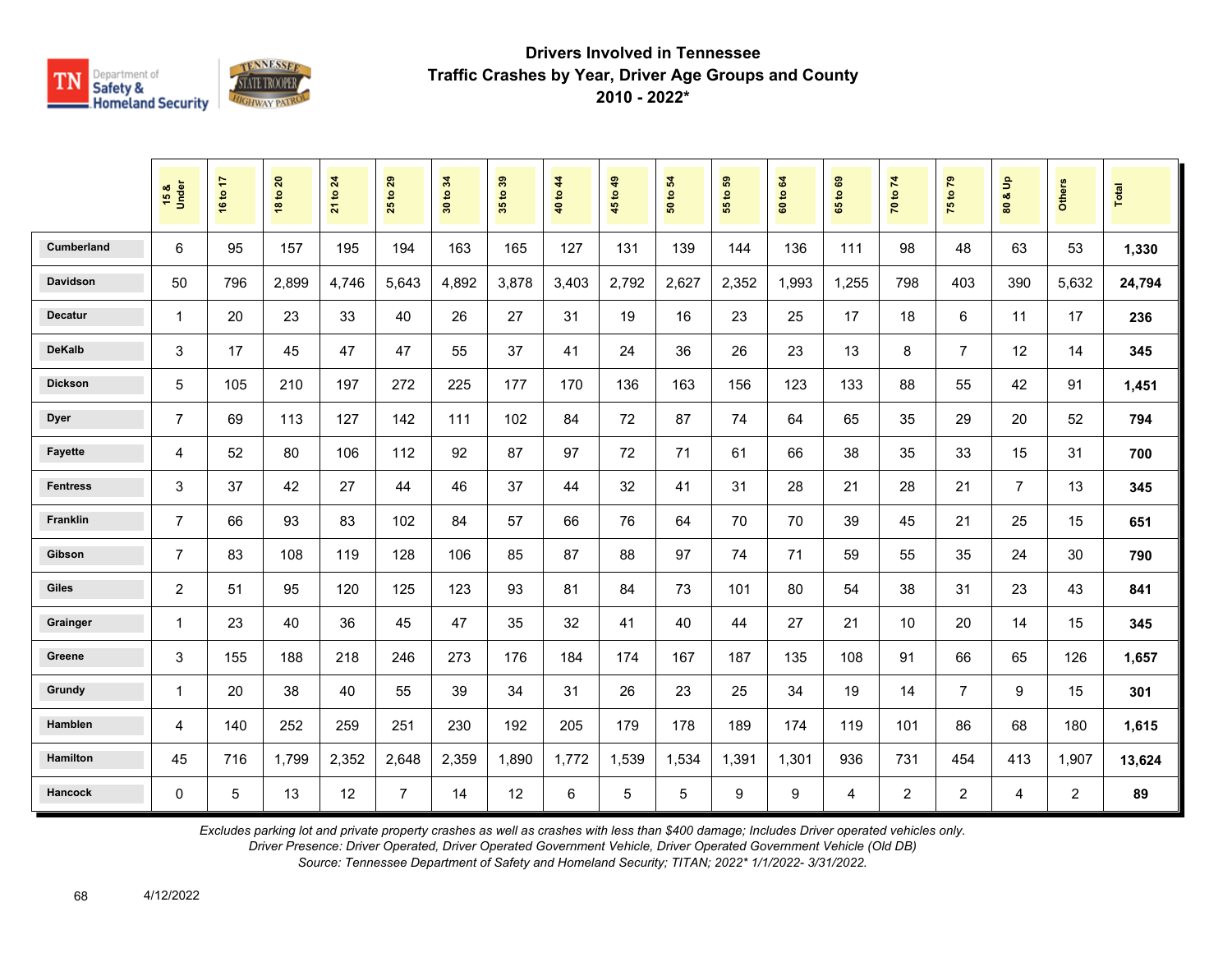

|                  | 15 &<br>Under  | 16 to 17 | <b>18 to 20</b> | 21 to 24       | 29<br>$\mathbf{e}$<br>25 | 34<br>30 to | 35 to 39 | 40 to 44 | 45 to 49 | $\mathbf{5}$<br>50 to | G5<br>$\overline{\mathbf{e}}$<br>$\overline{55}$ | 60 to 64 | ${\tt g}$<br>$\overline{9}$<br>$65^{\circ}$ | 70 to 74 | 75 to 79    | $\frac{9}{2}$<br>οð<br>$\mathbf{S}$ | <b>Others</b>  | Total  |
|------------------|----------------|----------|-----------------|----------------|--------------------------|-------------|----------|----------|----------|-----------------------|--------------------------------------------------|----------|---------------------------------------------|----------|-------------|-------------------------------------|----------------|--------|
| Hardeman         | 6              | 23       | 71              | 53             | 58                       | 68          | 46       | 46       | 30       | 34                    | 38                                               | 40       | 31                                          | 22       | 17          | 15                                  | 15             | 427    |
| Hardin           | 4              | 49       | 76              | 75             | 82                       | 82          | 81       | 89       | 74       | 70                    | 60                                               | 45       | 52                                          | 30       | 26          | 26                                  | 31             | 633    |
| <b>Hawkins</b>   | 4              | 92       | 116             | 102            | 111                      | 119         | 93       | 90       | 87       | 98                    | 84                                               | 85       | 59                                          | 38       | 25          | 32                                  | 40             | 854    |
| Haywood          | $\overline{c}$ | 22       | 84              | 82             | 91                       | 95          | 89       | 65       | 66       | 49                    | 52                                               | 57       | 39                                          | 21       | 10          | 14                                  | 45             | 604    |
| Henderson        | 10             | 65       | 78              | 100            | 114                      | 127         | 98       | 99       | 82       | 76                    | 84                                               | 71       | 49                                          | 52       | 24          | 23                                  | 44             | 766    |
| Henry            | 3              | 27       | 57              | 71             | 63                       | 64          | 69       | 67       | 47       | 66                    | 61                                               | 46       | 42                                          | 36       | 31          | 25                                  | 13             | 498    |
| Hickman          | $\mathbf 0$    | 27       | 67              | 63             | 78                       | 62          | 60       | 59       | 52       | 56                    | 44                                               | 45       | 24                                          | 23       | 15          | 12                                  | 39             | 505    |
| Houston          | $\overline{c}$ | 11       | 16              | 15             | 20                       | 18          | 14       | 14       | 8        | 10                    | 17                                               | 9        | 6                                           | 5        | 4           | $\overline{7}$                      | $\overline{7}$ | 129    |
| <b>Humphreys</b> | $\overline{c}$ | 24       | 44              | 59             | 51                       | 55          | 49       | 36       | 42       | 39                    | 37                                               | 33       | 28                                          | 18       | 15          | 11                                  | 20             | 366    |
| Jackson          | $\mathbf{1}$   | 5        | 13              | 10             | 14                       | 13          | 12       | 15       | 6        | 10                    | 15                                               | 6        | 5                                           | 5        | 8           | $\overline{4}$                      | $\overline{2}$ | 105    |
| Jefferson        | 6              | 88       | 179             | 152            | 194                      | 175         | 144      | 126      | 149      | 125                   | 143                                              | 131      | 89                                          | 86       | 58          | 44                                  | 59             | 1,214  |
| Johnson          | $\mathbf{1}$   | 22       | 37              | 48             | 46                       | 45          | 35       | 32       | 41       | 46                    | 44                                               | 38       | 37                                          | 21       | 21          | 19                                  | 6              | 386    |
| Knox             | 27             | 829      | 1,954           | 2,379          | 2,475                    | 2,266       | 2,021    | 1,666    | 1,544    | 1,545                 | 1,414                                            | 1,200    | 1,002                                       | 727      | 477         | 387                                 | 1,618          | 12,984 |
| Lake             | $\mathbf{1}$   | 5        | $\overline{7}$  | $\overline{7}$ | $\overline{7}$           | 6           | 8        | 3        | 6        | 4                     | 5                                                | 6        | 5                                           | 6        | $\mathbf 0$ | 4                                   | $\mathbf{1}$   | 57     |
| Lauderdale       | 3              | 25       | 71              | 64             | 68                       | 69          | 49       | 60       | 41       | 46                    | 47                                               | 49       | 26                                          | 19       | 14          | 10                                  | 22             | 463    |
| Lawrence         | $\overline{c}$ | 75       | 134             | 108            | 118                      | 114         | 101      | 80       | 72       | 78                    | 80                                               | 73       | 42                                          | 48       | 26          | 31                                  | 34             | 812    |
| Lewis            | $\Omega$       | 20       | 25              | 31             | 35                       | 22          | 14       | 17       | 20       | 20                    | 13                                               | 11       | 11                                          | 10       | $\,6\,$     | $6\phantom{1}$                      | 3              | 190    |

*Excludes parking lot and private property crashes as well as crashes with less than \$400 damage; Includes Driver operated vehicles only.*

*Driver Presence: Driver Operated, Driver Operated Government Vehicle, Driver Operated Government Vehicle (Old DB)*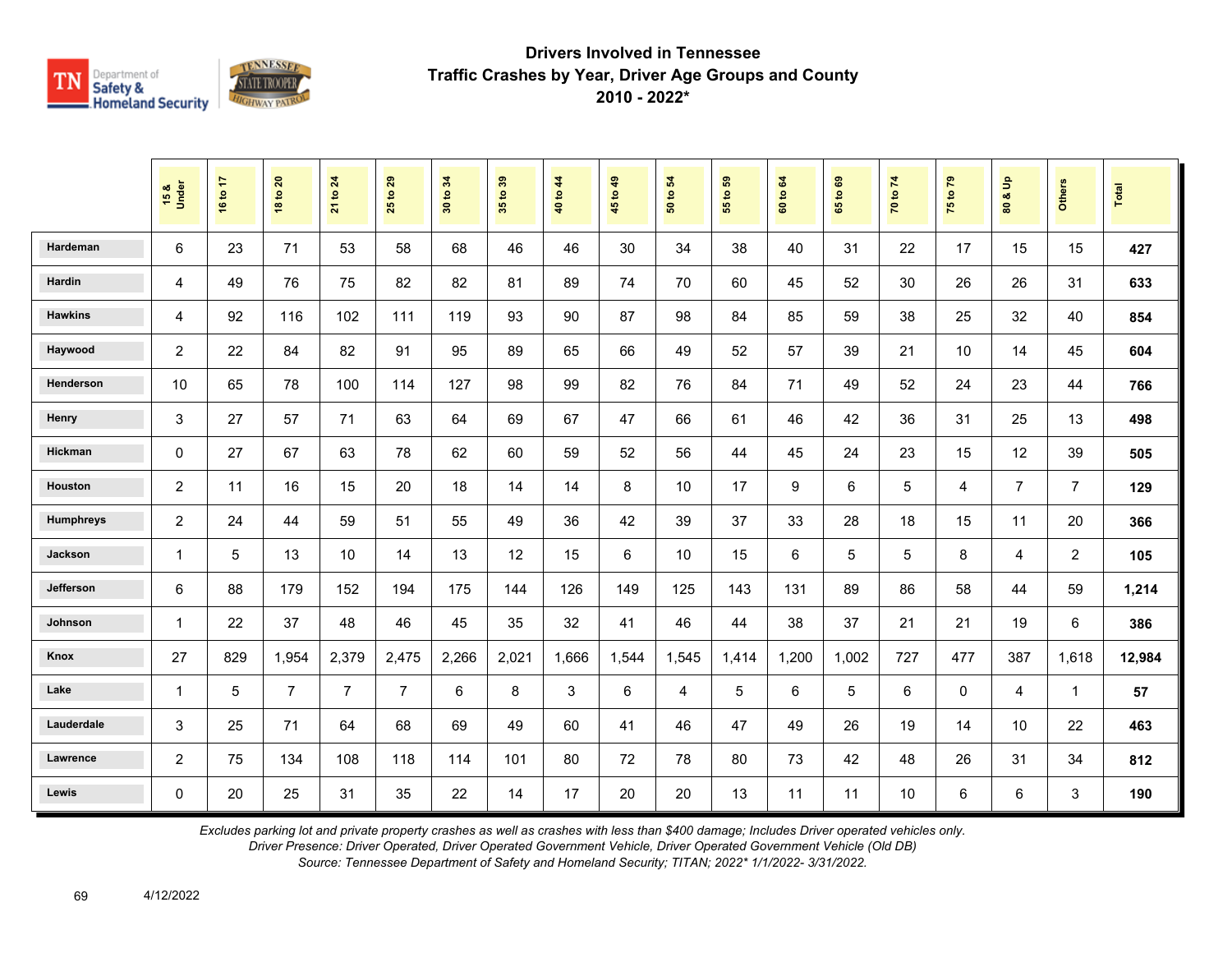

|                 | 15 &<br>Under  | 16 to 17       | <b>18 to 20</b> | 21 to 24 | to 29<br>25 | 34<br>$\mathbf{S}$<br>$\overline{30}$ | 35 to 39 | 40 to 44 | 45 to 49       | $\overline{5}$<br>50 to | $t_0$ 59<br>$\overline{5}$ | 60 to 64       | 1069<br>$65^{\circ}$ | 70 to 74       | 75 to 79    | $\mathbf{e}$<br>οð<br>80 | <b>Others</b>  | Total |
|-----------------|----------------|----------------|-----------------|----------|-------------|---------------------------------------|----------|----------|----------------|-------------------------|----------------------------|----------------|----------------------|----------------|-------------|--------------------------|----------------|-------|
| Lincoln         | 5              | 93             | 97              | 117      | 107         | 112                                   | 92       | 66       | 57             | 79                      | 68                         | 77             | 55                   | 46             | 27          | 28                       | 43             | 800   |
| Loudon          | 6              | 99             | 176             | 205      | 237         | 210                                   | 190      | 178      | 165            | 178                     | 172                        | 144            | 107                  | 94             | 56          | 51                       | 89             | 1,442 |
| Macon           | 6              | 42             | 44              | 53       | 67          | 61                                    | 44       | 29       | 24             | 36                      | 36                         | 25             | 22                   | 15             | 19          | $\overline{7}$           | 5              | 342   |
| <b>Madison</b>  | 14             | 246            | 531             | 630      | 720         | 684                                   | 549      | 508      | 474            | 484                     | 451                        | 393            | 302                  | 254            | 131         | 122                      | 431            | 3,951 |
| <b>Marion</b>   | $\overline{c}$ | 21             | 87              | 100      | 98          | 90                                    | 96       | 91       | 81             | 75                      | 60                         | 67             | 42                   | 31             | 11          | 14                       | 51             | 664   |
| <b>Marshall</b> | $\overline{c}$ | 77             | 91              | 111      | 110         | 115                                   | 90       | 80       | 55             | 71                      | 80                         | 68             | 33                   | 37             | 21          | 9                        | 30             | 733   |
| <b>Maury</b>    | 9              | 198            | 337             | 371      | 447         | 387                                   | 367      | 303      | 267            | 259                     | 253                        | 223            | 179                  | 138            | 76          | 65                       | 210            | 2,512 |
| <b>McMinn</b>   | $\mathbf{1}$   | 93             | 193             | 189      | 227         | 192                                   | 155      | 167      | 155            | 159                     | 154                        | 126            | 87                   | 105            | 45          | 49                       | 88             | 1,429 |
| <b>McNairy</b>  | 0              | 40             | 52              | 59       | 67          | 72                                    | 54       | 47       | 40             | 44                      | 42                         | 36             | 28                   | 22             | 23          | 8                        | 17             | 468   |
| <b>Meigs</b>    | 1              | 14             | 15              | 17       | 33          | 26                                    | 19       | 12       | 12             | 19                      | 10                         | 21             | 9                    | $\overline{7}$ | 6           | $\overline{7}$           | $\overline{7}$ | 162   |
| <b>Monroe</b>   | 2              | 66             | 100             | 118      | 147         | 126                                   | 90       | 95       | 82             | 112                     | 109                        | 72             | 74                   | 57             | 32          | 41                       | 23             | 838   |
| Montgomery      | 17             | 385            | 997             | 1,440    | 1,422       | 1,131                                 | 979      | 850      | 670            | 619                     | 556                        | 440            | 307                  | 214            | 130         | 113                      | 574            | 6,217 |
| <b>Moore</b>    | 0              | 20             | 18              | 19       | 13          | 9                                     | 16       | 11       | $\overline{7}$ | 3                       | 5                          | $\mathbf 1$    | 6                    | $\overline{2}$ | 3           | $\overline{2}$           | $\mathbf{1}$   | 98    |
| Morgan          | $\mathbf{1}$   | 13             | 23              | 20       | 18          | 33                                    | 19       | 14       | 18             | 13                      | 16                         | 13             | 12                   | 12             | 6           | 4                        | 5              | 164   |
| Obion           | $\overline{c}$ | 38             | 111             | 92       | 87          | 78                                    | 81       | 76       | 73             | 61                      | 69                         | 43             | 42                   | 28             | 25          | 31                       | 29             | 636   |
| Overton         | 4              | 57             | 42              | 48       | 44          | 48                                    | 29       | 43       | 36             | 35                      | 47                         | 34             | 30                   | 22             | 16          | 20                       | 6              | 369   |
| Perry           | 0              | $\overline{2}$ | $\overline{7}$  | 8        | 11          | 4                                     | 10       | 6        | 4              | 3                       | 8                          | $\overline{7}$ | $\overline{7}$       | 4              | $\mathbf 0$ | 3                        | $\mathbf{1}$   | 67    |

*Excludes parking lot and private property crashes as well as crashes with less than \$400 damage; Includes Driver operated vehicles only.*

*Driver Presence: Driver Operated, Driver Operated Government Vehicle, Driver Operated Government Vehicle (Old DB)*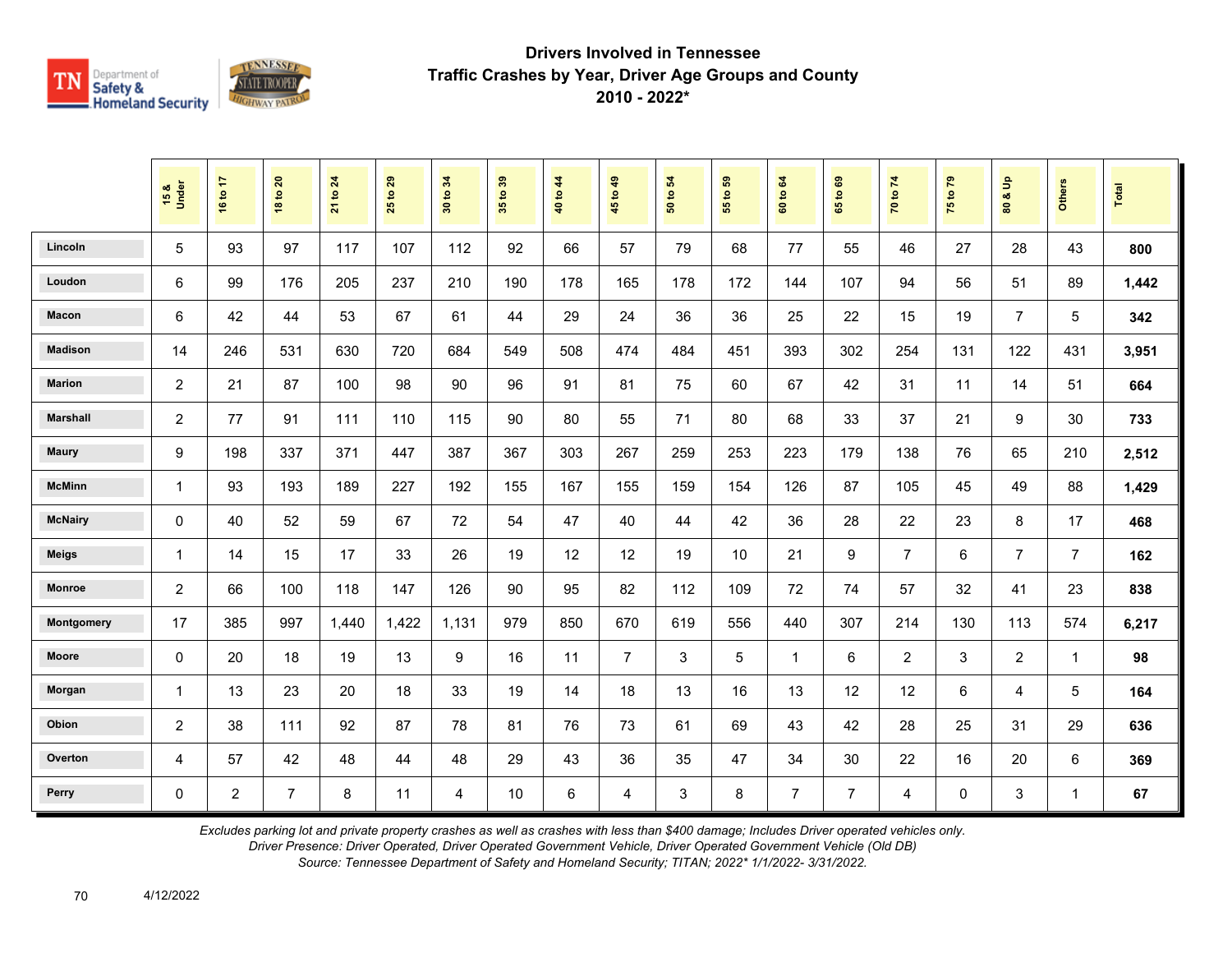

|                  | 15 &<br>Under  | 16 to 17 | <b>18 to 20</b> | $\overline{24}$<br>21 to | 29<br>$\overline{5}$<br>25 | 34<br>30 to    | 35 to 39 | 40 to 44 | 45 to 49       | $\mathbf{5}$<br>50 to | 55 to 59 | 64<br>60 to    | $\mathbf{69}$<br>65 to | 70 to 74 | 75 to 79       | å<br>οð<br>$\overline{\mathbf{3}}$ | <b>Others</b> | <b>Total</b> |
|------------------|----------------|----------|-----------------|--------------------------|----------------------------|----------------|----------|----------|----------------|-----------------------|----------|----------------|------------------------|----------|----------------|------------------------------------|---------------|--------------|
| <b>Pickett</b>   | $\mathbf{0}$   | 5        | 9               | $\overline{2}$           | $\overline{7}$             | $\overline{7}$ | 5        | 3        | $\overline{2}$ | 6                     | 4        | $\overline{2}$ | 4                      | 3        | $\overline{2}$ | $\mathbf 0$                        | $\Omega$      | 48           |
| <b>Polk</b>      | $\overline{2}$ | 13       | 45              | 47                       | 35                         | 37             | 29       | 32       | 32             | 36                    | 34       | 21             | 18                     | 18       | 13             | 18                                 | 3             | 316          |
| Putnam           | $\overline{7}$ | 175      | 428             | 487                      | 396                        | 343            | 315      | 244      | 227            | 237                   | 263      | 225            | 191                    | 161      | 83             | 93                                 | 143           | 2,435        |
| Rhea             | 3              | 57       | 79              | 90                       | 108                        | 76             | 77       | 70       | 63             | 94                    | 77       | 55             | 61                     | 36       | 26             | 21                                 | 19            | 663          |
| Roane            | 3              | 79       | 157             | 160                      | 179                        | 168            | 149      | 155      | 132            | 130                   | 142      | 128            | 89                     | 86       | 53             | 32                                 | 89            | 1,273        |
| Robertson        | 8              | 162      | 233             | 328                      | 331                        | 332            | 300      | 263      | 234            | 191                   | 212      | 174            | 129                    | 86       | 44             | 29                                 | 164           | 2,040        |
| Rutherford       | 49             | 805      | 1.792           | 2,066                    | 1,964                      | 1.740          | 1,596    | 1.327    | 1,258          | 1,078                 | 924      | 745            | 552                    | 391      | 242            | 184                                | 727           | 9,919        |
| <b>Scott</b>     | $\overline{c}$ | 12       | 22              | 23                       | 23                         | 14             | 13       | 21       | 16             | 11                    | 16       | 8              | 15                     | 8        | 5              | $\overline{2}$                     | $\mathbf{1}$  | 120          |
| Sequatchie       | $\mathbf{1}$   | 20       | 48              | 54                       | 35                         | 29             | 26       | 30       | 23             | 31                    | 34       | 30             | 20                     | 15       | 22             | 16                                 | 8             | 284          |
| Sevier           | 14             | 249      | 530             | 634                      | 710                        | 713            | 584      | 563      | 474            | 535                   | 456      | 425            | 341                    | 259      | 167            | 108                                | 219           | 3,864        |
| <b>Shelby</b>    | 107            | 1,435    | 4,667           | 6,911                    | 8,020                      | 7,053          | 5,723    | 4,785    | 4,062          | 3,962                 | 3,601    | 3,043          | 2,196                  | 1,432    | 786            | 645                                | 9,731         | 38,230       |
| Smith            | 5              | 31       | 83              | 99                       | 105                        | 72             | 61       | 53       | 60             | 52                    | 54       | 46             | 39                     | 24       | 16             | 5                                  | 27            | 595          |
| <b>Stewart</b>   | 3              | 16       | 22              | 21                       | 31                         | 18             | 21       | 19       | 14             | 18                    | 12       | 21             | 11                     | 6        | 4              | $\overline{2}$                     | 5             | 190          |
| Sullivan         | 12             | 304      | 527             | 525                      | 581                        | 519            | 476      | 441      | 396            | 420                   | 451      | 369            | 284                    | 246      | 170            | 155                                | 340           | 3,874        |
| <b>Sumner</b>    | 8              | 327      | 462             | 524                      | 582                        | 512            | 522      | 434      | 378            | 350                   | 358      | 310            | 213                    | 153      | 121            | 88                                 | 195           | 3,292        |
| <b>Tipton</b>    | $\overline{c}$ | 92       | 138             | 132                      | 150                        | 142            | 118      | 112      | 93             | 95                    | 110      | 93             | 70                     | 43       | 24             | 37                                 | 50            | 944          |
| <b>Trousdale</b> | 0              | 21       | 29              | 37                       | 45                         | 40             | 29       | 28       | 27             | 22                    | 27       | 24             | 17                     | 4        | $\,6\,$        | 3                                  | 6             | 266          |

*Excludes parking lot and private property crashes as well as crashes with less than \$400 damage; Includes Driver operated vehicles only.*

*Driver Presence: Driver Operated, Driver Operated Government Vehicle, Driver Operated Government Vehicle (Old DB)*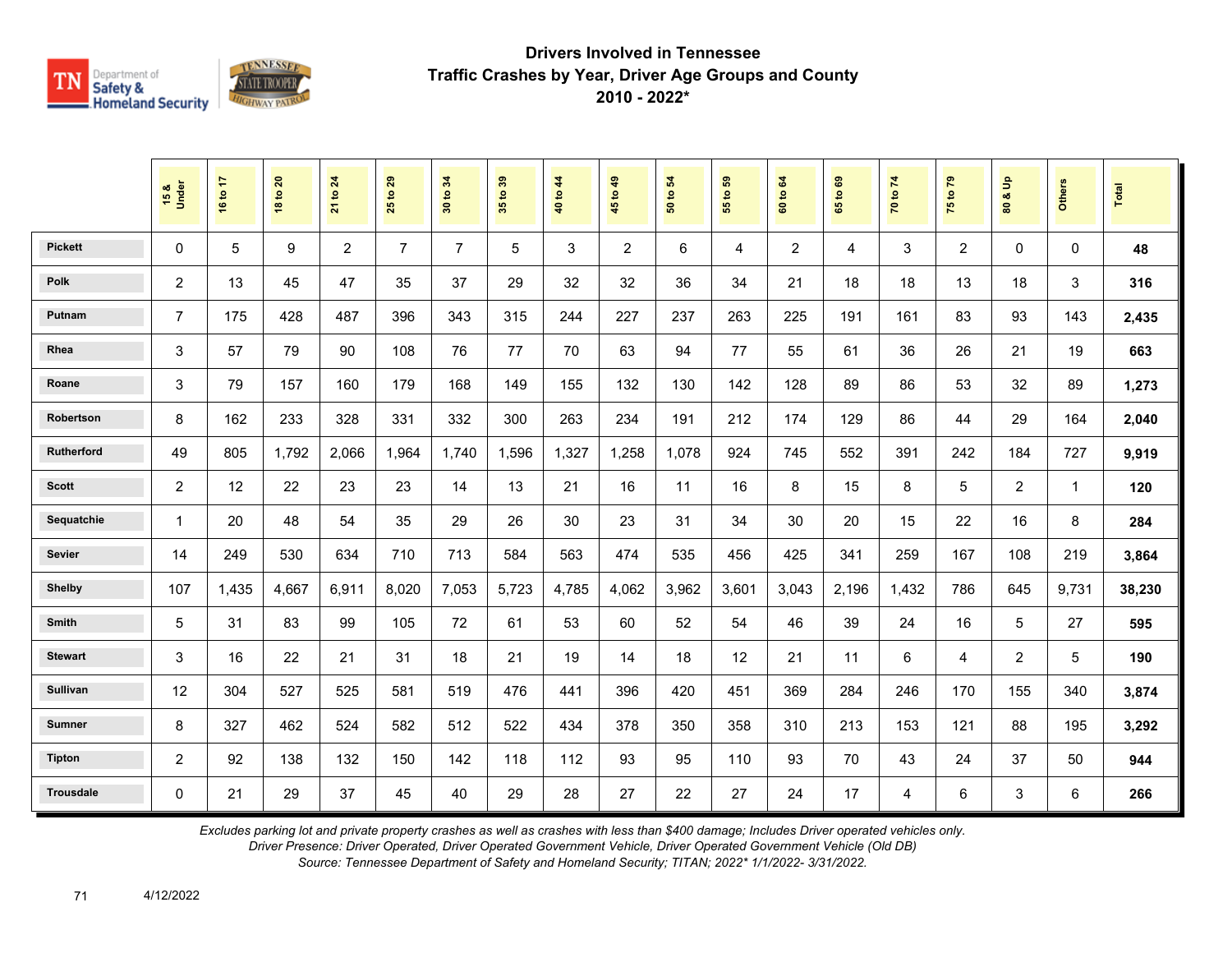

|                   | 15 &<br>Under | 16 to 17 | 18 to 20 | to 24<br>$\overline{21}$ | 29<br>$\mathbf{e}$<br>25 | 30 to 34 | $t_0$ 39<br>$\overline{35}$ | 44<br>40 to - | 45 to 49 | 50 to 54 | G9<br>$\mathbf{e}$<br>15 | 60 to 64 | $\mathbf{69}$<br>$\overline{5}$<br>59 | 70 to 74 | 75 to 79 | $\frac{1}{2}$<br>οđ<br>$\boldsymbol{\mathsf{s}}$ | <b>Others</b>  | Total   |
|-------------------|---------------|----------|----------|--------------------------|--------------------------|----------|-----------------------------|---------------|----------|----------|--------------------------|----------|---------------------------------------|----------|----------|--------------------------------------------------|----------------|---------|
| <b>Unicoi</b>     |               | 22       | 33       | 33                       | 41                       | 37       | 23                          | 29            | 27       | 27       | 24                       | 27       | 24                                    | 17       | 12       | 13                                               | $\overline{7}$ | 302     |
| Union             |               | 15       | 15       | 30                       | 25                       | 29       | 22                          | 18            | 16       | 15       | 22                       | 18       | 12                                    | 6        | 11       | 6                                                | $\overline{2}$ | 172     |
| VanBuren          |               | 9        | 9        | 14                       | 16                       | 14       | 12                          | 13            | 12       | 13       | 9                        | 8        | 9                                     | 3        | 6        |                                                  | 1              | 131     |
| Warren            | 2             | 51       | 95       | 112                      | 116                      | 90       | 98                          | 101           | 68       | 89       | 67                       | 76       | 62                                    | 50       | 30       | 25                                               | 37             | 767     |
| Washington        | 12            | 266      | 589      | 684                      | 640                      | 587      | 499                         | 411           | 390      | 454      | 414                      | 370      | 263                                   | 248      | 187      | 147                                              | 312            | 3,932   |
| Wayne             |               | 10       | 29       | 32                       | 28                       | 32       | 16                          | 15            | 23       | 20       | 18                       | 19       | 13                                    | 11       | 6        | 5                                                | 5              | 230     |
| Weakley           | 4             | 39       | 100      | 73                       | 62                       | 57       | 53                          | 49            | 22       | 38       | 27                       | 42       | 30                                    | 25       | 13       | 21                                               | 16             | 445     |
| White             |               | 37       | 63       | 54                       | 67                       | 71       | 68                          | 54            | 61       | 51       | 41                       | 35       | 30                                    | 28       | 13       | 19                                               | 20             | 495     |
| Williamson        | 25            | 561      | 631      | 702                      | 715                      | 659      | 685                         | 605           | 565      | 529      | 442                      | 366      | 267                                   | 228      | 132      | 96                                               | 245            | 4,446   |
| Wilson            | 16            | 330      | 528      | 580                      | 651                      | 618      | 609                         | 524           | 486      | 443      | 388                      | 327      | 218                                   | 205      | 99       | 106                                              | 266            | 3,880   |
| <b>Total 2021</b> | 647           | 11,877   | 25,921   | 32,675                   | 36,005                   | 32,220   | 27,441                      | 24,029        | 21,184   | 20,822   | 19,440                   | 16,771   | 12,459                                | 9,258    | 5,728    | 4,944                                            | 25,559         | 192,342 |

*Excludes parking lot and private property crashes as well as crashes with less than \$400 damage; Includes Driver operated vehicles only. Driver Presence: Driver Operated, Driver Operated Government Vehicle, Driver Operated Government Vehicle (Old DB) Source: Tennessee Department of Safety and Homeland Security; TITAN; 2022\* 1/1/2022- 3/31/2022.*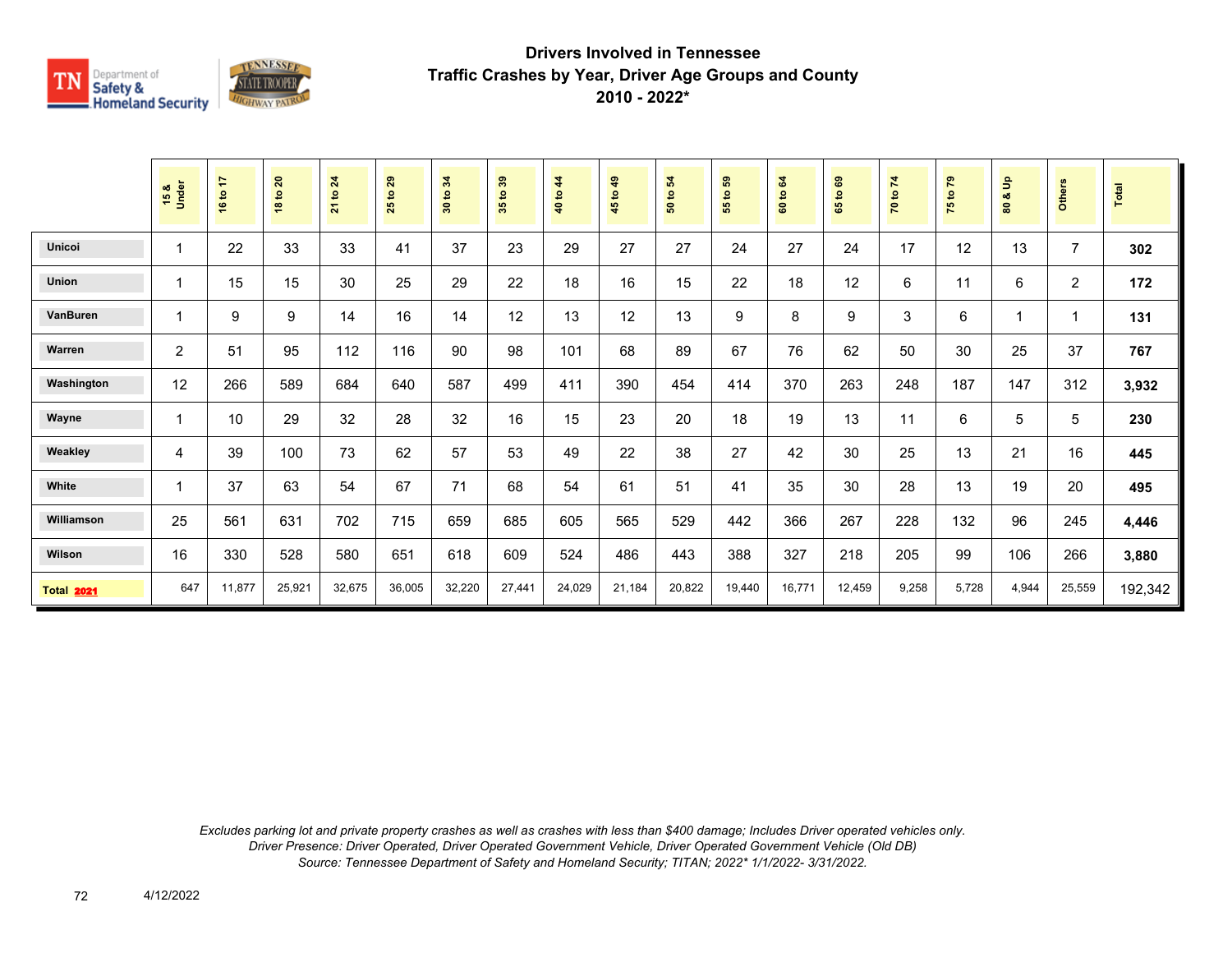

| 2022            | 15&<br>Under   | 47<br>16 to    | $\overline{20}$<br>$\overline{5}$<br>$\frac{8}{16}$ | 24<br>$\overline{5}$<br>$\overline{21}$ | 29<br>$\overline{5}$<br>25 | 34<br>$\overline{5}$<br>$30^{\circ}$ | $t_0$ 39<br>$35^{\circ}$ | to 44<br>$\ddot{=}$ | 1049<br>45     | $\boldsymbol{54}$<br>$\mathbf{e}$<br>${\tt s}$ | $\mathbb{S}^3$<br>$\mathfrak{S}$<br>55 | 64<br>$\mathbf{S}$<br>$\tt{c}$ | $\mathbf{69}$<br>$\mathbf{S}$<br>65 | $\mathbf{z}$<br>$\mathbf{S}$<br>$\overline{2}$ | $67$ ot<br>$\overline{75}$ | $\frac{\mathsf{o}}{\mathsf{o}}$<br>$\alpha$<br>$\tt{S}0$ | <b>Others</b>  | Total |
|-----------------|----------------|----------------|-----------------------------------------------------|-----------------------------------------|----------------------------|--------------------------------------|--------------------------|---------------------|----------------|------------------------------------------------|----------------------------------------|--------------------------------|-------------------------------------|------------------------------------------------|----------------------------|----------------------------------------------------------|----------------|-------|
| Anderson        | 4              | 29             | 49                                                  | 48                                      | 72                         | 59                                   | 60                       | 57                  | 52             | 59                                             | 32                                     | 43                             | 36                                  | 26                                             | 28                         | 13                                                       | 19             | 404   |
| <b>Bedford</b>  | $\mathbf{1}$   | 29             | 50                                                  | 34                                      | 38                         | 29                                   | 34                       | 31                  | 22             | 17                                             | 23                                     | 23                             | 23                                  | 17                                             | 9                          | 9                                                        | 11             | 260   |
| <b>Benton</b>   | 0              | $\overline{2}$ | 8                                                   | 11                                      | 9                          | 15                                   | 11                       | 4                   | 10             | 10                                             | 12                                     | 5                              | 6                                   | 6                                              | 5                          | $\overline{2}$                                           | 2              | 80    |
| <b>Bledsoe</b>  | $\mathbf 0$    | $\mathbf{1}$   | $\overline{2}$                                      | $\mathbf{3}$                            | 4                          | 2                                    | $\overline{c}$           | $\overline{2}$      | $\overline{2}$ | $\overline{2}$                                 | 4                                      | 2                              | $\mathbf 0$                         | 3                                              | 0                          | 0                                                        | $\mathbf 0$    | 19    |
| <b>Blount</b>   | $\mathbf{3}$   | 55             | 98                                                  | 102                                     | 101                        | 108                                  | 101                      | 98                  | 75             | 113                                            | 90                                     | 62                             | 60                                  | 41                                             | 46                         | 21                                                       | 36             | 715   |
| <b>Bradley</b>  | 3              | 48             | 99                                                  | 104                                     | 105                        | 96                                   | 76                       | 64                  | 72             | 85                                             | 69                                     | 62                             | 39                                  | 51                                             | 30                         | 16                                                       | 63             | 649   |
| Campbell        | $\pmb{0}$      | 6              | 29                                                  | 29                                      | 21                         | 37                                   | 26                       | 25                  | 34             | 31                                             | 26                                     | 35                             | 17                                  | 15                                             | 13                         | $\overline{7}$                                           | 9              | 228   |
| Cannon          | $\mathbf{1}$   | 8              | $\overline{7}$                                      | $\overline{7}$                          | $\overline{7}$             | 8                                    | 11                       | 6                   | 8              | 11                                             | 9                                      | 6                              | 4                                   | 4                                              | 5                          | 3                                                        | 3              | 74    |
| Carroll         | 0              | 8              | 11                                                  | 8                                       | 11                         | 14                                   | 12                       | 11                  | 5              | 12                                             | 3                                      | 3                              | 9                                   | 5                                              | $\overline{2}$             | 5                                                        | $\overline{4}$ | 91    |
| Carter          | $\mathbf 0$    | 19             | 49                                                  | 35                                      | 37                         | 31                                   | 32                       | 37                  | 30             | 33                                             | 36                                     | 26                             | 16                                  | 23                                             | 13                         | 9                                                        | 10             | 283   |
| Cheatham        | 2              | 20             | 21                                                  | 39                                      | 51                         | 33                                   | 29                       | 30                  | 16             | 30                                             | 18                                     | 14                             | 12                                  | 14                                             | $\overline{4}$             | 3                                                        | 15             | 232   |
| <b>Chester</b>  | 0              | 3              | 11                                                  | 17                                      | 9                          | 11                                   | 4                        | 11                  | 5              | 11                                             | 9                                      | 4                              | 5                                   | 3                                              | $\mathbf 1$                | $\mathbf 1$                                              | 6              | 84    |
| Claiborne       | $\overline{1}$ | $\overline{7}$ | 14                                                  | 19                                      | 15                         | 13                                   | 11                       | 15                  | 14             | 17                                             | 12                                     | 10                             | 8                                   | 6                                              | 3                          | $\overline{c}$                                           | $\overline{4}$ | 98    |
| Clay            | $\overline{1}$ | $\mathbf 0$    | 4                                                   | 4                                       | 2                          | 3                                    | $\mathbf{1}$             | $\overline{2}$      | 3              | $\mathbf{1}$                                   | $\Omega$                               | 3                              | 2                                   | $\mathbf{1}$                                   | $\mathbf 0$                | 0                                                        | $\mathbf 0$    | 20    |
| Cocke           | $\mathbf 0$    | 15             | 26                                                  | 30                                      | 35                         | 25                                   | 22                       | 25                  | 17             | 33                                             | 19                                     | 21                             | 16                                  | 14                                             | 11                         | 10                                                       | 18             | 212   |
| Coffee          | $\mathbf{1}$   | 39             | 40                                                  | 49                                      | 65                         | 42                                   | 45                       | 46                  | 28             | 33                                             | 41                                     | 33                             | 25                                  | 24                                             | 15                         | 16                                                       | 15             | 328   |
| <b>Crockett</b> | $\mathbf 0$    | $\overline{2}$ | $\mathsf 3$                                         | $\overline{2}$                          | 8                          | $\overline{7}$                       | $\overline{7}$           | 4                   | 5              | 8                                              | $\overline{7}$                         | 3                              | 5                                   | 0                                              | $\mathbf{1}$               | $\mathbf{1}$                                             | $\mathbf{1}$   | 43    |

*Excludes parking lot and private property crashes as well as crashes with less than \$400 damage; Includes Driver operated vehicles only.*

*Driver Presence: Driver Operated, Driver Operated Government Vehicle, Driver Operated Government Vehicle (Old DB)*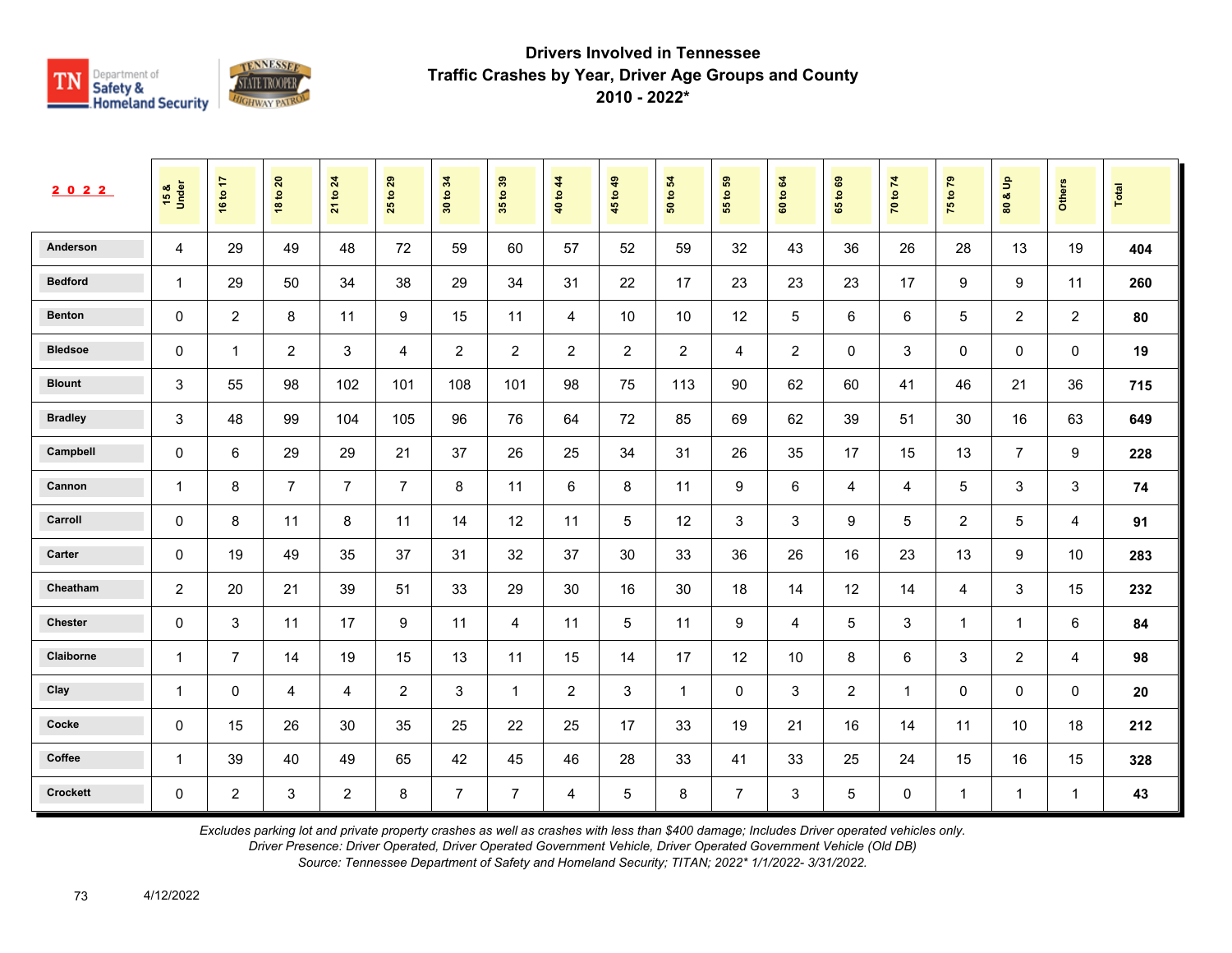

|                   | 15 &<br>Under  | 16 to 17       | <b>18 to 20</b> | 21 to 24       | $\frac{29}{2}$<br>25 | 30 to 34 | 35 to 39       | 40 to 44       | 45 to 49       | 54<br>50 to    | $t_0$ 59<br>$\overline{5}$ | 60 to 64       | 1069<br>$65^{\circ}$ | 70 to 74       | 75 to 79       | $\frac{1}{\sqrt{2}}$<br>ಚ<br>$\tt{S}0$ | <b>Others</b>           | Total |
|-------------------|----------------|----------------|-----------------|----------------|----------------------|----------|----------------|----------------|----------------|----------------|----------------------------|----------------|----------------------|----------------|----------------|----------------------------------------|-------------------------|-------|
| <b>Cumberland</b> | $\mathbf 0$    | 21             | 31              | 37             | 53                   | 31       | 38             | 30             | 29             | 30             | 37                         | 19             | 25                   | 17             | 18             | 11                                     | 16                      | 302   |
| Davidson          | 18             | 177            | 615             | 1,080          | 1,333                | 1,222    | 986            | 779            | 645            | 634            | 552                        | 449            | 329                  | 174            | 98             | 74                                     | 1,292                   | 5,848 |
| <b>Decatur</b>    | $\Omega$       | 3              | 8               | 9              | 6                    | 9        | $\overline{7}$ | 11             | 2              | $\overline{7}$ | 5                          | 9              | 3                    | $\overline{2}$ | $\overline{2}$ | 6                                      | 2                       | 66    |
| <b>DeKalb</b>     | $\mathbf{1}$   | $\overline{2}$ | 6               | 8              | 11                   | 8        | 9              | 9              | 5              | 4              | 4                          | $\overline{2}$ | $\overline{4}$       | 3              | $\mathbf{1}$   | $\mathbf 0$                            | $\mathbf 0$             | 62    |
| <b>Dickson</b>    | $\mathbf{1}$   | 17             | 43              | 48             | 60                   | 50       | 45             | 54             | 32             | 43             | 50                         | 26             | 27                   | 18             | $\overline{7}$ | 11                                     | 13                      | 327   |
| <b>Dyer</b>       | $\mathbf{1}$   | 13             | 40              | 18             | 36                   | 28       | 20             | 27             | 17             | 26             | 19                         | 15             | 15                   | 14             | 10             | 5                                      | 15                      | 199   |
| Fayette           | $\mathbf{1}$   | 11             | 11              | 25             | 23                   | 18       | 22             | 17             | 15             | 11             | 12                         | 9              | 6                    | $\overline{7}$ | $\mathbf 0$    | $\mathbf{1}$                           | 9                       | 130   |
| <b>Fentress</b>   | $\mathbf 0$    | $\overline{2}$ | 4               | 9              | 3                    | 5        | 10             | 11             | $\overline{2}$ | 4              | $\overline{7}$             | 6              | 4                    | 8              | $\mathbf{1}$   | $\overline{2}$                         | $\overline{1}$          | 56    |
| Franklin          | $\mathbf 0$    | 11             | 19              | 21             | 19                   | 30       | 18             | 16             | 11             | 19             | 19                         | 9              | 10                   | 6              | 9              | 5                                      | 3                       | 145   |
| Gibson            | $\overline{2}$ | 19             | 28              | 29             | 39                   | 28       | 30             | 19             | 20             | 19             | 21                         | 14             | 12                   | 8              | $\overline{7}$ | 3                                      | $\overline{2}$          | 195   |
| Giles             | $\mathbf{1}$   | 14             | 21              | 33             | 34                   | 26       | 23             | 20             | 13             | 28             | 15                         | 15             | 10                   | 14             | 6              | $\overline{7}$                         | 9                       | 190   |
| Grainger          | $\mathbf 0$    | $\overline{7}$ | 9               | 6              | 11                   | 4        | 10             | 11             | 10             | 6              | 10                         | 4              | 4                    | $\mathbf 1$    | 3              | 4                                      | $\overline{\mathbf{1}}$ | 70    |
| Greene            | $\mathbf 0$    | 26             | 34              | 34             | 49                   | 44       | 52             | 39             | 39             | 33             | 38                         | 27             | 32                   | 14             | 19             | 10                                     | 20                      | 328   |
| Grundy            | $\Omega$       | 3              | $\overline{7}$  | $\overline{7}$ | 5                    | 9        | $\mathbf 1$    | 6              | 9              | $\overline{7}$ | 8                          | 4              | 8                    | $\mathbf 0$    | $\mathbf{1}$   | 0                                      | $\overline{1}$          | 50    |
| Hamblen           | $\overline{2}$ | 30             | 55              | 62             | 56                   | 52       | 42             | 49             | 41             | 39             | 30                         | 23             | 38                   | 16             | 12             | 16                                     | 37                      | 361   |
| <b>Hamilton</b>   | 11             | 146            | 372             | 487            | 511                  | 517      | 446            | 381            | 360            | 342            | 313                        | 254            | 224                  | 156            | 101            | 79                                     | 427                     | 2,964 |
| <b>Hancock</b>    | $\mathbf 0$    | $\mathsf 3$    | 3               | $\mathbf{3}$   | $\mathbf{1}$         | 3        | 4              | $\overline{2}$ | 3              | 5              | 1                          | 5              | $\mathbf{3}$         | $\mathbf{1}$   | $\mathbf{1}$   | 3                                      | $\overline{1}$          | 29    |

*Excludes parking lot and private property crashes as well as crashes with less than \$400 damage; Includes Driver operated vehicles only.*

*Driver Presence: Driver Operated, Driver Operated Government Vehicle, Driver Operated Government Vehicle (Old DB)*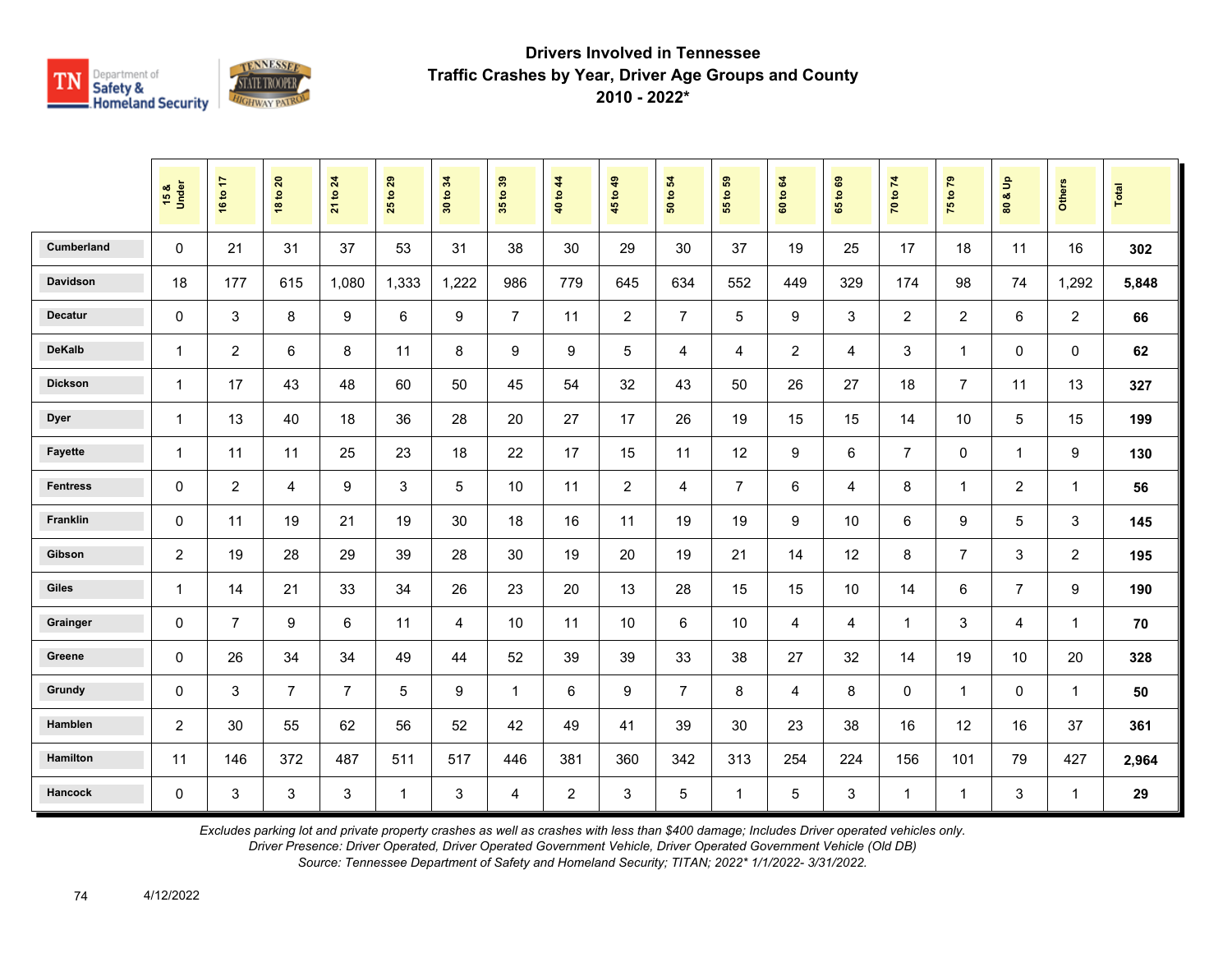

|                | 15 &<br>Under | 16 to 17       | <b>18 to 20</b> | 21 to 24       | 29<br>$\mathbf{e}$<br>25 | 34<br>30 to    | 35 to 39       | 40 to 44       | 45 to 49         | 54<br>50 to             | 55 to 59       | 64<br>60 to | $\mathbf{69}$<br>$\mathbf{e}$<br>65 | 70 to 74       | 75 to 79       | $\frac{9}{2}$<br>ಯ<br>$\overline{\mathbf{8}}$ | <b>Others</b>  | Total |
|----------------|---------------|----------------|-----------------|----------------|--------------------------|----------------|----------------|----------------|------------------|-------------------------|----------------|-------------|-------------------------------------|----------------|----------------|-----------------------------------------------|----------------|-------|
| Hardeman       | $\mathbf 0$   | $\overline{7}$ | 16              | $6\phantom{a}$ | 11                       | 10             | 5              | 6              | 8                | $\overline{\mathbf{4}}$ | 8              | 6           | 8                                   | 5              | $\mathbf 0$    | $\overline{2}$                                | $\sqrt{5}$     | 74    |
| Hardin         | $\mathbf{1}$  | 10             | 17              | 16             | 14                       | 20             | 16             | 17             | 20               | 15                      | 13             | 10          | 14                                  | 12             | 4              | 6                                             | $\overline{7}$ | 143   |
| <b>Hawkins</b> | $\mathbf{0}$  | 17             | 26              | 24             | 30                       | 30             | 25             | 14             | 27               | 22                      | 24             | 19          | 14                                  | 11             | 5              | 4                                             | 9              | 199   |
| Haywood        | $\Omega$      | 6              | 13              | 15             | 21                       | 10             | 10             | 13             | 13               | 13                      | 16             | 20          | 8                                   | $\overline{7}$ | 4              | $\overline{2}$                                | 10             | 137   |
| Henderson      | 3             | 14             | 22              | 23             | 21                       | 23             | 26             | 26             | 20               | 22                      | 24             | 12          | 14                                  | 12             | $\overline{7}$ | 6                                             | 15             | 187   |
| Henry          | $\mathbf 0$   | $\overline{7}$ | 23              | 10             | 16                       | 19             | 13             | 13             | 10               | 11                      | 10             | 16          | 10 <sup>1</sup>                     | 6              | $\overline{7}$ | 4                                             | 6              | 117   |
| Hickman        | $\mathbf{1}$  | $\overline{7}$ | 10              | 14             | 16                       | 21             | 12             | 16             | 11               | 6                       | 8              | 10          | 11                                  | 9              | 3              | $\overline{2}$                                | $\overline{7}$ | 123   |
| Houston        | $\mathbf 0$   | 3              | 5               | $\mathbf 0$    | 3                        | $\overline{1}$ | $\overline{2}$ | 3              | $\overline{2}$   | $\overline{2}$          | $\mathbf{1}$   | $\mathbf 0$ | $\mathbf 0$                         | 0              | $\mathbf 0$    | 0                                             | $\mathbf 0$    | 16    |
| Humphreys      | $\mathbf 0$   | 5              | 5               | 14             | 13                       | 11             | 10             | 11             | $\overline{7}$   | 9                       | 12             | 10          | $\overline{7}$                      | $\overline{2}$ | $\overline{2}$ | $\overline{2}$                                | $\overline{4}$ | 88    |
| Jackson        | $\mathbf 0$   | 3              | $\overline{2}$  | 5              | $\overline{2}$           | 4              | $\overline{2}$ | 4              | 0                | 3                       | 5              | 6           | 0                                   | $\mathbf 0$    | $\mathbf{1}$   | $\mathbf 1$                                   | $\mathbf{1}$   | 24    |
| Jefferson      | $\mathbf{1}$  | 24             | 30              | 42             | 34                       | 32             | 30             | 36             | 39               | 33                      | 25             | 24          | 14                                  | 17             | 14             | 11                                            | 12             | 260   |
| Johnson        | $\mathbf 0$   | 4              | 4               | 6              | $\sqrt{5}$               | 4              | 4              | 5              | 4                | $\overline{7}$          | 5              | 10          | $\overline{2}$                      | 3              | 0              | 4                                             | $\pmb{0}$      | 46    |
| Knox           | 10            | 167            | 460             | 628            | 603                      | 563            | 533            | 407            | 386              | 386                     | 351            | 329         | 239                                 | 206            | 110            | 75                                            | 390            | 3,237 |
| Lake           | $\mathbf 0$   | 0              | 0               | 4              | $\mathbf{1}$             | 2              | $\overline{2}$ | $\overline{2}$ | $\overline{2}$   | $\overline{c}$          | $\overline{2}$ | 3           | $\mathbf{1}$                        | 0              | $\mathbf{1}$   | 0                                             | $\mathbf 0$    | 17    |
| Lauderdale     | $\mathbf{1}$  | 3              | 5               | 20             | 13                       | 11             | 11             | 6              | $\boldsymbol{9}$ | $\overline{7}$          | 6              | 6           | $\overline{2}$                      | 0              | $\mathfrak{S}$ | $\mathbf{1}$                                  | $\sqrt{3}$     | 86    |
| Lawrence       | $\mathbf{1}$  | 16             | 33              | 22             | 27                       | 33             | 21             | 23             | 17               | 10                      | 19             | 16          | 19                                  | $\overline{7}$ | 5              | 6                                             | 9              | 196   |
| Lewis          | $\mathbf 0$   | 4              | 4               | $\overline{4}$ | $\overline{7}$           | 3              | 3              | 6              | $\overline{4}$   | 5                       | $\overline{a}$ | 0           | 8                                   | $\mathbf{1}$   | $\mathbf{3}$   | $\overline{2}$                                | $\overline{2}$ | 39    |

*Excludes parking lot and private property crashes as well as crashes with less than \$400 damage; Includes Driver operated vehicles only.*

*Driver Presence: Driver Operated, Driver Operated Government Vehicle, Driver Operated Government Vehicle (Old DB)*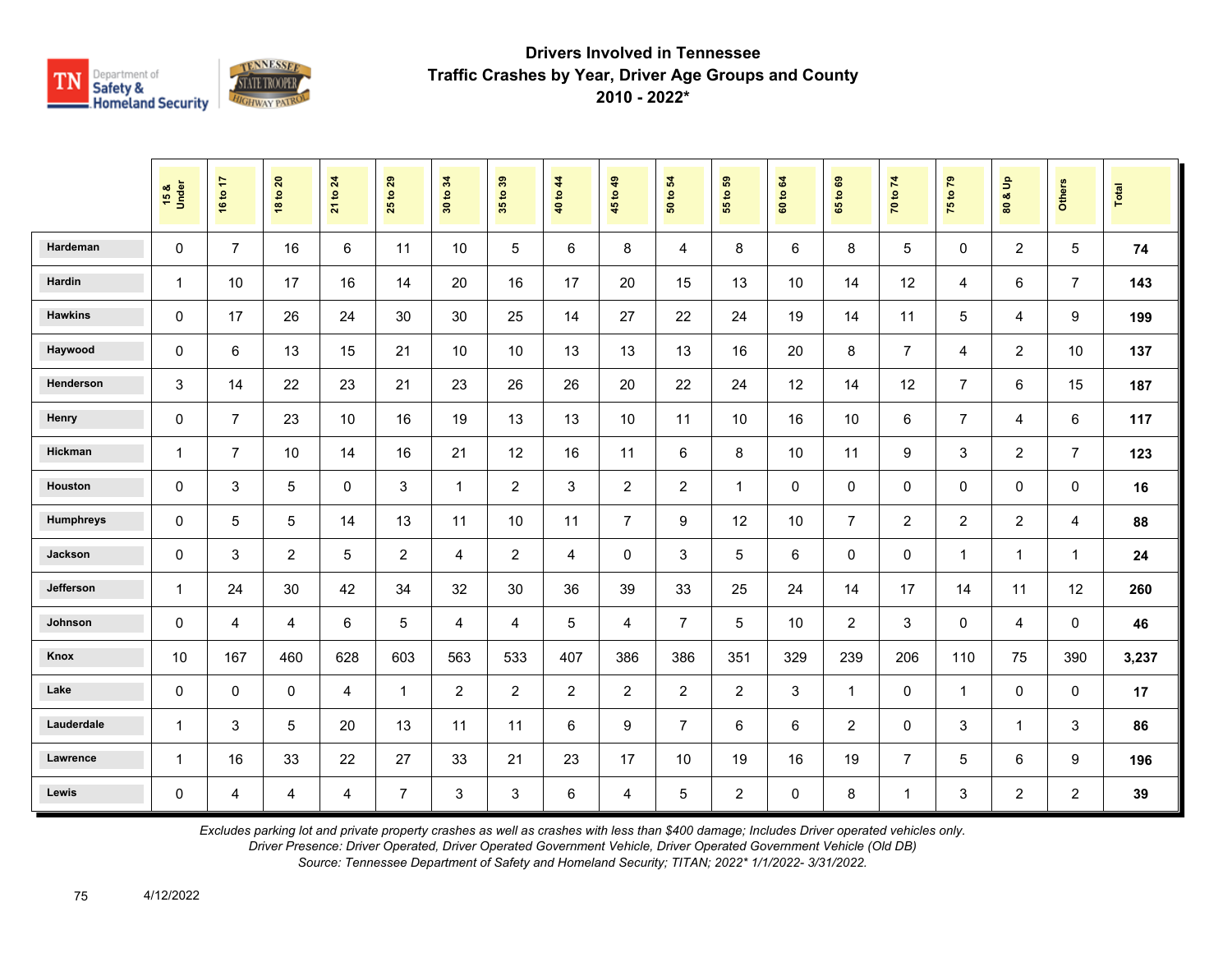

|                 | 15 &<br>Under  | 16 to 17       | <b>18 to 20</b> | <b>21 to 24</b> | 29<br>$\tt{S}$<br>25 | 34<br>30 to    | 35 to 39       | 40 to 44       | 45 to 49       | 54<br>50 to    | 55 to 59     | 60 to 64     | $t_0$ 69<br>65 | 70 to 74       | 75 to 79       | $\frac{1}{2}$<br>ಹ<br>$\overline{\mathbf{3}}$ | <b>Others</b>  | Total |
|-----------------|----------------|----------------|-----------------|-----------------|----------------------|----------------|----------------|----------------|----------------|----------------|--------------|--------------|----------------|----------------|----------------|-----------------------------------------------|----------------|-------|
| Lincoln         | $\overline{2}$ | 34             | 18              | 14              | 25                   | 17             | 23             | 17             | 17             | 15             | 17           | 10           | 13             | 10             | 10             | 8                                             | 14             | 178   |
| Loudon          | 0              | 19             | 34              | 28              | 51                   | 41             | 41             | 29             | 41             | 34             | 38           | 29           | 25             | 13             | 18             | 12                                            | 15             | 271   |
| Macon           | $\mathbf{1}$   | 10             | 8               | 14              | 9                    | 11             | 8              | 9              | 8              | $\overline{7}$ | 5            | 4            | 2              | 3              | 6              | $\overline{2}$                                | $\overline{4}$ | 72    |
| <b>Madison</b>  | $\overline{2}$ | 44             | 104             | 154             | 155                  | 170            | 134            | 130            | 115            | 122            | 106          | 91           | 59             | 47             | 42             | 21                                            | 99             | 918   |
| <b>Marion</b>   | 0              | $\overline{2}$ | 15              | 14              | 22                   | 20             | 19             | 15             | 18             | 13             | 14           | 9            | 9              | 3              | 3              | 6                                             | 8              | 125   |
| <b>Marshall</b> | $\overline{c}$ | 16             | 16              | 26              | 19                   | 12             | 15             | 18             | 15             | 14             | 20           | 14           | 5              | 9              | 3              | 4                                             | 8              | 157   |
| <b>Maury</b>    | $\mathbf{1}$   | 49             | 85              | 108             | 112                  | 112            | 104            | 76             | 64             | 75             | 64           | 55           | 47             | 33             | 17             | 16                                            | 49             | 647   |
| <b>McMinn</b>   | $\overline{2}$ | 9              | 45              | 34              | 47                   | 34             | 38             | 31             | 28             | 29             | 26           | 28           | 23             | 22             | 15             | 14                                            | 17             | 291   |
| <b>McNairy</b>  | $\mathbf{1}$   | 12             | 19              | 16              | 13                   | 23             | 12             | 11             | $\overline{7}$ | 15             | 10           | 2            | $\overline{2}$ | $\overline{2}$ | 9              | $\overline{2}$                                | $\overline{7}$ | 126   |
| <b>Meigs</b>    | 0              | 4              | 4               | $\overline{2}$  | 6                    | 4              | 5              | 5              | $\mathsf 3$    | $\overline{7}$ | 3            | 3            | 0              | $\overline{2}$ | $\overline{2}$ | 0                                             | 0              | 34    |
| <b>Monroe</b>   | 1              | 20             | 26              | 32              | 23                   | 33             | 28             | 21             | 28             | 19             | 25           | 20           | 14             | 11             | 12             | 10                                            | 4              | 195   |
| Montgomery      | $\overline{c}$ | 87             | 213             | 320             | 325                  | 256            | 217            | 199            | 160            | 133            | 124          | 106          | 59             | 50             | 38             | 30                                            | 138            | 1,430 |
| Moore           | $\mathbf{1}$   | $\overline{2}$ | $\overline{a}$  | 3               | 4                    | 3              | $\overline{c}$ | $\overline{c}$ | $\mathbf{1}$   | $\overline{c}$ | $\mathbf 0$  | $\mathbf{1}$ | $\overline{c}$ | 0              | $\mathbf{1}$   | $\mathbf 0$                                   | $\mathbf 0$    | 20    |
| Morgan          | 0              | $\mathbf{1}$   | $\overline{a}$  | $\,6\,$         | 4                    | 3              | $\overline{2}$ | 4              | $\overline{2}$ | $\overline{c}$ | $\mathbf{1}$ | $\mathbf{1}$ | $\overline{c}$ | 0              | $\sqrt{2}$     | $\mathbf{1}$                                  | $\overline{c}$ | 22    |
| Obion           | 0              | $\sqrt{5}$     | 24              | 16              | 21                   | 31             | 19             | 10             | 10             | 19             | 11           | 12           | 10             | 3              | 8              | 4                                             | $\overline{2}$ | 140   |
| Overton         | 0              | $\overline{7}$ | 20              | $\overline{7}$  | 18                   | 9              | 12             | 9              | 5              | 11             | 10           | 8            | 14             | $\mathbf{3}$   | $\overline{4}$ | 8                                             | $\overline{c}$ | 94    |
| Perry           | 0              | $\mathbf{1}$   | 0               | $\pmb{0}$       | $\pmb{0}$            | $\overline{2}$ | $\mathbf{1}$   | 0              | $\overline{c}$ | $\overline{2}$ | $\mathbf{1}$ | 3            | $\overline{c}$ | 0              | $\mathbf 0$    | $\pmb{0}$                                     | $\mathbf{1}$   | 12    |

*Excludes parking lot and private property crashes as well as crashes with less than \$400 damage; Includes Driver operated vehicles only.*

*Driver Presence: Driver Operated, Driver Operated Government Vehicle, Driver Operated Government Vehicle (Old DB)*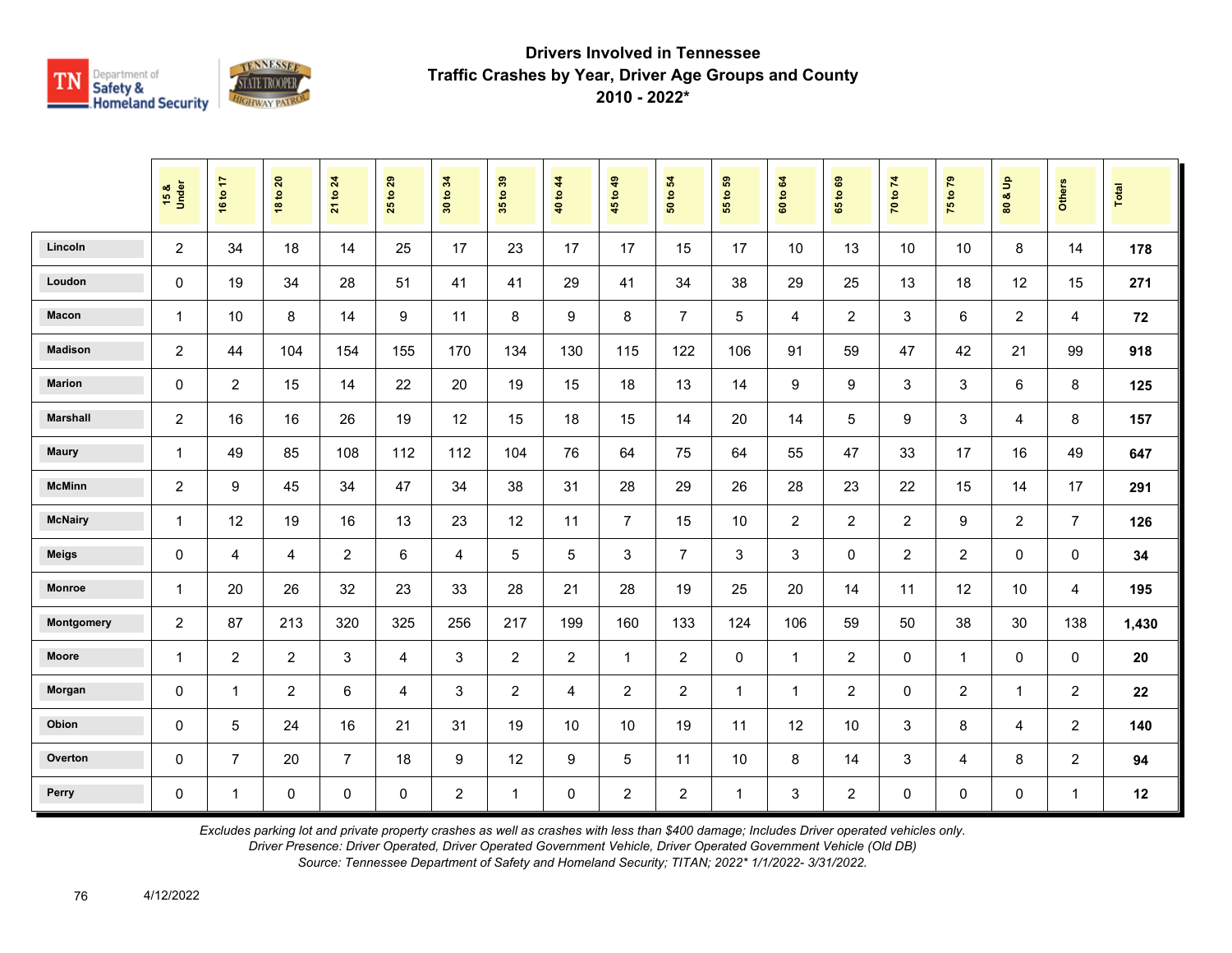

|                  | 15 &<br>Under  | 16 to 17     | <b>18 to 20</b> | <b>21 to 24</b> | 29<br>$\mathbf{c}$<br>25 | 34<br>30 to    | 35 to 39    | 40 to 44       | 45 to 49       | 54<br>50 to    | 55 to 59       | 64<br>60 to    | $t_0$ 69<br>65 | 70 to 74       | 75 to 79       | $\frac{1}{2}$<br>ಹ<br>$\overline{\mathbf{3}}$ | <b>Others</b>  | Total |
|------------------|----------------|--------------|-----------------|-----------------|--------------------------|----------------|-------------|----------------|----------------|----------------|----------------|----------------|----------------|----------------|----------------|-----------------------------------------------|----------------|-------|
| <b>Pickett</b>   | 0              | $\mathbf 0$  | $\mathbf 0$     | 2               | 0                        | $\overline{2}$ | $\mathbf 0$ | $\mathbf{1}$   | $\overline{2}$ | 0              | $\overline{2}$ | $\mathbf{1}$   | $\mathbf 0$    | $\mathbf{0}$   | $\mathbf 0$    | $\mathbf{1}$                                  | $\mathbf 0$    | 9     |
| Polk             | 0              | 3            | 10              | 3               | 8                        | 4              | 5           | 4              | $\overline{4}$ | $\overline{7}$ | 9              | $\overline{7}$ | 5              | $\overline{2}$ | $\mathbf 0$    | $\mathbf{1}$                                  | $\overline{1}$ | 59    |
| Putnam           | $\mathbf{1}$   | 34           | 77              | 104             | 89                       | 78             | 72          | 51             | 48             | 54             | 53             | 39             | 26             | 31             | 19             | 26                                            | 29             | 508   |
| Rhea             | $\mathbf{1}$   | 14           | 25              | 20              | 17                       | 16             | 17          | 15             | 12             | 4              | 18             | 14             | 13             | 10             | 4              | 6                                             | $\overline{4}$ | 136   |
| Roane            | 0              | 16           | 30              | 34              | 37                       | 40             | 35          | 37             | 32             | 33             | 31             | 31             | 20             | 13             | 13             | 10                                            | 10             | 278   |
| Robertson        | 0              | 38           | 68              | 86              | 97                       | 101            | 98          | 69             | 75             | 73             | 48             | 53             | 42             | 24             | 10             | 9                                             | 70             | 601   |
| Rutherford       | $\overline{7}$ | 169          | 380             | 454             | 462                      | 445            | 383         | 317            | 273            | 234            | 185            | 168            | 124            | 92             | 49             | 47                                            | 171            | 2,256 |
| <b>Scott</b>     | $\mathbf 0$    | $\mathbf{1}$ | $\overline{2}$  | 4               | 3                        | $\overline{1}$ | 5           | $\overline{2}$ | $\overline{2}$ | $\mathbf{1}$   | $\mathbf{1}$   | $\mathbf{1}$   | $\overline{2}$ | $\mathbf{1}$   | $\mathbf{1}$   | $\overline{2}$                                | $\mathbf 0$    | 17    |
| Sequatchie       | $\mathbf{1}$   | 4            | 11              | 6               | 4                        | 9              | 5           | 5              | 3              | 8              | 3              | 5              | 4              | $\overline{7}$ | 4              | $\overline{2}$                                | $\overline{1}$ | 57    |
| Sevier           | $\overline{c}$ | 61           | 88              | 117             | 121                      | 124            | 112         | 90             | 88             | 105            | 96             | 83             | 55             | 45             | 17             | 29                                            | 37             | 709   |
| <b>Shelby</b>    | 23             | 293          | 956             | 1,398           | 1,631                    | 1,546          | 1,285       | 1,080          | 954            | 929            | 836            | 669            | 522            | 335            | 146            | 120                                           | 2,147          | 8,388 |
| Smith            | 1              | $\mathbf{3}$ | 22              | 21              | 21                       | 20             | 16          | 15             | 15             | 13             | 10             | 13             | 10             | $\overline{2}$ | 3              | $\mathbf{1}$                                  | 14             | 138   |
| <b>Stewart</b>   | 0              | 4            | 4               | 5               | 4                        | 5              | 3           | 4              | 4              | 3              | $\mathbf{1}$   | 3              | 5              | $\mathbf{1}$   | 3              | $\mathbf{1}$                                  | $\overline{1}$ | 40    |
| <b>Sullivan</b>  | 3              | 52           | 98              | 93              | 114                      | 105            | 102         | 112            | 90             | 83             | 87             | 86             | 75             | 64             | 63             | 29                                            | 71             | 809   |
| <b>Sumner</b>    | 5              | 74           | 99              | 138             | 127                      | 155            | 104         | 120            | 94             | 95             | 81             | 67             | 44             | 39             | 30             | 28                                            | 48             | 809   |
| <b>Tipton</b>    | $\mathbf{1}$   | 21           | 39              | 25              | 43                       | 29             | 20          | 30             | 24             | 17             | 21             | 21             | 22             | 8              | $\overline{7}$ | 6                                             | 11             | 220   |
| <b>Trousdale</b> | 0              | $\sqrt{5}$   | $\overline{7}$  | $\,8\,$         | 11                       | 8              | 10          | 8              | 8              | 4              | 6              | 6              | $\mathbf{1}$   | $\mathbf 1$    | $\overline{2}$ | $\pmb{0}$                                     | $\mathbf{1}$   | 60    |

*Excludes parking lot and private property crashes as well as crashes with less than \$400 damage; Includes Driver operated vehicles only.*

*Driver Presence: Driver Operated, Driver Operated Government Vehicle, Driver Operated Government Vehicle (Old DB)*